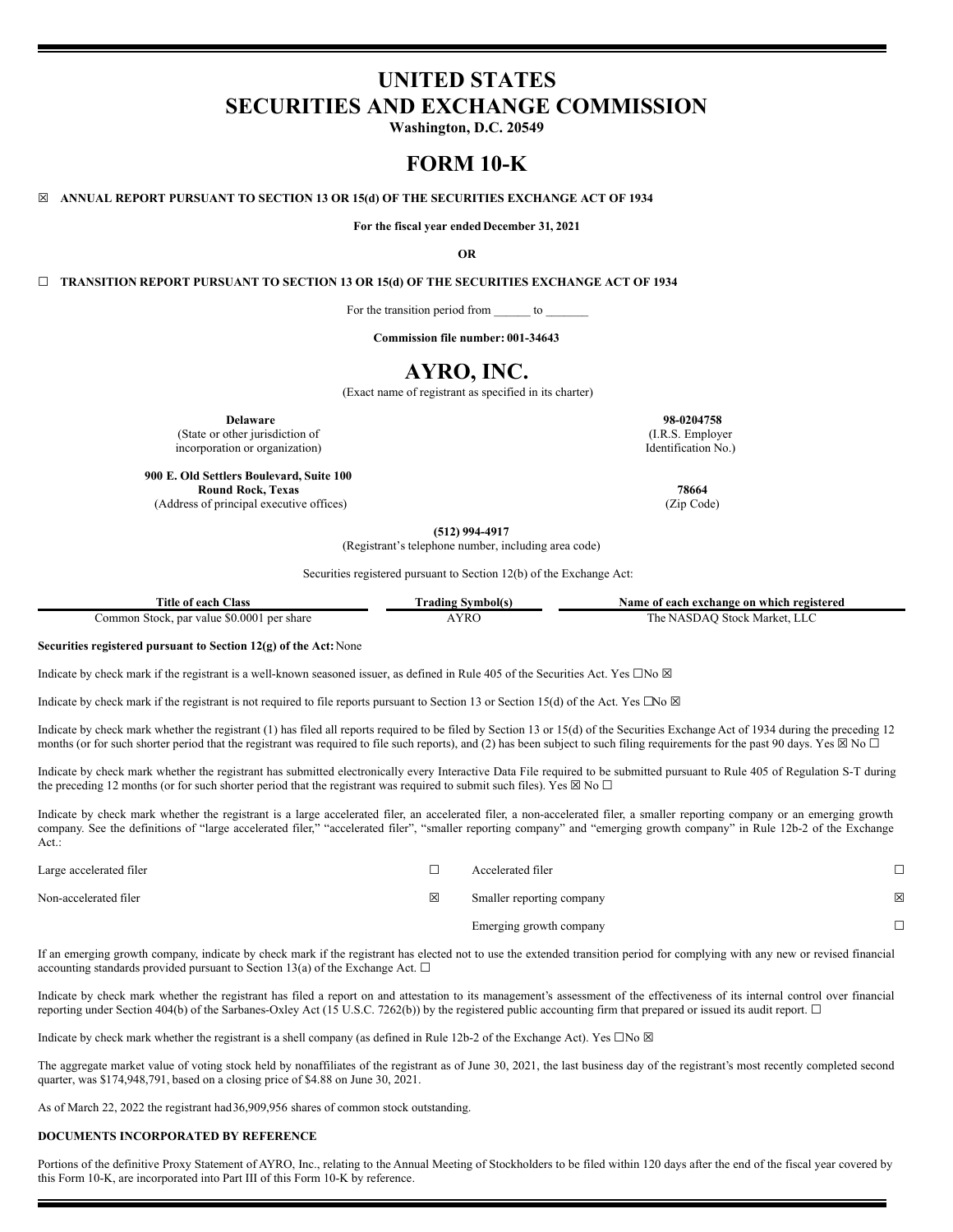# **TABLE OF CONTENTS**

**PAGE**

|                   | <b>Forward-Looking Statements: Risk Factor Summary</b>                                                       |    |
|-------------------|--------------------------------------------------------------------------------------------------------------|----|
| PART I.           |                                                                                                              |    |
| Item 1            | <b>Business</b>                                                                                              | 5  |
| Item 1A           | <b>Risk Factors</b>                                                                                          | 17 |
| Item 1B           | <b>Unresolved Staff Comments</b>                                                                             | 41 |
| Item 2            | Properties                                                                                                   | 41 |
| Item 3            | <b>Legal Proceedings</b>                                                                                     | 41 |
| Item 4            | <b>Mine Safety Disclosures</b>                                                                               | 42 |
| <b>PART II</b>    |                                                                                                              |    |
| Item 5            | Market for Registrant's Common Equity, Related Stockholder Matters and Issuer Purchases of Equity Securities | 42 |
| Item 6            | [Reserved]                                                                                                   | 42 |
| Item 7            | Management's Discussion and Analysis of Financial Condition and Results of Operations                        | 43 |
| Item 7A           | <b>Ouantitative and Qualitative Disclosures About Market Risk</b>                                            | 56 |
| Item 8            | <b>Financial Statements and Supplementary Data</b>                                                           | 56 |
| Item 9            | Changes in and Disagreements With Accountants on Accounting and Financial Disclosures                        | 56 |
| Item 9A           | <b>Controls and Procedures</b>                                                                               | 57 |
| Item 9B           | <b>Other Information</b>                                                                                     | 57 |
| Item 9C           | Disclosure Regarding Foreign Jurisdictions That Prevent Inspections                                          | 57 |
|                   |                                                                                                              |    |
| <b>PART III</b>   |                                                                                                              |    |
| Item 10           | Directors, Executive Officers and Corporate Governance                                                       | 58 |
| Item 11           | <b>Executive Compensation</b>                                                                                | 58 |
| Item 12           | Security Ownership of Certain Beneficial Owners and Management and Related Stockholder Matters               | 58 |
| Item 13           | Certain Relationships and Related Transactions, and Director Independence                                    | 58 |
| Item 14           | <b>Principal Accountant Fees and Services</b>                                                                | 58 |
|                   |                                                                                                              |    |
| <b>PART IV</b>    |                                                                                                              |    |
| Item 15           | <b>Exhibits and Financial Statement Schedules</b>                                                            | 59 |
| Item 16           | Form 10-K Summary                                                                                            | 59 |
|                   |                                                                                                              |    |
| <b>Signatures</b> |                                                                                                              | 65 |
|                   |                                                                                                              |    |
|                   | 2                                                                                                            |    |

# FORWARD-LOOKING STATEMENTS; RISK FACTOR SUMMARY

This Annual Report on Form 10-K contains forward-looking statements within the meaning of the safe harbor provisions of the Private Securities Litigation Reform Act of 1995. Forward-looking statements may be identified by the use of forward-looking terms such as "anticipates," "assumes," "believes," "can," "could," "estimates," "expects," "forecasts," "guides," "intends," "is confident that," "may," "plans," "seeks," "projects," "targets," and "would" or the negative of such terms or other variations on such terms or comparable terminology. Such forward-looking statements include, but are not limited to, future financial and operating results, the company's plans, objectives, expectations and intentions, statements concerning the strategic review of our product development strategy and other statements that are not historical facts. We have based these forwardlooking statements largely on our current expectations and projections about future events and financial trends that we believe may affect our business, financial condition, and results of operations. These forward-looking statements speak only as of the date of this Annual Report on Form 10-K and are subject to a number of risks, uncertainties, and assumptions that could cause actual results to differ materially from our historical experience and our present expectations, or projections described under the section in this Annual Report on Form 10-K entitled "Management's Discussion and Analysis of Financial Condition and Results of Operations."

A summary of the principal risk factors that make investing in our securities risky and might cause our actual results to differ materially from those projected in these forwardlooking statements is set forth below. If any of the following risks occur, our business, financial condition, results of operations, cash flows, cash available for distribution, ability to service our debt obligations and prospects could be materially and adversely affected.

- we may be acquired by a third party;
- we have a history of losses and have never been profitable, and we expect to incur additional losses in the future and may never be profitable;
- the market for our products is developing and may not develop as expected;
- we are currently evaluating our product development strategy, which may result in significant changes and have a material impact on our business, results of operations and financial condition;
- our business is subject to general economic and market conditions, including trade wars and tariffs;
- our business, results of operations and financial condition may be adversely impacted by public health epidemics, including the COVID-19 outbreak;
- if disruptions in our transportation network continue to occur or our shipping costs continue to increase, we may be unable to sell or timely deliver our products, and our gross margin could decrease;
- our limited operating history makes evaluating our business and future prospects difficult and may increase the risk of any investment in our securities;
- if we are unable to effectively implement or manage our growth strategy, our operating results and financial condition could be materially and adversely affected;
- developments in alternative technologies or improvements in the internal combustion engine may have a materially adverse effect on the demand for our electric vehicles;
- the markets in which we operate are highly competitive, and we may not be successful in competing in these industries;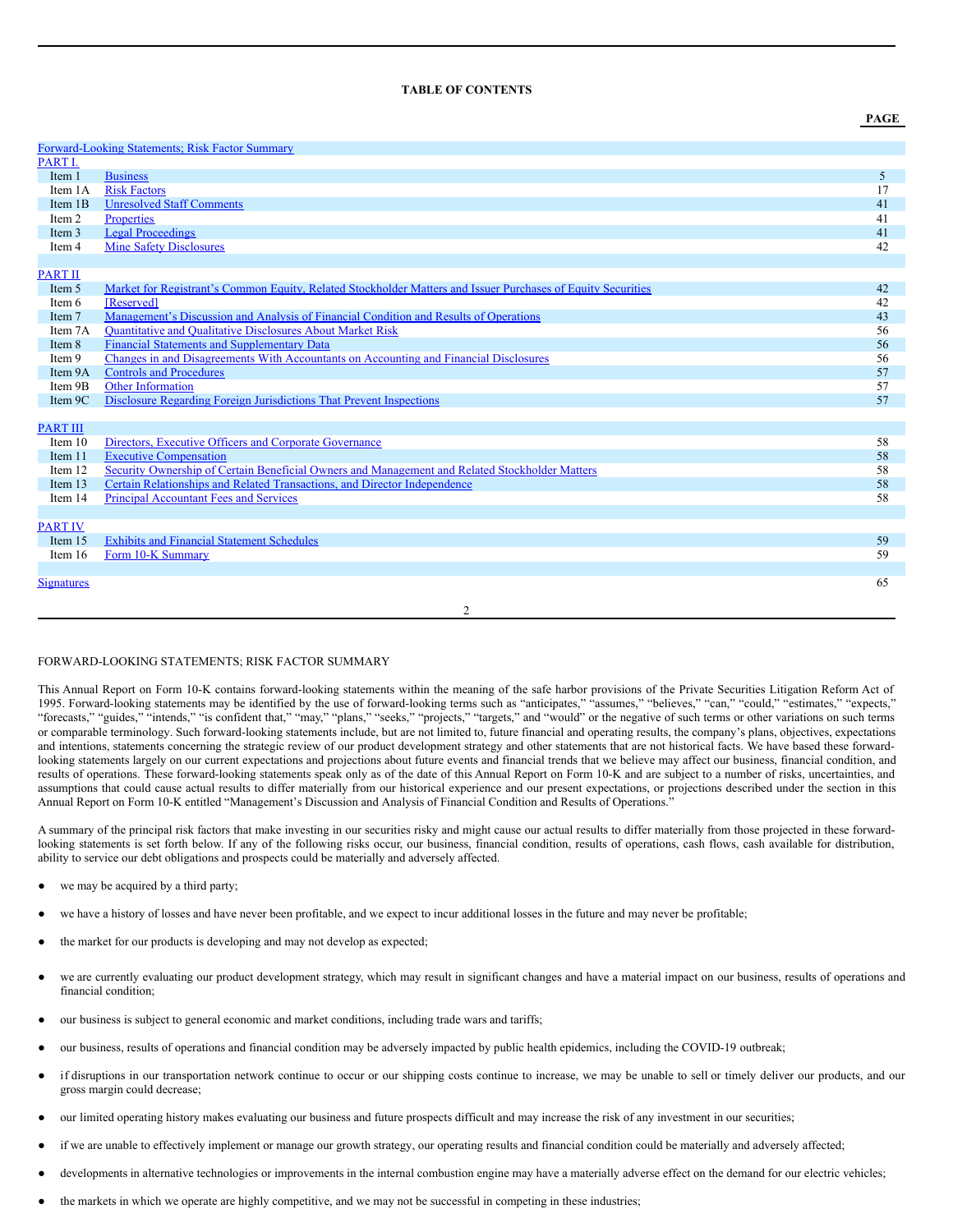- a significant portion of our revenues is derived from a single customer;
- our future growth depends on customers' willingness to adopt electric vehicles;
- if we are unable to manage our growth and expand our operations successfully, our business and operating results will be harmed, and our reputation may be damaged;
- unanticipated changes in industry standards could render our vehicles incompatible with such standards and adversely affect our business;
- our future success depends on our ability to identify additional market opportunities and develop and successfully introduce new and enhanced products that address such markets and meet the needs of customers in such markets;
- through the third quarter of calendar year 2022, we will rely upon a single third-party supplier and manufacturer located in the People's Republic of China for the subassemblies in a semi-knocked-down state for our current vehicles;
- unforeseen or recurring operational problems at ours or our prime supplier's facilities, or a catastrophic loss of ours or our prime supplier's manufacturing facilities, may cause significant lost or delayed production and adversely affect our results of operations;
- we may become subject to product liability claims, which could harm our financial condition and liquidity if we are not able to successfully defend or insure against such claims;
- we currently have limited electric vehicles marketing and sales experience, and if we are unable to establish sales and marketing capabilities or enter into dealer agreements to market and sell our vehicles, we may be unable to generate any revenue;
- the range of our electric vehicles on a single charge declines over time, which may negatively influence potential customers' decisions whether to purchase our vehicles;
- increases in costs, disruption of supply or shortage of raw materials, in particular lithium-ion battery cells, chipsets and displays, could harm our business;
- customer financing and insuring our vehicles may prove difficult because retail lenders are unfamiliar with our vehicles and our vehicles have a limited loss history determining residual values and within the insurance industry;
- our electric vehicles make use of lithium-ion battery cells, which, if not appropriately managed and controlled, have occasionally been observed to catch fire or vent smoke and flames;
- our business may be adversely affected by labor and union activities;
- we rely on our dealers for the service of our vehicles and have limited experience servicing our vehicles, and if we are unable to address the service requirements of our future customers, our business will be materially and adversely affected;
- if we fail to deliver vehicles and accessories to market as scheduled, our business will be harmed;
- we may be required to raise additional capital to fund our operations, and such capital raising may be costly or difficult to obtain and could dilute our stockholders' ownership interests, and our long-term capital requirements are subject to numerous risks;
- Increased safety, emissions, fuel economy or other regulations may result in higher costs, cash expenditures, and/or sales restrictions;
- we may fail to comply with evolving environmental and safety laws and regulations;
- changes in regulations could render our vehicles incompatible with federal, state or local regulations, or use cases.
- we have identified a material weakness in our internal control over financial reporting, and if we are unable to remediate the material weakness, or if we experience additional material weaknesses in the future, our business may be harmed;
- if we are unable to adequately protect our proprietary designs and intellectual property rights, our competitive position could be harmed;
- we are dependent on the manufacturing license we have obtained from Cenntro and may need to obtain rights to other intellectual property in the future, and if we fail to obtain licenses we need or fail to comply with our obligations in the agreement under which we licensed intellectual property and other rights from third parties, we could lose our ability to manufacture our vehicles;
- our proprietary designs are susceptible to reverse engineering by our competitors;
- if we are unable to protect the confidentiality of our trade secrets or know-how, such proprietary information may be used by others to compete against us;
- we are subject to exposure from changes in the exchange rates of local currencies; and
- we are subject to governmental export and import controls that could impair our ability to compete in international market due to licensing requirements and subject us to liability if we are not in compliance with applicable laws.

For a more detailed discussion of these and other factors that may affect our business and that could cause the actual results to differ materially from those projected in these forward-looking statements, see the risk factors and uncertainties set forth in Part I, Item 1A of this Annual Report on Form 10-K. Any one or more of these uncertainties, risks and other influences could materially affect our results of operations and whether forward-looking statements made by us ultimately prove to be accurate. We undertake no obligation to publicly update or revise any forward-looking statements, whether from new information, future events or otherwise, except as required by law.

**PART I**

# **ITEM 1. BUSINESS.**

On May 28, 2020, pursuant to the previously announced Agreement and Plan of Merger, dated December 19, 2019 (the "Merger Agreement"), by and among AYRO, Inc., a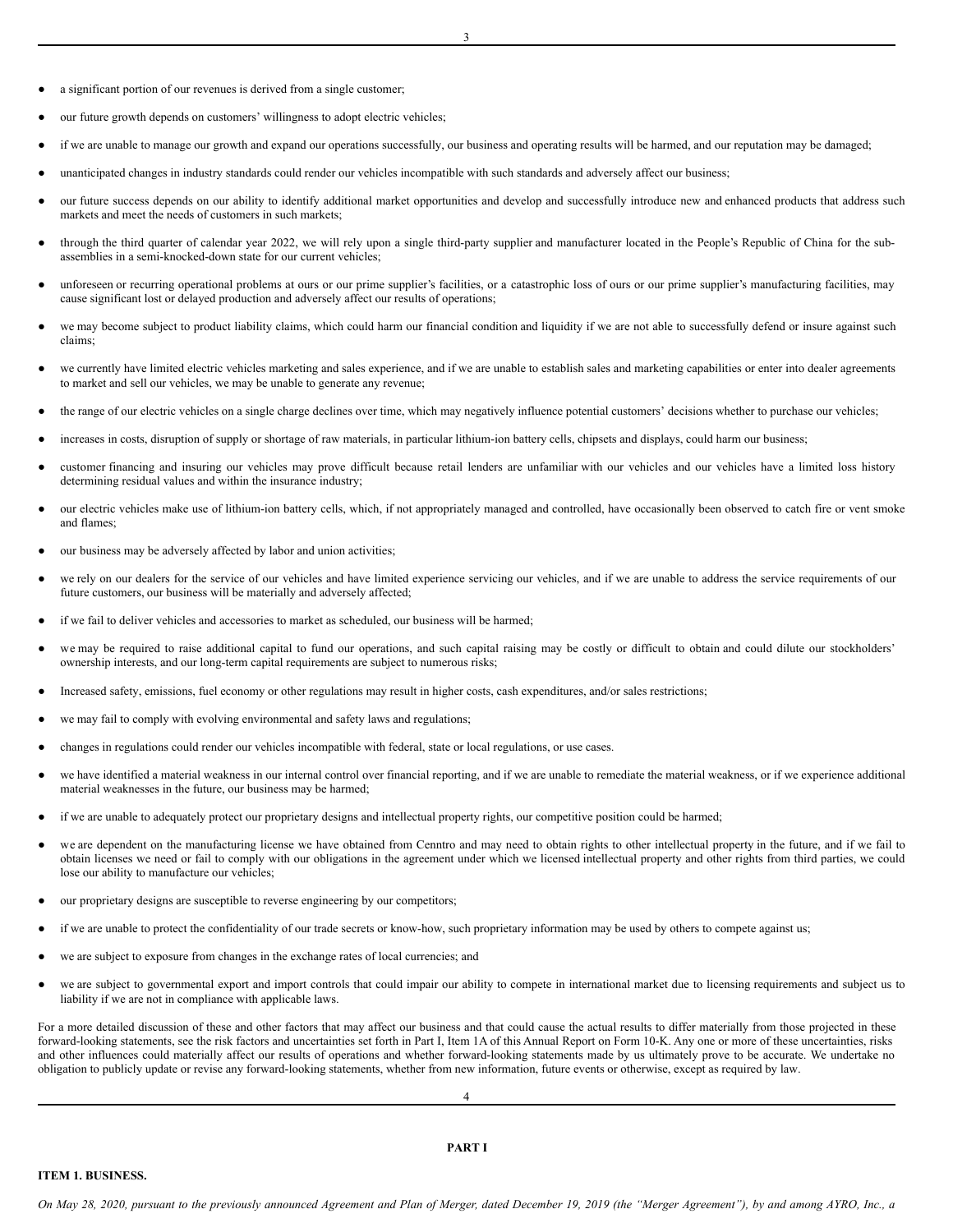Delaware corporation previously known as DropCar, Inc., ABC Merger Sub, Inc., a Delaware corporation and a wholly owned subsidiary of the Company ("Merger Sub"), and AYRO Operating Company, Inc., a Delaware corporation previously known as AYRO, Inc. ("AYRO Operating"), Merger Sub was merged with and into AYRO Operating, with AYRO Operating continuing after the merger as the surviving entity and a wholly owned subsidiary of the Company (the "Merger"). In this Annual Report on Form 10-K, unless the context otherwise requires, references to "we," "us," "our," "our company," "AYRO" and "Company" refer to AYRO, Inc. and its subsidiaries. References to "DropCar" refer to DropCar, Inc. prior to the Merger. For more information on the merger or the sale of assets, see "Corporate History - Merger and" and "Corporate *History – Closing of Asset Purchase Agreement."*

# **Overview**

We design and manufacture compact, sustainable electric vehicles for closed campus mobility, low speed urban and community transport, local on-demand and last mile delivery and government use. Our four-wheeled purpose-built electric vehicles are geared toward commercial customers, including universities, business and medical campuses, last mile delivery services and food service providers. We are currently updating our next model year (model year 2023) vehicle lineup in support of the aforementioned markets.

# **Strategic Review**

Following the hiring of our new Chief Executive Officer in the third quarter of 2021, we initiated a strategic review of our product development strategy, as we focus on creating value within the electric vehicle, last-mile delivery, and smart payload and enabling infrastructure markets. While we complete our strategic review, we have paused all material research and development activity and expenditures, associated with our planned next-generation three-wheeled high speed vehicle.

In December of 2021 we began research and development on the new 411 fleet vehicle model refresh the AYRO Z, including updates on our supply chain evolution, the offshoring/onshoring mix, our manufacturing strategy, and our annual model year refresh program.

#### **Products**

Our vehicles provide the end user an environmentally friendly alternative to internal combustion engine vehicles (cars powered by gasoline or diesel oil), for light duty uses, including low-speed logistics, maintenance services, cargo services, and personal/group transport in a quiet, zero emissions vehicle with a lower total cost of ownership.

# *AYRO Club Car 411 and 411x*

The AYRO Club Car 411 and 411x (the "AYRO 411 Fleet") is a family of electric, four-wheel, compact, light-duty utility trucks sold exclusively through our contracted partner, Club Car, as part of a global multi-year sustainability solution development, sales and marketing agreement. Each of the AYRO 411 Fleet of vehicles is classified as a street legal low-speed vehicle ("LSV"), defined as a four-wheeled motor vehicle, other than an all-terrain vehicle, that is capable of reaching speeds of at least 20 miles per hour ("mph") but not greater than 25 mph, with a gross vehicle weight rating of less than 3,000 pounds and meeting the safety standards in Title 49 of the U.S. Code of Federal Regulations, section 571.50.

The AYRO 411 Fleet has an expected range of up to 50 miles and a maximum speed range of 25 mph (or 40 kilometers per hour), in line with the United States Department of Transportation ("USDOT") regulations for LSVs and with most state statutes, which typically limit the speed of LSVs to 25 mph on 35 mph posted roads. The current AYRO 411 Fleet includes:

- the 411x Flatbed truck, which provides users with considerable versatility;
- the 411x Pickup truck, generally utilized for open-air hauling;
- the 411x Cargo Van Box, a fully enclosed cargo box, which may be internally tailored for use; and
- The 411x Powered Cargo Box, in which combinations of refrigeration, warming boxes, beverage dispensers, coffee makers and even wash sinks may be configured. 5

The AYRO 411 Fleet has zero gas emissions, a full recharge capability of between six and eight hours using 120V/20A outlets and a payload capacity in excess of 1,000 pounds. We estimate that the AYRO 411 Fleet's operating costs are approximately 50% lower per year compared to similarly sized gas-powered trucks and vans. Vehicles in the AYRO 411 Fleet are equipped with:

- reinforced steel (coated) chassis housing the motor, controller and enclosed battery operating system;
- suspension with transverse leaf spring on the front and horizontal spring with coil-over shock in the rear;
- power assisted steering;
- street legal if registered and licensed per standard vehicles by dealer or user;
- multi-point, anchored DOT compliant safety harnesses for driver and passenger;
- a standard back-up camera (appears on larger LCD display see below);
- a standard 7-inch (17.7 centimeter) LCD display;
- a standard manual parking brake;
- four-wheel all-disk braking system and corrosion resistant body panels; and
- heating and ventilation systems in the cabin of the truck.

With its low speed, zero emissions, and cost-effectiveness, the AYRO 411 Fleet seeks to satisfy the needs of a variety of customers, including university and college campuses, retailers, airports and ports, business parks and campuses, warehouses, production facilities, resorts and theme parks, apartment complexes, and adult communities. We have completed model year 2022 enhancements to the AYRO 411, designated the "AYRO 411x," which saw release in the third quarter of 2021. Development has commenced on the model year 2022 product line, designated the "AYRO Z," which will represent a major technology refresh, and which will embrace a shift towards a North American sourcing strategy.

# **Three-Wheeled Electric Vehicle Product Offerings**

In addition to the AYRO 411 Fleet, we previously manufactured and sold the AYRO 311 Autocycle, a compact, three-wheeled electric vehicle (the "AYRO 311"). The AYRO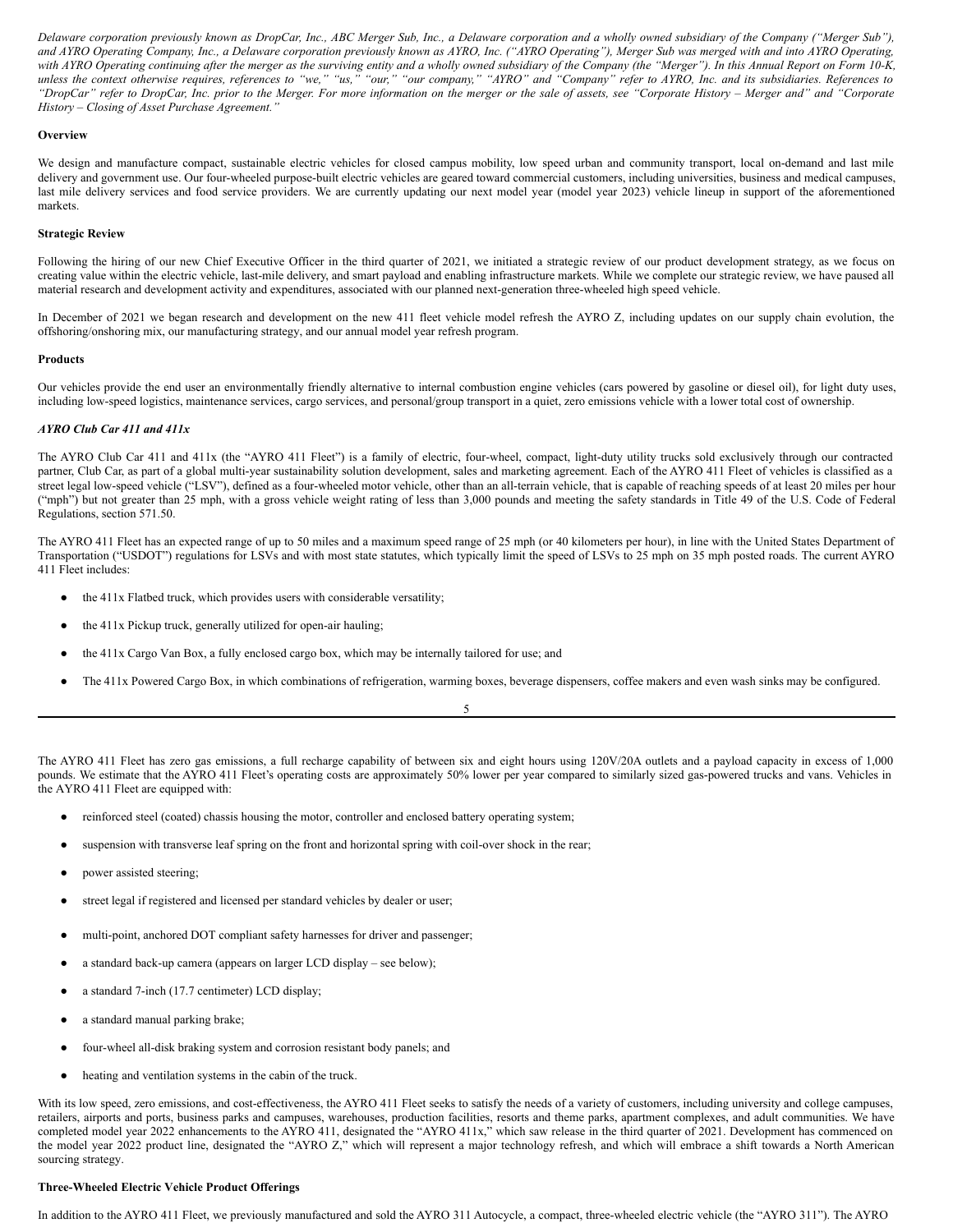311 was declared at end-of-life on August 17, 2020. Subsequent to the sale of residual 311 inventory to a third party, on February 12, 2021, we entered into an agreement with Arcimoto, Inc. to settle certain patent infringement claims (the "Arcimoto Settlement"), pursuant to which we agreed to cease the production, importation and sale of the AYRO 311, among other things. Accordingly, we would not be contractually permitted to resume production of the AYRO 311.

We have paused the development of future three-wheeled electric vehicles, originally intended to replace the AYRO 311, in order to focus resources on the development of the AYRO Z, a family of reconfigurable cargo systems tailored for the AYRO Z and the enabling web infrastructure that connects delivery professionals with the clients they serve. We expect to release the model year 2023 AYRO Z and the AYRO Z driver/client harmonization application in the fourth quarter of 2022.

#### **Additional Models, Vehicles, Payloads and Infrastructure**

We continue to invest in expanding our existing all-electric vehicle technologies, reconfigurable cargo subsystems, onboard and web-based fleet support applications, driver support systems and applications, as well as architectural innovations that maximize subsystem commonality across the AYRO vehicle fleet. Our product line roadmap contemplates growing our fleet of purpose-engineered vehicles and services with every passing model year, with a focus on the low speed vehicle segment, last mile delivery of a plurality of payloads, and potential line extension into efficient, safe micro-mobility platforms.

We are also currently in discussions with Club Car regarding a variety of new models and vehicles, and in discussions with a key supply partner in positioning the model year 2023 AYRO Z for sale on the General Services Administration schedule ("GSA Schedule") beginning in the fourth quarter of 2022. The GSA Schedule is a long-term governmentwide contract with commercial companies that provide access to millions of commercial products and services at pre-negotiated prices. This would represent an increase of the total addressable market for the Company and further represent a demand hedge to the cyclicality of markets currently addressed.

# **Manufacturing and Supply Chain**

#### *Manufacturing Agreement with Cenntro*

In 2017, AYRO Operating partnered with Cenntro Automotive Group, Ltd. ("Cenntro"), which operates a large electric vehicle factory in the automotive district in Hangzhou, China, in a supply chain agreement to provide sub-assembly manufacturing services. Cenntro owns the design of the AYRO 411 Fleet vehicles and has granted us an exclusive license to purchase the AYRO 411 Fleet vehicles for sale in North America.

Under our Manufacturing License Agreement with Cenntro (the "MLA"), in order for us to maintain our exclusive territorial rights pursuant to the MLA, for the first three years after the effective date of March 22, 2020, we must meet the following minimum purchase requirements, which we believe we satisfied for the initial period: (i) a minimum of 300 units sold by the first anniversary of the effective date of the MLA; (ii) a minimum of 800 units sold by the second anniversary of the effective date of the MLA; and (iii) a minimum of 1,300 units sold by the third anniversary of the effective date of the MLA. Cenntro will determine the minimum sale requirements for the years thereafter, should the Company continue utilizing Cenntro as a vehicle supplier. Should any event of default occur, the other party may terminate the MLA by providing written notice to the defaulting party, who will have 90 days from the effective date of the notice to cure the default. Unless waived by the party providing notice, a failure to cure the default(s) within the 90-day time frame will result in the automatic termination of the MLA. Events of default under the MLA include a failure to make a required payment when due, the insolvency or bankruptcy of either party, the subjection of either party's property to any levy, seizure, general assignment for the benefit of creditors, and a failure to make available or deliver the products in the time and manner provided for in the MLA. Cenntro waived these minimum requirements for 2021.

7

We import semi-knocked-down vehicle kits from Cenntro for the 411x models comprising our model year 2022 lineup. The vehicle kits are received through shipping containers at the assembly facility of Karma Automotive LLC ("Karma"), our manufacturing partner, in southern California, as well as at our customization, service and integration facility in Round Rock, Texas. The vehicles are then assembled with tailored customization requirements per order. The partnership with Cenntro allows us to scale manufacturing operations without significant investment in capital expenditures, and therefore bring products to market rapidly.

The new AYRO Z will utilize assemblies and products that reduce the Company's dependency on Chinese imports and on-shore the supply chain to North America and European sources.

# *Final Assembly and Integration*

For final assembly, tailoring, diagnostics testing and service of the 411 and 411x, we currently occupy 24,000 square feet of office and manufacturing space configured in a "U"-shaped assembly line with multiple stations per vehicle in our Round Rock, Texas facility and an equivalent space for final assembly at our manufacturing partner Karma's plant in southern California. The chart below indicates the number of vehicles that can be assembled per month and the assembly time required for each. Assembly time also includes USDOT quality checks and testing as the final step of the assembly process. The number of vehicles indicated below assumes a single shift.

|                  | <b>Assembly</b> |                                  |
|------------------|-----------------|----------------------------------|
|                  | time            | <b>Vehicle Assembly Capacity</b> |
| $Ve$ hicle       | (Man-Hours)     | per month                        |
| <b>AYRO 411x</b> | $\overline{ }$  | 80                               |

# *Master Procurement Agreement with Club Car*

In March 2019, we entered into a five-year Master Procurement Agreement (the "MPA") with Club Car for the sale of our four-wheeled vehicles. The MPA granted Club Car the exclusive right to sell our four-wheeled vehicles in North America, provided that Club Car orders at least 500 vehicles per year.

Although Club Car did not meet the volume threshold for 2020 or 2021, we currently have no intention of selling our model year 2022 411x vehicles commercially other than through Club Car. Under the terms of the MPA, we receive orders from Club Car dealers for vehicles of specific configurations, and we invoice Club Car once the vehicle has shipped. The MPA has an initial term of five (5) years commencing January 1, 2019 and may be renewed by Club Car for successive one-year periods upon 60 days' prior written notice. Pursuant to the MPA, we granted Club Car a right of first refusal for sales of 51% or more of AYRO Operating's assets or equity interests, which right of first refusal is exercisable for a period of 45 days following delivery of an acquisition notice to Club Car. We also agreed to collaborate with Club Car on new products similar to its four-wheeled vehicle and improvements to existing products and granted Club Car a right of first refusal to purchase similar commercial utility vehicles which AYRO Operating may develop during the term of the MPA.

# *Manufacturing Services Agreement with Karma*

On September 25, 2020, we entered into a Master Manufacturing Services Agreement (the "Karma Agreement") with Karma, pursuant to which Karma agreed to provide certain manufacturing services for the production of our vehicles. The initial statement of work provides that Karma will perform assembly of a certain quantity of the AYRO 411 vehicles and provide testing, materials management and outbound logistics services. For such services in the initial statement of work, we agreed to pay \$1.2 million to Karma, of which (i) \$0.52 million was paid at closing and (ii) \$0.64 million was due and payable five months following the satisfaction of certain production requirements.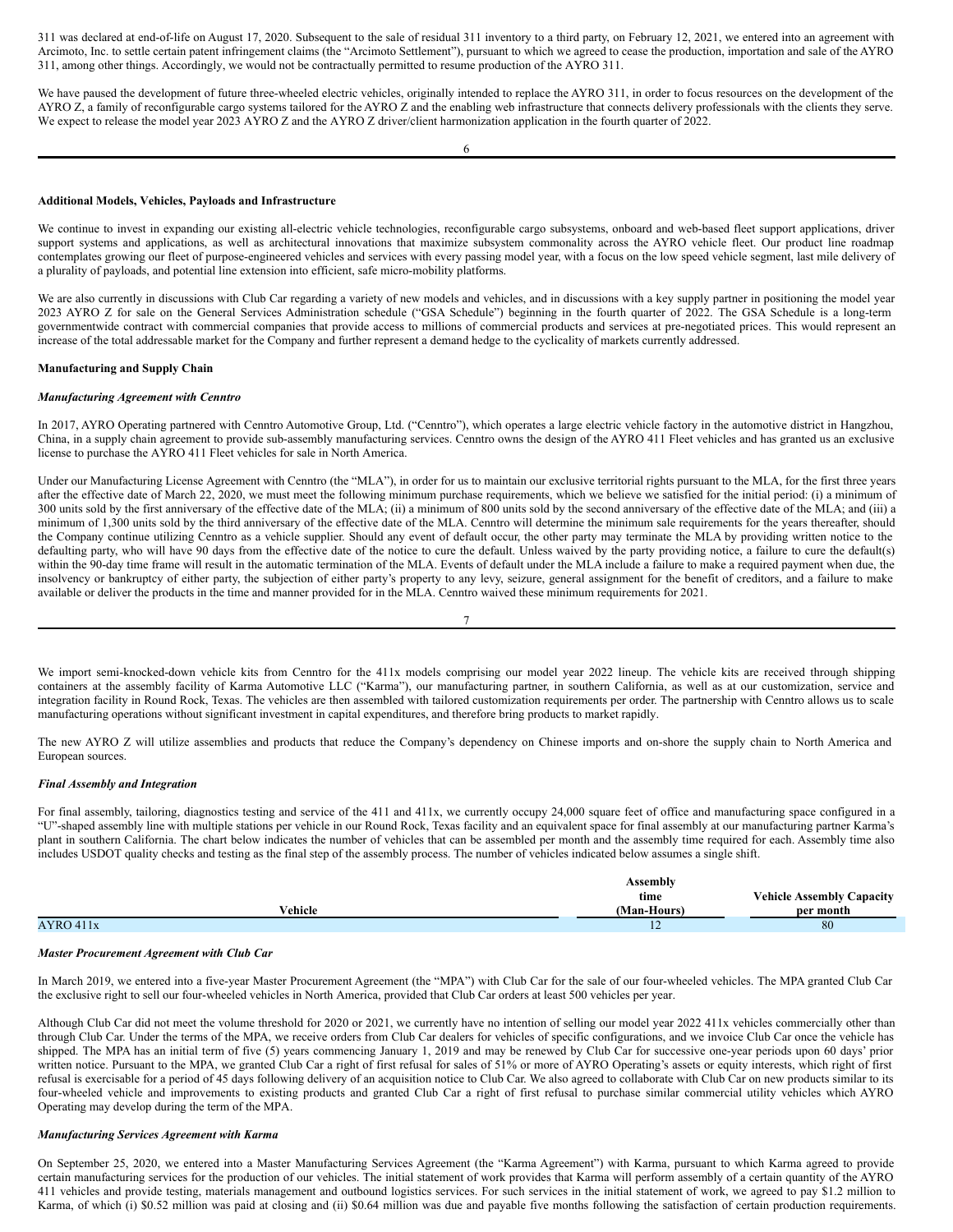#### This second payment was accrued for as of December 31, 2021.

The Karma Agreement expires (i) 12 months from the start of volume production of the vehicles or (ii) such earlier time as the parties mutually agree in writing. In addition, Karma, in its sole discretion, may terminate the Karma Agreement at any time, without cause, upon twelve months' prior written notice. We may terminate the Karma Agreement, without cause, upon six months' prior written notice.

8

# *Supply Agreement with Gallery Carts*

During 2020, we entered into a supply agreement with Gallery Carts, a leading provider of food and beverage kiosks, carts, and mobile storefront solutions. Joint development efforts have led to the launch of the parties' first all-electric configurable mobile hospitality vehicle for "on-the-go" venues across the United States. This innovative solution permits food, beverage and merchandising operators to bring goods directly to consumers.

The configurable Powered Vendor Box, in the rear of the vehicle, features long-life lithium batteries that power the preconfigured hot/cold beverage and food equipment and is directly integrated with the 411 and 411x. The canopy doors, as well as the full vehicle, can be customized with end-user logos and graphics to enhance the brand experience. Gallery, with 40 years of experience delivering custom food kiosk solutions, has expanded into electric mobile delivery vehicles, as customers increasingly want food, beverages and merchandise delivered to where they are gathering. For example, a recent study conducted by Technomic found that a large majority of students, 77%, desired alternative mobile and to-go food options on campuses.

Gallery, a premier distributor of 411 and 411x low-speed electric vehicles manufactured by AYRO, has a diverse clientele throughout mobile food, beverage and merchandise distribution markets, for key customer applications such as university, corporate and government campuses, major league and amateur-level stadiums and arenas, resorts, airports and event centers. In addition to finding innovative and safe ways to deliver food and beverages to their patrons, reducing and ultimately eliminating their carbon footprint is a top priority for many of these customers.

# **Business Strategy**

Our goal is to continue to develop and commercialize automotive-grade, sustainable electric transportation solutions for the markets and use cases that we believe can be well served by our purpose-built, street legal low speed electric vehicles. Our business strategy includes the following:

• Leverage the relationship with Club Car to expand our product portfolio and increase our customer base. We are working on and have plans to expand our current electric transportation solutions portfolio in collaboration with Club Car. This plan includes next-generation light duty trucks and new purpose-driven electric vehicles. Additionally, we are collaborating with Club Car's sales and marketing teams to expand adoption of our vehicles in the United States and intend to expand our geographical footprint within Club Car's global distribution and channel network.

#### 9

- Scale up our operations to achieve growth. We intend to direct resources to scale up our operations, which we believe is needed to increase our revenue, including expanding and optimizing our automotive component supply chain and our flow-based assembly operations in Round Rock, Texas. Further, we plan to expand sales territories and add distribution channels, forming strategic partnerships to build out our whole product offering across multiple segments and to access additional sales channels or to accelerate product adoption for particular vertical markets, building our brand, and increasing manufacturing capacity to produce higher volumes of electric vehicles. Importantly, we will pursue a strategy to increase our North American content in future vehicle platforms, starting with the model year 2023 AYRO Z.
- Identify defined markets and use cases which are currently under-served but represent sizable market opportunity sub-sets of the electric vehicle market and focus development efforts on purpose-built electric vehicles to address such markets. We are currently developing a new series of modular, highly reconfigurable payload systems affording operators the maximum flexibility in the use of their fleet for a plurality of payloads. We intend to direct resources to advance the development of such reconfigurable payload solutions which we believe will afford customers the option of sharing transportation assets or configuring those assets differently for differing time of day or time of season use cases.
- Invest in research and development and qualification of sensors, cameras, software and mobility services seeking to enhance the value of using our electric vehicles and to derive incremental potential revenue streams for us and our partner ecosystem. We intend to offer a web-based application to accompany every vehicle sold or leased beginning in model year 2023 (expected to be released in October 2022) to enhance the use cases for those vehicles and optimize driver routing, user scheduling, and customer communication. Onboard sensors will collect vehicle health, location data, route data, payload data and environmental data to provide us, the customer and fleet operators the ability to do post-hoc analysis of forecast versus observed delivery efficiency. A subscription service can later be offered even to delivery operators operating vehicles other than ours, creating the potential for an additional revenue stream.

#### **Trends Driving the Need for Electric Vehicles**

The U.S. electric vehicle market is forecasted to grow substantially in the years ahead, driven by factors such as the country's increasingly urbanized population, escalating gas prices and increased desirability of non-emissive transportation alternatives.

A segment of the electric vehicle market, low speed electric vehicles ("LSEVs")—which are LSVs but cannot be powered by gas or diesel fuel—are growing increasingly popular as eco-friendly options for consumers and commercial entities. LSEVs run on electric motors fueled by a variety of different batteries, such as lithium ion, molten salt, zinc-air and various nickel-based designs.

Trends such as increasingly stringent government regulations aimed toward reducing vehicle emissions, growing urban populations and social pressure to adopt sustainable lifestyles all create a demand for more ecologically and economically sustainable methods of transportation. This demand continues to spur technological advancements and LSEV market growth.

Expanding rules and regulations governing vehicle emissions have contributed to growth in the LSEV market. In particular, the U.S., Germany, France, and China have implemented stringent laws and regulations governing vehicular emissions, requiring automobile manufacturers to use advanced technologies to combat high-emission levels in vehicles. To incentivize clean-energy use, many governments are increasingly instituting substantial incentives for consumers to purchase electric vehicles, such as:

- tax credits, rebates, and exemptions; reduced vehicle registration fees;
- reduced utility rates; and
- parking incentives.

Further, governments are establishing infrastructure benchmarks to support the growth of the electric vehicle industry.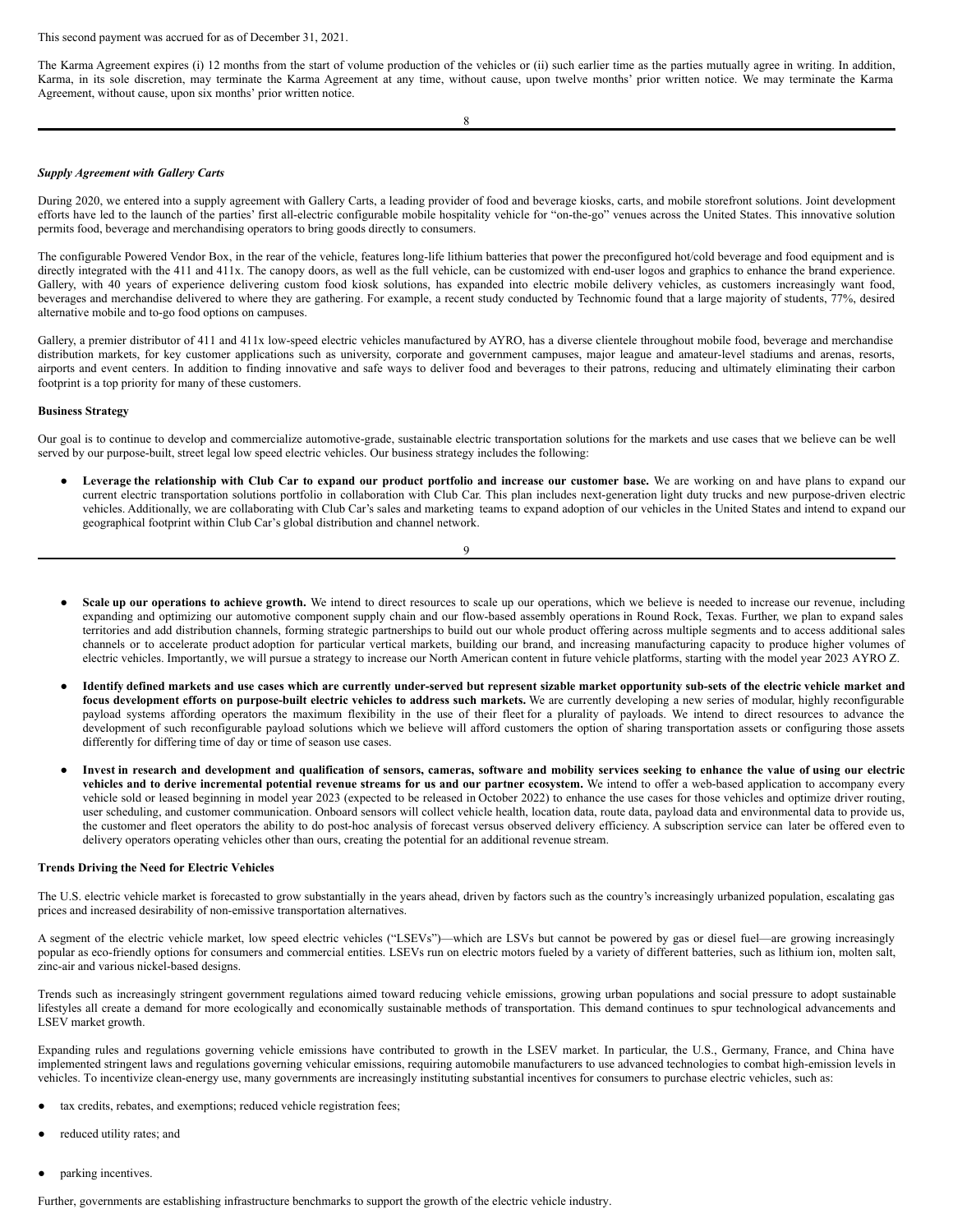#### **Competition and Market Opportunities**

The worldwide automotive market, particularly for economy and alternative fuel vehicles, exhibits a high competitive intensity, especially amongst tier 1 competitors. The relatively modest LSEV market, being smaller in overall size, engenders a more modest competitive intensity. A few notable companies in the global LSEV market include HDK Electric Vehicles, Bradshaw Electric Vehicles, Textron Inc., Polaris Industries, Yamaha Motors Co. Ltd., Ingersoll Rand, Inc., Speedway Electric, AGT Electric Cars, Bintelli Electric Vehicles and Ligier Group. Our relationship with Club Car provides us with distribution strength, affording us the ability to focus our resources on product development, product evolution, and product support.

When compared to internal combustion engine vehicle costs, our vehicles are significantly more attractive based on tax, title and license fees. Compared to a standard Ford F150 (gasoline) pickup truck (2.7 liter), the AYRO 411x Fleet provides an approximate 49% reduction in operating expenses and an approximate 100% reduction in CO2 emissions (if renewed energy is used to charge the AYRO vehicles, an increasing trend for most higher education campuses and government facilities).

Our closest competitor in the LSEV industry is the WAEV, Inc. (formerly Polaris) Gem ("Gem"). WAEV offers multiple passenger vehicle models and multiple utility vehicle models under the WAEV and Taylor-Dunn brands. While the GEM el XD model, which is similar to vehicles in the AYRO 411x Fleet, has a lower starting MSRP than the AYRO 411x, the GEM el XD requires reconfiguration to match the standard AYRO 411x features, raising the final MSRP of each vehicle above that of the AYRO 411x Fleet alternative. The AYRO 411x Fleet has a greater bed and box capacity, 13% more horsepower and a 48% better turning radius, allowing use of the 411x Fleet in tighter spaces than are possible using the GEM el XD.

We expect competition in our industry to intensify over time. Factors affecting competition include product quality and features, innovation and development time, pricing, reliability, safety, customer service and financing terms. Increased competition may lead to lower vehicle unit sales and increased inventory, which may result in downward price pressure and may adversely affect our business, financial condition, operating results and prospects. Our ability to successfully compete in our industry will be fundamental to our future success in existing and new markets and our market share. There can be no assurances that we will be able to compete successfully in our markets. If our competitors introduce new cars or services that compete with or surpass the quality, price or performance of our vehicles or services, we may be unable to satisfy existing customers or attract new customers at the prices and levels that would allow us to generate attractive rates of return on our investment. Increased competition could result in price reductions and revenue shortfalls, loss of customers and loss of market share, which could harm our business, prospects, financial condition and operating results.

# **Target Markets**

The multipurpose applications and clean energy use of LSEVs make them popular across a wide array of industries and customers, including college and university campuses, resorts and hotels, corporate parks, hospitals, warehouses, individual consumers, last mile delivery service providers, municipalities, and the food service industry. A number of these market segments, and our competitive position within them, are discussed in greater detail below.

*Universities.* LSEVs are growing increasingly common on university and college campuses due to a number of factors. LSEVs fulfil the versatile needs of campuses better than golf carts or standard combustion vehicles because not only do LSEVs' low speed thresholds promote safer driving among pedestrians, but the vehicles are also street legal with on-road safety features, enabling drivers to drive on roads and free up pedestrian space along sidewalks and smaller pathways. Additionally, the significantly reduced carbon imprint of LSEVs compared to internal combustion engine vehicles appeals to environmentally aware students and professors looking to promote environmental sustainability on campus. By transitioning from internal combustion engine vehicles to LSEVs, campuses should be able to reduce significantly the costs spent on fuel, oil, parts, and maintenance. Our AYRO 411x Fleet provides all of these benefits to university and college campuses. We estimate that in the U.S., there are over 1,800 higher education campuses with over 10,000 students each with over 400 on-campus vehicles that are ideal targets for the AYRO 411x Fleet as campuses transition from fossil-fueled campus fleet vehicles to LSEVs.

*Food Delivery Services.* As the millennial generation assumes a more substantial portion of the consumer population, customers increasingly favor convenience and timeliness, spurring dramatic growth in online ordering and delivery services across a wide swath of industries, including food delivery and restaurant ordering services. Food delivery sales are anticipated to increase over 20% per year, culminating in an expected \$365 billion worldwide by 2030, according to Upserve. Upserve further estimates that approximately 60% of U.S. consumers report that they order delivery or takeout at least once a week. Within the next decade, potentially over 40% of restaurant sales will be attributable to delivery services, according to Morgan Stanley. Every major urban environment having a 35mph or less speed limit is a target market for our current and future LSV fleet.

11

*Last Mile Delivery Service.* Retail focus on last mile delivery—the movement of goods from a transportation hub to the final delivery destination—has grown exponentially over the past few years due to the rise in online ordering and e-commerce. Consumers' ability to pick and choose products based on delivery speed and availability makes last mile delivery a key differentiator among retailers. Last mile delivery provides retailers timelier and more convenient delivery options not offered by the main three shipping services in the U.S. (the U.S. Postal Service, FedEx, and UPS). Additionally, given the increasing designation of low emission zones in urban centers, retailers will need to continue to deploy eco-friendly vehicles. Retailers will likely expand the use of LSEV fleets to make deliveries in low emission zones due to their zero gas emissions and lower price than competing electric vehicles. We expect that the AYRO 411x Fleet, with a plurality of cargo bed options, is well positioned for hauling and delivery in those environments and should distinguish itself amongst the competition.

*Municipalities.* As more city governments adopt regulations geared toward reducing pollution from vehicles, cities are increasingly looking to replace their municipal vehicles with zero-emission fleets. Such fleet overhauls, however, can be costly. LSEVs are a cheaper and more practical option for cities daunted by the cost of standard electronic vehicles. Our LSEVs have both on and off-road capabilities, making them particularly versatile for municipalities.

*On-Road and Personal Transportation.* LSEVs offer a feasible and practical method of transportation, especially in urban centers. Because our LSEVs are street legal, they offer city dwellers a more sustainable, cost-efficient, easily maneuverable, compact and light weight option compared to internal combustion engine vehicles. Our LSEVs also offer a variety of specifications and equipment, meaning that consumers do not have to sacrifice comfort or convenience.

We primarily focus on the LSEV North American market, which is highly competitive and constitutes 28% of the global LSEV market according to WiseGuy Reports. We have examined various considerations with regard to our market impact, including cost comparisons to existing vehicles in the market, market validation and target commercial markets.

# **Business Developments**

On September 25, 2020, we entered into the Karma Agreement with Karma. The term of the contract was 12 months from the start of volume production of the vehicles (which began in June 2021). Pursuant to the agreement, Karma provides manufacturing services, starting in 2021, under a statement of work including final assembly, raw material storage and logistical support of AYRO's vehicles in return for compensation of \$1.2 million. We paid Karma \$0.52 million, which was recorded as prepaid expense as of December 31, 2020, and \$0.68 million, of which \$0.47 million was recorded as an expense due to fewer projected 411x units expected to be assembled in Karma in 2022. This second payment completes our Karma contract compensation. Additionally, we made a cash payment of \$0.08 million and issued warrants to an advisor to the transaction at signing of the contract with a fair value of \$0.07 million.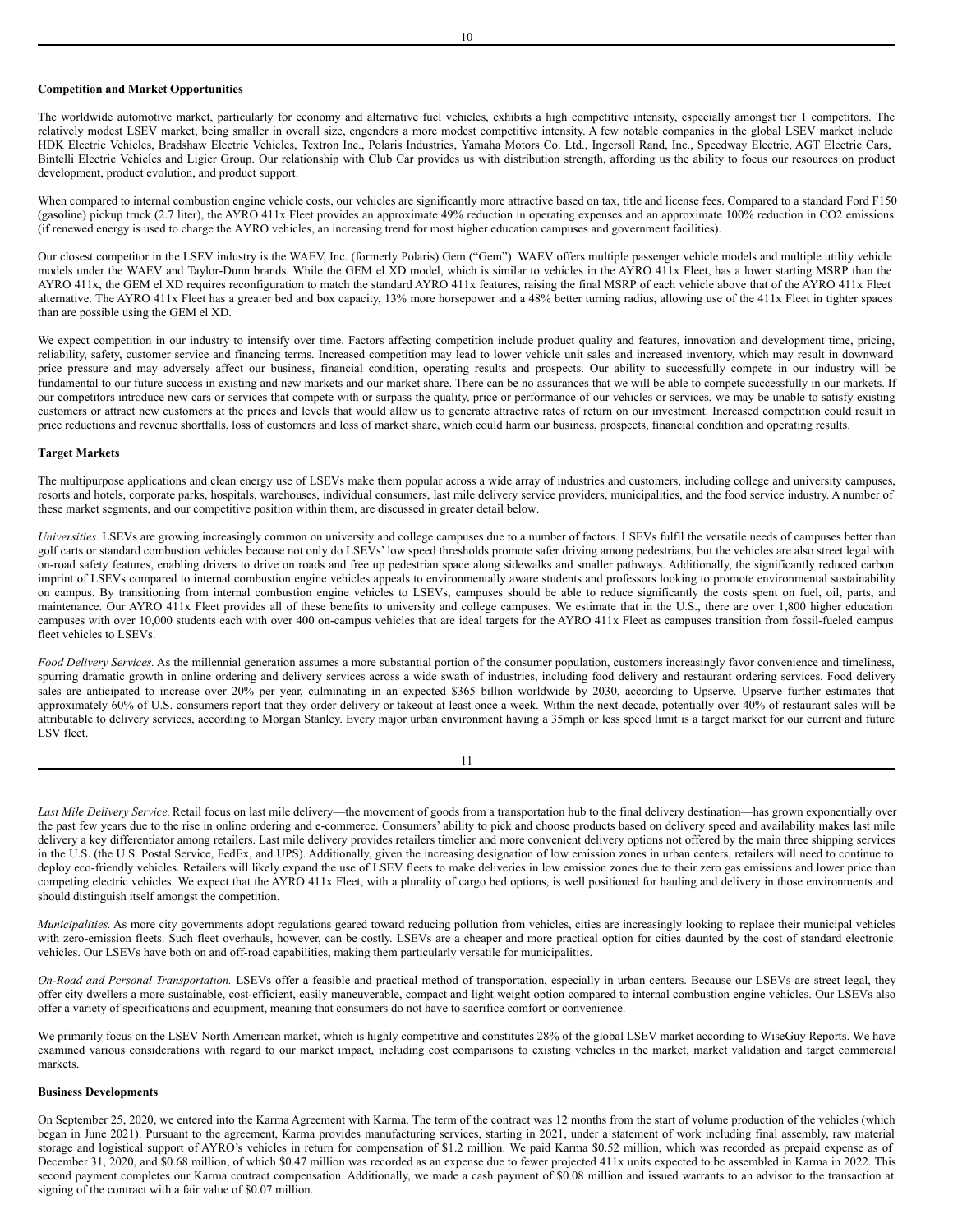#### **Resources**

We source our semi-knocked-down kits for the model year 2022 AYRO 411 and 411x from Cenntro. While many of their components are commercial off-the-shelf ("COTS") parts, many are specific to the 411 product and are subject to raw material limitations. However, in preparation for the model year 2023 platform, we are endeavoring to reduce supply risk by migrating our vehicle supply chain to the North American continent and by embracing parts and sub-assembly standardization, reducing discrete stock keeping units and simplifying the logistical complexity.

# **Intellectual Property**

As we expand our vehicle & service roadmaps, and integrated technologies, our focus on identifying specific market and customer needs continues to drive purpose-built engineering efforts.

Leveraging the all-electric AYRO 411x Fleet LSVs, we develop applications or use case solutions optimized for the storage, delivery and logistics for delivering food, beverages, merchandise, equipment, tools and related goods. This is accomplished by integrating application-specific appliances, storage facilities, vehicle wraps and brands and related items. We leverage either integrated traction or a separate battery power system to provide AC power to the various appliances and solution elements. We are filing and have filed a number of provisional utility and/or design patents associated with the aforementioned verticalization development, and we have filed for both in the United States and internationally trademarks to cover the company name, company logo, and certain other key product and service marks. We continue to focus on innovative and applicable electric vehicle optimization designs that serve an expanding customer and application use base.

#### *Patents*

We currently have United States registrations for two design patents. Both were issued on February 11, 2020 and will expire on February 11, 2035. In addition to these issued patents, we have numerous non-public patent applications on file with the United States Patent and Trademark Office ("USPTO").

We filed United States registrations for three provisional patents in February 2021. Unless the patents are perfected within a twelve-month period from their filing date, they will expire. As of December 31, 2021 the Company has no plans to perfect these patents before expiration.

We have filed the first "generation 2" design patent filed with the USPTO on March 10, 2022. Follow-on non-design patents are in work, with an expectation to have patents representing defensive merit under USPTO evaluation by late summer 2022.

#### *Trademarks*

We have numerous granted and pending trademark applications in the United States and abroad. We registered the word "AYRO" as United States Registration No. 88431321 on June 23, 2020. This registration was also filed in Canada, Mexico, and the European Union under the Madrid Protocol as Registration No. 1507096. Our Company logo was registered as United States Registration No. 88859276 on October 13, 2020. This logo was also registered in Canada, Mexico, and the European Union under the Madrid Protocol as Registration No. 1554092. Our application for the color version of our Company logo was filed in the United States on October 9, 2020 as Serial No. 90245135 and is currently in prosecution with the USPTO.

Both our Company logo and our company tagline have evolved to better represent a vehicle marque and the science underlying sustainability. Accordingly, our registered filings will be updated in the first half of 2022.

#### **Government Regulations**

Many governmental standards and regulations relating to safety, fuel economy, emissions control, noise control, vehicle recycling, substances of concern, vehicle damage, and theft prevention are applicable to new motor vehicles, engines, and equipment manufactured for sale in the United States, Europe, and elsewhere. In addition, manufacturing and other automotive assembly facilities in the United States, Europe, and elsewhere are subject to stringent standards regulating air emissions, water discharges, and the handling and disposal of hazardous substances. The most significant of the standards and regulations affecting AYRO are discussed below.

| I<br>×<br>۰, |
|--------------|
|--------------|

# *Mobile Source Emissions Control*

The federal Clean Air Act imposes stringent limits on the amount of regulated pollutants that lawfully may be emitted by new vehicles and engines produced for sale in the United States. The current ("Tier 2") emissions regulations promulgated by the Environmental Protection Agency, or the EPA, set standards for motorcycles. Tier 2 emissions standards also establish durability requirements for emissions components to 5 years or 30,000 kilometers.

California has received a waiver from the EPA to establish its own unique emissions control standards for certain regulated pollutants. New vehicles and engines sold in California must be certified by the California Air Resources Board ("CARB"). CARB's emissions standards for motorcycles are in line with those of the EPA. We currently expect that our vehicles will meet and exceed both the EPA's and CARB's standards.

# *Motor Vehicle Safety*

The National Traffic and Motor Vehicle Safety Act of 1966, or "Safety Act," regulates vehicles and vehicle equipment in two primary ways. First, the Safety Act prohibits the sale in the United States of any new vehicle or equipment that does not conform to applicable vehicle safety standards established by the National Highway Traffic Safety Administration ("NHTSA"). Meeting or exceeding many safety standards is costly, in part because the standards tend to conflict with the need to reduce vehicle weight in order to meet emissions and fuel economy standards. Second, the Safety Act requires that defects related to motor vehicle safety be remedied through safety recall campaigns. A manufacturer is obligated to recall vehicles if it determines the vehicles do not comply with a safety standard. If we or NHTSA determine that either a safety defect or noncompliance exists with respect to any of our vehicles, the cost of such recall campaigns could be substantial.

# *U.S. Environmental Protection Agency ("EPA") Certification*

Our product programs are built on plug-in electric, zero emissions platforms. We report federal and state emissions data consistent with 10 CFR 474 and CARB requirements for Zero-Emission Vehicle certification.

#### *Electromagnetic Compatibility*

The Federal Communications Commission is the federal agency responsible for implementing and enforcing the communications law and regulations, including title 47 of the Code of Federal Regulations, specifically Part 15, which regulates unlicensed radio-frequency transmissions, both intentional and unintentional. With very few exceptions, all electronics devices must be reviewed to comply with Part 15 before they can be advertised or sold in the U.S. market.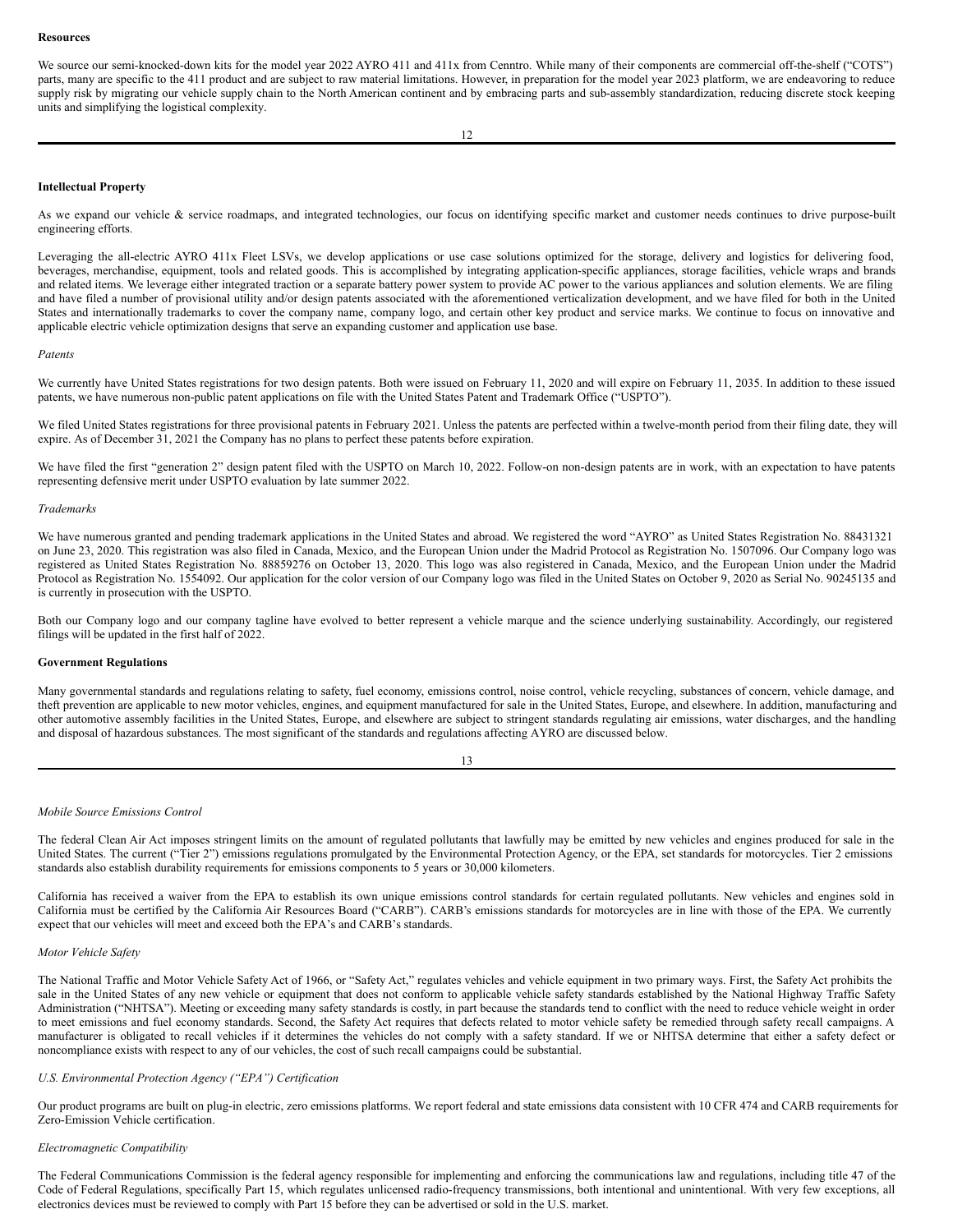#### *Motor Vehicle Manufacturer and Dealer Regulation*

As with helmet laws and driver license requirements, state laws that regulate the manufacture, distribution, and sale of motor vehicles are a patchwork, nationwide. Our agreement with Club Car aims to provide U.S. and targeted countries channel and dealer coverage. For our electric vehicles, outside of our collaboration with Club Car or another third-party sales/distribution white label partner, we plan on a multi-faceted approach to sales, including exploring the following: (i) developing an expanded network of channel partners; (ii) entering into direct sales via a national leasing company that will in turn consummate sales with end users in a variety of states; and/or (iii) opening facilities in high growth states and delivering the vehicle to the end user via a common carrier. During the course of 2022, the Company expects to complete work on a Model Year 2023 refresh vehicle. That vehicle will share no commonality with the legacy 411 platform, and will be the product of a supply chain evolution from the far east to North America. We expect to continue offering this vehicle to the marketplace through our Club Car relationship, but may explore alternate channel partners for market segments that Club Car does not serve, including direct sales to select Governmental entities.

We are registered as a manufacturer in Texas, California, Colorado, Louisiana, Florida and Arizona.

#### *Pollution Control Costs*

We are required to comply with stationary source air pollution, water pollution, and hazardous waste control standards that are now in effect or are scheduled to come into effect with respect to our manufacturing operations.

#### **Research and Development**

Our product development and engineering efforts align with the Society of Automotive Engineering ("SAE") J2258\_201611 standards for Light Utility Vehicles. The J2258 standard provides key compliance criteria for Gross Vehicle Weight Rating ("GVWR"), occupant protection and safety restraint systems, lateral and longitudinal stability, center of gravity and operating controls, among others. Our test validation and inspection standards follow Federal Motor Vehicle Safety Standards ("FMVSS") 49 CFR 571.500 for LSVs with the additions of SAE J585 and FMVSS 111 for rear visibility, lighting, signaling, reflectors, changes in direction of movement, back-up camera response timing and field of view.

Our development standards and test compliance validation processes are supported by a variety of test documentation, including supplier self-reporting, third party laboratory test reports and regional compliance validation with CARB for speed, range and environmental performance.

14

Our production system follows a lean, cell-based manufacturing model. The process involves the following five sequential cells: (1) cab preparation, (2) chassis preparation, (3) system integration and testing, (4) final assembly and integration test, and (5) quality assurance and FMVSS Compliance. Assembly quality and shift efficiency metrics are measured daily by our production staff at end of every shift.

We maintain a certification and compliance check list for each vehicle. Our vehicles use an automotive style steering wheel, turn signal stalk, headlight, running light and reverse light controls, a multi-speed windshield wiper and washer and an accelerator and brake pedal consistent with controls employed in standard passenger cars. As the AYRO 411 Fleet vehicles are direct drive vehicles, there is no stick shift, clutch, paddle shift, or belt driven CSV (continuously variable) transmission needed to operate the vehicles within the intended torque band and speed range. Accordingly, our vehicles are homologated under existing U.S., state and local LSV requirements under 49 CFR 571.3.

# **Segment Information**

We operate as one reportable segment, which is the design, development, manufacturing and sales of electric vehicles.

#### **Employees**

As of December 31, 2021, we had 32 full-time employees. None of our employees are represented by a labor union, and we maintain good relations with our employees. We have not furloughed employees due to the COVID-19 pandemic. In an effort to attract and retain quality employees, we offer industry-standard compensation and benefits packages to our employees and prospective employees.

#### **Geographic Areas**

We operate in the United States, and all our revenue was generated in the United States during the fiscal year ended December 31, 2021. All of our assets are held in United States.

#### **Corporate History**

#### *Merger*

On May 28, 2020, pursuant to the Merger Agreement by and among the Company, Merger Sub, and AYRO Operating, Merger Sub was merged with and into AYRO Operating, with AYRO Operating continuing after the merger as the surviving entity and a wholly owned subsidiary of the Company. At the effective time of the Merger, without any action on the part of any stockholder, each issued and outstanding share of AYRO Operating's common stock, par value \$0.001 per share (the "AYRO Operating Common Stock"), including shares underlying AYRO Operating's outstanding equity awards and warrants, was converted into the right to receive 1.3634 shares (the "Exchange Ratio") of the Company's common stock, par value \$0.0001 per share (the "Company Common Stock"). Immediately following the effective time of the Merger, the Company effected a 1-for-10 reverse stock split of the issued and outstanding Company Common Stock (the "Reverse Stock Split"), and immediately following the Reverse Stock Split, the Company issued a stock dividend of one share of Company Common Stock for each outstanding share of AYRO Operating Common Stock to all holders of record immediately following the effective time of the Reverse Stock Split (the "Stock Dividend"). The net result of the Reverse Stock Split and the Stock Dividend was a 1-for-5 reverse stock split. Upon completion of the Merger and the transactions contemplated in the Merger Agreement and assuming the exercise in full of all pre-funded warrants issued pursuant thereto, (i) the former AYRO Operating equity holders (including the investors in a bridge financing and in private placements that closed prior to closing of the Merger) owned approximately 79% of the outstanding equity of the Company; (ii) former DropCar stockholders owned approximately 18% of the outstanding equity of the Company; and (iii) a financial advisor to DropCar and AYRO owned approximately 3% of the outstanding equity of the Company.

The Merger was treated as a reverse recapitalization effected by a share exchange for financial accounting and reporting purposes because substantially all of DropCar, Inc.'s operations were disposed of as part of the consummation of the Merger and therefore no goodwill or other intangible assets were recorded by the Company as a result of the Merger. AYRO Operating was treated as the accounting acquirer, as its stockholders controlled the Company after the Merger, even though DropCar, Inc. was the legal acquirer. As a result, the assets and liabilities and the historical operations that are reflected in our consolidated financial statements are those of AYRO Operating as if AYRO Operating had always been the reporting company. All references to AYRO Operating, Inc. shares of common stock, warrants and options have been presented on a post-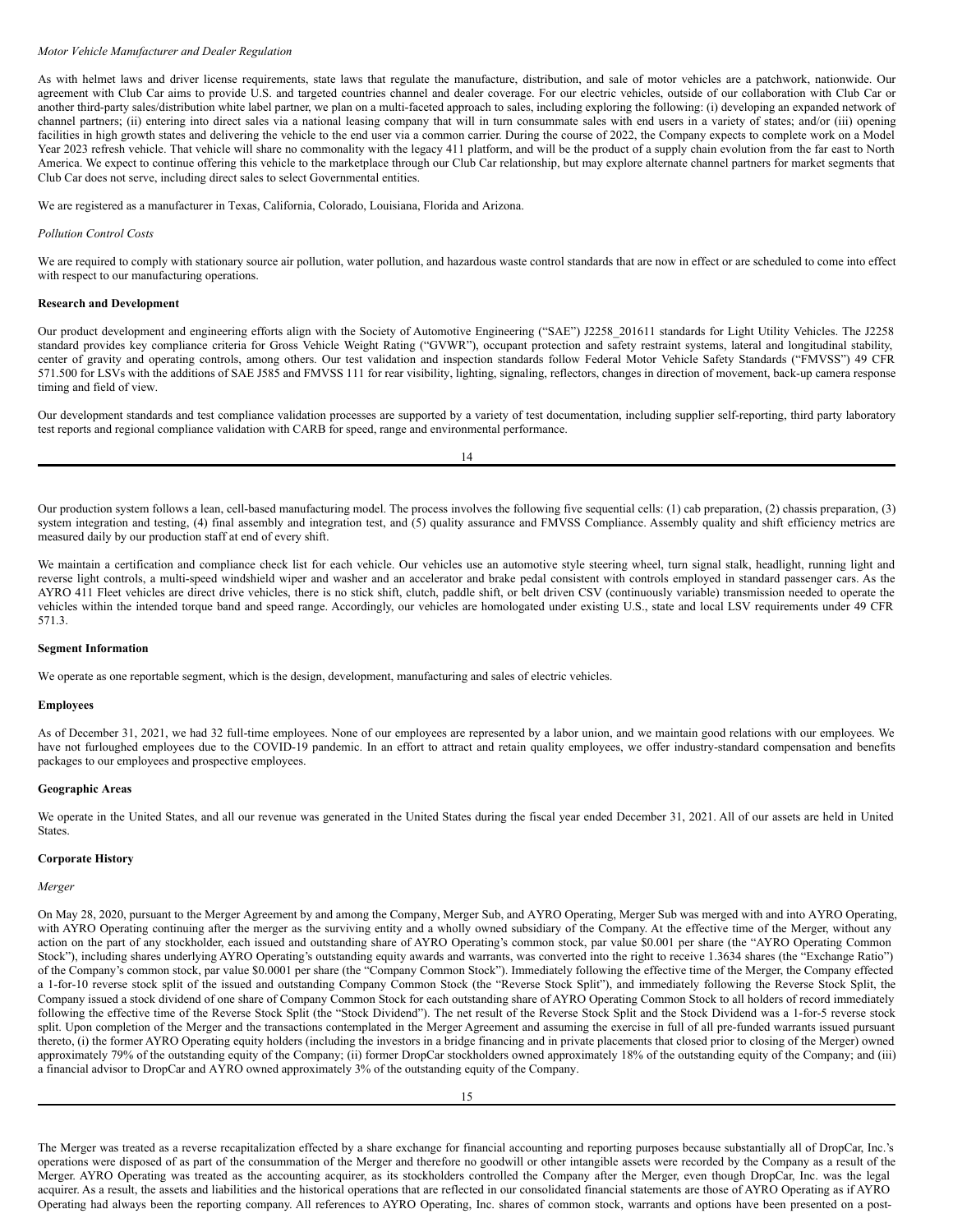# *Closing of Asset Purchase Agreement*

On December 19, 2019, DropCar entered into an asset purchase agreement (the "Asset Purchase Agreement") with DC Partners Acquisition, LLC ("DC Partners"), Spencer Richardson and David Newman, pursuant to which DropCar agreed to sell substantially all of the assets associated with its business of providing vehicle support, fleet logistics and concierge services for both consumers and the automotive industry to an entity controlled by Messrs. Richardson and Newman, the Company's Chief Executive Officer and Chief Business Development Officer at the time, respectively. The aggregate purchase price for the purchased assets consisted of the cancellation of certain liabilities pursuant to those certain employment agreements by and between DropCar and each of Messrs. Richardson and Newman, plus the assumption of certain liabilities relating to, or arising out of, workers' compensation claims that occurred prior to the closing date of the Asset Purchase Agreement. On May 28, 2020, the parties to the Asset Purchase Agreement entered into Amendment No. 1 to the Asset Purchase Agreement (the "Asset Purchase Agreement Amendment"), which Asset Purchase Agreement Amendment (i) provided for the inclusion of up to \$0.03 million in refunds associated with certain insurance premiums as assets being purchased by DC Partners, (ii) amended the covenant associated with the funding of the DropCar business, such that DropCar provided the DropCar business with additional funding of approximately \$0.18 million at the closing of the transactions contemplated by the Asset Purchase Agreement and (iii) provided for a current employee of the Company being transferred to DC Partners to provide transition services to the Company for a period of three months after the closing of the transactions contemplated by the Asset Purchase Agreement. The Asset Purchase Agreement closed on May 28, 2020, immediately following the consummation of the Merger.

# **Corporate Information**

Our corporate headquarters is located at 900 E. Old Settlers Blvd, Round Rock, Texas 78664. Our phone number is 512-994-4917. Our website address is www.ayro.com. The information on, or that can be accessed through, our website is not incorporated by reference into this Annual Report. We currently lease approximately 23,927 square feet of office and warehouse space under a lease that expires on February 28, 2027, and 7,509 square feet of office space under a lease that expires June 30, 2022.

#### Available Information

We are required to file Annual Reports on Form 10-K and Quarterly Reports on Form 10-Q with the Securities and Exchange Commission ("SEC") on a regular basis, and are required to disclose certain material events in Current Reports on Form 8-K. The SEC maintains an Internet website that contains reports, proxy and information statements and other information regarding issuers that file electronically with the SEC. The SEC's Internet website is located at http://www.sec.gov. We also make available, free of charge, our Annual Report on Form 10-K, Quarterly Reports on Form 10-Q, Current Reports on Form 8-K and amendments to these reports on our website at www.ayro.com as soon as reasonably practicable after those reports and other information is electronically filed with, or furnished to, SEC.

# **ITEM 1A. RISK FACTORS**

Our business, financial condition and operating results can be affected by a number of factors, whether currently known or unknown, including but not limited to those described below, any one or more of which could, directly or indirectly, cause our actual financial condition and operating results to vary materially from past, or from anticipated future, financial condition and operating results. Any of these factors, in whole or in part, could materially and adversely affect our business, financial condition, operating results and stock price. The following discussion of risk factors contains forward-looking statements. See "Forward-Looking Statements." These risk factors may be *important to understanding other statements in this Annual Report on Form 10-K.*

#### **Risks Related to Our Business**

#### *We may be acquired by a third party.*

Pursuant to the MPA, we granted Club Car a right of first refusal for sales of 51% or more of AYRO Operating's assets or equity interests, which right of first refusal is exercisable for a period of 45 days following delivery of an acquisition notice to Club Car.

# We have a history of losses and have never been profitable. We expect to incur additional losses in the future and may never be profitable.

We have never been profitable or generated positive cash flow from our operations. We have incurred a net loss in each year since our inception in 2016 and have generated limited revenues since inception, principally as a result of our investments in building infrastructure in support of our manufacturing and business operations and plans for growth. We experienced net losses of approximately \$33.1 million and \$10.8 million for the years ended December 31, 2021 and 2020. As of December 31, 2021, we had an accumulated deficit of approximately \$58.2 million. We may incur significant additional losses as we continue to focus our resources on scaling up our operations for growth and incur significant future expenditures for research and development, sales and marketing, and general and administrative expenses, capital expenses and working capital fluctuations.

Our ability to generate revenue and achieve profitability depends mainly upon our ability, alone or with others, to successfully market our products to meet the market demand and maintain compliance with the rules, regulations and laws of federal, state, local and international governmental bodies. We may be unable to achieve any or all of these goals with regard to our products. Our future vehicle roadmap requires significant investment prior to commercial introduction, but these vehicles may never be successfully designed, engineered, manufactured or sold. Moreover, scaling up of our operations, launching additional products and expanding our sales territories will require significant additional investment. We will continue to incur losses until such time that our vehicle sales volume supports our underlying overhead costs. As a result, we may never be profitable or achieve significant and/or sustained revenues. Even if we are successful in generating revenue and increasing our customer base, we may not become profitable in the future or may be unable to maintain any profitability achieved if we fail to increase our revenue and manage our operating expenses or if we incur unanticipated liabilities.

# *The market for our products is developing and may not develop as expected.*

The market for our electric vehicles is developing and may not develop as expected by us. The market for alternative fuel vehicles is relatively new, rapidly evolving, characterized by rapidly changing technologies, price competition, additional competitors, evolving multi-level government regulations and industry standards, frequent new vehicle announcements and changing consumer demands and behaviors. The electric vehicle market is in its early stage where many standards and best practices have not been established or are constantly evolving, and it may take many years for the market to fully mature.

17

We believe our future success will depend in large part on our ability to quickly and efficiently adapt to both the market demand for products and features, as well as adapt to newly created statutory laws at federal, state, local and international levels. Due to the nature of the electronic vehicle market still in development, it is difficult to predict the demands for our electric vehicles and ancillary services and products, as well as the size and growth rate for this market, the entry of competitive products, or the success of existing competitive products. If a meaningful market for our vehicles does not develop, we will not be successful.

We are currently evaluating our product development strategy, which may result in significant changes and have a material impact on our business, results of operations *and financial condition.*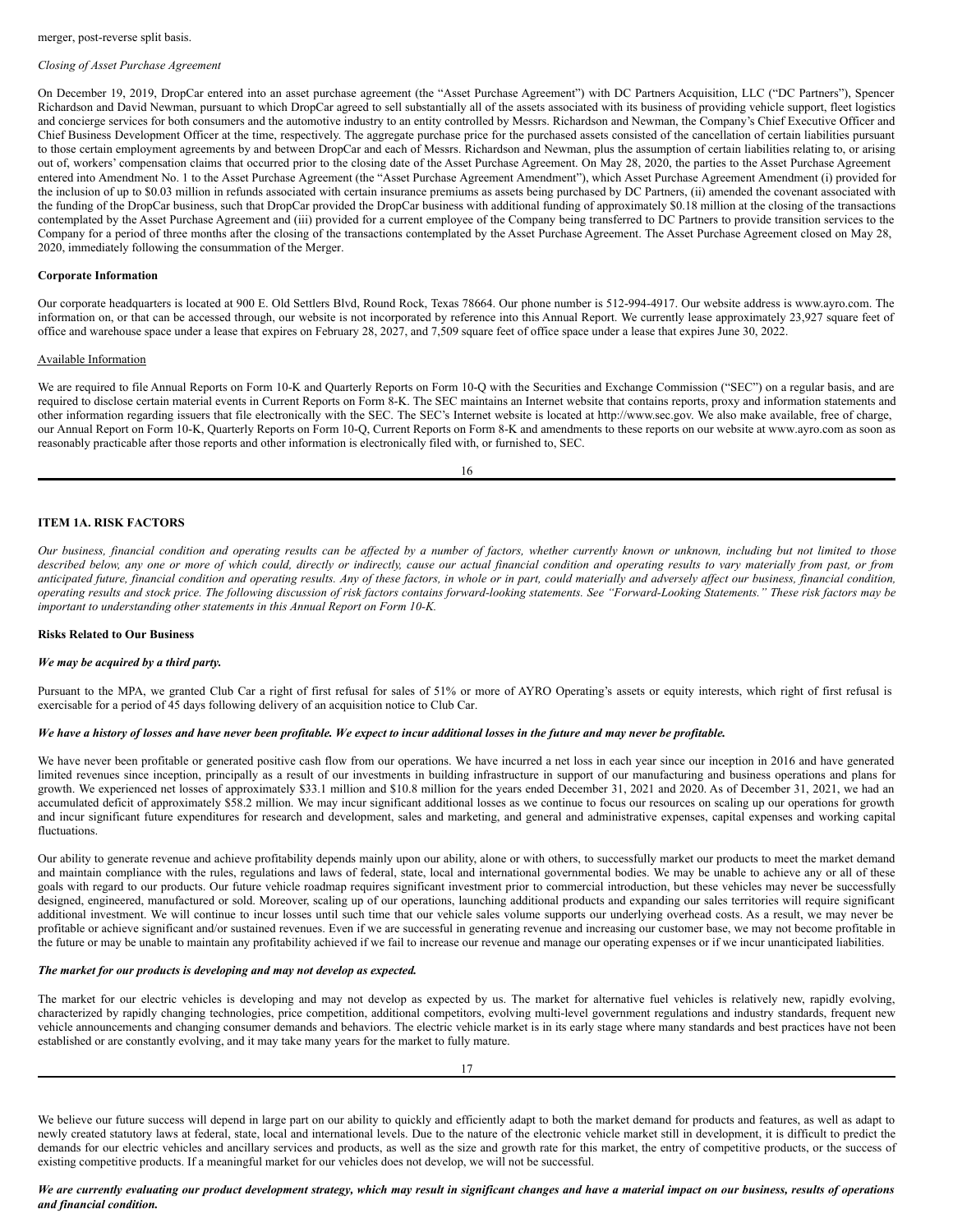In connection with the hiring of our new Chief Executive Officer, we are currently undertaking a strategic review of our product development strategy. This process may result in us deciding to modify or discontinue current or planned products, in reallocating time and resources among existing products, in exploring new products or in making other operational changes, including our reliance on internal and external resources. Any decisions on advancing, reprioritizing or eliminating any of our products will be based on an evaluation of a number of factors, including our assessment of internal and external resources, the potential market for such products, the costs and complexities of manufacturing, the potential of competing products, as well as the likelihood of any challenges to our intellectual property, regardless of merit. Additionally, in December of 2021 we began research and development on the new 411 fleet vehicle model refresh the AYRO Z, including updates on our supply chain evolution, the offshoring/onshoring mix, our manufacturing strategy, and our annual model year refresh program.

# Our business, results of operations and financial condition may be materially adversely impacted by public health epidemics, including the recent coronavirus outbreak.

Our business, results of operations and financial condition may be materially adversely impacted if a public health epidemic, including the recent coronavirus outbreak, interferes with our ability, or the ability of our employees, workers, contractors, suppliers and other business partners to perform our and their respective responsibilities and obligations relative to the conduct of our business. A public health epidemic, including the coronavirus, poses the risk of disruptions from the temporary closure of third-party suppliers and manufacturers, restrictions on our employees' and other service providers' ability to travel, the decreased willingness or ability of our customers to test drive or purchase our vehicles and shutdowns that may be requested or mandated by governmental authorities. Our business, results of operations and financial condition have been adversely impacted by the recent coronavirus outbreak both in China and the United States. This has delayed our ability to timely procure raw materials from our supplier in China, which, in turn, has delayed shipments to and corresponding revenue from customers. The pandemic and social distancing directives have interfered with our ability, or the ability of our employees, workers, contractors, suppliers and other business partners to perform our and their respective responsibilities and obligations relative to the conduct of our business. The COVID-19 pandemic epidemic poses restrictions on our employees' and other service providers' ability to travel on pre-sales meetings, customers' abilities to physically meet with our employees and the ability of our customers to test drive or purchase our vehicles and shutdowns that may be requested or mandated by governmental authorities. The extent to which the coronavirus may continue to impact our results will depend on future developments, which are highly uncertain and cannot be predicted, including new information which may emerge concerning the severity of the coronavirus and the actions to contain the coronavirus or treat its impact, among others.

# Our limited operating history makes evaluating our business and prospects difficult and may increase the risk of any investment in our securities.

Our limited operating history makes evaluating our business and prospects difficult and may increase the risk of your investment. Our operating results have fluctuated in the past and may fluctuate significantly in the future, which makes it difficult to predict our future operating results. Any substantial adjustment to overhead expenses to account for lower levels of sales is difficult and takes time, thus we may not be able to reduce our costs sufficiently to compensate for a shortfall in net sales, and even a small shortfall in net sales could disproportionately and adversely affect our operating margin and operating results for a given period.

Our operating results may also fluctuate due to a variety of other factors, many of which are outside our control, including the changing and volatile local, national, and international economic environments. Besides the other risks in this "Risk Factors" section, factors that may affect our operations include:

fluctuations in demand for our products;

- the inherent complexity, length, and associated unpredictability of product development windows and product lifecycles;
- changes in customers' budgets for technology purchases and delays in their purchasing cycles;
- changes in customer preferences;
- changing market conditions;
- any significant changes in the competitive dynamics of our markets, including new entrants or further consolidation;
- our ability to continue to broaden our customer and dealer base beyond our traditional customers and dealers;
- our ability to broaden our geographical markets;
- the timing of product releases or upgrades by us or our competitors; and
- our ability to develop, introduce, and ship in a timely manner new products and product enhancements and anticipate future market demands that meet customers' requirements.

Each of these factors individually, or the cumulative effect of two or more of these factors, could result in large fluctuations in our quarterly and annual operating results. As a result, comparing our operating results on a period-to-period basis may not be meaningful, and our operating results for any given period may fall below expectations or our guidance. You should not rely on our past results as an indication of future performance.

# If we are unable to effectively implement or manage our growth strategy, our operating results and financial condition could be materially and adversely affected.

Our ability to generate and grow revenue will depend, in part, on our ability to execute our business plan, expand our business model and develop new products in a timely manner. As part of our growth strategy, we may modify our distribution channels and engage in strategic transactions with third parties to access additional sales and distribution channels and accelerate product adoption for particular vertical markets, open new manufacturing, research or engineering facilities or expand our existing facilities. We also plan to add additional product lines and expand our businesses into new geographical markets. There is a range of risks inherent in such a strategy that could adversely affect our ability to successfully achieve these objectives, including, but not limited to, the following:

● the potential failure to successfully operate our dealer-distribution channels;

19

- an inability to attract and retain customers, employees, suppliers and/or marketing partners;
- the uncertainty that we may not be able to generate, anticipate or meet consumer demand;
- the potential disruption of our business;
- the increased scope and complexity of our operations could require significant attention from management and impose constraints on our operations or other projects;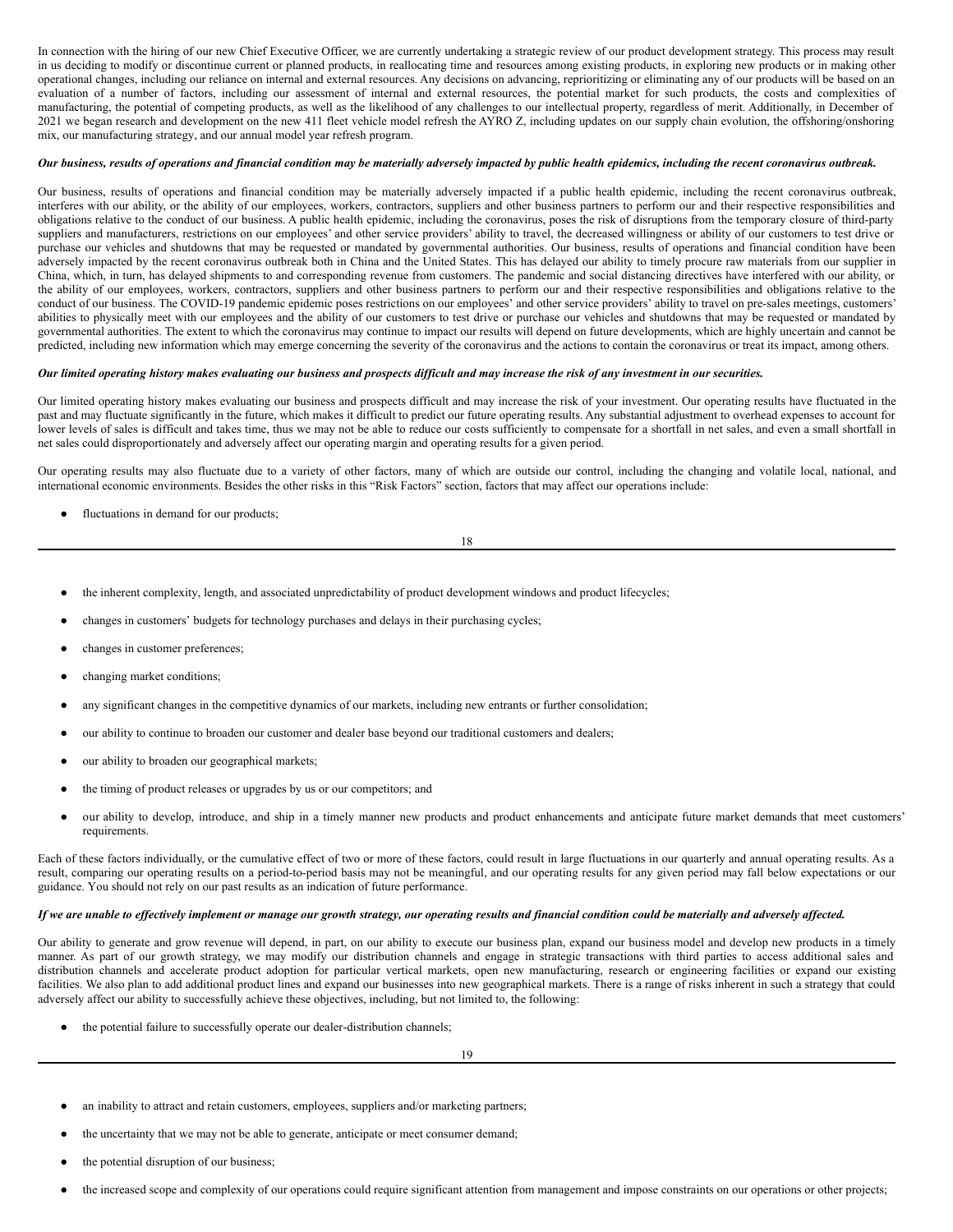- inconsistencies between our standards, procedures and policies and those of new points of sale or dealerships and costs or inefficiencies associated with the integration of our operational and administrative systems, if necessary;
- unforeseen expenses, delays or conditions, including the potential for increased regulatory compliance or other third-party approvals or consents, or provisions in contracts with third parties that could limit our flexibility to take certain actions;
- the costs of compliance with local laws and regulations and the implementation of compliance processes, as well as the assumption of unexpected labilities, litigation, penalties or other enforcement actions;
- the uncertainty that new product lines or ancillary services will generate anticipated sales;
- the uncertainty that the expanded operations will achieve anticipated operating results;
- the difficulty of managing the operations of a larger company;
- the difficulty of competing for growth opportunities with companies that have greater financial resources than us; and
- the ability of our suppliers to support consumer demand.

Any one of these factors could impair our growth strategy, result in delays, increased costs or decreases in the amount of expected revenues derived from our growth strategy and could adversely impact our prospects, business, financial condition or results of operations.

#### A significant portion of our revenues are derived from a single customer. If we were to lose this customer, our sales could decrease significantly.

In March 2019, we entered the MPA with Club Car, which grants Club Car the exclusive right to sell the AYRO 411 and subsequent 411x Fleet in North America, provided that Club Car orders at least 500 AYRO vehicles per year. For the year ended December 31, 2021, revenues from Club Car constituted approximately 79% of our revenues as compared to 68% in 2020. For the year 2022, a majority of our revenue is projected to be generated from Club Car pursuant to the MPA. We are therefore highly dependent on a single customer to generate a material percentage of our annual revenues, and the lack of adoption, failure to achieve reasonable "sell through" rates by the customer's dealers, unfavorable dealer/customer experience or discontinuation or modification of terms may materially and adversely affect our sales and results of operations. Any loss of, or a significant reduction in purchases by, Club Car that constitutes a significant portion of our sales could have an adverse effect on our financial condition and operating results.

20

# *Our future growth depends on customers' willingness to adopt electric vehicles.*

If there is lower market demand for our electric vehicles than we expect in the target markets, which include universities, food delivery services, last mile delivery service, municipalities and on-road and personal transportation, our business, prospects, financial condition and operating results will be negatively impacted. Potential customers may be reluctant to adopt electric vehicles as an alternative to traditional internal combustion engine vehicles or other electric vehicles due to various factors, which include but are not limited to:

- perceptions or negative publicity about electric vehicle quality, dependability, safety, stability of lithium-ion battery packs, utility, performance and cost regarding our vehicles or electric vehicles sold by other manufacturers, especially if accidents or certain events create a negative public perception;
- local, regional, national and international investment in charging infrastructure, standardization of electric vehicle charging systems and cost of charging that may impact adaptability for the overall electric vehicle market;
- the limited range of the vehicle on a single battery charge cycle;
- the impact of driving habits and terrain on the battery life, especially the differences with internal combustion engines;
- the deterioration rate of the battery packs that are impacted by many external factors, including, but not limited to, overall life, environmental conditions, dormant time, and number of lifetime charge cycles and these factors' impacts on the batteries' ability to maintain an adequate charge;
- the access to knowledgeable service locations to support our electric vehicles;
- the price of alternative fuel sources, such as gasoline as an alternative to the cost of charging electricity; and
- the availability of governmental incentive and tax deductions and credits offered to consumers for purchasing and using electric vehicles.

Any of the above factors may hinder widespread adoption of electric vehicles and influence prospective customers and dealers to decide not to purchase our electric vehicles. Such issues would have an adverse material effect on our consolidated financial statements of operations, financial conditions, ability to develop strategic partnerships and ability to raise additional funding. Moreover, the COVID-19 pandemic may negatively impact the transportation and automotive industries and consumer behavior long-term.

21

#### *We may experience lower-than-anticipated market acceptance of our current models and the vehicles in development.*

Our projected growth depends upon the end-consumers' mass adoption of our purpose-built electric vehicles. Although we have conducted some market research regarding our electric vehicles we currently sell or are developing, many factors both within and outside our control affect the success of our vehicles in the marketplace. At this time, it is difficult to measure consumers' willingness to adopt purpose-built electric vehicles, particularly two-passenger electric vehicles. Offering fuel-efficient vehicles that consumers want and value can mitigate the risks of increasing price competition and declining demand, but vehicles that are perceived to be less desirable (whether in terms of price, quality, styling, safety, overall value, or other attributes) can exacerbate these risks. For example, if a new vehicle encountered quality issues at the time of launch, the vehicle's perceived quality could be affected even after the issues had been corrected, resulting in lower than anticipated sales volumes, market share, and profitability. Moreover, if a new vehicle is not accepted by consumers based on size, styling, or other attributes, we would experience lower than anticipated sales volumes, market share, and profitability. If our vehicles are not adopted or there is a reduction in demand for our products caused by a lack of customer acceptance, a slowdown in demand for electronic transportation solutions, battery safety concerns, technological challenges, battery life issues, competing technologies and products, decreases in discretionary spending, weakening economic conditions, or otherwise, the reduction in demand could result in reduced customer orders, early order cancellations, the loss of customers, or decreased sales, any of which would adversely affect our business, operating results, and financial condition.

If we are unable to manage our growth and expand our operations successfully, our business and operating results will be harmed, and our reputation may be damaged.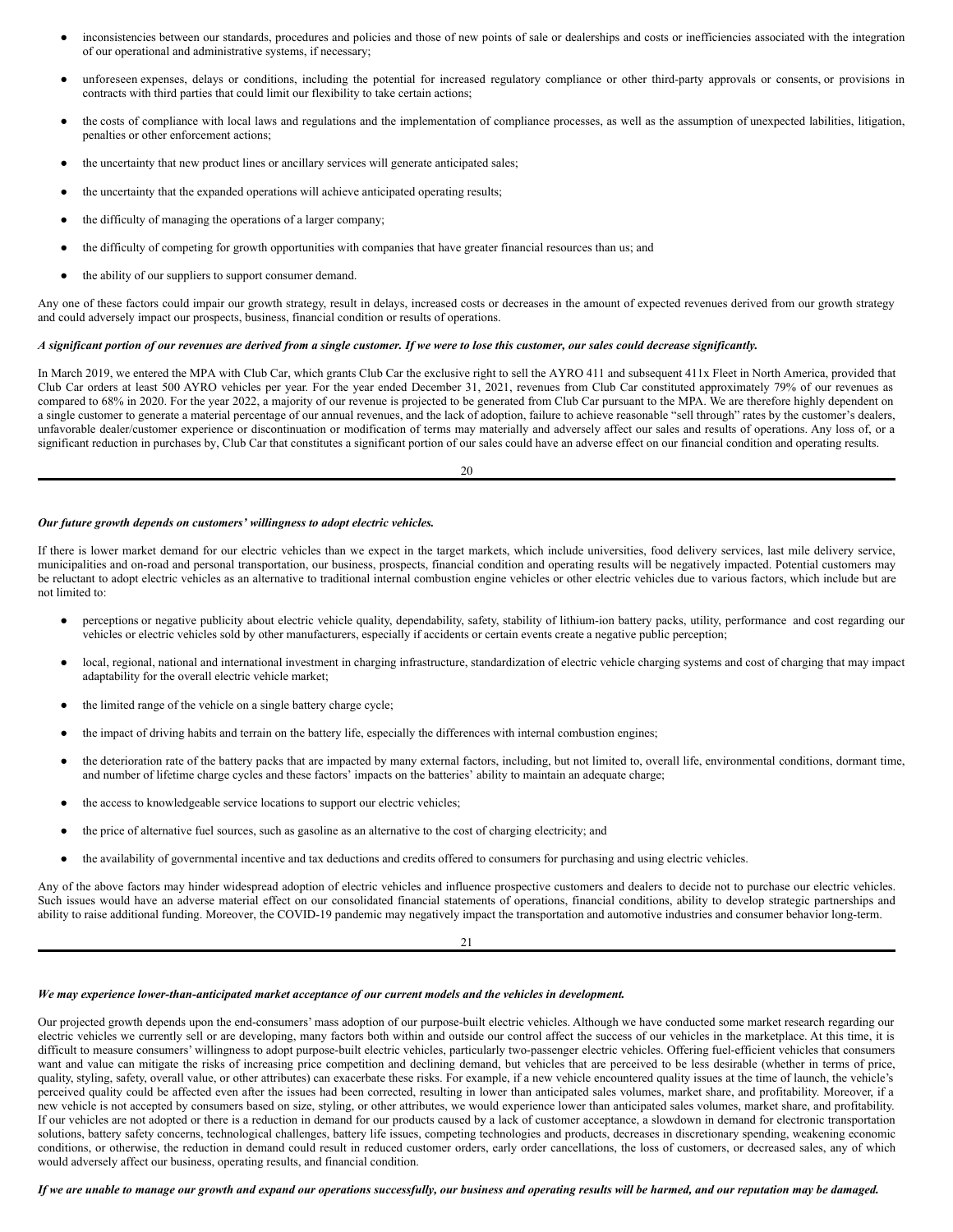We have been expanding our operations significantly since our inception and anticipate that further significant expansion will be required to achieve our business objectives. The growth and expansion of our business and product offerings places a continuous and significant strain on our management, operational and financial resources. Any such future growth would also add complexity to and require effective coordination throughout our organization. Our future operating results depend to a large extent on our ability to manage this expansion and growth successfully. Risks that we face in undertaking this expansion include:

- establishing sufficient sales, service and service facilities in a timely manner;
- forecasting production and revenue;
- training new personnel;
- controlling expenses and investments in anticipation of expanded operations;
- establishing or expanding design, manufacturing, sales and service facilities;
- implementing and enhancing administrative infrastructure, systems and processes;
- addressing new markets;
- expanding operations and finding and hiring a significant number of additional personnel, including manufacturing personnel, design personnel, engineers and service technicians; and
- securing sub-assemblies and other raw materials from our suppliers to support growth.

In this regard, we will be required to continue to improve our operational, financial and management controls and our reporting procedures, and we may not be able to successfully implement improvements to these systems and processes in a timely or efficient manner, which could result in additional operating inefficiencies and could cause our costs to increase more than planned. If we do increase our operating expenses in anticipation of the growth of our business and this growth does not meet our expectations, our operating results and gross margin will be negatively impacted. If we are unable to manage future expansion, our ability to provide high quality products could be harmed, damage our reputation and brand and may have a material adverse effect on our business, operating results and financial condition.

22

#### Developments in alternative technologies or improvements in the internal combustion engine may have a materially adverse effect on the demand for our electric vehicles.

Significant developments related to ethanol or compressed natural gas, or improvements in the fuel economy of the internal combustion engine or hybrids, may materially and adversely affect our business and prospects in ways we do not currently anticipate. For example, types of fuel that are abundant and relatively inexpensive in North America, such as compressed natural gas, may emerge as consumers' preferred alternative to petroleum-based propulsion. If alternative energy engines or low gasoline prices make existing four-wheeled vehicles with greater passenger and cargo capacities less expensive to operate, we may not be able to compete with manufacturers of such vehicles. Furthermore, given the rapidly changing nature of the electric vehicle market, there can be no assurance that our vehicles and technology will not be rendered obsolete by alternative or competing technologies. Any material change in the existing technologies may cause delays in our development and introduction of new or upgraded vehicles, which could result in the loss of competitiveness of our vehicles, decreased revenue and a loss of market share to competitors.

# The markets in which we operate are highly competitive, and we may not be successful in competing in these industries. We currently face competition from new and established domestic and international competitors and expect to face competition from others in the future, including competition from companies with new technology.

We face significant competition, and there is no assurance that our vehicles will be successful in the respective markets in which they compete. The worldwide vehicle market, particularly for alternative fuel vehicles, is highly competitive today and we expect it will become even more so in the future. Established automobile manufacturers such as General Motors, Ford, Nissan and Toyota, as well as other newer companies such as Tesla, Arcimoto and Electrameccanica, have entered or are reported to have plans to enter the alternative fuel vehicle market, including hybrid, plug-in hybrid and fully electric vehicles. In some cases, such competitors have announced an intention to now or at some point in the future produce electric vehicles exclusively. As the LSEV market grows increasingly saturated, we expect to experience significant competition. The most competitive companies in the global LSEV market include HDK Electric Vehicles, Bradshaw Electric Vehicles, Textron Inc., Polaris Industries, Yamaha Motors Co. Ltd., Ingersoll Rand, Inc., Speedway Electric, AGT Electric Cars, Bintelli Electric Vehicles and Ligier Group. Many of our existing or potential competitors have substantially greater financial, technical and human resources than us, and significantly greater experience in manufacturing, designing and selling electric vehicles, as well as in clearing regulatory requirements of those vehicles in the United States and in foreign countries. Many of our current and potential future competitors also have significantly more experience designing, building and selling electric vehicles at commercial, or fleet, scale. Large automobile or equipment manufacturers with greater purchasing power allow them to acquire raw materials at a much lower cost. Additionally, the large traditional manufacturer has more ready access to efficient design, testing and service facilities. We do not have the company history, facilities or capital to properly compete with large traditional manufacturers should they decide to enter our market. Mergers and acquisitions in the electric vehicle market could result in even more resources being concentrated among a smaller number of our competitors. Increased competition could result in lower vehicle unit sales, price reductions, revenue shortfalls, loss of customers and loss of market share, which could harm our business, prospects, financial condition and operating results. Additionally, industry overcapacity has resulted in many manufacturers offering marketing incentives on vehicles in an attempt to maintain and grow market share; these incentives historically have included a combination of subsidized financing or leasing programs, price rebates, and other incentives. As a result, we are not necessarily able to set our prices to offset higher costs. Continuation of or increased excess capacity could have a substantial adverse effect on our financial condition and results of operations.

New entrants seeking to gain market share by introducing new technology, attractive feature sets, new products and development of longer-life power packs may make it more difficult for us to sell our vehicles and earn design wins which could create increased pricing pressure, reduced profit margins, increased sales and marketing expenses, or the loss of market share or expected market share, any of which may significantly harm our business, operating results and financial condition.

23

# Our future success depends on our ability to identify additional market opportunities and develop and successfully introduce new and enhanced products that address such *markets and meet the needs of customers in such markets.*

We may not be able to successfully develop new electric vehicles, address new market segments or develop a broader customer base. We currently sell one four-wheeled truck, from which all of our revenues are derived. Our future success will be dependent on our ability to address additional markets, anticipate our existing and prospective customers' needs and develop new vehicle models that meet those needs. In particular, we are currently developing Club Car's next-generation, electric light duty trucks and developing a new purpose-built vehicle with Club Car. We will have to incorporate the latest technological improvements and enhancements into our future vehicles to be able to compete in the rapidly evolving electric vehicle industry and the target markets. There can be no assurance that we will be able to design future models of vehicles, or develop future services, that will meet the expectations of our customers or address market demands, or that our future models will achieve market acceptance or become commercially viable.

In order to introduce new products and product enhancements, we will have to coordinate with our suppliers and other third parties to design a new model or an enhanced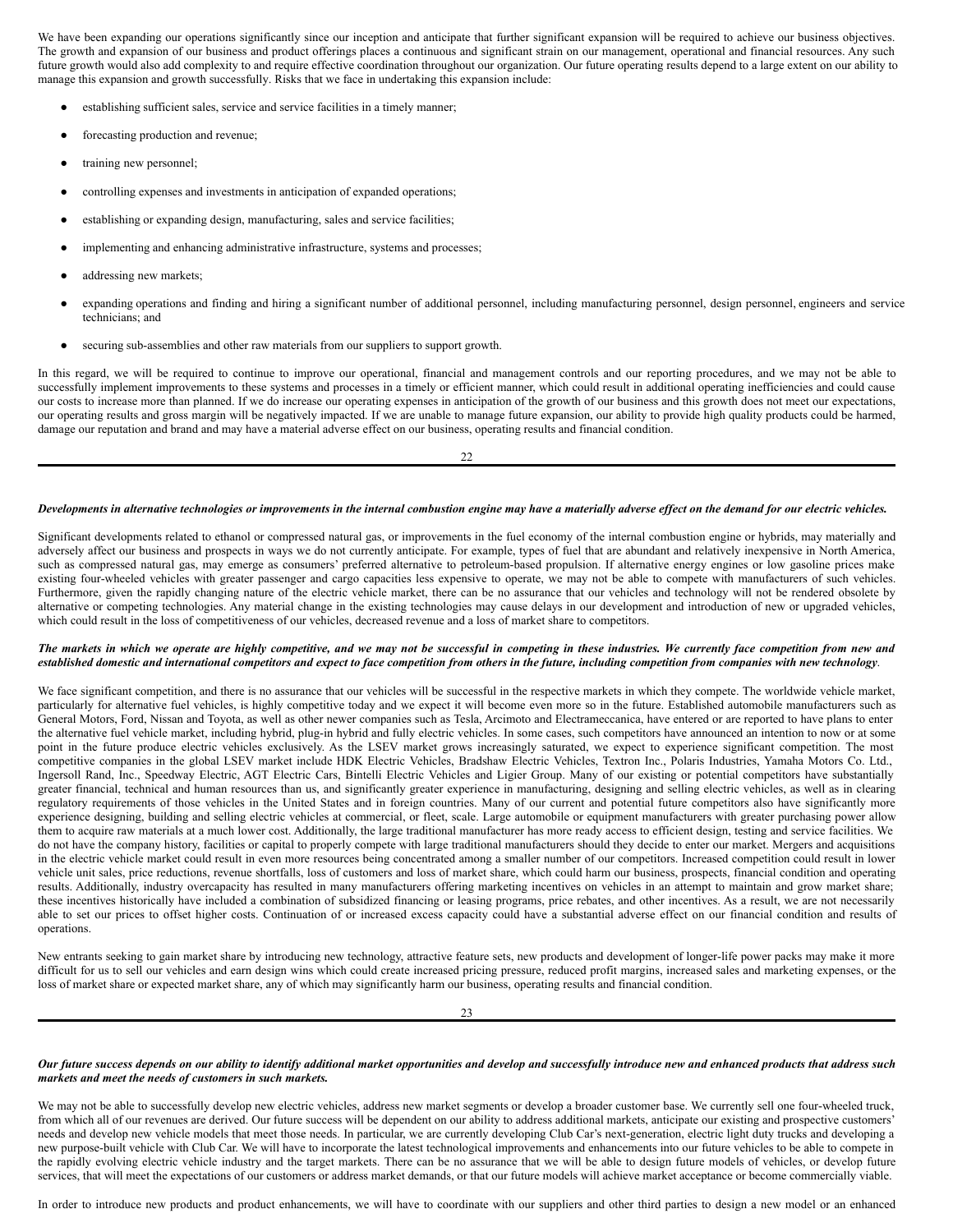version of an existing model that offer features desired by our customers and a level of performance and functionality or cost-effectiveness superior to the vehicles offered by our competitors. If we fail to coordinate these efforts and achieve market introduction and acceptance of new or upgraded vehicles models that address the needs of our customers in a timely manner, our operating results will be materially and adversely affected, and our business and prospects will be harmed.

Furthermore, we will need to address additional markets and expand our customer demographic to further grow our business. Our failure to address additional market opportunities could materially harm our business, financial condition, operating results and prospects.

#### If we fail to include key feature sets relative to the target markets for our electric vehicles, our business will be harmed.

Achieving design wins to support the needs of our target markets is an important success factor for our business. In order to achieve design wins, we must:

- anticipate the features and functionality that OEMs, customers and consumers will demand;
- successfully incorporate those features and functionalities into products that meet the exacting design requirements of our customers; and
- price our products competitively.

Failure to maintain our expertise and inability to deliver custom, specific design systems could harm our business.

#### Unanticipated changes in industry standards could render our vehicles incompatible with such standards and adversely affect our business.

The emergence of new industry standards and technical requirements could render our vehicles incompatible with vehicles developed by competitors or make it difficult for our products to meet the requirements of our end-customers. Moreover, the introduction of new industry standards, or changes to existing industry standards, could cause us to incur substantial development costs to adapt to these new or changed standards, particularly if we were to achieve, or be perceived as likely to achieve, greater penetration in the marketplace. If our vehicles are not in compliance with prevailing industry standards and technical requirements for a significant period of time, we could miss opportunities to achieve crucial design wins, our revenue may decline and we may incur significant expenses to redesign our vehicles to meet the relevant standards, which could adversely affect our business, results of operations and prospects.

24

# Through the third quarter of calendar year 2022, we will rely upon a single third-party supplier and manufacturer located in the People's Republic of China for the subassemblies in semi-knocked-down for all of our vehicles. Any disruption in the operations of this third-party supplier could adversely affect our business and results of *operations.*

As part of our strategy to minimize our capital expenditures on manufacturing infrastructure, we currently rely on Cenntro for the sub-assemblies for the AYRO 411x Fleet vehicles. Cenntro also owns the design of the AYRO 411x Fleet and has granted us an exclusive license to purchase the AYRO 411x Fleet for sale in North America. Our dependence on a single supplier and manufacturer, and the challenges we may face in obtaining adequate supplies and vehicle kits required to assemble our vehicles, involve several risks, including limited control over pricing, availability, quality and delivery schedules.

We cannot be certain that Cenntro will continue to provide us with the quantities of the sub-assembles that we require or satisfy our anticipated specifications and quality requirements. If Cenntro experiences unanticipated delays, disruptions or shutdowns or is unable to ship required raw materials, sub-assemblies, replacement or warranty parts for any reason, within or outside of Cenntro's control, our manufacturing operations and customer deliveries would be seriously impacted. Although we believe we could locate alternative suppliers to fulfill our needs, we may be unable to find a sufficient alternative supply channel in a reasonable time or on commercially reasonable terms or develop our own replacements, especially when we rely on the license granted by Cenntro, who owns the design of the AYRO 411 and 411x Fleet. In December 2019, a strain of coronavirus, or COVID-19, was reported to have surfaced in Wuhan, China, resulting in government-imposed quarantines and other public health safety measures. The extent to which the coronavirus may impact our operations continues to be uncertain; however, the outbreak and continuous spreading of the coronavirus has caused, and could in the future cause, delays or disruptions in our supply chain and in the delivery of raw materials from Cenntro or our other suppliers located in China, which would be disruptive to the manufacturing of the vehicles and would adversely impact our business. In addition, the spreading of the virus may make it more difficult for us in finding alternative manufactures or suppliers due to the high concentration of such manufacturers or suppliers located in China. Any performance failure on the part of Cenntro or any other of our significant suppliers could interrupt production of our vehicles, which would have a material adverse effect on our business, financial condition and operating results.

Additionally, because Cenntro's factories are located in the People's Republic of China, nation-to-nation quarantining and embargo restrictions and/or regulations could be established by either the United States or Chinese governments, precluding us from sourcing the raw materials needed in a timely manner. This would have a material adverse effect on our business, financial condition and operating results.

#### Unforeseen or recurring operational problems at ours or our prime supplier's facilities, or a catastrophic loss of ours or our prime supplier's manufacturing facilities, may *cause significant lost or delayed production and adversely af ect our results of operations.*

We import sub-assemblies from Cenntro and perform final assembly, testing and safety qualifications in our facility in Round Rock, Texas and in the Karma facility in an assembly line process. Our manufacturing process could be affected by operational problems that could impair our production capability and the timeframes within which we expect to produce our vehicles. Disruptions or shutdowns at our assembly facility or the Karma facility could be caused by:

maintenance outages to conduct maintenance activities that cannot be performed safely during operations;

25

- pandemics, including the COVID-19 pandemic, and related governmental responses that may restrict our ability to operate;
- prolonged power failures or reductions;
- breakdown, failure or substandard performance of any of our machines or other equipment;
- noncompliance with, and liabilities related to, environmental requirements or permits;
- disruptions in the transportation infrastructure, including railroad tracks, bridges, tunnels or roads;
- fires, floods, snow or ice storms, earthquakes, tornadoes, hurricanes, microbursts or other catastrophic disasters, national emergencies, political unrest, economic sanctions, war or terrorist activities; or
- other operational problems.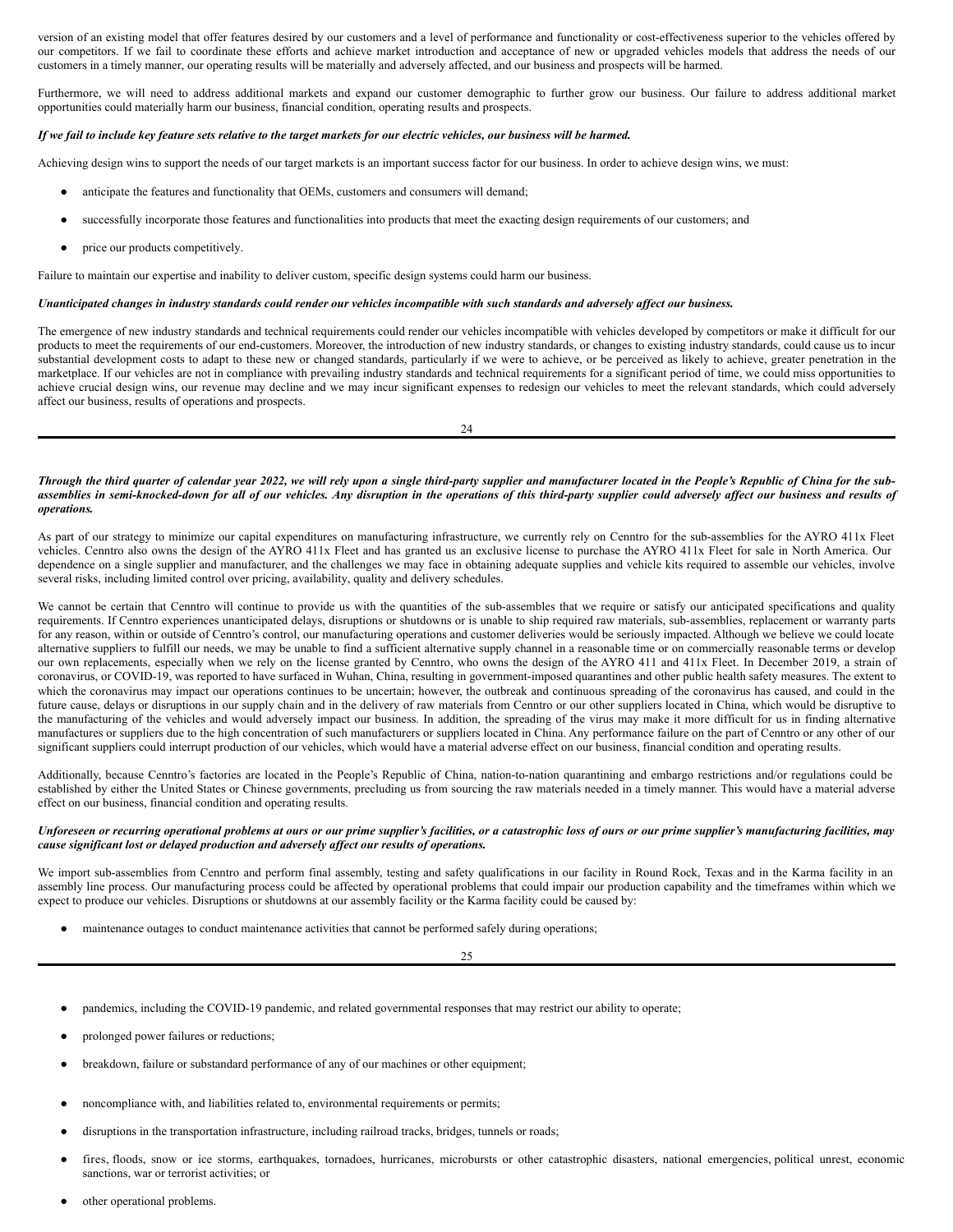● availability of parts, including both batteries and semiconductors, which are used to produce many components of our vehicles.

If our manufacturing facility, the Karma facility or that of our prime supplier is compromised or shut down, we may experience prolonged startup periods, regardless of the reason for the compromise or shutdown. Those startup periods could range from several days to several weeks or longer, depending on the reason for the compromise or shutdown and other factors. Any disruption in operations at our facility or the Karma facility could cause a significant loss of production, delays in our ability to produce our vehicles and adversely affect our results of operations and negatively impact our customers. Further, a catastrophic event could result in the loss of the use of all or a portion of our manufacturing facility or the Karma facility. Although we carry property insurance, our coverage may not be adequate to compensate us for all losses that may occur. Any of these events individually or in the aggregate could have a material adverse effect on our business, financial condition and operating results.

# Increases in costs, disruption of supply or shortage of raw materials, including but not limited to lithium-ion battery cells, chipsets, and displays, could harm our business.

We may experience increases in the cost or a sustained interruption in the supply or shortage of raw materials, including lithium-ion battery cells, semiconductors, and integrated circuits. Any such increase or supply interruption could materially negatively impact our business, prospects, financial condition and operating results. Currently, we are experiencing supply chain shortages, including with respect to lithium-ion battery cells, integrated circuits, vehicle control chips, and displays. Certain production-ready components such as chipsets and displays may be delayed en route to our facilities, which has and may continue to cause delays in validation and testing for these components, which would in turn create a delay in the availability of saleable vehicles.

We use various raw materials, including aluminum, steel, carbon fiber, non-ferrous metals (such as copper), and cobalt. The prices for these raw materials fluctuate depending on market conditions, and global demand and could adversely affect our business and operating results. For instance, we are exposed to multiple risks relating to price fluctuations for lithium-ion cells. These risks include:

- the inability or unwillingness of current battery manufacturers to build or operate battery cell manufacturing plants to supply the numbers of lithium-ion cells required to support the growth of the electric vehicle industry as demand for such cells increases;
- disruption in the supply of cells due to quality issues or recalls by the battery cell manufacturers; and
- an increase in the cost of raw materials, such as cobalt, used in lithium-ion cells.

Any disruption in the supply of lithium-ion battery cells, semiconductors, or integrated circuits could temporarily disrupt production of our vehicles until a different supplier is fully qualified. Moreover, battery cell manufacturers may refuse to supply electric vehicle manufacturers if they determine that the vehicles are not sufficiently safe. Furthermore, fluctuations or shortages in petroleum and other economic conditions may cause us to experience significant increases in freight charges and raw material costs. Substantial increases in the prices for our raw materials would increase our operating costs and could reduce our margins if the increased costs cannot be recouped through increased electric vehicle prices. There can be no assurance that we will be able to recoup increasing costs of raw materials by increasing vehicle prices.

# We may become subject to product liability claims, which could harm our financial condition and liquidity if we are not able to successfully defend or insure against such *claims.*

We may become subject to product liability claims, which could harm our business, prospects, operating results and financial condition. The automobile industry experiences significant product liability claims, and we face an inherent risk of exposure to claims in the event our vehicles do not perform as expected or malfunction resulting in personal injury or death. Our risks in this area are particularly pronounced given that our vehicles have a limited commercial history. A successful product liability claim against us that exceeds our product liability insurance limits could require us to pay a substantial monetary award. Moreover, a product liability claim could generate substantial negative publicity about our vehicles and business and inhibit or prevent commercialization of other future vehicles, which would have a material adverse effect on our brand, business, prospects and operating results. We maintain product liability insurance for all of our vehicles with annual limits of \$10.0 million on a claims-made basis, but any such insurance might not be sufficient to cover all potential product liability claims. Any lawsuit seeking significant monetary damages either in excess of our coverage, or outside of our coverage, may have a material adverse effect on our reputation, business and financial condition. We may not be able to secure additional product liability insurance coverage on commercially acceptable terms or at reasonable costs when needed, particularly if we do face liability for our vehicles and are forced to make a claim under our policy.

26

# If our vehicles fail to perform as expected due to defects, our ability to develop, market and sell our electric vehicles could be seriously harmed.

Our vehicles may contain defects in design and manufacturing that may cause them not to perform as expected or that may require repair. The discovery of defects in our vehicles would result in delays in new model launches, recall campaigns, reputational damage, or increased warranty costs that may negatively affect our business. Moreover, if one of our vehicles is a cause, or perceived to be the cause, of injury or death to an operator, passenger or bystander, we would likely be subject to a claim. If we were found responsible, we could incur substantial liability which could interrupt or even cause us to terminate some or all of our operations.

Meeting or exceeding many government-mandated safety standards is costly and often technologically challenging. Government safety standards also require manufacturers to remedy defects related to vehicle safety through safety recall campaigns, and a manufacturer is obligated to recall vehicles if it determines that the vehicles do not comply with a safety standard. The costs of recall campaigns or warranty costs to remedy such defects in vehicles that have been sold could be substantial. Further, adverse publicity surrounding actual or alleged safety-related or other defects could damage our reputation and confidence in our vehicles, which would adversely affect sales of our vehicles.

# We depend on key personnel to operate our business, and the loss of one or more members of our management team, or our failure to attract, integrate and retain other *highly qualified personnel in the future, could harm our business.*

We believe our future success will depend in large part upon our ability to attract and retain highly skilled managerial, technical, finance and sales and marketing personnel. We have only one line of business and are highly dependent upon the continued service of our key executive officers and other employees. The loss of and failure to replace key management and personnel could have a serious adverse effect on sales bookings, strategic relationships, manufacturing operations, order fulfilment and customer service, and may adversely impact the achievement of our objectives. Despite our efforts to retain valuable employees, members of our management may terminate their employment with us at any time. Although we have written employment agreements with our executive officers, these employment agreements do not bind these executives for any specific term and allow executive officers to leave at any time, for any reason, with or without cause. We do not maintain any "key-man" insurance policies on any of the key employees nor do we intend to obtain such insurance.

Recruiting and retaining qualified employees, consultants, and advisors for our business, including sales or technical personnel, is crucial to continue to execute our growth strategy. Because the pool of qualified personnel with engineering or manufacturing experience and/or experience working in the electric vehicle market is limited overall, recruitment and retention of senior management and skilled technical, sales and other personnel is very competitive. Many of the companies with which we compete for experienced personnel have greater resources than us. We are also at a disadvantage in recruiting and retaining key personnel, as our small size and limited resources may be viewed as providing a less stable environment with fewer opportunities than would be offered at one of our larger competitors. As a result, we may not be successful in either attracting or retaining such personnel and/or on acceptable terms given the competition and may be required to increase the level of compensation paid to existing and new employees, which could materially increase our operating expenses. In addition, failure to succeed in expansion of our operations may make it more challenging to recruit and retain qualified personnel.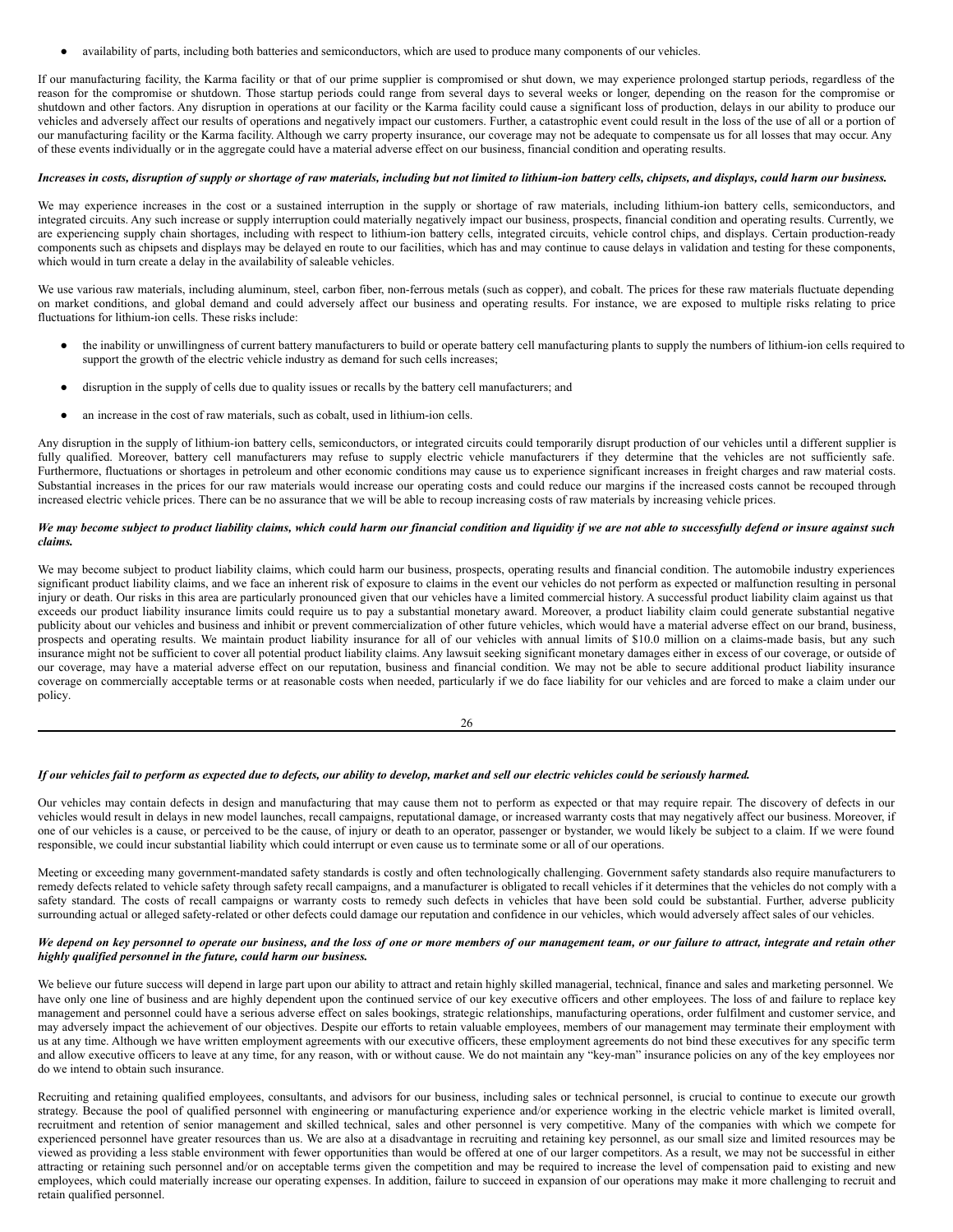# *Transition from an of shoring to an onshoring business model carries risks.*

If the new materials suppliers are not managed properly to support vehicle demand, our results of operations and working capital can be adversely affected. If we are unable to implement our business plans in the timeframe estimated by management and successfully transition into a mass-producing electric vehicle manufacturing business, we will not be able to scale up our operations to generate greater profit. As a result, our business, prospects, operating results and financial condition will be negatively impacted and our ability to grow our business will be harmed.

Furthermore, as the scale of our vehicle production increases, we will need to accurately forecast, purchase, warehouse and transport to our manufacturing facilities components at much higher volumes than we have done in the past. If we are unable to accurately match the timing and quantities of component purchases to our actual production plans or capabilities, or successfully implement automation, inventory management and other systems to accommodate the increased complexity in our supply chain, we may have to incur unexpected storage, transportation and write-off costs, which could have a material adverse effect on our financial condition and operating results.

# We currently have limited electric vehicles marketing and sales experience. If we are unable to establish sales and marketing capabilities or enter into dealer agreements to *market and sell our vehicles, we may be unable to generate any revenue.*

We have limited experience selling and marketing our vehicles, and we currently have minimal marketing or sales organization. To successfully expand our operations, we will need to invest in and develop these capabilities, either on our own or with others, which would be expensive, difficult and time consuming. Any failure or delay in the timely development of our internal sales and marketing capabilities could adversely impact the potential for success of our products.

Further, given our lack of prior experience in marketing and selling electric vehicles, we rely on third-party dealers to market our vehicles. If these dealers do not commit sufficient resources to market our vehicles and we are unable to develop the necessary marketing and sales capabilities on our own, including developing a direct sales channel with our end-customers, we will be unable to generate sufficient revenue from the sale of our vehicles to sustain or grow our business. We may be competing with companies that currently have extensive and well-funded marketing and sales operations, particularly in the markets we are targeting. Without appropriate capabilities, whether directly or through third-party dealerships, we may be unable to compete successfully against these more established companies.

#### Failure to maintain the strength and value of our brand could have a material adverse effect on our business, financial condition and results of operations.

Our success depends, in part, on the value and strength of our brand. Maintaining, enhancing, promoting and positioning our brand, particularly in new markets where we have limited brand recognition, will depend largely on the success of our marketing and merchandising efforts and our ability to provide high-quality services, warranty plans, products and resources and a consistent, high-quality customer experience. Our brand could be adversely affected if we fail to achieve these objectives, if we fail to comply with laws and regulations, if we are subject to publicized litigation or if our public image or reputation were to be tarnished by negative publicity. Some of these risks may be beyond our ability to control, such as the effects of negative publicity regarding our suppliers or third-party providers of services or other electric transportation companies or their products or negative publicity related to members of management. Any of these events could hurt our image, resulting in reduced demand for our products and a decrease in sales. Further, maintaining, enhancing, promoting and positioning our brands' images may require us to make substantial investments in marketing and employee training, which could adversely affect our cash flow, and which may ultimately be unsuccessful. These factors could have a material adverse effect on our business, financial condition and results of operations.

28

# The range of our electric vehicles on a single charge declines over time which may negatively influence potential customers' decisions on whether to purchase our vehicles.

The range of our electric vehicles on a single charge declines principally as a function of usage, time and charging patterns. For example, a customer's use of their vehicle, as well as the frequency with which they charge the battery of their vehicle, can result in additional deterioration of the battery's ability to hold a charge. Additionally, over time, a battery's ability to hold its initial charge will degrade. While expected in electric vehicle applications, such battery deterioration and the related decrease in range may negatively influence potential customer decisions as to whether to purchase our vehicles, which may harm our ability to market and sell our vehicles.

# We offer a product warranty to cover defective products at no cost to the customer. An unexpected change in failure rates of our products could have a material adverse *impact on our business, financial condition and operating results.*

We offer product warranties that generally extend for two years from date of sale that require us to repair or replace defective products returned by the customer during the warranty period at no cost to the customer. While defects in the individual parts for our vehicles are currently reimbursed by our supply chain, warranty labor is our responsibility. We record an estimate for anticipated warranty-related costs at the time of sale based on historical and estimated future product return rates and expected repair or replacement costs. While such costs and failure rates have historically been within management's expectations and the provisions established and we receive warranty coverage from our vendors, unexpected changes in failure rates could have a material adverse impact on our business requiring additional warranty reserves. These failures could adversely impact our operating results.

#### *Our business may be adversely af ected by labor and union activities.*

Although none of our employees are currently represented by a labor union, it is common throughout the automobile industry generally for many employees at automobile companies to belong to a union, which can result in higher employee costs and increased risk of work stoppages. We rely on other companies in the supply chain with work forces that may or may not be unionized and are thus subject to work stoppages or strikes organized by such unions, which could have a material adverse impact on our business, financial condition or operating results. If a work stoppage occurs within our business, or within that of our key suppliers' businesses, it could delay the manufacturing, sale and shipment of our electric vehicles and have a material adverse effect on our business, prospects, operating results or financial condition.

# We rely on our dealers for the service of our vehicles and have limited experience servicing our vehicles. If we are unable to address the service requirements of our future *customers, our business will be materially and adversely af ected.*

Currently, our vehicles are serviced by the selling dealer. If the dealer is unable to successfully address the service requirements of our customers, customer confidence in both the vehicles and our brand will erode and our prospects and operating results will be materially and adversely affected. In addition, we anticipate the level and quality of service the dealers will provide to our customers will have a direct impact on the success of our future vehicles. If our dealers are unable to satisfactorily service our customers, our ability to generate customer loyalty, grow our business and sell additional vehicles could be significantly impaired.

Our dealers have very limited experience servicing our vehicles. Servicing electric vehicles is different than servicing vehicles with internal combustion engines and requires specialized skills, including high voltage training and servicing techniques.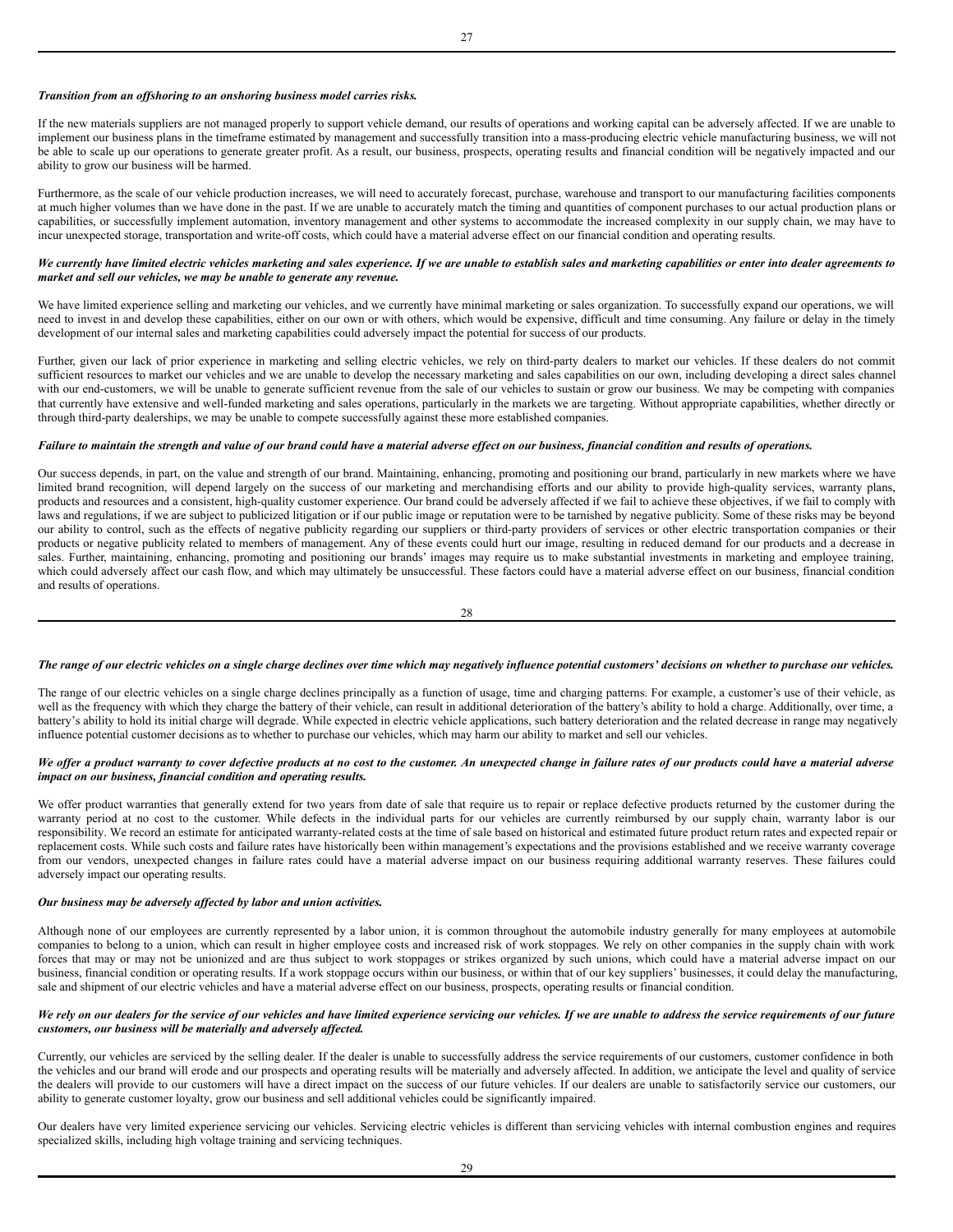#### *If we fail to deliver vehicles and accessories to market as scheduled, our business will be harmed.*

A significant amount of our revenue is seasonal. By missing product delivery schedules, we may miss that year's opportunity to bring and sell a new product to market. Seasonality could be affected by many factors including, but not limited to, governmental fiscal years, as municipalities tend to order vehicles either at the end of their fiscal year when they know they have funds remaining, and tourist season for geographically diverse destination fleet operators, as such customers tend to place their entire orders for delivery in time for the beginning of that season. Any change in fleet replacement timing, average fleet age, or fleet maintenance demands may have a material impact on the business.

# *Our success depends, in part, on establishing and maintaining good relationships with our network of dealers.*

In the years ended December 31, 2021 and 2020, we derived 79% and 68% of our vehicle revenue from Club Car under our MPA, for distribution through Club Car dealers. Our success depends, in part, on us establishing and maintaining satisfactory relationships with both the Club Car corporate organization as well as its distribution channels or its dealers. If we were unable to establish and maintain an adequate relationship with Club Car and its dealer network or, once established, if our relationship with Club Car or its dealer network were to be eliminated abruptly or disrupted, it could affect our ability to respond quickly to customers' needs, resulting in various adverse consequences to us, including loss of sales, reduced cash flow, and/or a shutdown of our operations. In addition, as authorized dealers of our vehicles, the dealers could, through poor performance on such dealer's part, damage our and our vehicles' reputation in the marketplace, resulting in a loss of sales and cash flow which could adversely affect our business operations.

#### Customer financing and insuring our vehicles may prove difficult because retail lenders are unfamiliar with our vehicles and our vehicles have a limited loss history *determining residual values and within the insurance industry.*

Retail lenders are unfamiliar with our vehicles and may be hesitant to provide financing to our customers. Our vehicles do not have a loss history in the insurance industry, which may cause our customers difficulty in securing insurance coverage.

# Failure in our information technology and storage systems could significantly disrupt the operation of our business.

Our ability to execute our business plan and maintain operations depends on the continued and uninterrupted performance of our information technology ("IT") systems. We must routinely update our IT infrastructure and our various IT systems throughout the organization, or we may not continue to meet our current and future business needs. Modification, upgrade or replacement of such systems may be costly. Furthermore, IT systems are vulnerable to risks and damages from a variety of sources, including telecommunications or network failures, malicious human acts and natural disasters. Moreover, despite network security and back-up measures, some of our and our vendors' servers are potentially vulnerable to physical or electronic break-ins, computer viruses and similar disruptive problems. Despite precautionary measures to prevent unanticipated problems that could affect our IT systems, sustained or repeated system failures that interrupt our ability to generate and maintain data could adversely affect our ability to operate our business.

# Our electric vehicles make use of lithium-ion battery cells, which, if not appropriately managed and controlled, have occasionally been observed to catch fire or vent smoke and flames. If such events occur in our electric vehicles, we could face liability associated with our warranty, for damage or injury, adverse publicity and a potential safety *recall, any of which would adversely af ect our business, prospects, financial condition and operating results.*

The battery packs in our electric vehicles use lithium-ion cells. On occasion, if not appropriately managed and controlled, lithium-ion cells can rapidly release the energy they contain by venting smoke and flames in a manner that can ignite nearby materials. Highly publicized incidents of laptop computers and cell phones bursting into flames have focused consumer attention on the safety of these cells. These events also have raised questions about the suitability of these lithium-ion cells for automotive applications. There can be no assurance that a field failure of our battery packs will not occur, which could damage the vehicle or lead to personal injury or death and may subject us to lawsuits. Furthermore, there is some risk of electrocution if individuals who attempt to repair battery packs on our vehicles do not follow applicable maintenance and repair protocols. Any such damage or injury would likely lead to adverse publicity and potentially a safety recall. Any such adverse publicity could adversely affect our business, prospects, financial condition and operating results.

30

#### **Risks Relating to Our Financial Position and Need for Additional Capital**

# We may be required to raise additional capital to fund our operations, and such capital raising may be costly or difficult to obtain and could dilute our stockholders' *ownership interests.*

The design, manufacture, sale and servicing of vehicles is a capital-intensive business, and we may need to raise additional funds to expand our operations and reach vehicle production goals. At December 31, 2021, we had working capital of approximately \$72.3 million. Based upon our current expectations, we believe that our existing capital resources will enable us to continue planned operations through at least March 23, 2023. However, we cannot assure you that our plans will not change or that changed circumstances will not result in the depletion of our capital resources more rapidly than we currently anticipate. If our cash on hand and our sales revenue are not sufficient to cover our cash requirements, we will need to raise additional capital, whether through the sale of equity or debt securities, the entry into strategic business collaborations, the establishment of other funding facilities, licensing arrangements, or asset sales or other means, in order to support our business plan. In addition, we may need to raise additional capital for strategic acquisitions or transactions. Such additional capital we may need may not be available on reasonable terms or at all.

Our ability to obtain the necessary financing to carry out our business plan is subject to a number of factors, including general market conditions, performance of our vehicles, market demand for our vehicles and investor acceptance of our business plan. These factors may make the timing, amount, terms and conditions of such financing unattractive or unavailable to us. If we are unable to obtain additional financing on a timely basis, we may have to curtail, delay or eliminate our development activities and growth plans, and/or be forced to sell some or all assets, perhaps on unfavorable terms, which would have a material adverse effect on our business, financial condition and results of operations, and ultimately we could be forced to discontinue our operations and liquidate, in which event it is unlikely that stockholders would receive any distribution on their shares. Further, we may not be able to continue operating if we do not generate sufficient revenues from operations needed to stay in business.

We have raised capital in the past primarily through public offerings, as well as debt and private placements of our convertible preferred stock. We may in the future pursue the sale of additional equity and/or debt securities, or the establishment of other funding facilities including asset-based borrowings. There can be no assurances, however, that we will be able to raise additional capital through such an offering on acceptable terms, or at all. Issuances of additional debt or equity securities could impact the rights of the holders of our common stock and may dilute their ownership percentage. The terms of any securities issued by us in future capital transactions may be more favorable to new investors, and may include preferences, superior voting rights and the issuance of warrants or other derivative securities, which may have a further dilutive effect on the holders of any of our securities then outstanding.

The terms of debt securities we may have to issue or future borrowings we may have to incur to fund our operations could impose significant restrictions on our operations. The incurrence of indebtedness or the issuance of certain equity securities could result in increased fixed payment obligations and could also result in restrictive covenants, such as limitations on our ability to incur additional debt or issue additional equity, limitations on our ability to acquire or license intellectual property rights, and other operating restrictions that could adversely affect our ability to conduct our business.

If we raise additional funds through collaboration and licensing arrangements with third parties, it may be necessary to relinquish some rights to our technologies or our products, to grant licenses on terms that are not favorable to us, or to issue equity instruments that may be dilutive to our stockholders.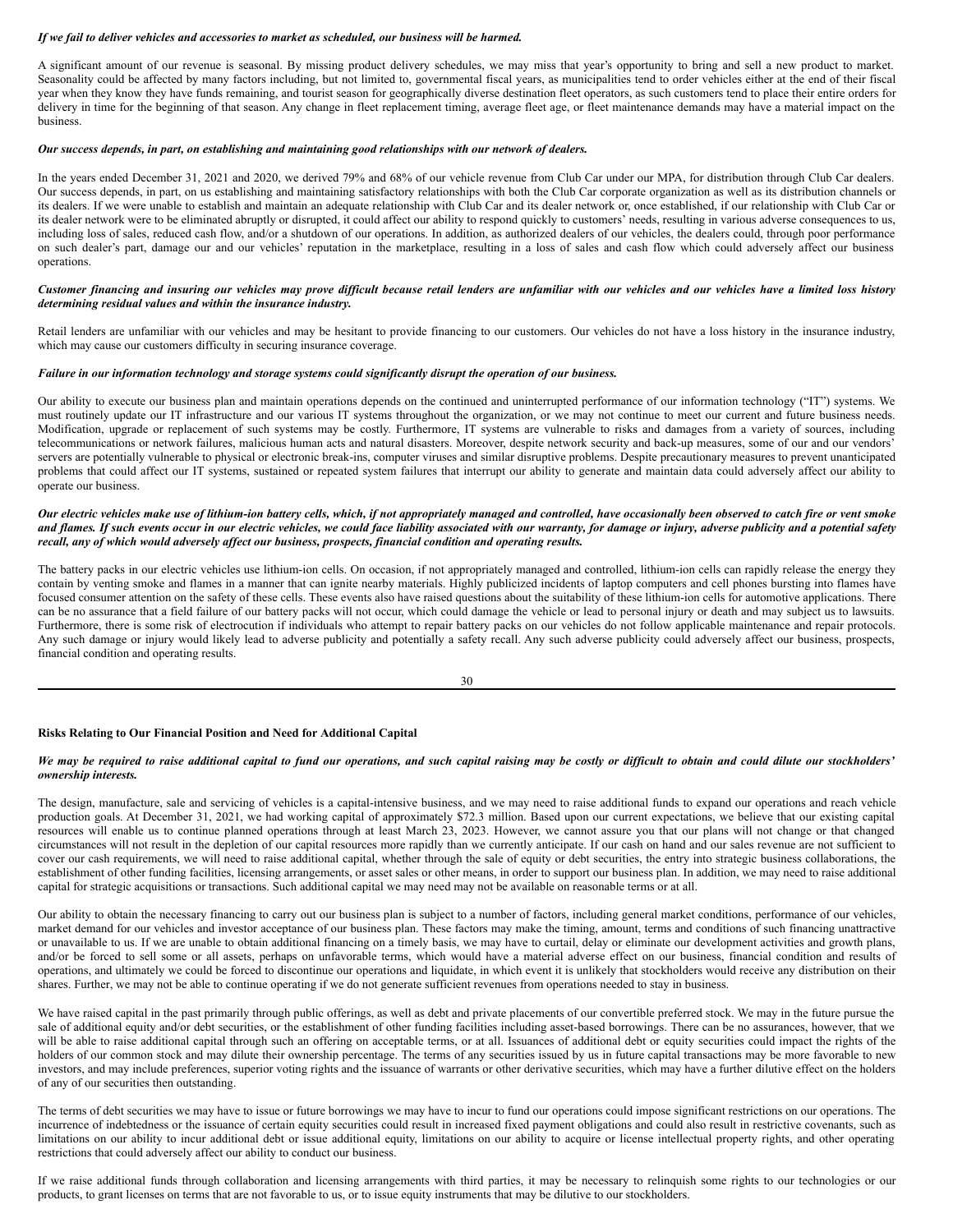In addition, we may incur substantial costs in pursuing future capital financing, including investment banking fees, legal fees, accounting fees, securities law compliance fees, printing and distribution expenses and other costs. We may also be required to recognize non-cash expenses in connection with certain securities we issue, such as convertible notes and warrants, which may adversely impact our financial condition.

31

# *Our long-term capital requirements are subject to numerous risks.*

Our long-term capital requirements are expected to depend on many potential factors, including, among others:

- the number of vehicles being manufactured and future models in development;
- the regulatory compliance and clarity of each of our vehicles;
- the progress, success and cost of our development programs, including manufacturing;
- the costs of manufacturing, developing sales, marketing and distribution channels;
- the costs of enforcing our issued patents and defending intellectual property-related claims;
- our ability to successfully grow sales, including securing strategic partner and distribution agreements and favorable pricing and market share; and
- our consumption of available resources more rapidly than currently anticipated, resulting in the need for additional funding sooner than anticipated.

# We may invest in or acquire other businesses, and our business may suffer if we are unable to successfully integrate acquired businesses into our company or otherwise *manage the growth associated with multiple acquisitions.*

As part of our business strategy, we may make acquisitions as opportunities arise to add new or complementary businesses, products, brands or technologies. In some cases, the costs of such acquisitions may be substantial, including as a result of professional fees and due diligence efforts. There is no assurance that the time and resources expended on pursuing a particular acquisition will result in a completed transaction, or that any completed transaction will ultimately be successful. In addition, we may be unable to identify suitable acquisition or strategic investment opportunities or may be unable to obtain any required financing or regulatory approvals, and therefore may be unable to complete such acquisitions or strategic investments on favorable terms, if at all. We may decide to pursue acquisitions with which our investors may not agree and we cannot assure investors that any acquisition or investment will be successful or otherwise provide a favorable return on investment. In addition, acquisitions and the integration thereof require significant time and resources and place significant demands on our management, as well as on our operational and financial infrastructure. In addition, if we fail to successfully close transactions or integrate new teams, or integrate the products and technologies associated with these acquisitions into our company, our business could be seriously harmed. Acquisitions may expose us to operational challenges and risks, including:

the ability to profitably manage acquired businesses or successfully integrate the acquired businesses' operations, personnel, financial reporting, accounting and internal controls, technologies and products into our business;

| ۰.<br>I<br>I<br>×<br>۰. |
|-------------------------|
|-------------------------|

- increased indebtedness and the expense of integrating acquired businesses, including significant administrative, operational, economic, geographic or cultural challenges in managing and integrating the expanded or combined operations;
- entry into jurisdictions or acquisition of products or technologies with which we have limited or no prior experience, and the potential of increased competition with new or existing competitors as a result of such acquisitions;
- diversion of management's attention and the over-extension of our operating infrastructure and our management systems, information technology systems, and internal controls and procedures, which may be inadequate to support growth;
- the ability to fund our capital needs and any cash flow shortages that may occur if anticipated revenue is not realized or is delayed, whether by general economic or market conditions, or unforeseen internal difficulties; and
- the ability to retain or hire qualified personnel required for expanded operations.

Our acquisition strategy may not succeed if we are unable to remain attractive to target companies or expeditiously close transactions. Issuing shares of our common stock to fund an acquisition would cause economic dilution to existing stockholders. If we develop a reputation for being a difficult acquirer or having an unfavorable work environment, or target companies view our common stock unfavorably, we may be unable to consummate key acquisition transactions essential to our corporate strategy and our business may be seriously harmed.

# **Risks Related to Regulatory Matters**

# Increased safety, emissions, fuel economy, or other regulations may result in higher costs, cash expenditures, and/or sales restrictions.

The motorized vehicle industry is governed by a substantial amount of government regulation, which often differs by state and region. Government regulation has arisen, and proposals for additional regulation are advanced, primarily out of concern for the environment, vehicle safety, and energy independence. In addition, many governments regulate local product content and/or impose import requirements as a means of creating jobs, protecting domestic producers, and influencing the balance of payments. The cost to comply with existing government regulations is substantial, and future, additional regulations could have a substantial adverse impact on our financial condition.

# *Our vehicles are subject to multi-jurisdictional motor vehicle standards.*

All vehicles sold must comply with federal, state and country-specific motor vehicle safety standards. Rigorous testing and the use of approved materials and equipment are among the requirements for achieving federal certification. Failure of the AYRO 411x Fleet or future vehicle models to satisfy motor vehicle standards would have a material adverse effect on our business and operating results.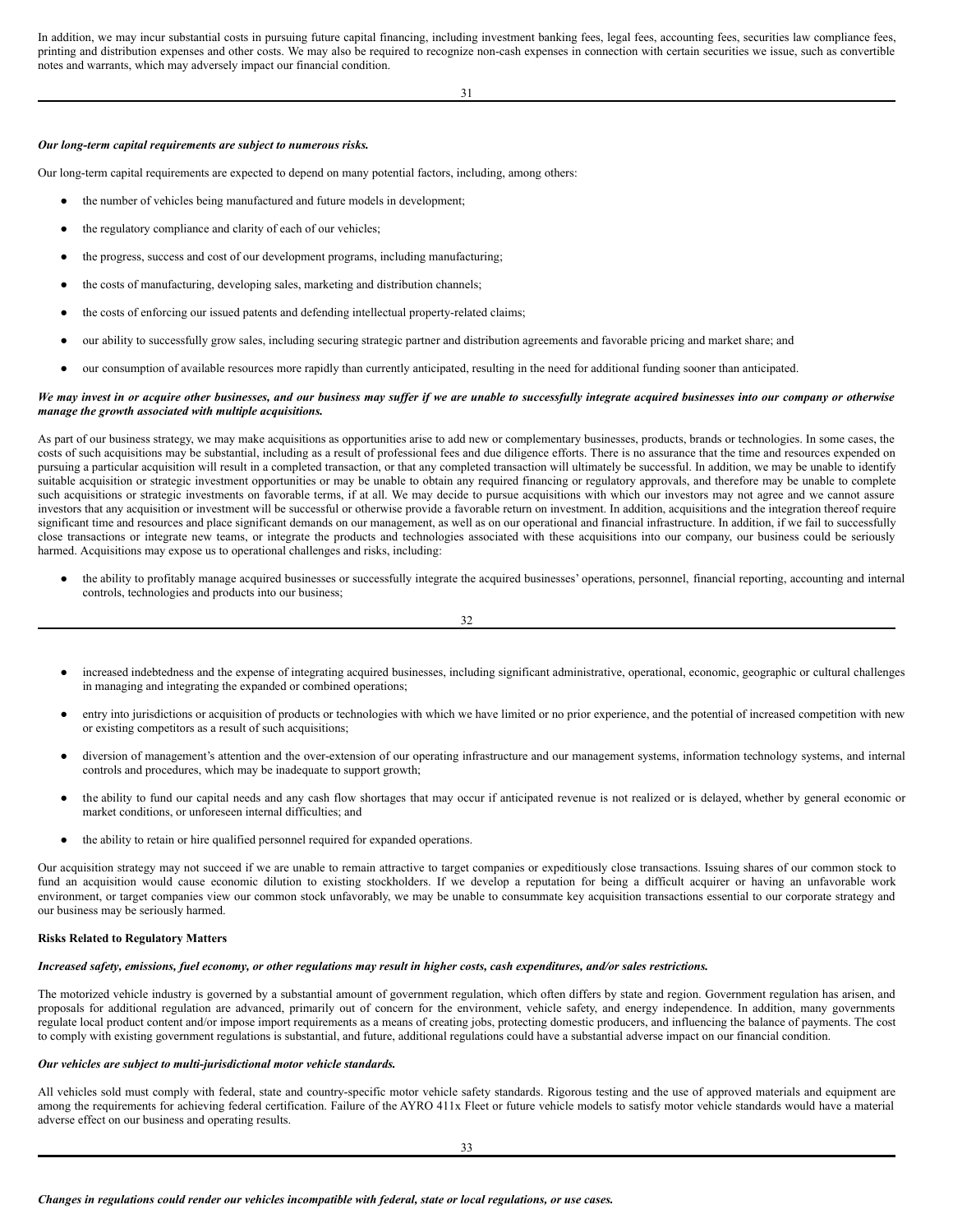Many governmental standards and regulations relating to safety, fuel economy, emissions control, noise control, vehicle recycling, substances of concern, vehicle damage, and theft prevention are applicable to new motor vehicles, engines, and equipment manufactured for sale in the United States, Europe, and elsewhere, including our electric vehicles. In addition, manufacturing and other automotive assembly facilities in the United States, Europe, and elsewhere are subject to stringent standards regulating air emissions, water discharges, and the handling and disposal of hazardous substances. Therefore, any unanticipated changes in regulations applicable to our electric vehicles could render our vehicles incompatible, which may prevent us from selling such vehicles and, as a result, we could lose market share.

# If we fail to comply with evolving environmental and safety laws and regulations, we could become subject to fines or penalties or incur costs that could have a material *adverse ef ect on the success of our business.*

We are subject to numerous environmental and health and safety laws, including statutes, regulations, bylaws and other legal requirements. These laws relate to the generation, use, handling, storage, transportation and disposal of regulated substances, including hazardous substances (such as batteries), dangerous goods and waste, emissions or discharges into soil, water and air, including noise and odors (which could result in remediation obligations), and occupational health and safety matters, including indoor air quality. These legal requirements vary by location and can arise under federal, provincial, state or municipal laws. Any breach of such laws and/or requirements would have a material adverse effect on our company and our operating results.

# Unusual or significant litigation, governmental investigations or adverse publicity arising out of alleged defects in our vehicles, or otherwise, may derail our business.

Although we plan to comply with governmental safety regulations, mobile and stationary source emissions regulations, and other standards, compliance with governmental standards does not necessarily prevent individual or class action lawsuits, which can entail significant cost and risk. In certain circumstances, courts may permit tort claims even when our vehicles comply with federal law and/or other applicable law. Furthermore, simply responding to actual or threatened litigation or government investigations of our compliance with regulatory standards, whether related to our vehicles, business or commercial relationships, may require significant expenditures of time and other resources. Litigation also is inherently uncertain, and we could experience significant adverse results if litigation is ever brought against us. In addition, adverse publicity surrounding an allegation of a defect, regulatory violation or other matter (with or without corresponding litigation or governmental investigation) may cause significant reputational harm that could have a significant adverse effect on our sales.

# In order for us to sell directly to end customers, we are required to comply with state-specific regulations regarding the sale of vehicles by a manufacturer.

We sold approximately 1% of our vehicles directly to our end customers in the year ended December 31, 2021. Going forward, we intend to focus on leveraging volume sales through dealers; however, we will continue to sell vehicles directly to end customers. Sales to both dealers and end customers require us to comply with state-specific regulations regarding the sale of vehicles by a manufacturer, including licensing and registration requirements. State laws that regulate the distribution and sale of motor vehicles by the manufacturer vary, and ensuring compliance is time-consuming and costly. Moreover, for customers living in states where we are prohibited from selling directly from within the state, we will have to consummate sales at facilities in a state that allows direct manufacturer-to-consumer sales and deliver the vehicle to the end user via a common carrier. As such, we may be required to either acquire and maintain a facility in multiple states, or incur additional costs of delivery of the vehicle, which consequently increases the cost and/or sales price of our vehicles and makes our vehicles less desirable to end-customers.

#### 34

# We have identified a material weakness in our internal control over financial reporting. If we are unable to remediate the material weakness, or if we experience additional *material weaknesses in the future, our business may be harmed.*

Our management is responsible for establishing and maintaining adequate internal control over financial reporting and for evaluating and reporting on the effectiveness of our system of internal control. Our internal control over financial reporting is a process designed to provide reasonable assurance regarding the reliability of financial reporting and the preparation of financial statements for external reporting purposes in accordance with Generally Accepted Accounting Principles in the United States ("GAAP"). As a public company, we are required to comply with the Sarbanes-Oxley Act and other rules that govern public companies. In particular, we are required to certify our compliance with Section 404 of the Sarbanes-Oxley Act, which requires us to furnish annually a report by management on the effectiveness of our internal control over financial reporting.

Our management performed an assessment of the effectiveness of our internal control over financial reporting as of December 31, 2021 and concluded our internal control over financial reporting was not effective as of December 31, 2021 due to the material weakness related to segregation of duties. Specifically, due to limited resources and headcount we did not have multiple people in the accounting function for a full segregation of duties. We have taken and continue to take remedial steps to improve our internal control over financial reporting by hiring additional personnel with added expertise in public company reporting and expect to conclude that the material weakness has been remediated as these individuals progress through the onboarding process.

Remediation efforts place a significant burden on management and add increased pressure to our financial resources and processes. If we are unable to successfully remediate our existing material weakness or any additional material weaknesses in our internal control over financial reporting that may be identified in the future in a timely manner, the accuracy and timing of our financial reporting may be adversely affected; our liquidity, our access to capital markets, the perceptions of our creditworthiness may be adversely affected; we may be unable to maintain or regain compliance with applicable securities laws, the listing requirements of the Nasdaq Stock Market; we may be subject to regulatory investigations and penalties; investors may lose confidence in our financial reporting; our reputation may be harmed; and our stock price may decline.

#### 35

# **Risks Related to Our Intellectual Property**

# If we are unable to adequately protect our proprietary designs and intellectual property rights, our competitive position could be harmed.

Our ability to compete effectively is dependent in part upon our ability to obtain patent protection for our designs, products, methods, processes and other technologies, to preserve our trade secrets, to prevent third parties from infringing on our proprietary rights and to operate without infringing the proprietary rights of third parties. We rely on design patents, trademarks, trade secret laws, confidentiality procedures and licensing arrangements to protect our intellectual property rights. There can be no assurance these protections will be available in all cases or will be adequate to prevent our competitors from copying, reverse engineering or otherwise obtaining and using our designs, technology, proprietary rights or products. For example, the laws of certain countries in which our products, components and sub-assemblies are manufactured or licensed do not protect our proprietary rights to the same extent as the laws of the United States.

To prevent substantial unauthorized use of our intellectual property rights, it may be necessary to prosecute actions for infringement and/or misappropriation of our trade secrets and/or proprietary rights against third parties. Any such action could result in significant costs and diversion of our resources and management's attention, and there can be no assurance we will be successful in such action. Furthermore, our current and potential competitors may have the ability to dedicate substantially greater resources to enforce their intellectual property rights than we do. Accordingly, despite our efforts, we may not be able to prevent third parties from infringing upon or misappropriating our trade secrets and/or intellectual property.

In addition, third parties may seek to challenge, invalidate or circumvent our patents, trademarks, copyrights and trade secrets, or applications for any of the foregoing. There can be no assurance that our competitors or customers will not independently develop technologies that are substantially equivalent or superior to our technology or design around our proprietary rights. In each case, our ability to compete could be significantly impaired.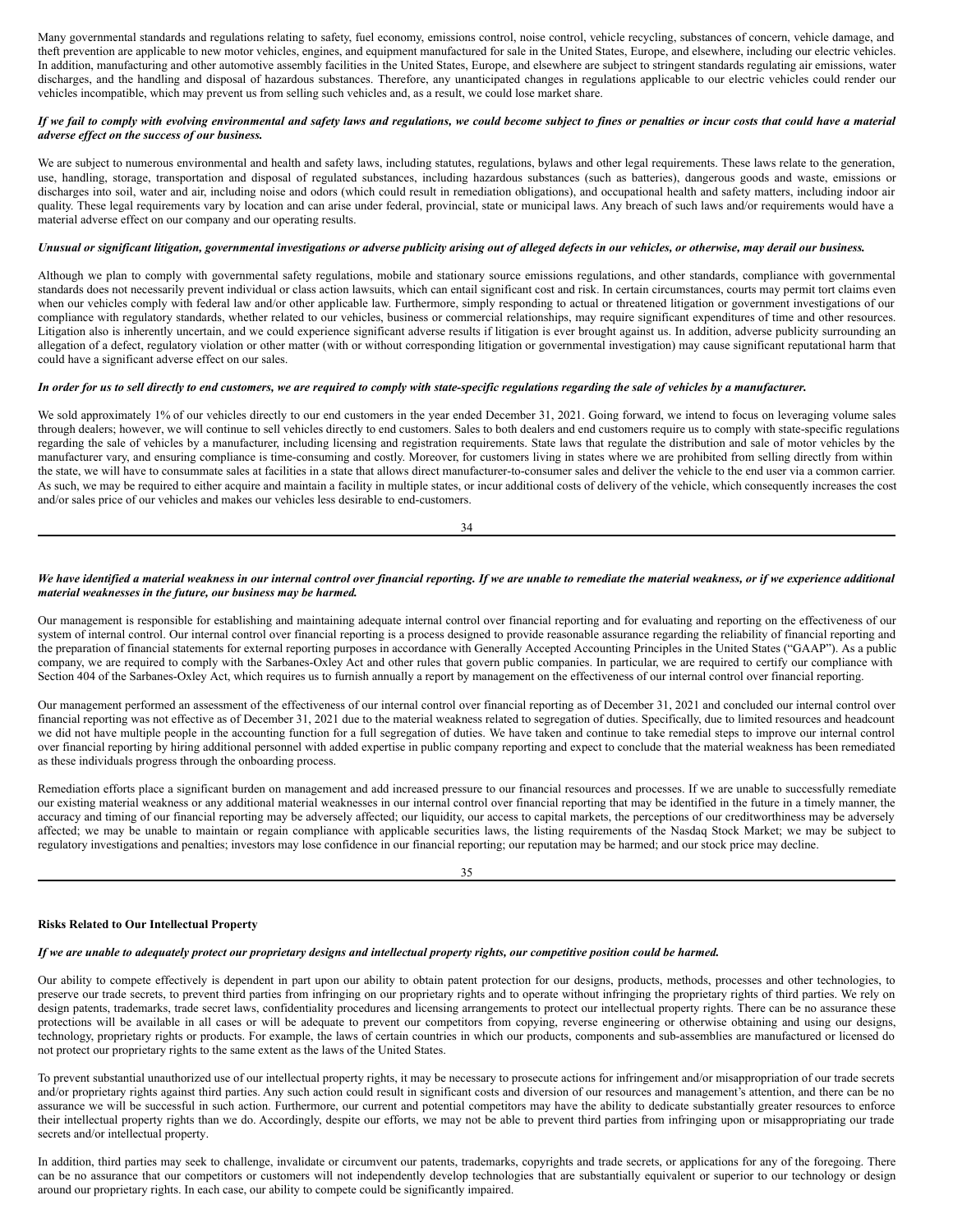We are dependent on the manufacturing license we have obtained from Cenntro and may need to obtain rights to other intellectual property in the future. If we fail to obtain licenses we need or fail to comply with our obligations in the agreement under which we licensed intellectual property and other rights from third parties, we could *lose our ability to manufacture our vehicles.*

Cenntro owns the design of the AYRO 411x model and has granted us an exclusive license to manufacture AYRO 411x model for sale in North America. Our business is dependent on such license, and if we fail to comply with our obligations to maintain that license, our business will be substantially harmed. Under the Manufacturing License Agreement, dated April 27, 2017 and further modified on March 22, 2020, between Cenntro and us, we are granted an exclusive license to manufacture and sell the AYRO 411 and 411x in the United States, and we are required to purchase the minimum volume of product units from Cenntro, among other obligations. No assurance can be given that we will be able to meet the required quota and maintain our license granted by Cenntro and that our existing license will be extended on reasonable terms or at all. In addition, we may need to license intellectual property from other third parties in the future for new vehicle models. No assurance can be given that we will be able to obtain such license or meet our obligations to maintain the licenses we may have to obtain from third parties in the future. If we were to lose or otherwise be unable to maintain these licenses for any reason, it would halt our ability to manufacture and sell our vehicles or may prohibit development of our future models. Any of the foregoing could result in a material adverse effect on our business or results of operations.

In addition, if we do not own the patents or patent applications that we license, as is the case with AYRO 411x's patents, we may need to rely upon our licensors to properly prosecute and maintain those patent applications and prevent infringement of those patents. If our licensors are unable to adequately protect their proprietary intellectual property we license from legal challenges, or if we are unable to enforce such licensed intellectual property against infringement or alternative technologies, we will not be able to compete effectively in the electric vehicle markets we are targeting.

# Many of our proprietary designs are in digital form, and a breach of our computer systems could result in these designs being stolen.

If our security measures are breached or unauthorized access to private or proprietary data is otherwise obtained, our proprietary designs could be stolen. Because we hold many of these designs in digital form on our servers, there exists an inherent risk that an unauthorized third party could conduct a security breach resulting in the theft of our proprietary information. While we have taken steps to protect our proprietary information, because techniques used to obtain unauthorized access or sabotage systems change frequently and generally are not identified until they are launched against a target, we may be unable to anticipate these techniques or to implement adequate preventative measures. Any or all of these issues could negatively impact our competitive advantage and our ability to obtain new customers, thereby adversely affecting our financial results.

# *Our proprietary designs are susceptible to reverse engineering by our competitors.*

Much of the value of our proprietary rights is derived from our vast library of design specifications. While we consider our design specifications to be protected by various proprietary, trade secret and intellectual property laws, such information is susceptible to reverse engineering by our competitors. We may not be able to prevent our competitors from developing competing design specifications, and the cost of enforcing these rights may be significant. If we are unable to adequately protect our proprietary designs, our financial condition and operating results could suffer.

# If we are unable to protect the confidentiality of our trade secrets or know-how, such proprietary information may be used by others to compete against us.

We consider trade secrets, including confidential and unpatented know-how and designs important to the maintenance of our competitive position. We protect trade secrets and confidential and unpatented know-how, in part, by customarily entering into non-disclosure and confidentiality agreements with parties who have access to such knowledge, such as our employees, outside technical and commercial collaborators, consultants, advisors and other third parties. We also enter into confidentiality and invention or patent assignment agreements with our employees and consultants that obligate them to maintain confidentiality and assign their inventions to us. Despite these efforts, any of these parties may breach the agreements and disclose our proprietary information, including our trade secrets, and we may not be able to obtain adequate remedies for such breaches.

| I<br>I<br>×<br>۰. |  |
|-------------------|--|

# Legal proceedings or third-party claims of intellectual property infringement and other challenges may require us to spend substantial time and money and could harm our *business.*

The vehicle design and manufacturing industry is characterized by vigorous protection and pursuit of intellectual property rights, which has resulted in protracted and expensive litigation for many companies. We may become subject to lawsuits alleging that we have infringed the intellectual property rights of others. The nature of claims contained in unpublished patent filings around the world is unknown to us, and it is not possible to know which countries patent holders may choose for the extension of their filings under the Patent Cooperation Treaty, or other mechanisms. To the extent that we have previously incorporated third-party technology and/or know-how into certain products for which we do not have sufficient license rights, we could incur substantial litigation costs, be forced to pay substantial damages or royalties, or even be forced to cease sales in the event any owner of such technology or know-how were to challenge our subsequent sale of such products (and any progeny thereof). In addition, to the extent that we discover or have discovered third-party patents that may be applicable to products or processes in development, we may need to take steps to avoid claims of possible infringement, including obtaining non-infringement or invalidity opinions and, when necessary, re-designing or re-engineering products. However, we cannot assure you that these precautions will allow us to successfully avoid infringement claims. We may also be subject to claims based on the actions of employees and consultants with respect to the usage or disclosure of intellectual property learned from other employers. Third parties may in the future assert claims of infringement of intellectual property rights against us or against our customers or channel partners for which we may be liable.

Our involvement in intellectual property litigation could result in significant expense to us, adversely affect the development of sales of the challenged product or intellectual property and divert the efforts of our technical and management personnel, whether or not such litigation is resolved in our favor. Uncertainties resulting from the initiation and continuation or defense of intellectual property litigation or other proceedings could have a material adverse effect on our ability to compete in the marketplace. In the event of an adverse outcome in any such litigation, we may, among other things, be required to:

- pay substantial damages;
- cease the development, manufacture, use, sale or importation of products that infringe upon other patented intellectual property;
- expend significant resources to develop or acquire non-infringing intellectual property;
- discontinue processes incorporating infringing technology; or
- obtain licenses to the infringing intellectual property, which licenses may not be available on acceptable terms, or at all.

We are generally obligated to indemnify our sales channel partners, customers, suppliers and contractors for certain expenses and liabilities resulting from intellectual *property infringement claims regarding our products, which could force us to incur substantial costs.*

We have agreed, and expect to continue to agree, to indemnify our sales channel partners and customers for certain intellectual property infringement claims regarding our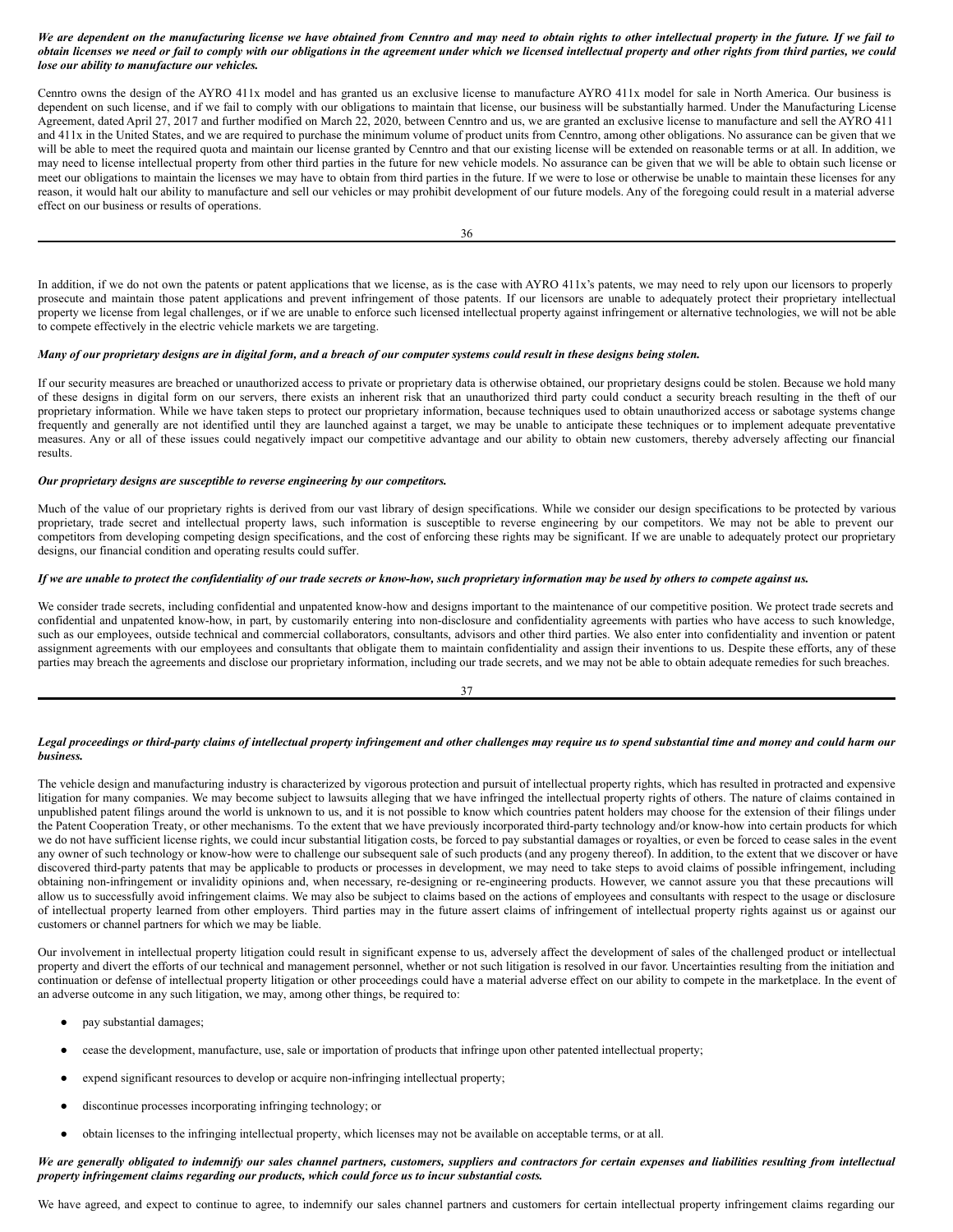products. As a result, in the case of infringement claims against these sales channel partners and end-customers, we could be required to indemnify them for losses resulting from such claims or to refund amounts they have paid to us. Our sales channel partners and other end-customers in the future may seek indemnification from us in connection with infringement claims brought.

# **Risks Related to Our International Operations**

# *Exchange rate fluctuations may materially af ect our results of operations and financial condition.*

We operate internationally and are exposed to fluctuations in foreign exchange rates between the U.S. dollar and other currencies, particularly the Chinese Renminbi. Our reporting currency is the U.S. dollar and, as a result, financial line items, if not in the U.S. dollar, are converted into U.S. dollars at applicable foreign exchange rates. As our business grows, we expect that at least some of our revenues and expenses will be denominated in currencies other than the U.S. dollar. Therefore, unfavorable developments in the value of the U.S. dollar relative to other relevant currencies could adversely affect our business and financial condition.

We pay Cenntro in U.S. dollars; however, the per-unit price of the sub-assemblies we must pay Cenntro may be affected due to the exchange rate fluctuations. The value of the Renminbi against the U.S. dollar and other currencies may fluctuate and is affected by, among other things, changes in political and economic conditions in China and by China's foreign exchange policies. Historically, the exchange rate between the Renminbi and the U.S. dollar has fluctuated significantly, and it is difficult to predict how market forces or Chinese or U.S. government policy may impact such exchange rate in the future. As of December 31, 2021, the Renminbi was valued at 6.31 against the U.S. dollar.

Very limited hedging options are available in China to reduce our exposure to exchange rate fluctuations. To date, we have not entered into any material hedging transactions in an effort to reduce our exposure to foreign currency exchange risk. While we may decide to enter into hedging transactions in the future, the availability and effectiveness of these hedges may be limited, and we may not be able to adequately hedge our exposure or at all.

#### Our international sales and operations subject us to additional risks that can adversely affect our operating results and financial condition.

Our international operations subject us to a variety of risks and challenges, including: increased management, travel, infrastructure and legal compliance costs associated with having international operations; reliance on sales channel partners; increased financial accounting and reporting burdens and complexities; compliance with foreign laws and regulations; compliance with U.S. laws and regulations for foreign operations; and reduced protection for intellectual property rights in some countries and practical difficulties of enforcing rights abroad. Any of these risks could adversely affect our international operations, reduce our international sales or increase our operating costs, adversely affecting our business, operating results and financial condition and growth prospects.

# We are subject to governmental export and import controls that could impair our ability to compete in international markets due to licensing requirements and subject us to *liability if we are not in compliance with applicable laws.*

Our products are subject to export control and import laws and regulations, including the U.S. Export Administration Regulations, U.S. Customs regulations and various economic and trade sanctions regulations administered by the U.S. Treasury Department's Office of Foreign Assets Controls. Exports of our products must be made in compliance with these laws and regulations. If we violate these laws and regulations, we and certain of our employees could be subject to substantial civil or criminal penalties, including the possible loss of export or import privileges, fines, which may be imposed on us and responsible employees or managers, and, in extreme cases, the incarceration of responsible employees or managers. In addition, if our channel partners, agents or consultants fail to obtain appropriate import, export or re-export licenses or authorizations, we may also be adversely affected through reputational harm and penalties. Obtaining the necessary authorizations, including any required license, for a particular sale may be time-consuming, is not guaranteed and may result in the delay or loss of sales opportunities. Changes in our products or changes in applicable export or import laws and regulations may also create delays in the introduction and sale of our products in international markets, prevent our end-customers with international operations from deploying our products or, in some cases, prevent the export or import of our products to certain countries, governments or persons altogether. Any change in export or import laws and regulations, shift in the enforcement or scope of existing laws and regulations, or change in the countries, governments, persons or technologies targeted by such laws and regulations, could also result in decreased use of our products, or in our decreased ability to export or sell our products to existing or potential end-customers with international operations. Any decreased use of our products or limitation on our ability to export or sell our products would likely adversely affect our business, financial condition and operating results.

| ٦<br>۰.<br>I<br>۰,<br>I<br>×<br>٧<br>۰. |
|-----------------------------------------|
|-----------------------------------------|

# *We are subject to governmental import duties that could significantly increase our costs.*

The majority of our raw materials for our vehicles are shipped from the People's Republic of China. U.S./China trade relations are in a highly volatile state of uncertainty which could significantly affect the tariffs applied to our products. In 2018, the United States government announced tariffs on certain steel and aluminum products, technological hardware, as well as automotive parts imported into the United States, which has led to reciprocal tariffs imposed by the European Union and other governments on products imported from the United States. The United States government has implemented tariffs on goods imported from China, and additional tariffs on goods imported from China are under consideration.

The battery industry (both lithium-ion and lead acid-based), as well as many of the components of our vehicles, have been subjected to tariffs implemented by the U.S. government on goods imported from China. If the United States and China are not able to resolve their differences, new and additional tariffs may be put in place on additional products, including raw materials we use to manufacture our vehicles. If additional tariffs and related taxes are applied to the cost of imports from China, our costs will continue to increase, and we may be required to substantially increase the sales prices of our vehicles. An increase in sales prices of our vehicles would likely adversely affect our business, financial condition and operating results. If we are unable to increase the sales prices of our vehicles to reflect the increase in the costs of the vehicles, it will result in lower gross margins on our vehicles.

# New regulations or standards or changes in existing regulations or standards in the United States or internationally related to our suppliers' products may result in unanticipated costs or liabilities, which could have a material adverse effect on our business, operating results and future sales, and could place additional burdens on the *operations of our business.*

Our suppliers' products are subject to governmental regulations in many jurisdictions. To achieve and maintain market acceptance, our suppliers' products must continue to comply with these statutory regulations and many industry standards. As these regulations and standards evolve, and if new regulations or standards are implemented, our suppliers may have to modify their products. The failure of their products to comply, or delays in compliance, with the existing and evolving industry regulations and standards could prevent or delay introduction of our vehicles, which could harm our business. Supplier uncertainty regarding future policies may also affect demand for electric vehicles, including our vehicles. Moreover, channel partners or customers may require us, or we may otherwise deem it necessary or advisable, to alter our products to address actual or anticipated changes in the regulatory environment. Our inability to alter our products to address these requirements and any regulatory changes may have a material adverse effect on our business, operating results and financial condition.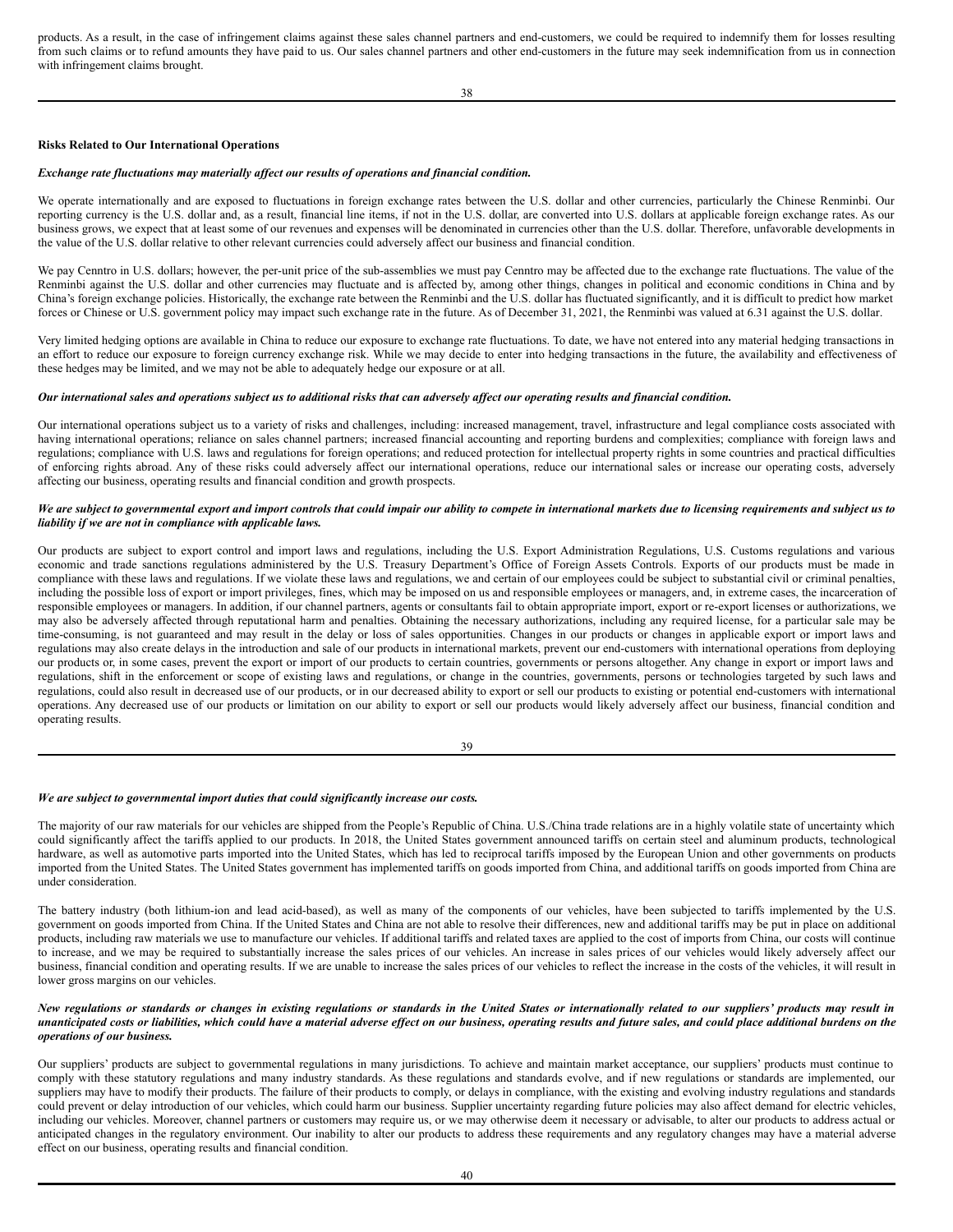#### We could be adversely affected by violations of the U.S. Foreign Corrupt Practices Act and similar worldwide anti-bribery laws.

We have international operations. The U.S. Foreign Corrupt Practices Act and similar anti-bribery laws generally prohibit companies and their intermediaries from making improper payments to foreign government officials for the purpose of obtaining or retaining business. Practices in the local business communities of many countries outside the United States have a level of government corruption that is greater than that found in the developed world. Our policies mandate compliance with these anti-bribery laws, and we have established policies and procedures designed to monitor compliance with these anti-bribery law requirements; however, we cannot assure that our policies and procedures will protect us from potential reckless or criminal acts committed by individual employees or agents. If we are found to be liable for anti-bribery law violations, we could suffer from criminal or civil penalties or other sanctions that could have a material adverse effect on our business.

# If disruptions in our transportation network continue to occur or our shipping costs continue to increase, we may be unable to sell or timely deliver our products, and our *gross margin could decrease.*

We rely on foreign suppliers, including Cenntro, our largest supplier, for a number of raw materials, instruments and technologies that we purchase. Our success is dependent on our ability to import or transport such products from Cenntro and other overseas vendors in a timely and cost-effective manner. We rely heavily on third parties, including ocean carriers and truckers, in that process. The global shipping industry is experiencing ocean shipping disruptions, trucking shortages, increased ocean shipping rates and increased trucking and fuel costs, and we cannot predict when these disruptions will end.

There is currently a shortage of shipping capacity from China and other parts of Asia, and as a result, our receipt of imported products may be disrupted or delayed. The shipping industry is also experiencing issues with port congestion and pandemic-related port closures and ship diversions. Labor disputes among freight carriers and at ports of entry are common, and we expect labor unrest and its effects on shipping our products to be a challenge for us. A port worker strike, work slow-down or other transportation disruption in the port of Long Beach, California could significantly disrupt our business. We are currently experiencing such disruption at the port due to multiple factors brought about by the COVID-19 pandemic, such as supply and demand imbalance, a shortage of warehouse workers, truck drivers, transport equipment (tractors and trailers) and other causes, which have resulted in heightened congestion, bottlenecks and gridlock, leading to abnormally high transportation delays. This has materially and adversely affected our business and financial results for the year ended December 31, 2021. If significant disruptions along these lines continue, this could lead to further significant disruptions in our business, delays in shipments, and revenue and profitability shortfalls, which could adversely affect our business, prospects, financial condition and operating results.

The global shipping industry is also experiencing unprecedented increases in shipping rates from the trans-Pacific ocean carriers due to various factors, including limited availability of shipping capacity. For example, the cost of shipping our products by ocean freight has recently increased to at least three times historical levels and will have a corresponding impact upon our profitability. We may find it necessary to rely on an increasingly expensive spot market and other alternative sources to make up any shortfall in shipping needs. Additionally, if increases in fuel prices occur, our transportation costs would likely further increase. Similarly, supply chain disruptions such as those described in the preceding paragraphs may lead to an increase in transportation costs. Such cost increases have adversely affected our business and could have additional adverse effects on our business, prospects, financial condition and operating results.

# **ITEM 1B. UNRESOLVED STAFF COMMENTS.**

None.

# **ITEM 2. PROPERTIES.**

Our corporate headquarters are located at 900 E. Old Settlers Blvd., Suite 100, Round Rock, Texas. We currently lease approximately 23,927 square feet of office space in Round Rock, Texas under a lease that expires in February 2027. The lease agreement provides for a base monthly rent, and we are also responsible for real estate taxes, maintenance and other operating expenses applicable to the leased premises.

In February 2021, we signed a sublease for 7,509 square feet of additional office space under a lease that expires June 2022. The lease agreement provides for a base monthly rent, and we are also responsible for real estate taxes, maintenance and other operating expenses applicable to the leased premises.

We believe that these facilities are adequate for our present operations.

# **ITEM 3. LEGAL PROCEEDINGS.**

On February 12, 2021, the Company entered into an agreement with Arcimoto, Inc. to settle certain patent infringement claims (the "Arcimoto Settlement"), pursuant to which the Company agreed to cease the production, importation and sale of the AYRO 311, among other things. Accordingly, AYRO would not be contractually permitted to resume production of the AYRO 311.

As of January 1, 2019, DropCar Operating, Inc. ("DropCar Operating") had accrued approximately \$0.23 million for the settlement of multiple employment disputes. As of December 31, 2021, a de minimis amount remained accrued as accounts payable and accrued expenses for the settlement of the final remaining employment dispute.

On March 23, 2018, DropCar Operating was made aware of an audit being conducted by the New York State Department of Labor ("DOL") regarding a claim filed by an employee. The DOL is investigating whether DropCar Operating properly paid overtime for which DropCar Operating has raised several defenses. In addition, the DOL is conducting its audit to determine whether DropCar Operating owes spread of hours pay (an hour's pay for each day an employee worked or was scheduled for a period over ten hours in a day). If the DOL determines that monies are owed, the DOL will seek a backpay order, which management believes will not, either individually or in the aggregate, have a material adverse effect on our business, consolidated financial position, results of operations or cash flows. Management believes the case has no merit.

DropCar was a defendant in a class action lawsuit which resulted in a judgement entered into whereby the Company is required to pay legal fees in the amount of \$0.05 million to the plaintiff's counsel. As of December 31, 2021 and 2020, the balance due remains \$0.05 million, recorded as a component of accounts payable on the accompanying consolidated balance sheet.

41

We are subject to various legal proceedings and claims, either asserted or unasserted, which arise in the ordinary course of business, that we believe are incidental to the operation of our business. While the outcome of these claims cannot be predicted with certainty, management does not believe that the outcome of any of these legal matters will have a material adverse effect on our results of operations, financial positions or cash flows.

# **ITEM 4. MINE SAFETY DISCLOSURES.**

Not applicable.

# **PART II**

**ITEM 5. MARKET FOR REGISTRANT'S COMMON EQUITY, RELATED STOCKHOLDER MATTERS AND ISSUER PURCHASES OF EQUITY SECURITIES.**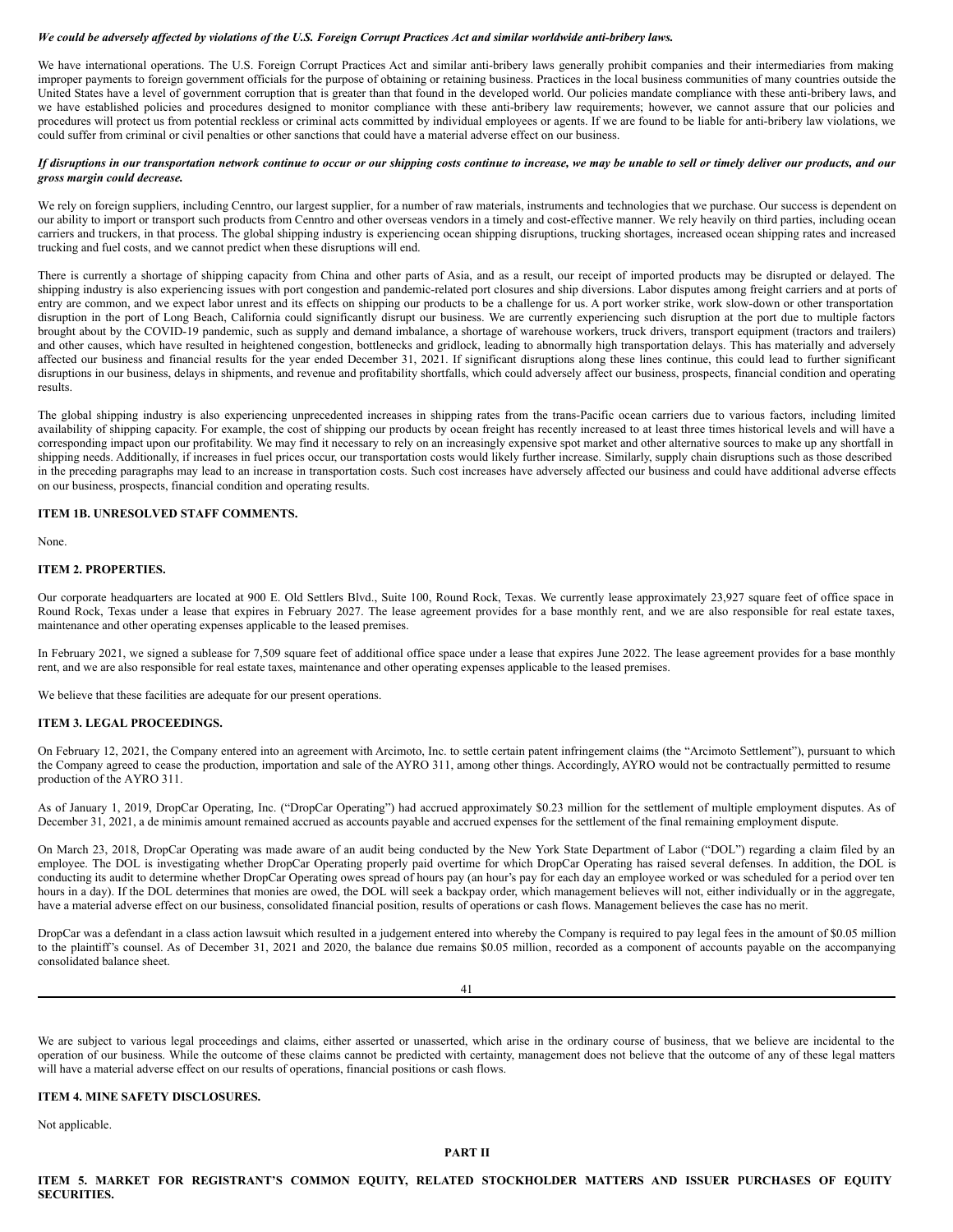# **Market Information**

Our common stock trades on the NASDAQ Capital Market under the symbol "AYRO."

#### **Stockholders**

As of March 22, 2022, there were approximately 77 stockholders of record of our common stock.

# **Dividends**

We have not paid any cash dividends to our stockholders since inception and do not plan to pay cash dividends in the foreseeable future. Any future declaration of dividends will depend on our earnings, capital requirements, financial condition, prospects and any other factors that our board of directors deems relevant, as well as compliance with the requirements of state law. In general, as a Delaware corporation, we may pay dividends out of surplus capital or, if there is no surplus capital, out of net profits for the fiscal year in which a dividend is declared and/or the preceding fiscal year. We currently intend to retain earnings, if any, for reinvestment in our business.

#### **Recent Sales of Unregistered Securities**

None.

#### **Issuer Purchases of Equity Securities**

None.

# **ITEM 6. [RESERVED]**

42

# **ITEM 7. MANAGEMENT'S DISCUSSION AND ANALYSIS OF FINANCIAL CONDITION AND RESULTS OF OPERATIONS**

The following management's discussion and analysis should be read in conjunction with our historical financial statements and the related notes thereto. This management's discussion and analysis contains forward-looking statements, such as statements of our plans, objectives, expectations and intentions. Any statements that are not statements of historical fact are forward-looking statements. When used, the words "believe," "plan," "intend," "anticipate," "target," "estimate," "expect" and the like, and/or future tense or conditional constructions ("will," "may," "could," "should," etc.), or similar expressions, identify certain of these forward-looking statements. These forward-looking statements are subject to risks and uncertainties, including those under "Risk Factors" in our filings with the Securities and Exchange Commission ("SEC") that could cause actual results or events to differ materially from those expressed or implied by the forward-looking statements. Our actual results and the timing of events could differ materially from those anticipated in these forward-looking statements as a result of several factors. See "Forward-Looking Statements."

References in this management's discussion and analysis to "we," "us," "our," "the Company," "our Company" or "AYRO" refer to AYRO, Inc. and its subsidiaries.

# **Overview**

#### *Merger*

On May 28, 2020, pursuant to the previously announced Agreement and Plan of Merger, dated December 19, 2019 (the "Merger Agreement"), by and among AYRO, Inc., a Delaware corporation previously known as DropCar, Inc., ABC Merger Sub, Inc., a Delaware corporation and a wholly owned subsidiary of the Company ("Merger Sub"), and AYRO Operating Company ("AYRO Operating"), a Delaware corporation previously known as AYRO, Inc., Merger Sub was merged with and into AYRO Operating, with AYRO Operating continuing after the merger as the surviving entity and a wholly owned subsidiary of the Company (the "Merger"). At the effective time of the Merger, without any action on the part of any stockholder, each issued and outstanding share of AYRO Operating's common stock, par value \$0.001 per share ("AYRO Operating Common Stock"), including shares underlying AYRO Operating's outstanding equity awards and warrants, was converted into the right to receive 1.3634 pre-split and pre-stock dividend shares (the "Exchange Ratio") of the Company's common stock, par value \$0.0001 per share ("Company Common Stock"). As part of the Merger, we received cash of \$3.06 million in consideration for 2,337,663 shares of common stock. Upon completion of the Merger and the transactions contemplated in the Merger Agreement and assuming the exercise in full of all pre-funded warrants issued pursuant thereto, (i) the former AYRO Operating equity holders (including the investors in a bridge financing and private placements that closed prior to closing of the Merger) owned approximately 79% of the outstanding equity of the Company; (ii) former DropCar stockholders owned approximately 18% of the outstanding equity of the Company; and (iii) a financial advisor to DropCar and AYRO owned approximately 3% of the outstanding equity of the Company.

The Merger was treated as a reverse recapitalization effected by a share exchange for financial accounting and reporting purposes because substantially all of DropCar, Inc.'s operations were disposed of as part of the consummation of the Merger and therefore no goodwill or other intangible assets were recorded by the Company as a result of the Merger. AYRO Operating was treated as the accounting acquirer as its stockholders controlled the Company after the Merger, even though DropCar, Inc. was the legal acquirer. As a result, the assets and liabilities and the historical operations that are reflected in our consolidated financial statements are those of AYRO Operating as if AYRO Operating had always been the reporting company.

# *Reverse Stock Split and Stock Dividend*

On May 28, 2020, immediately following the effective time of the Merger, we effected a reverse stock split of the issued and outstanding shares of our common stock, at a ratio of one share for ten shares (the "Reverse Stock Split"). Immediately following the Reverse Stock Split, we issued a stock dividend of one share of our common stock for each outstanding share of common stock to all holders of record immediately following the effective time of the Reverse Stock Split (the "Stock Dividend"). The net result of the Reverse Stock Split and the Stock Dividend was a 1-for-5 reverse stock split. We made proportionate adjustments to the per share exercise price and/or the number of shares issuable upon the exercise or vesting of all stock options, restricted stock awards (if any) and warrants outstanding as of the effective times of the Reverse Stock Split and the Stock Dividend in accordance with the terms of each security based on the split or dividend ratio. Also, we reduced the number of shares reserved for issuance under our equity compensation plans proportionately based on the split and dividend ratios. Except for adjustments that resulted from the rounding up of fractional shares to the next whole share, the Reverse Stock Split and Stock Dividend affected all stockholders uniformly and did not change any stockholder's percentage ownership interest in the Company. The Reverse Stock Split did not alter the par value of Company Common Stock, \$0.0001 per share, or modify any voting rights or other terms of the common stock. Except as otherwise set forth herein, share and related option or warrant information presented in this Management's Discussion and Analysis of Financial Condition and Results of Operations have been adjusted to reflect the reduced number of shares outstanding, the increase in share price which resulted from these actions or otherwise to give effect to the Reverse Stock Split and the Stock Dividend.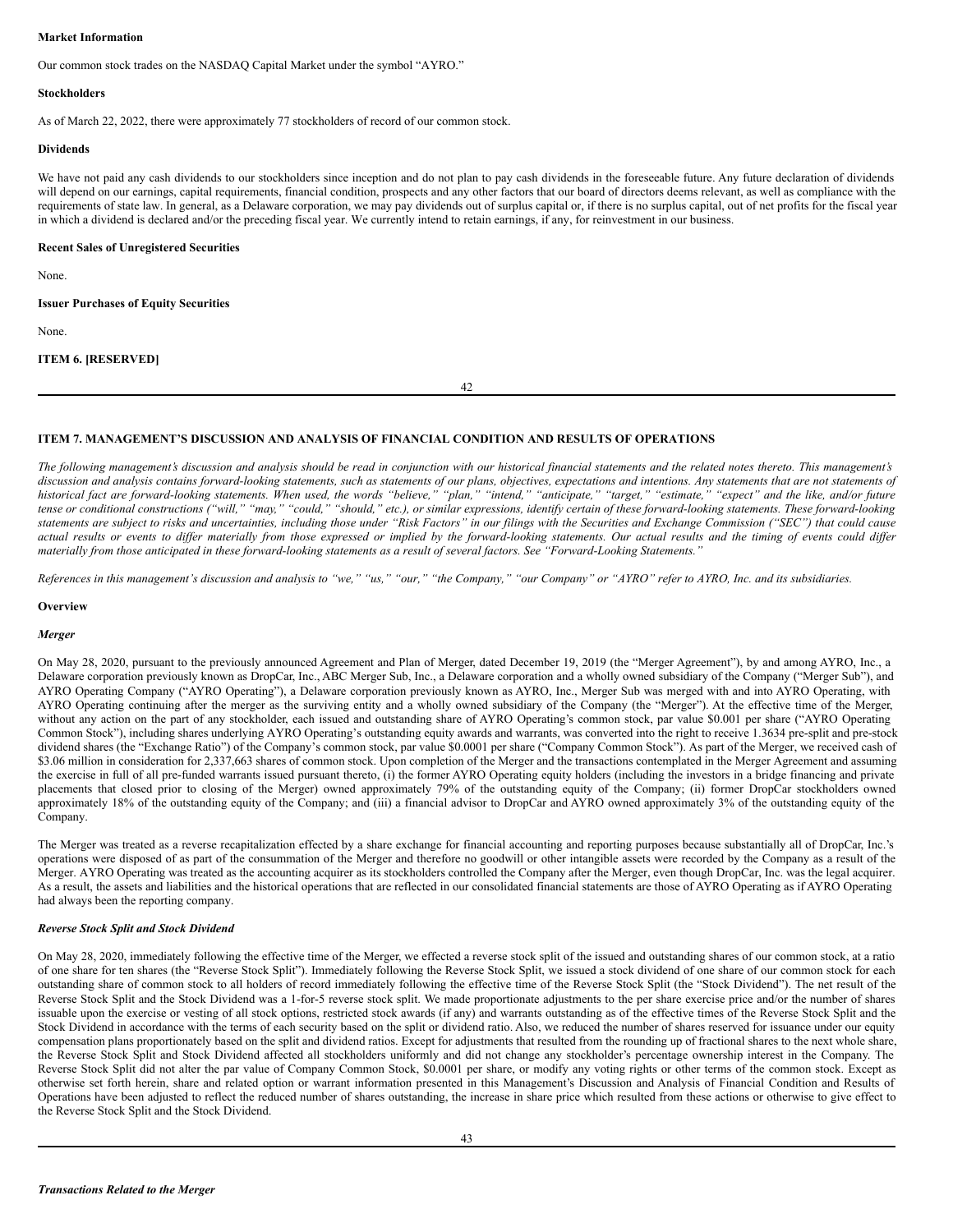Simultaneous with the signing of the Merger Agreement, accredited investors, including certain investors in DropCar, purchased \$1.0 million of AYRO Operating's convertible bridge notes bearing interest at the rate of 5% per annum (the "Bridge Notes"). The Bridge Notes automatically converted into 1,030,585 shares of AYRO Operating Common Stock immediately prior to the consummation of the Merger representing an aggregate of 7.45% of the outstanding common stock of the combined company after giving effect to the Merger. Pursuant to the terms of the Bridge Notes, immediately prior to the closing of the Merger, the five lenders received warrants to purchase 1,030,585 shares of AYRO Operating Common Stock at an exercise price of \$1.1159 per share. In conjunction with the bridge notes, we issued Palladium Capital Advisors, LLC (together with its affiliates, "Palladium"), our advisor, a warrant to purchase 72,141 shares of our common stock at an exercise price of \$1.1159 per share.

In addition, immediately prior to the execution and delivery of the Merger Agreement, AYRO Operating entered into agreements with accredited investors, including certain stockholders of DropCar, pursuant to which such investors agreed to purchase, prior to the consummation of the Merger, 543,179 shares of AYRO Operating Common Stock (or common stock equivalents or pre-funded warrants to purchase 429,305 shares of Company Common Stock) representing an aggregate of 16.55% of the outstanding common stock of the combined company after giving effect to the Merger and warrants to purchase an equivalent number of shares of AYRO Operating Common Stock for an aggregate purchase price of \$1.2 million (the "AYRO Private Placement"). Pursuant to the terms of the AYRO Private Placement, immediately prior to the closing of the Merger, the investors received warrants to purchase 972,486 shares of AYRO Operating Common Stock at an exercise price of \$1.3599 per share. On the closing date of the Merger, AYRO Operating issued to the investors party to this second AYRO Operating Private Placement SPA (i) an aggregate of approximately 1,030,039 shares of common stock and pre-funded warrants to purchase 286,896 shares of Company Common Stock for an aggregate of \$0.85 million and warrants to purchase 1,316,936 shares of AYRO Operating Common Stock at an exercise price of \$0.7423 per share. In conjunction with the AYRO Private Placement, we issued Palladium, our advisor, a warrant to purchase 92,186 shares of our common stock at an exercise price of \$0.7423 per share and a warrant to purchase 68,074 shares of our common stock at an exercise price of \$1.3599 per share.

As additional consideration to the lead investor in the AYRO Private Placement, AYRO Operating also entered into a stock subscription agreement with the lead investor, pursuant to which, immediately prior to the Merger, AYRO Operating issued pre-funded warrants to purchase an aggregate of 477,190 shares of AYRO Operating Common Stock for the nominal per share purchase price of \$0.000367 per share.

As part of the Merger, we issued to Palladium Holdings, LLC, our advisor, 415,000 shares of our common stock, par value \$0.0001 per share.

On December 19, 2019, AYRO Operating entered into a letter agreement with ALS Investment, LLC ("ALS"), pursuant to which AYRO Operating issued ALS 622,496 shares of AYRO Operating Common Stock, which equaled 4.5% of the outstanding shares of common stock of the combined company giving effect to the Merger. In addition to introducing AYRO Operating and DropCar, ALS agreed to provide, as an independent contractor, consulting services to us relating to financial, capital market and investor relations for twelve months following the closing of the Merger.

In February 2020, AYRO Operating received a \$0.5 million secured loan from certain existing investors in DropCar and AYRO Operating, and, in connection therewith, we received \$10,000 upon exercise of the previously issued warrants to purchase 100,000 shares of common stock. The entire amount of the loan was paid off upon closing of the Merger.

In April 2020, AYRO Operating issued a secured promissory note payable to an individual investor providing \$0.6 million of short-term financing. The note carried an interest rate of fifteen percent (15%) and was to be repaid upon the earlier of (1) closing date of the pending Merger and (2) July 14, 2020. Fifty percent (50%) of the principal amount was personally guaranteed by Mark Adams, a former director of AYRO Operating and AYRO. In conjunction with the notes 553,330 shares of common stock (276,665 shares of common stock representing two percent (2%) of the combined company's post-merger outstanding common stock each) were issued to the lender and to Mr. Adams as compensation for his personal guarantee. The entire amount of the loan was paid off upon the closing of the Merger.

# *Other AYRO Operating Warrants*

At the effective time of the Merger, each AYRO Operating warrant that was outstanding and unexercised immediately prior to the effective time was converted pursuant to its terms and became a warrant to purchase Company Common Stock.

| I<br>٧ |
|--------|
|--------|

# *Closing of Asset Purchase Agreement*

On December 19, 2019, DropCar entered into an asset purchase agreement (the "Asset Purchase Agreement") with DC Partners Acquisition, LLC ("DC Partners"), Spencer Richardson and David Newman, pursuant to which DropCar agreed to sell substantially all of the assets associated with its business of providing vehicle support, fleet logistics and concierge services for both consumers and the automotive industry to an entity controlled by Messrs. Richardson and Newman, the Company's Chief Executive Officer and Chief Business Development Officer at the time, respectively. The aggregate purchase price for the purchased assets consisted of the cancellation of certain liabilities pursuant to those certain employment agreements by and between DropCar and each of Messrs. Richardson and Newman, plus the assumption of certain liabilities relating to, or arising out of, workers' compensation claims that occurred prior to the closing date of the Asset Purchase Agreement. On May 28, 2020, the parties to the Asset Purchase Agreement entered into Amendment No. 1 to the Asset Purchase Agreement (the "Asset Purchase Agreement Amendment"), which Asset Purchase Agreement Amendment (i) provides for the inclusion of up to \$0.03 million in refunds associated with certain insurance premiums as assets being purchased by DC Partners, (ii) amends the covenant associated with the funding of the DropCar business, such that DropCar provided the DropCar business with additional funding of approximately \$0.18 million at the closing of the transactions contemplated by the Asset Purchase Agreement and (iii) provides for a current employee of the Company being transferred to DC Partners to provide transition services to the Company for a period of three months after the closing of the transactions contemplated by the Asset Purchase Agreement. The Asset Purchase Agreement closed on May 28, 2020, immediately following the consummation of the Merger.

#### *Business*

Prior to the Merger, DropCar provided consumer and enterprise solutions to urban automobile-related logistical challenges. Following the Merger, we design and manufacture compact, sustainable electric vehicles for closed campus mobility, urban and community transport, local on-demand and last mile delivery, and government use. Our fourwheeled purpose-built electric vehicles are geared toward commercial customers including universities, business and medical campuses, last mile delivery services and food service providers.

# *Products*

AYRO vehicles provide the end user an environmentally friendly alternative to internal combustion engine vehicles (cars powered by gasoline or diesel oil), for light duty uses, including low-speed logistics, maintenance and cargo services, at a lower total cost. The majority of our sales are comprised of sales of our four-wheeled vehicle to Club Car, LLC ("Club Car"), through a strategic arrangement entered into in early 2019.

# *Strategic Review*

Following the hiring of our new Chief Executive Officer in the third quarter of 2021, we initiated a strategic review of our product development strategy, as we focus on creating value within the electric vehicle, last-mile delivery, and smart payload and enabling infrastructure markets. While we complete our strategic review, we have paused all material research and development activity and expenditures, associated with our planned next-generation three-wheeled high speed vehicle.

In December of 2021 we began research and development on the new 411 fleet vehicle model refresh the AYRO Z, including updates on our supply chain evolution, the offshoring/onshoring mix, our manufacturing strategy, and our annual model year refresh program.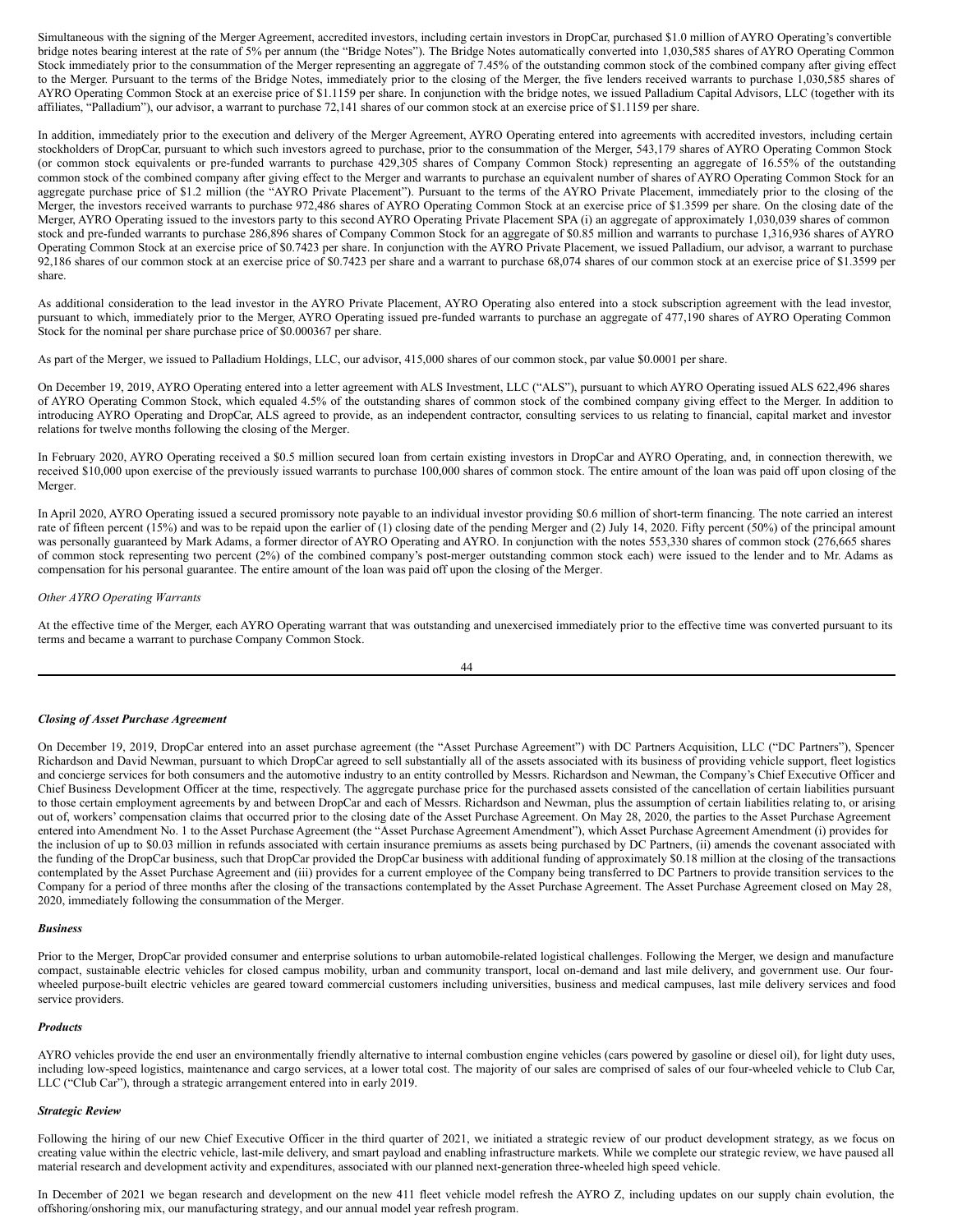# *Manufacturing Agreement with Cenntro*

In 2017, AYRO Operating partnered with Cenntro Automotive Group, Ltd. ("Cenntro"), which operates a large electric vehicle factory in the automotive district in Hangzhou, China, in a supply chain agreement to provide sub-assembly manufacturing services. Through the partnership, Cenntro initially acquired 19% of AYRO Operating's common stock in 2017. Cenntro owns the design of the AYRO 411x Fleet vehicles and has granted us an exclusive license to purchase the AYRO 411x Fleet vehicles for sale in North America.

45

Under our Manufacturing License Agreement with Cenntro (the "MLA"), in order for us to maintain our exclusive territorial rights pursuant to the MLA, for the first three years after the effective date of March 22, 2020, we must meet the following minimum purchase requirements, which we believe we satisfied for the initial period: (i) a minimum of 300 units sold by the first anniversary of the effective date of the MLA; (ii) a minimum of 800 units sold by the second anniversary of the effective date of the MLA; and (iii) a minimum of 1,300 units sold by the third anniversary of the effective date of the MLA.

Cenntro will determine the minimum sale requirements for the years thereafter. Should any event of default occur, the other party may terminate the MLA by providing written notice to the defaulting party, who will have 90 days from the effective date of the notice to cure the default. Unless waived by the party providing notice, a failure to cure the default(s) within the 90-day time frame will result in the automatic termination of the MLA. Events of default under the MLA include a failure to make a required payment when due, the insolvency or bankruptcy of either party, the subjection of either party's property to any levy, seizure, general assignment for the benefit of creditors, and a failure to make available or deliver the products in the time and manner provided for in the MLA. We are dependent on the MLA, and in the event of its termination our manufacturing operations and customer deliveries would be materially impacted.

# *Master Procurement Agreement with Club Car*

In March 2019, AYRO Operating entered into a five-year Master Procurement Agreement (the "MPA") with Club Car for the sale of our four-wheeled vehicle. The MPA grants Club Car the exclusive right to sell our four-wheeled vehicle in North America, provided that Club Car orders at least 500 vehicles per year. Although Club Car did not meet the volume threshold for 2020 or 2021, we currently have no intention of selling our four-wheeled vehicles other than exclusively through Club Car. Under the terms of the MPA, we receive orders from Club Car dealers for vehicles of specific configurations, and we invoice Club Car once the vehicle has shipped. The MPA has an initial term of five (5) years commencing January 1, 2019 and may be renewed by Club Car for successive one-year periods upon 60 days' prior written notice. Pursuant to the MPA, we granted Club Car a right of first refusal for sales of 51% or more of AYRO Operating's assets or equity interests, which right of first refusal is exercisable for a period of 45 days following AYRO Operating's delivery of an acquisition notice to Club Car. We also agreed to collaborate with Club Car on new products similar to our four-wheeled vehicle and improvements to existing products and granted Club Car a right of first refusal to purchase similar commercial utility vehicles we develop during the term of the MPA. We are currently engaged in discussions with Club Car to develop additional products to be sold by Club Car in Europe and Asia but there can be no assurance that these discussions will be successful. For the year ended December 31, 2021, revenues from Club Car constituted approximately 79% of our revenue, as compared to 68% in 2020. Any loss of Club Car as a customer, or significant reduction in purchases by Club Car, could have an adverse effect on our financial condition and operating results.

# *Manufacturing Services Agreement with Karma*

On September 25, 2020, we entered into a Master Manufacturing Services Agreement (the "Karma Agreement") with Karma Automotive LLC ("Karma"), pursuant to which Karma agreed to provide certain manufacturing services for the production of our vehicles. The initial statement of work provides that Karma will perform assembly of a certain quantity of the AYRO 411 and 411x vehicles and provide testing, materials management and outbound logistics services. For such services in the initial statement of work, we agreed to pay \$1.2 million to Karma, of which (i) \$0.52 million was paid at closing and (ii) \$0.64 million was due and payable five months following the satisfaction of certain production requirements. This total was accrued for as of December 31, 2021. The Karma Agreement expires (i) 12 months from the start of volume production of the vehicles or (ii) such earlier time as the parties mutually agree in writing. In addition, Karma, in its sole discretion, may terminate the Karma Agreement at any time, without cause, upon twelve months' prior written notice. We may terminate the Karma Agreement, without cause, upon six months' prior written notice.

#### *Supply Agreement with Gallery Carts*

During 2020, we entered into a supply agreement with Gallery Carts, a leading provider of food and beverage kiosks, carts, and mobile storefront solutions (the "Gallery Agreement"). Joint development efforts have led to the launch of the parties' first all-electric configurable mobile hospitality vehicle for "on-the-go" venues across the United States. This innovative solution permits food, beverage and merchandising operators to bring goods directly to consumers.

The configurable Powered Vendor Box, in the rear of the vehicle, features long-life lithium batteries that power the preconfigured hot/cold beverage and food equipment and is directly integrated with the AYRO 411x. The canopy doors, as well as the full vehicle, can be customized with end-user logos and graphics to enhance the brand experience. Gallery, with 40 years of experience delivering custom food kiosk solutions, has expanded into electric mobile delivery vehicles, as customers increasingly want food, beverages and merchandise delivered to where they are gathering. For example, a recent study conducted by Technomic found that a large majority of students, 77%, desired alternative mobile and to-go food options on campus.

Gallery Carts, a premier distributor of AYRO 411x low-speed electric vehicles, has a diverse clientele throughout mobile food, beverage and merchandise distribution markets, for key customer applications such as university, corporate and government campuses, major league and amateur-level stadiums and arenas, resorts, airports and event centers. In addition to finding innovative and safe ways to deliver food and beverages to their patrons, reducing and ultimately eliminating their carbon footprint is a top priority for many of these customers.

#### 46

#### *Recent Developments*

On January 25, 2021, we entered into a securities purchase agreement with certain institutional and accredited investors, pursuant to which we agreed to issue and sell in a registered direct offering an aggregate of 3,333,334 shares at an offering price of \$6.00 per share, for gross proceeds of \$20.0 million before the deduction of fees and offering expenses. In a concurrent private placement, we sold to such investors warrants to purchase, at any time on or after July 26, 2021 and on or before July 26, 2023, additional shares of common stock equal to the full amount of the common stock it purchased at the initial closing, or an aggregate of 3,333,334 shares, at an exercise price of \$6.93 per share.

In connection with the January 25, 2021, securities purchase agreement, we issued Palladium a warrant to purchase 233,334 shares of common stock (which equals 7.0% of the aggregate number of shares of common stock sold in the January 2021 registered direct offering). The warrants issued to Palladium have the same terms as the investor warrants issued in the January 25, 2021, concurrent private placement.

On February 11, 2021, we entered into a securities purchase agreement with certain institutional and accredited investors, pursuant to which we agreed to issue and sell in a registered direct offering an aggregate of 4,400,001 shares of common stock at an offering price of \$9.50 per share, for gross proceeds of \$41.8 million before the deduction of fees and offering expenses. Each purchaser was also granted an option to purchase, on or before February 16, 2022, additional shares of common stock equal to the full amount of 75% of the common stock it purchased at the initial closing, or an aggregate of 3,300,001 shares, at an exercise price of \$11.50 per share.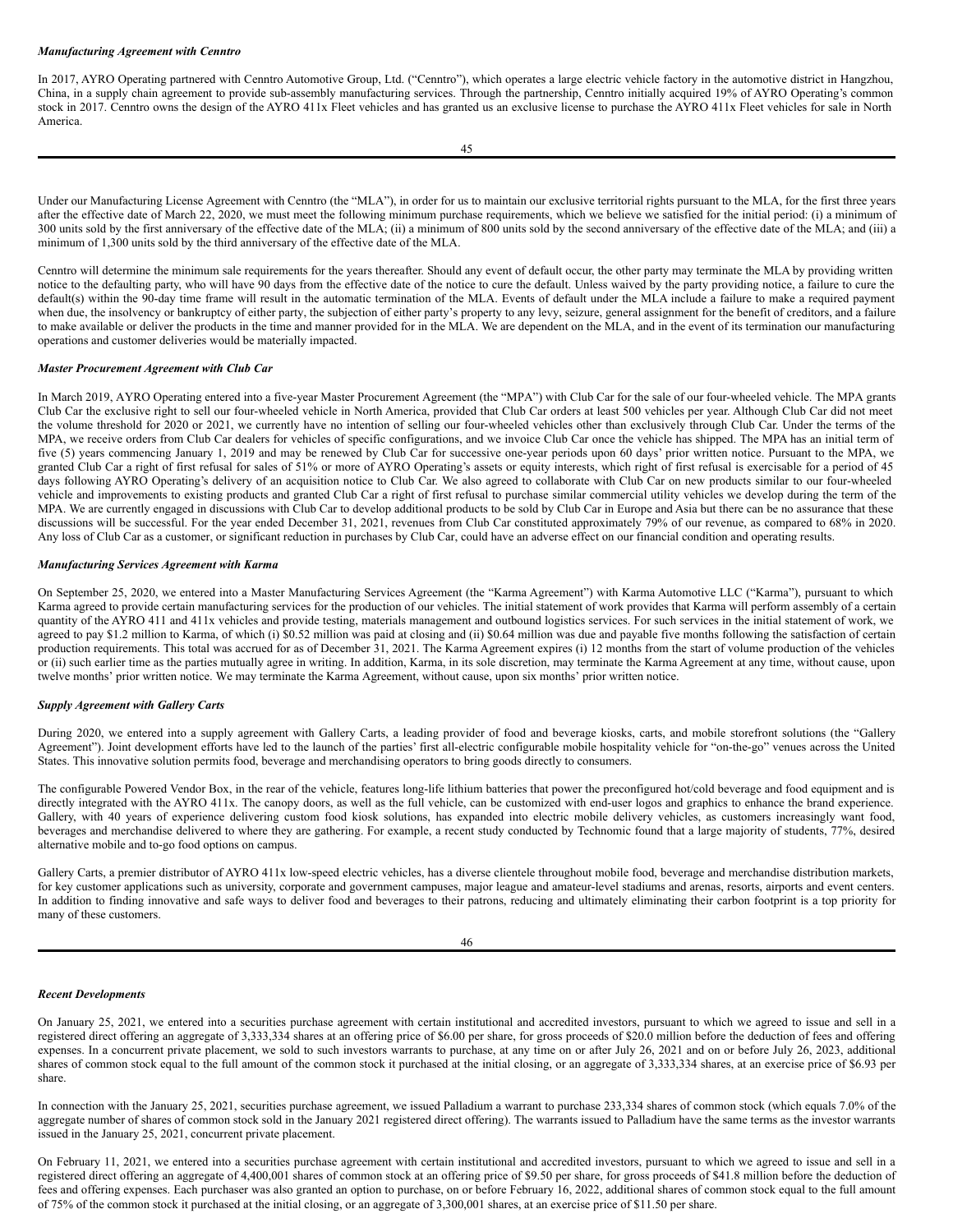Palladium and Spartan Capital Securities, LLC were entitled to a fee equal to 8% of the gross proceeds raised in the February 2021 registered direct offering and warrants to purchase an aggregate of 271,158 shares of our common stock at an exercise price of \$10.925 per share and 35,885 shares of our common stock at an exercise price of \$10.45 per share. The warrants are exercisable immediately following issuance and terminate five years following issuance.

Pursuant to the Securities Purchase Agreement dated July 21, 2020, during the year ended December 31, 2021, investors purchased 302,500 additional shares of our common stock par value \$0.0001 per share, at an offering price of \$5.00 per share, for gross proceeds of \$1.5 million.

On September 21, 2021, Rodney C. Keller, Jr., who served as our President and Chief Executive Officer and as a member of our board of directors, tendered his resignation from his roles as an officer, employee and director of the Company, effective immediately. Mr. Keller's resignation from the Board was not in connection with any disagreement between Mr. Keller and the Company, its management, the Board or any committee of the Board on any matter relating to our operations, policies or practices, or any other matter. As part of the separation agreement, Mr. Keller (a) was retained as a contractor for thirty days to assist with the transition and compensated \$20,833.30 in consulting fees; (b) was paid \$650,000 as a separation payment; (c) was reimbursed for his out-of-pocket COBRA expenses for up to eighteen months; and (d) received acceleration of vesting in all unvested restricted stock awards and stock options. We recorded compensation expense of \$3.10 million due to the accelerated vesting of such awards and severance expense of \$0.65 million as a result of the separation payment during the year ended December 31, 2021.

47

#### *Factors Af ecting Results of Operations*

# Master Procurement Agreement

In March 2019, we entered into the MPA with Club Car. In partnership with Club Car and in interaction with its substantial dealer network, we have redirected our business development resources towards supporting Club Car's enterprise and fleet sales function as Club Car proceeds in its new product introduction initiatives.

#### COVID-19 Pandemic

Our business, results of operations and financial condition have been adversely impacted by the coronavirus outbreak both in China and the United States. This has delayed our ability to timely procure raw materials from our supplier in China, which in turn, has delayed shipments to and corresponding revenue from customers. The pandemic and social distancing directives have interfered with our ability, and the ability of our employees, workers, contractors, suppliers and other business partners to perform our and their respective responsibilities and obligations relative to the conduct of our business. The COVID-19 pandemic poses restrictions on our employees' and other service providers' ability to travel on pre-sales meetings, customers' abilities to physically meet with our employees and the ability of our customers to test drive or purchase our vehicles and shutdowns that may be requested or mandated by governmental authorities, and we expect these restrictions to continue at least through the third quarter of 2022. The pandemic adversely impacted our sales and the demand for our products in 2020 and 2021.

# **Tariffs**

Countervailing tariffs on certain goods from China continued to have an adverse impact on raw material costs throughout 2021, and are expected to continue to do so through the beginning of 2022.

# Shipping Costs and Delays

A majority of our raw materials are shipped via container from overseas vendors in China, such as Cenntro, our largest supplier. We rely heavily on third parties, including ocean carriers and truckers, in that process. The global shipping industry is experiencing a shortage of shipping capacity from China, trucking shortages, increased ocean shipping rates and increased trucking and fuel costs. As a result, our receipt of imported products has been, and may continue to be, disrupted or delayed.

The shipping industry is also experiencing issues with port congestion and pandemic-related port closures and ship diversions. A port worker strike, work slow-down or other transportation disruption in the port of Long Beach, California could significantly disrupt our business. We are currently experiencing such disruption at both ports due to multiple factors brought about by the COVID-19 pandemic, such as supply and demand imbalance, a shortage of warehouse workers, truck drivers, transport equipment (tractors and trailers) and other causes, which have resulted in heightened congestion, bottlenecks and gridlock, leading to abnormally high transportation delays. This has materially and adversely affected our business and financial results for the fiscal year ended December 31, 2021 and could continue to materially and adversely affect our business and financial results in 2022. If significant disruptions along these lines continue, this could lead to further significant disruptions in our business, delays in shipments, and revenue and profitability shortfalls, which could adversely affect our business, prospects, financial condition and operating results.

The global shipping industry is also experiencing unprecedented increases in shipping rates from the trans-Pacific ocean carriers due to various factors, including limited availability of shipping capacity. For example, the cost of shipping our products by ocean freight has recently increased to at least three times historical levels and will have a corresponding impact upon our profitability. Additionally, if increases in fuel prices occur, our transportation costs would likely further increase. Shipping pricing and logistical challenges have had an unfavorable impact on our margins and our ability to assemble vehicles during 2021. We expect these impacts to continue through the third quarter of 2022.

#### Supply Chain

Beginning in the second quarter of 2021, we offered a configuration of our 411x powered by lithium-ion battery technology. Additionally, our powered food box offerings are currently powered by lithium-ion battery technology. Our business depends on the continued supply of battery cells and other parts for our vehicles. During the year 2021, we at times experienced supply chain shortages of both lithium-ion battery cells and other critical components used to produce our vehicles, which has slowed our planned production of vehicles. We expect these shortages of lithium-ion battery cells and the varying supply limitations of other critical components to continued impacting our business through the third quarter of 2022. In addition, we could be impacted by shortages of other products or raw materials, including silicon chips that we use or our suppliers use in the production of our vehicles or parts sourced for our vehicles.

In December of 2021 we began research and development on the new 411 fleet vehicle model refresh the AYRO Z, including updates on our supply chain evolution, the offshoring/onshoring mix, our manufacturing strategy, and our annual model year refresh program. The new AYRO Z will utilize assemblies and products that reduce the Company's dependency on Chinese imports and on-shore the supply chain to North America and European sources.

# **Components of Statements of Operations**

# *Revenue*

We derive revenue from the sale of our four-wheeled electric vehicles, and, to a lesser extent, shipping, parts and service fees. In the past we also derived rental revenue from vehicle revenue sharing agreements with our tourist destination fleet operators, or Destination Fleet Operators ("DFOs"), and, to a lesser extent, shipping, parts and service fees. Provided that all other revenue recognition criteria have been met, we typically recognize revenue upon shipment, as title and risk of loss are transferred to customers and channel partners at that time. Products are typically shipped to dealers or directly to end customers, or in some cases to our international distributors. These international distributors assist with import regulations, currency conversions and local language. Our vehicle product sales revenues vary from period to period based on, among other things, the customer orders received and our ability to produce and deliver the ordered products. Customers often specify requested delivery dates that coincide with their need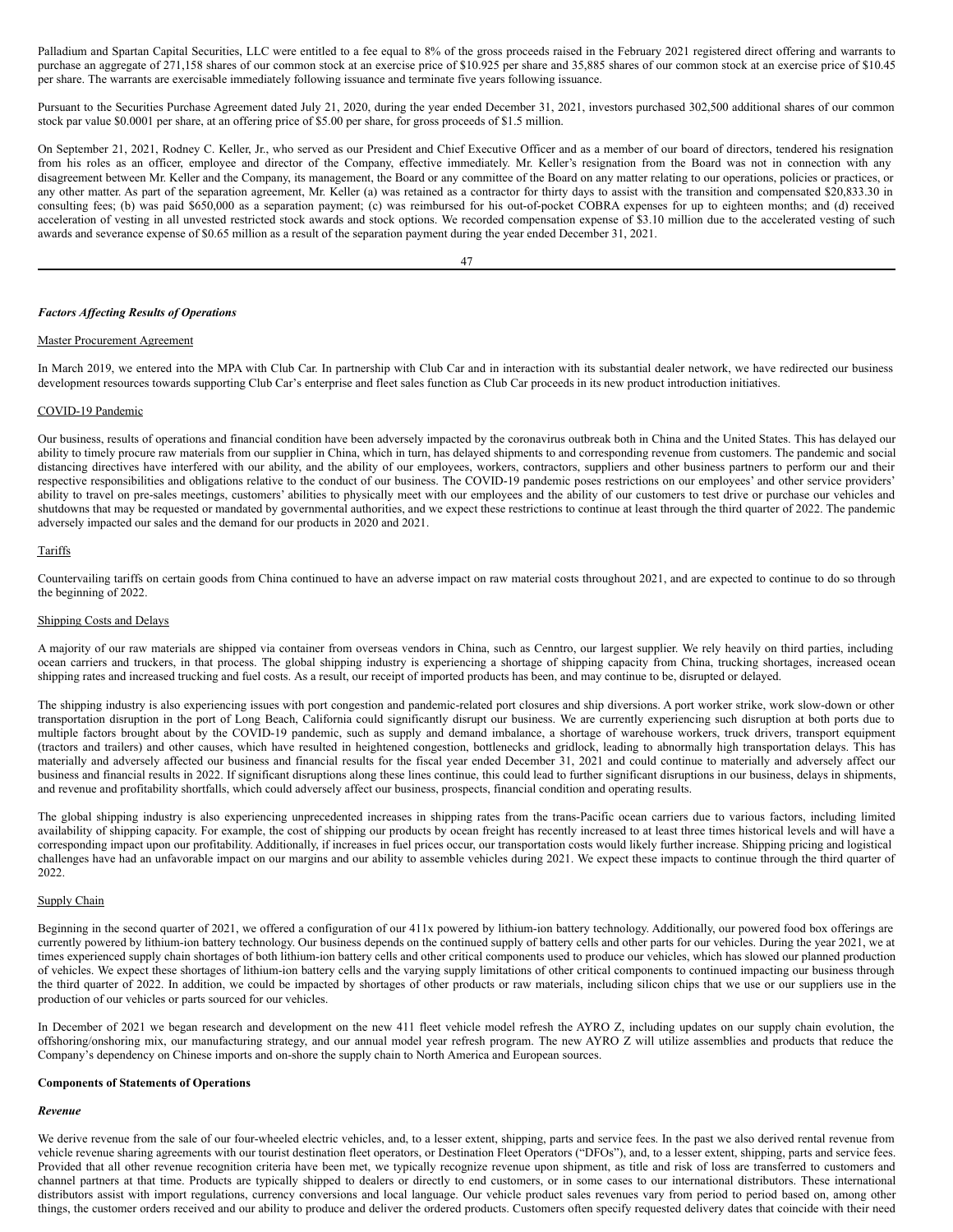Because these customers may use our products in connection with a variety of projects of different sizes and durations, a customer's orders for one reporting period generally do not indicate a trend for future orders by that customer. Additionally, order patterns do not necessarily correlate amongst customers.

#### *Cost of Goods Sold*

Cost of goods sold primarily consists of costs of materials and personnel costs associated with manufacturing operations, and an accrual for post-sale warranty claims. Personnel costs consist of wages and associated taxes and benefits. Cost of goods sold also includes freight and changes to our warranty reserves. Allocated overhead costs consist of certain facilities and utility costs. We expect cost of revenue to increase in absolute dollars, as product revenue increases.

# *Operating Expenses*

Our operating expenses consist of general and administrative, sales and marketing and research and development expenses. Salaries and personnel-related costs, benefits, and stock-based compensation expense are the most significant components of each category of operating expenses. Operating expenses also include allocated overhead costs for facilities and utility costs.

#### *Stock-based compensation*

We account for stock-based compensation expense in accordance with Accounting Standards Codification ("ASC") 718,*Compensation—Stock Compensation*, which requires the measurement and recognition of compensation expense for share-based awards based on the estimated fair value on the date of grant.

The fair value of each stock option granted to employees is estimated on the date of the grant using the Black-Scholes option-pricing model and the related stock-based compensation expense is recognized over the vesting period during which an employee is required to provide service in exchange for the award. The fair value of the options granted to non-employees is measured and expensed as the options vest.

Restricted stock grants are stock awards that entitle the holder to receive shares of our common stock as the award vests over time. The fair value of each restricted stock grant is based on the fair market value price of common stock on the date of grant, and it is measured and expensed as the options vest.

We estimate the fair value of stock-based and cash unit awards containing a market condition using a Monte Carlo simulation model. Key inputs and assumptions used in the Monte Carlo simulation model include the stock price of the award on the grant date, the expected term, the risk-free interest rate over the expected term, the expected annual dividend yield and the expected stock price volatility. The expected volatility is based on a combination of the historical and implied volatility of our publicly traded, near-themoney stock options, and the valuation period is based on the vesting period of the awards. The risk-free interest rate is derived from the U.S. Treasury yield curve in effect at the time of grant and, since we do not currently pay or plan to pay a dividend on its common stock, the expected dividend yield was zero.

Our operating expenses consist of general and administrative, sales and marketing and research and development expenses. Salaries and personnel-related costs, benefits, and stock-based compensation expense are the most significant components of each category of operating expenses. Operating expenses also include allocated overhead costs for facilities and utility costs.

#### *Research and Development Expense*

Research and development expense consists primarily of employee compensation and related expenses, prototype expenses, depreciation associated with assets acquired for research and development, amortization of product development costs, product strategic advisory fees, third-party engineering and contractor support costs and allocated overhead. We expect our research and development expenses to increase in absolute dollars as we continue to invest in new and existing products.

#### *Sales and Marketing Expense*

Sales and marketing expense consist primarily of employee compensation and related expenses, sales commissions, marketing programs, travel and entertainment expenses and allocated overhead. Marketing programs consist of advertising, tradeshows, events, corporate communications and brand-building activities. We expect sales and marketing expenses to increase modestly in absolute dollars as we expand our market segments addressed, refresh and expand our product lines, provide event support for our channel partners, and further develop potential sales channels.

#### *General and Administrative Expense*

General and administrative expense consists primarily of employee compensation and related expenses for administrative functions including finance, legal, human resources and fees for third-party professional services, and allocated overhead. We expect our general and administrative expense to increase in absolute dollars as we continue to invest in growing our business.

49

#### *Other (Expense) Income*

Other (expense) income consists of income received or expenses incurred for activities outside of our core business. Other expense consists primarily of interest expense, discount on debt amortization and the related loss on extinguishment of debt as it applies to the debt discount.

#### *Provision for Income Taxes*

Provision for income taxes consists of estimated income taxes due to the United States government and to the state tax authorities in jurisdictions in which we conduct business. In the case of a tax deferred asset, we reserve the entire value for future periods.

# **Results of Operations**

# *Year Ended December 31, 2021 Compared with Year ended December 31, 2020.*

The following table sets forth our results of operations for each of the periods set forth below:

|         | For the Years ended December 31. |  |          |  |          |
|---------|----------------------------------|--|----------|--|----------|
|         | 2021                             |  | 2020     |  | Change   |
| Revenue | 2,683,597                        |  | .604.069 |  | .079.528 |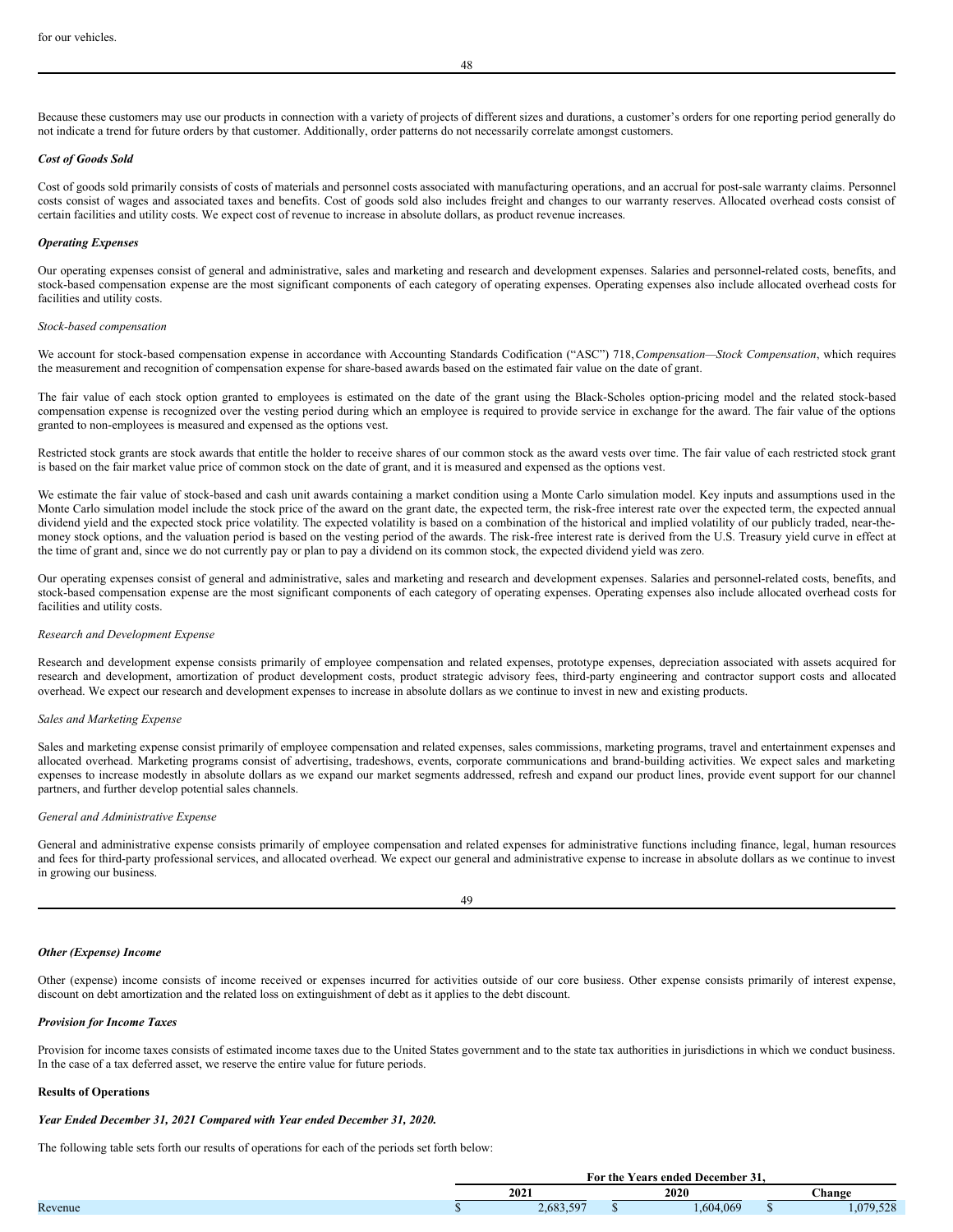| Cost of goods sold             |                |                |              |
|--------------------------------|----------------|----------------|--------------|
|                                | 4,774,784      | 1,770,552      | 3,004,232    |
| Gross loss                     | (2,091,187)    | (166, 483)     | (1,924,704)  |
| Operating expenses:            |                |                |              |
| Research and development       | 11,449,617     | 1,920,548      | 9,529,069    |
| Sales and marketing            | 2,419,168      | 1,415,282      | 1,003,886    |
| General and administrative     | 17,168,898     | 6,603,935      | 10,564,963   |
| Total operating expenses       | 31,037,683     | 9,939,765      | 21,097,918   |
| Loss from operations           | (33, 128, 870) | (10, 106, 248) | (23,022,622) |
| Other income and (expense):    |                |                |              |
| Other income, net              | 51.768         | 236,923        | (185, 155)   |
| Interest expense               | (2,312)        | (327, 196)     | 324,884      |
| Loss on extinguishment of debt |                | (566, 925)     | 566,925      |
| Net loss                       | (33,079,414)   | (10,763,446)   | (23,315,968) |

# *Revenue*

Revenue was \$2.68 million for the year ended December 31, 2021 as compared to \$1.60 million for the year ended December 31, 2020, an increase of 67.3%, or \$1.08 million. The increase in revenue was the result of an increase in sales of our vehicles and price per unit of the 411x, deriving from our Master Agreement with Club Car, related powered-food box sales and other vehicle options for the year ended December 31, 2021.

# *Cost of goods sold and gross loss*

Cost of goods sold increased by \$3.00 million, or 169.7%, for the year ended December 31, 2021 as compared to the year ended December 31, 2020. The increase in cost of goods sold included \$0.38 million in obsolete 411 finished good inventory written off in September 2021, \$0.50 million to reduce the prepaid balance to equal the projected remaining 411x builds, and \$1.08 million in freight-in costs to account for increased shipping costs from China.

Gross margin percentage was (77.9)% for the year ended December 31, 2021 as compared to (10.4)% for the year ended December 31, 2020. The decrease in gross margin percentage was primarily due to the 411 finished goods write-off, an increase in tariffs on raw materials imported from China and an increase in shipping costs due to the global COVID-19 pandemic and global supply chain constraints. Vehicle sales prices were increased in both January and October 2021 to partially offset these cost increases.

|                  | I            |
|------------------|--------------|
| I<br>I<br>$\sim$ | ٦<br>×<br>۰. |

# *Research and development expenses*

Research and development expense was \$11.45 million for the year ended December 31, 2021 as compared to \$1.92 million for the year ended December 31, 2020, an increase of \$9.53 million, or 496.2%. The increase was primarily due to expenses related to consultants for our engineering, design, and research teams as we expanded the suite of option packages for our vehicles and continued the development of a planned next-generation three-wheeled vehicle, until we suspended their development pending the strategic review in the third quarter of 2021. In December of 2021 we began research and development on the new 411 fleet vehicle model refresh the AYRO Z.

We had an increase in salaries, including payments to contractors and related expenses, of \$0.77 million, an increase of \$8.00 million from research and development contracting for professional service and design costs and an increase in design and testing material of \$0.25 million.

# *Sales and marketing expense*

Sales and marketing expense increased by \$1.00 million, or 70.9%, for the year ended December 31, 2021, as compared to the year ended December 31, 2020, as we expanded our sales and marketing staff and marketing-related initiatives. Salaries and wages increased by \$0.58 million and stock-based compensation increased by \$0.06 million due to the addition of our sales and marketing resources. Discretionary marketing programs increased by \$0.29 million and contracting for professional marketing services increased by \$0.04 million. Additionally, depreciation expense for demonstration vehicles assigned to the sales and marketing team decreased by \$0.03 million as compared to the same period in 2020.

#### *General and administrative expenses*

The majority of our operating losses from continuing operations resulted from general and administrative expenses. General and administrative expenses consist primarily of costs associated with our overall operations and with being a public company and, during 2021, costs associated with severance. These costs include personnel, legal and financial professional services, insurance, investor relations, and compliance-related fees. General and administrative expense was \$17.17 million for the year ended December 31, 2021, compared to \$6.60 million for 2020, an increase of \$10.57 million. Contracting for professional services increased by \$1.13 million, primarily a result of additional audit, legal and investor relations expenses incurred to support public reporting requirements. This amount includes an increase in legal fees of \$0.98 million. Salaries and related costs increased by \$1.44 million due to corporate expansion and the severance payment of \$0.65 million to our former chief executive officer. Stock-based compensation expense increased by \$5.80 million, primarily due to the vesting acceleration terms of the former chief executive officer's separation agreement.

Depreciation increased by \$0.10 million, and rent increased \$0.19 million for the year ended December 31, 2021, as compared to the same period in 2020 due to the additional rent expense related to our new office space.

| I<br>I<br>×<br>۰. |  |
|-------------------|--|

# *Other income and expense*

Other income decreased by \$0.19 million for the year ended December 31, 2021, as compared to 2020, due to the forgiveness of our Paycheck Protection Program ("PPP") loan in the amount of \$0.22 million in principal and interest effective December 29, 2020. Interest expense decreased by \$0.32 million for the year ended December 31, 2021, as compared to 2020, primarily due to payoff of debt and loans during 2020. The decrease in the discount on debt was due to the debt recorded from the equity issuances associated with certain debt instruments issued prior to the Merger during the year ended December 31, 2020. A loss on the extinguishment of debt was recorded for \$0.57 million in 2020.

# *Non-GAAP Financial Measure*

We present Adjusted EBITDA because we consider it to be an important supplemental measure of our operating performance, and we believe it may be used by certain investors as a measure of our operating performance. Adjusted EBITDA is defined as income (loss) from operations before interest income and expense, income taxes, depreciation, amortization of intangible assets, amortization of discount on debt, impairment of long-lived assets, stock-based compensation expense and certain non-recurring expense, including loss on extinguishment of debt and gain on debt forgiveness.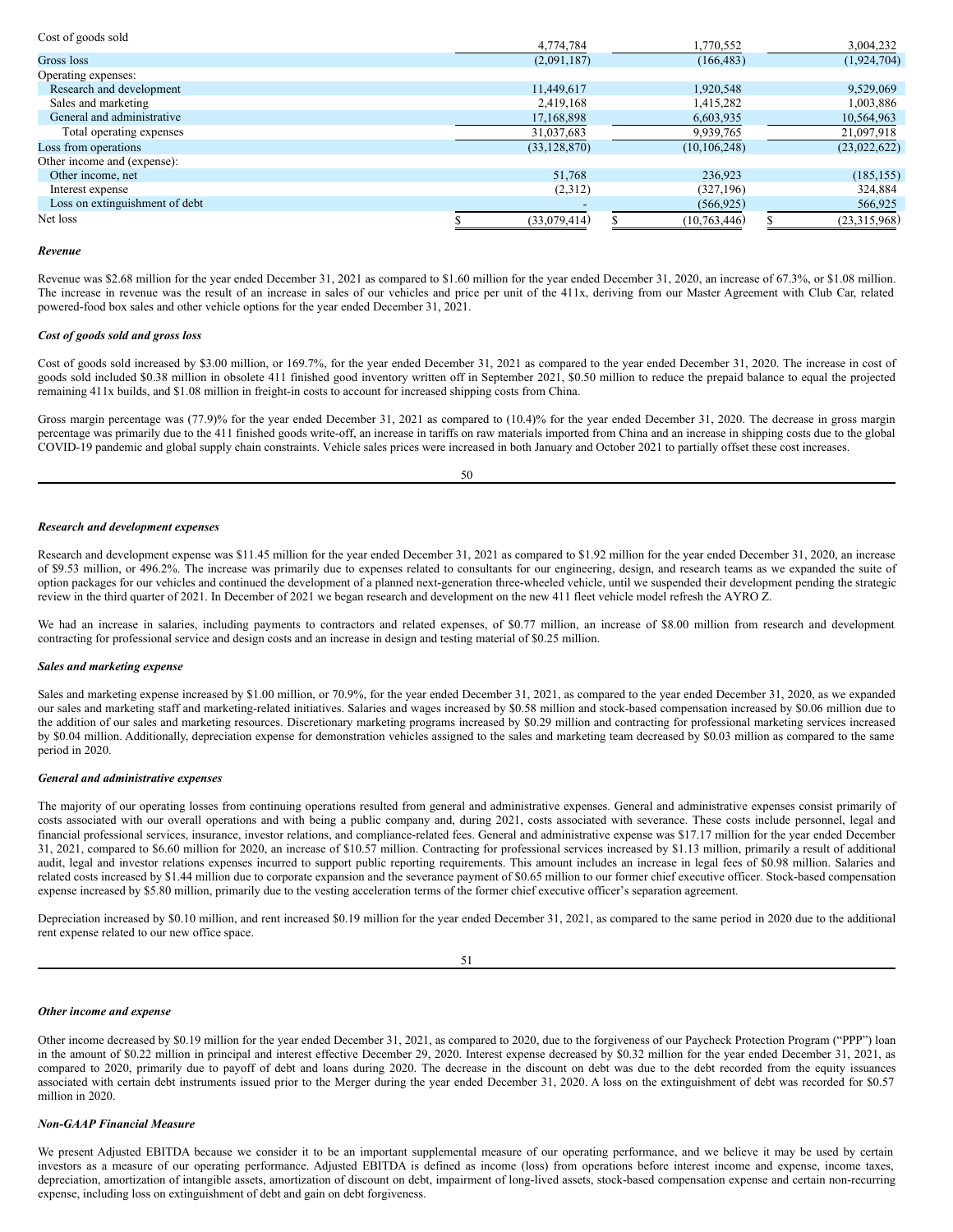Adjusted EBITDA is not a measurement of financial performance under generally accepted accounting principles in the United States, or GAAP. Because of varying available valuation methodologies, subjective assumptions and the variety of equity instruments that can impact our non-cash operating expenses, we believe that providing a non-GAAP financial measure that excludes non-cash and non-recurring expenses allows for meaningful comparisons between our core business operating results and those of other companies, as well as providing us with an important tool for financial and operational decision making and for evaluating our own core business operating results over different periods of time.

Adjusted EBITDA may not provide information that is directly comparable to that provided by other companies in our industry, as other companies in our industry may calculate non-GAAP financial results differently, particularly related to non-recurring, unusual items. Adjusted EBITDA is not a measurement of financial performance under GAAP and should not be considered as an alternative to operating income or as an indication of operating performance or any other measure of performance derived in accordance with GAAP. We do not consider Adjusted EBITDA to be a substitute for, or superior to, the information provided by GAAP financial results.

Below is a reconciliation of Adjusted EBITDA to net loss to common stockholders:

|                                     |    | <b>Years Ended</b> |              |  |              |
|-------------------------------------|----|--------------------|--------------|--|--------------|
|                                     |    |                    | December 31, |  |              |
|                                     |    |                    | 2021         |  | 2020         |
| Net Loss                            |    |                    | (33,079,414) |  | (10,763,446) |
| Depreciation and Amortization       |    |                    | 527,584      |  | 447,283      |
| Stock-based compensation expense    |    |                    | 7,556,282    |  | 1,827,008    |
| Amortization of Discount on Debt    |    |                    |              |  | 236,398      |
| Interest expense                    |    |                    | 2,312        |  | 90,798       |
| Loss on extinguishment of debt      |    |                    |              |  | 566,925      |
| Gain on debt forgiveness (PPP loan) |    |                    |              |  | (219, 363)   |
| <b>Adjusted EBITDA</b>              |    |                    | (24,993,236) |  | (7,814,397)  |
|                                     | 52 |                    |              |  |              |

# **Liquidity and Capital Resources**

As of December 31, 2021, we had \$69.16 million in cash and working capital of \$72.31 million. As of December 31, 2020, we had \$36.54 million in cash and working capital of \$38.50 million. The increase in cash and working capital was primarily a result of our capital raising activities through December 31, 2021.

Our sources of cash since inception have been predominantly from the sale of equity and debt.

On January 25, 2021, we entered into a securities purchase agreement with certain institutional and accredited investors, pursuant to which we agreed to issue and sell in a registered direct offering an aggregate of 3,333,334 shares at an offering price of \$6.00 per share, for gross proceeds of \$20.00 million before the deduction of fees and offering expenses. In a concurrent private placement, we sold to such investors warrants to purchase, at any time on or after July 26, 2021 and on or before July 26, 2023, additional shares of common stock equal to the full amount of the common stock it purchased at the initial closing, or an aggregate of 3,333,334 shares, at an exercise price of \$6.93 per share.

On February 11, 2021, we entered into a securities purchase agreement with certain institutional and accredited investors, pursuant to which we agreed to issue and sell in a registered direct offering an aggregate of 4,400,001 shares of common stock at an offering price of \$9.50 per share, for gross proceeds of \$41.80 million before the deduction of fees and offering expenses. Each purchaser was also granted the option to purchase, on or before February 16, 2022, additional shares of common stock equal to the full amount of 75% of the common stock it purchased at the initial closing, or an aggregate of 3,300,001 shares, at a purchase price of \$11.50 per share.

Pursuant to the Securities Purchase Agreement dated July 21, 2020, during the year ended December 31, 2021, investors purchased 302,500 additional shares of common stock of AYRO, par value \$0.0001 per share, at an offering price of \$5.00 per share, for gross proceeds of \$1.5 million.

During the year ended December 31, 2021, we issued 555,004 shares of common stock upon the exercise of stock options and received cash proceeds of \$1.5 million.

Our business is capital-intensive, and future capital requirements will depend on many factors, including our growth rate, the timing and extent of spending to support development efforts, the results of our strategic review, the expansion of our sales and marketing teams, the timing of new product introductions and the continuing market acceptance of our products and services. We are working to control expenses and deploy our capital in the most efficient manner.

We are evaluating other options for the strategic deployment of capital beyond our ongoing strategic initiatives, including potentially entering other segments of the electric vehicle market. We anticipate being opportunistic with our capital, and we intend to explore potential partnerships and acquisitions that could be synergistic with our competitive stance in the market.

We are subject to a number of risks similar to those of earlier stage commercial companies, including dependence on key individuals and products, the difficulties inherent in the development of a commercial market, the potential need to obtain additional capital, competition from larger companies, other technology companies and other technologies. Based on the foregoing, management believes that the existing cash at December 31, 2021, will be sufficient to fund operations for at least the next twelve months following the date of this report.

As discussed above under "Strategic Review," we suspended all material research and development activity and expenditures, including expenses associated with our planned next-generation three-wheeled vehicle, while we conduct a strategic review of our product development strategy. In December of 2021 we began research and development on the new 411 fleet vehicle model refresh the AYRO Z.

# *Summary of Cash Flows*

The following table summarizes our cash flows:

|                                                     | <b>Years Ended December 31.</b> |  |               |
|-----------------------------------------------------|---------------------------------|--|---------------|
|                                                     | 2020<br>2021                    |  |               |
| <b>Cash Flows:</b>                                  |                                 |  |               |
| Net cash used in operating activities               | (26.631.485)                    |  | (10.019, 344) |
| Net cash provided by (used in) investing activities | (600.363)                       |  | 2.542,020     |
| Net cash provided by financing activities           | 59.855.217                      |  | 43,372,599    |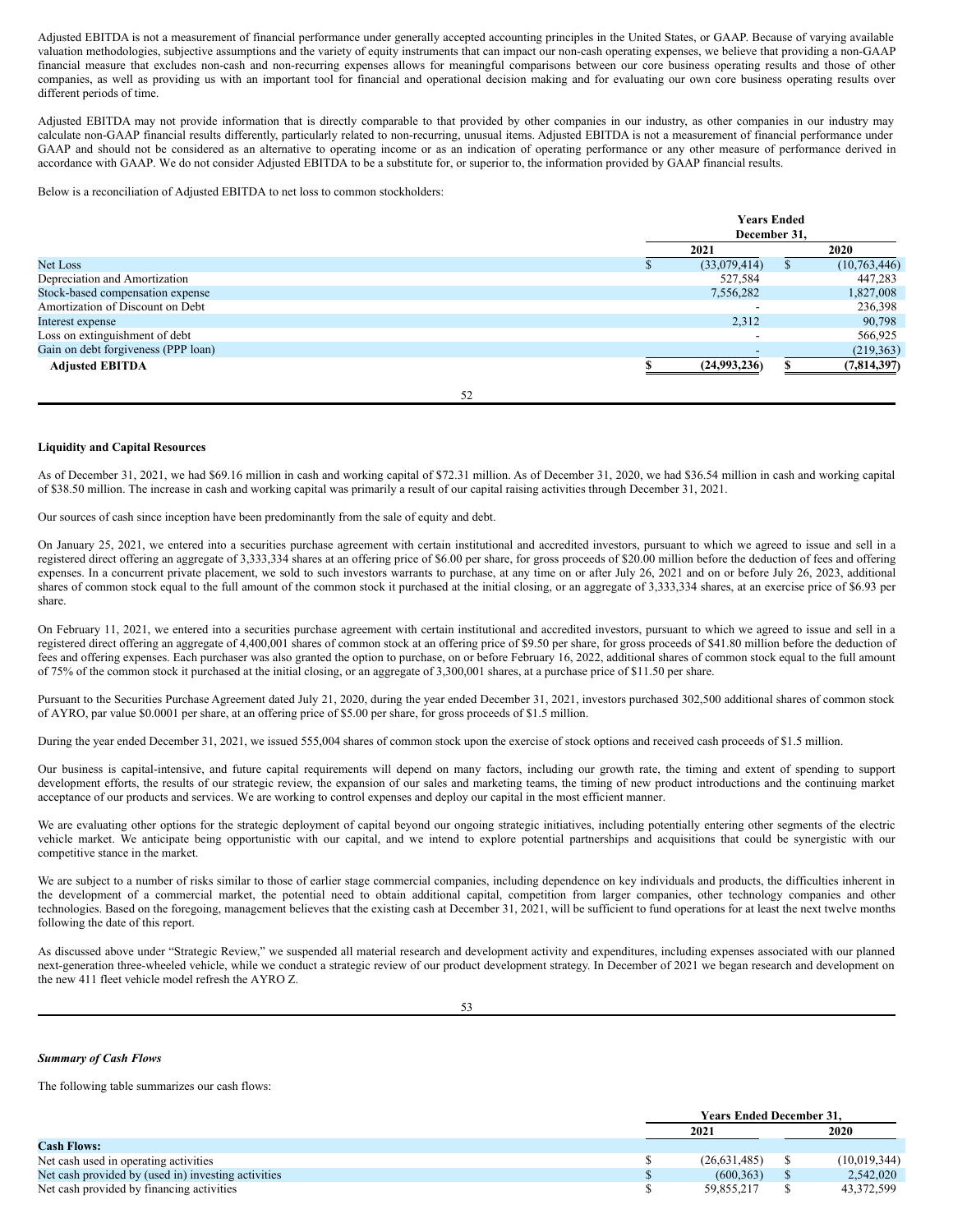#### *Operating Activities*

During the year ended December 31, 2021, we used \$26.63 million in cash in operating activities, an increase in use of \$16.61 million when compared to the cash used in operating activities of \$10.02 million during the same period in 2020. The increase in cash used in operating activities was primarily a result of R&D expenses related to the now paused three-wheeled vehicle, prepayments for inventory and manufacturing services, as well as an increase in accounts receivable, which was partially offset by a decrease of accrued expenses.

Our ability to generate cash from operations in future periods will depend in large part on profitability, the rate and timing of collections of our accounts receivable, inventory turns and our ability to manage other areas of working capital.

#### *Investing Activities*

During the year ended December 31, 2021, we used cash of \$0.60 million from investing activities, as compared to \$2.54 million cash provided by investing activities during 2020, a decrease of \$3.14 million. The net decrease was primarily due to proceeds of \$3.06 million from the Merger during the year ended December 31, 2020 with no such proceeds during 2021.

# *Financing Activities*

During the year ended December 31, 2021, we received net proceeds of an aggregate of \$58.30 million from the issuance of common stock, net of fees and expenses, and \$0.10 million from the exercise of warrants for cash. In addition, we issued 555,004 shares of common stock from the exercise of stock options and received cash proceeds of \$1.5 million.

During the year ended December 31, 2020, we received net proceeds of an aggregate of \$39.86 million from the issuance of common stock, net of fees and expenses, \$0.02 million from the exercise of options to purchase additional shares of common stock, and \$3.93 million from the exercise of warrants for cash. In addition, during 2020, we received \$0.50 million of debt financing from certain DropCar investors and \$0.60 million of debt financing from a private investor, both of which notes were repaid upon closing of the Merger. Additionally, in May 2020, we received \$0.22 million in a PPP loan from our bank, which was forgiven in December 2020. In December 2020, we were notified that the PPP loan principal and accrued interest were forgiven in full under the PPP terms, which is reflected in the non-cash section of cash flows from operating activities. The debt proceeds were netted with \$1.74 million of loan repayments.

#### **Critical Accounting Estimates**

Our management's discussion and analysis of our financial condition and results of operations is based on our consolidated financial statements, which have been prepared in accordance with U.S. generally accepted accounting principles, or GAAP. The preparation of our consolidated financial statements and related disclosures requires us to make estimates, assumptions and judgments that affect the reported amount of assets, liabilities, revenue, costs and expenses and related disclosures. We base our assumptions, estimates and judgments on historical experience, current trends and other factors that management believes to be relevant at the time our consolidated financial statements are prepared. Accordingly, we evaluate our estimates and assumptions on an ongoing basis. Our actual results may differ from these estimates under different assumptions and conditions.

We have identified certain accounting estimates which involve a significant level of estimation uncertainty and have had or are reasonably likely to have a material impact on our financial conditions or results of operations.

We believe that the following accounting estimates are the most critical to aid in fully understanding and evaluating our reported financial results. There have been no changes to estimates during the periods presented in the filing. Historically, changes in management estimates have not been material.

#### *Use of Estimates*

The preparation of the consolidated financial statements, in conformity with GAAP, requires management to make estimates and assumptions that affect the reported amounts of assets and liabilities, the disclosure of contingent assets and liabilities at the date of the consolidated financial statements, and the reported amounts of revenue and expenses during the reporting period. Our most significant estimates include allowance for doubtful accounts, valuation of inventory reserve, valuation of deferred tax asset allowance, and the measurement of stock-based compensation expenses. Actual results could differ from these estimates.

#### *Inventory Valuation*

The accounting of inventory in accordance with GAAP recognizes the value of inventory at the lower of cost or net realizable value. Inventories are assessed regularly for impairment and valuation reserves are established when necessary based upon a number of factors. The determination of events and assumptions utilized in our inventory valuation requires judgment. Transportation costs are included in net realizable value. Rising transportation costs deemed material by the company were evaluated, and it was determined a direct-write off of \$1,080,583 was necessary to align the cost per vehicle due to these trends.

#### *Revenue Recognition*

We recognize revenue in accordance with ASC 606,*Revenue from Contracts with Customers*, the core principle of which is that an entity should recognize revenue to depict the transfer of promised goods or services to customers in an amount that reflects the consideration to which the entity expects to be entitled to receive in exchange for those goods or services. To achieve this core principle, five basic criteria must be met before revenue can be recognized: (1) identify the contract with a customer; (2) identify the performance obligations in the contract; (3) determine the transaction price; (4) allocate the transaction price to performance obligations in the contract; and (5) recognize revenue when or as we satisfy a performance obligation.

#### *Warrants and Preferred Shares*

The accounting treatment of warrants and preferred share series issued is determined pursuant to the guidance provided by ASC 470,*Debt*, ASC 480, *Distinguishing Liabilities from Equity*, and ASC 815, *Derivatives and Hedging*, as applicable. Each feature of a freestanding financial instruments including, without limitation, any rights relating to subsequent dilutive issuances, dividend issuances, equity sales, rights offerings, forced conversions, optional redemptions, automatic monthly conversions, dividends and exercise are assessed with determinations made regarding the proper classification in the Company's financial statements.

# *Stock-Based Compensation*

The Company accounts for stock-based compensation in accordance with ASC 718, Compensation-Stock Compensation ("ASC 718"). The Company recognizes all employee share-based compensation as an expense in the financial statements on a straight-line basis over the requisite service period, based on the terms of the awards. Equity-classified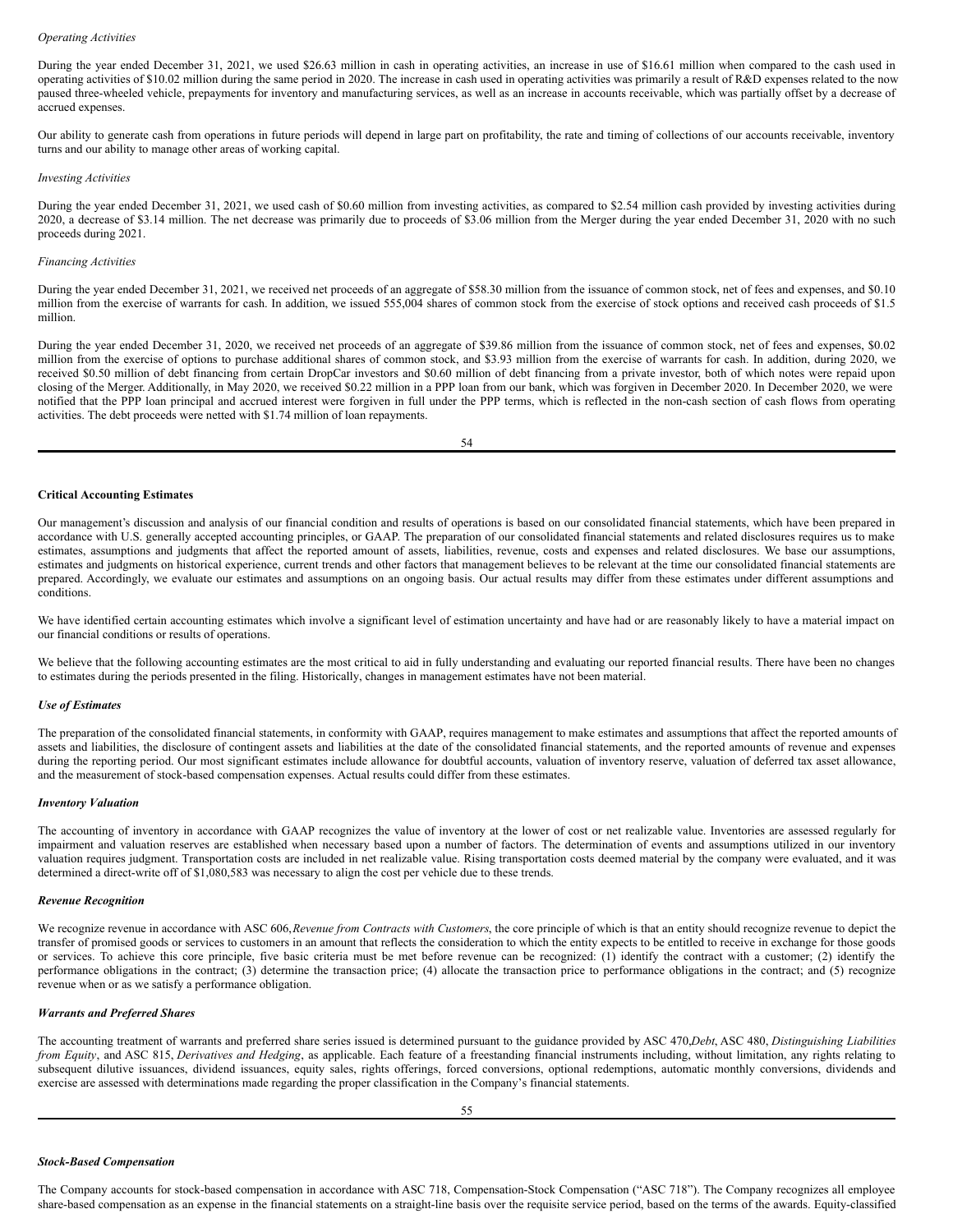awards principally related to stock options, restricted stock awards ("RSAs") and equity-based compensation, are measured at the grant date fair value of the award. The Company determines grant date fair value of stock option awards using the Black-Scholes option-pricing model. The fair value of RSAs is determined using the closing price of the Company's common stock on the grant date. For service based vesting grants, expense is recognized ratably over the requisite service period based on the number of options or shares. For value-based vesting grants, expense is recognized via straight line expense over the expected period per grant as determined by outside valuation experts. Stockbased compensation is reversed for forfeitures in the period of forfeiture.

We estimate the fair value of stock-based and cash unit awards containing a market condition using a Monte Carlo simulation model. Key inputs and assumptions used in the Monte Carlo simulation model include the stock price of the award on the grant date, the expected term, the risk-free interest rate over the expected term, the expected annual dividend yield and the expected stock price volatility. The expected volatility is based on a combination of the historical and implied volatility of the Company's publicly traded, near-the-money stock options, and the valuation period is based on the vesting period of the awards. The risk-free interest rate is derived from the U.S. Treasury yield curve in effect at the time of grant and, since the Company does not currently pay or plan to pay a dividend on its common stock, the expected dividend yield was zero.

In June 2018, the Financial Accounting Standards Board ("FASB") issued Accounting Standard Update ("ASU") 2018-07, Compensation - Stock Compensation (Topic 718): Improvements to Nonemployee Share-Based Payment Accounting ("ASU 2018-07"). ASU 2018-07 expands the guidance in ASC 718 to include share-based payments for goods and services to non-employees and generally aligns it with the guidance for share-based payments to employees. In accordance with ASU 2018-07, these stock options and warrants issued as compensation for services provided to the Company are accounted for based upon the fair value of the underlying equity instrument. The attribution of the fair value of the equity instrument is charged directly to compensation expense over the period during which services are rendered.

# *Basic and Diluted Loss Per Share*

Basic and diluted net loss per share is determined by dividing net loss by the weighted average ordinary shares outstanding during the period. For all periods presented with a net loss, the shares underlying the ordinary share options and warrants have been excluded from the calculation because their effect would be anti-dilutive. Therefore, the weighted-average shares outstanding used to calculate both basic and diluted loss per share are the same for periods with a net loss.

# **ITEM 7A. QUANTITATIVE AND QUALITATIVE DISCLOSURES ABOUT MARKET RISK.**

Not applicable.

# **ITEM 8. FINANCIAL STATEMENTS AND SUPPLEMENTARY DATA.**

The information required by this Item 8 is included at the end of this Annual Report on Form 10-K beginning on page F-1.

# **ITEM 9. CHANGES IN AND DISAGREEMENTS WITH ACCOUNTANTS ON ACCOUNTING AND FINANCIAL DISCLOSURE.**

Not applicable.

# 56

# **ITEM 9A – CONTROLS AND PROCEDURES**

#### **Disclosure Controls and Procedures**

Under the supervision and with the participation of management, including our principal executive and principal financial officers, we evaluated the effectiveness of our disclosure controls and procedures as of December 31, 2021. The term "disclosure controls and procedures," as defined in Rules 13a-15(e) and 15d-15(e) under the Securities Exchange Act of 1934, as amended (the "Exchange Act"), means controls and other procedures of a company that are designed to ensure that information required to be disclosed by a company in the reports that it files or submits under the Exchange Act is recorded, processed, summarized and reported within the time periods specified in the SEC's rules and forms. Disclosure controls and procedures include, without limitation, controls and procedures designed to ensure that information required to be disclosed by a company in the reports that we file or submits under the Exchange Act is accumulated and communicated to the company's management, including its principal executive and principal financial officers, as appropriate to allow timely decisions regarding required disclosure. Management recognizes that any controls and procedures, no matter how well designed and operated, can provide only reasonable assurance of achieving their objectives and management necessarily applies its judgment in evaluating the cost-benefit relationship of possible controls and procedures.

Based on the evaluation of our disclosure controls and procedures as of December 31, 2021, our Chief Executive Officer and Chief Financial Officer concluded that, as of such date, our disclosure controls and procedures were ineffective due to the material weakness in internal control over financial reporting discussed below, as well as our continued implementation of disclosure controls and procedures following the Merger. As a result of the Merger, management has evaluated our disclosure controls and procedures, has made improvements in our processes and is continually evaluating and improving our disclosure controls and procedures and expanding our financial operations and reporting infrastructure.

#### *Management's Report on Internal Control Over Financial Reporting*

Our management is responsible for establishing and maintaining adequate internal control over financial reporting. Internal control over financial reporting is defined in Rules 13a-15(f) and 15d-15(f) under the Exchange Act as a process designed by, or under the supervision of, our Chief Executive Officer and Interim Chief Financial Officer and effected by our board of directors, management and other personnel to provide reasonable assurance regarding the reliability of financial reporting and the preparation of financial statements for external purposes in accordance with generally accepted accounting principles and includes those policies and procedures that:

- pertain to the maintenance of records that in reasonable detail accurately and fairly reflect the transactions and dispositions of our assets;
- provide reasonable assurance that transactions are recorded as necessary to permit preparation of financial statements in accordance with generally accepted accounting principles, and that our receipts and expenditures are being made only in accordance with authorization of our management and directors; and
- provide reasonable assurance regarding prevention or timely detection of unauthorized acquisition, use or disposition of our assets that could have a material effect on the financial statements.

Because of its inherent limitations, internal control over financial reporting may not prevent or detect misstatements. Projections of any evaluation of effectiveness to future periods are subject to the risks that controls may become inadequate because of changes in conditions, or that the degree of compliance with the policies or procedures may deteriorate.

Management assessed the effectiveness of our internal control over financial reporting as of December 31, 2021. In making this assessment, management used the criteria set forth in Internal Control—Integrated Framework (2013) issued by the Committee of Sponsoring Organizations of the Treadway Commission, or COSO. A material weakness is a deficiency, or combination of deficiencies, in internal control over financial reporting, such that there is a reasonable possibility that a material misstatement of annual or interim financial statements will not be prevented or detected on a timely basis. In its assessment of the effectiveness of internal control over financing reporting as of December 31, 2021, management identified a material weakness related to segregation of duties. Specifically, due to limited resources and headcount we did not have multiple people in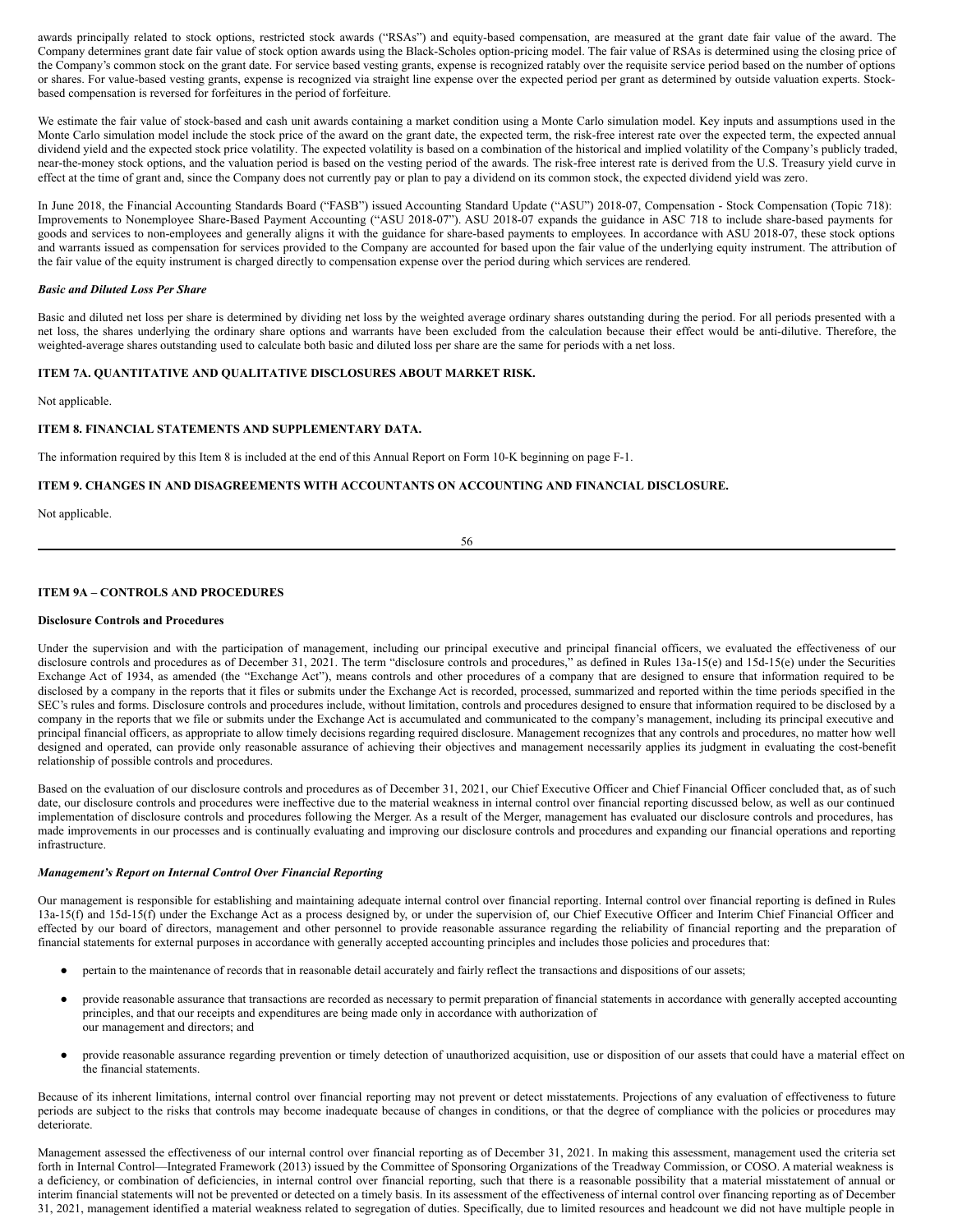the accounting function for a full segregation of duties.

Based on this assessment, management concluded that we did not maintain effective internal control over financial reporting as of December 31, 2021, based on the criteria in Internal Control – Integrated Framework (2013).

# *Plan for Remediation of Material Weakness*

We have taken and continue to take remedial steps to improve our internal control over financial reporting by hiring additional personnel with added expertise in public company reporting and expect to conclude that the material weakness has been remediated as these individuals progress through the onboarding process.

# *Changes in Internal Control over Financial Reporting*

Except as disclosed above, there were no changes in our internal control over financial reporting (as such term is defined in Rules 13a-15(f) and 15d-15(f) of the Exchange Act) during the most recent fiscal quarter that have materially affected, or are reasonably likely to materially affect, our internal control over financial reporting.

# **ITEM 9B. OTHER INFORMATION.**

None.

# **ITEM 9C. DISCLOSURE REGARDING FOREIGN JURISDICTIONS THAT PREVENT INSPECTIONS.**

Not applicable.

57

# **PART III**

# **ITEM 10. DIRECTORS, EXECUTIVE OFFICERS, AND CORPORATE GOVERNANCE**

The information required under this item is incorporated herein by reference to our definitive proxy statement pursuant to Regulation 14A, which proxy statement will be filed with the SEC not later than 120 days after the close of our fiscal year ended December 31, 2021. Information relating to this item will be included in an amendment to this Annual Report on Form 10-K if the Company's definitive proxy statement is not filed within such time.

# **ITEM 11. EXECUTIVE COMPENSATION**

The information required under this item is incorporated herein by reference to our definitive proxy statement pursuant to Regulation 14A, which proxy statement will be filed with the SEC not later than 120 days after the close of our fiscal year ended December 31, 2021. Information relating to this item will be included in an amendment to this Annual Report on Form 10-K if the Company's definitive proxy statement is not filed within such time.

# **ITEM 12. SECURITY OWNERSHIP OF CERTAIN BENEFICIAL OWNERS AND MANAGEMENT AND RELATED STOCKHOLDER MATTERS**

The information required under this item is incorporated herein by reference to our definitive proxy statement pursuant to Regulation 14A, which proxy statement will be filed with the SEC not later than 120 days after the close of our fiscal year ended December 31, 2021. Information relating to this item will be included in an amendment to this Annual Report on Form 10-K if the Company's definitive proxy statement is not filed within such time.

# **ITEM 13. CERTAIN RELATIONSHIPS AND RELATED TRANSACTIONS AND DIRECTOR INDEPENDENCE**

The information required under this item is incorporated herein by reference to our definitive proxy statement pursuant to Regulation 14A, which proxy statement will be filed with the SEC not later than 120 days after the close of our fiscal year ended December 31, 2021. Information relating to this item will be included in an amendment to this Annual Report on Form 10-K if the Company's definitive proxy statement is not filed within such time.

# **ITEM 14. PRINCIPAL ACCOUNTANT FEES AND SERVICES**

The Company's independent registered public accounting firm is Friedman LLP (PCAOB Firm ID No.: 711) located in East Hanover, New Jersey. The information required under this item is incorporated herein by reference to our definitive proxy statement pursuant to Regulation 14A, which proxy statement will be filed with the SEC not later than 120 days after the close of our fiscal year ended December 31, 2021. Information relating to this item will be included in an amendment to this Annual Report on Form 10-K if the Company's definitive proxy statement is not filed within such time.

| 58                                                                                |       |
|-----------------------------------------------------------------------------------|-------|
|                                                                                   |       |
| <b>PART IV</b>                                                                    |       |
| ITEM 15. EXHIBITS, AND FINANCIAL STATEMENT SCHEDULES.                             |       |
| (a) The following documents are filed as part of this Annual Report on Form 10-K: |       |
| (1) Financial Statements:                                                         |       |
| Report of Independent Registered Public Accounting Firm                           | $F-1$ |

| Consolidated Balance Sheets as of December 31, 2021 and 2020                                   | $F-2$ |
|------------------------------------------------------------------------------------------------|-------|
| Consolidated Statements of Operations for the years ended December 31, 2021 and 2020           | $F-3$ |
| Consolidated Statements of Stockholders' Equity for the years ended December 31, 2021 and 2020 | $F-4$ |
| Consolidated Statements of Cash Flows for the years ended December 31, 2021 and 2020           | $F-5$ |
| Notes to Consolidated Financial Statements                                                     | F-6   |

(2) Financial Statement Schedules:

None. Financial statement schedules have not been included because they are not applicable, or the information is included in the consolidated financial statements or notes thereto.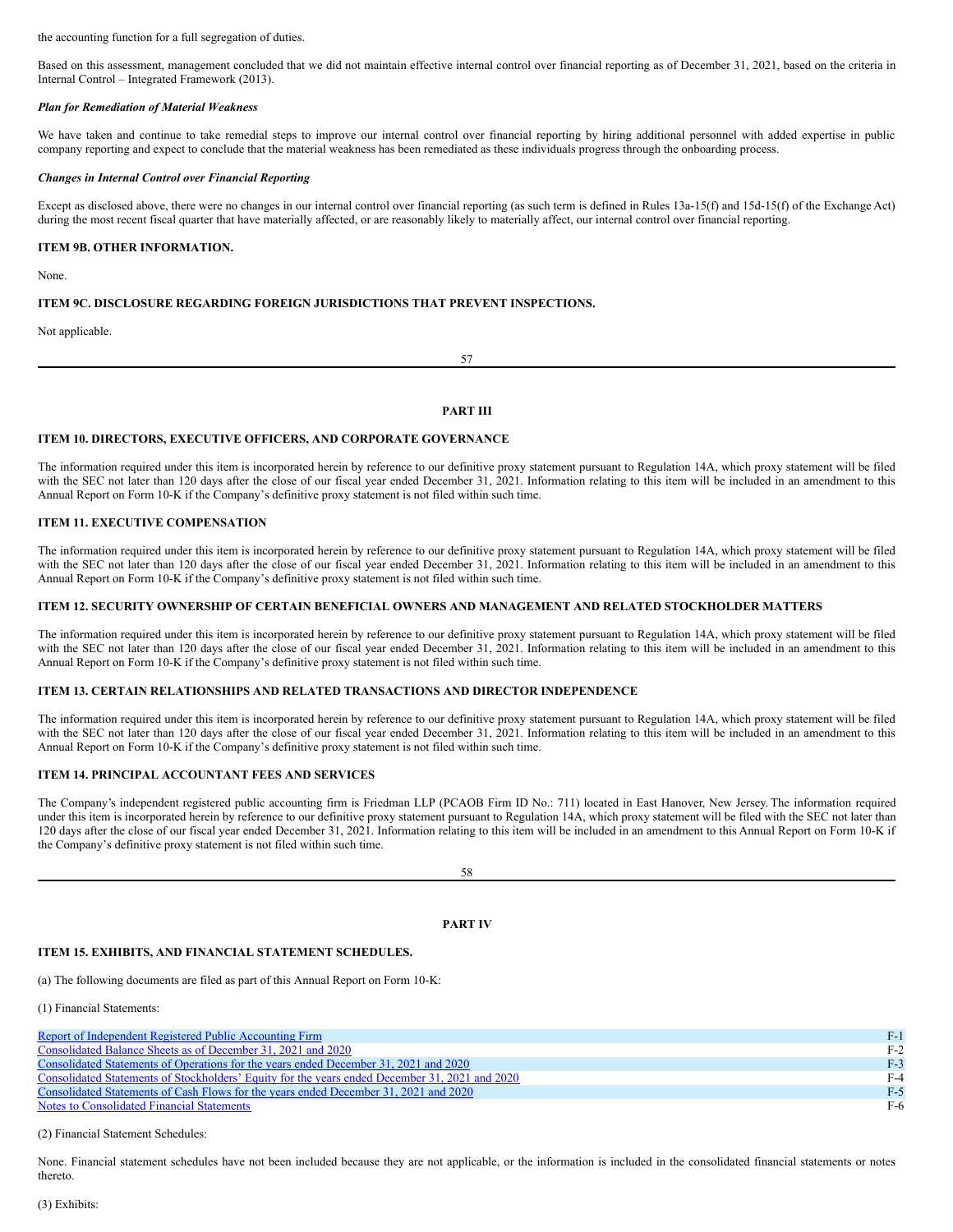# **Item 16. FORM 10-K SUMMARY**

Not applicable.

| I<br>I<br>- | ë<br>۰.<br>۰,<br>٧ |  |
|-------------|--------------------|--|

| Exhibit<br>No. | Description                                                                                                                                                                                                                                                                                                                                              |
|----------------|----------------------------------------------------------------------------------------------------------------------------------------------------------------------------------------------------------------------------------------------------------------------------------------------------------------------------------------------------------|
| 2.1            | Agreement and Plan of Merger and Reorganization by and among DropCar, Inc., ABC Merger Sub, Inc. and AYRO, Inc. dated December 19, 2019 (incorporated<br>by reference to Exhibit 2.1 to the Company's Current Report on Form 8-K filed with the Securities and Exchange Commission on December 20, 2019)                                                 |
| 2.2            | Asset Purchase Agreement, by and among DropCar, Inc., DropCar Operating Company, Inc., DC Partners Acquisition, LLC, Spencer Richardson and David<br>Newman, dated December 19, 2019 (incorporated by reference to Exhibit 2.5 to the Company's Current Report on Form 8-K filed with the Securities and<br>Exchange Commission on December 20, 2019)    |
| 2.3            | Amendment to Asset Purchase Agreement, by and among DropCar, Inc., DropCar Operating Company, Inc., DC Partners Acquisition, LLC, Spencer Richardson<br>and David Newman, dated May 28, 2020 (incorporated by reference to Exhibit 2.3 to the Company's Current Report on Form 8-K filed with the Securities and<br>Exchange Commission on May 29, 2020) |
| 3.1            | Certificate of Amendment to the Certificate of Designations, Preferences and Rights of Series H-4 Convertible Preferred Stock (incorporated by reference to<br>Exhibit 3.1 to the Company's Current Report on Form 8-K filed with the Securities and Exchange Commission on May 29, 2020)                                                                |
| 3.2            | Amended and Restated Certificate of Incorporation, effective May 28, 2020 (incorporated by reference to Exhibit 3.2 to the Company's Current Report on Form<br>8-K filed with the Securities and Exchange Commission on May 29, 2020)                                                                                                                    |
| 3.3            | Certificate of Amendment to Amended and Restated Certificate of Incorporation, effective May 28, 2020 (incorporated by reference to Exhibit 3.3 to the<br>Company's Current Report on Form 8-K filed with the Securities and Exchange Commission on May 29, 2020)                                                                                        |
| 3.4            | Amended and Restated Bylaws, effective May 28, 2020 (incorporated by reference to Exhibit 3.4 to the Company's Current Report on Form 8-K filed with the<br>Securities and Exchange Commission on May 29, 2020)                                                                                                                                          |
| 3.5            | First Amendment to the Amended and Restated Bylaws (incorporated by reference to Exhibit 3.1 to the Company's Current Report on Form 8-K filed with the<br>Securities and Exchange Commission on July 8, 2020)                                                                                                                                           |
| 3.6            | Second Amendment to the Amended and Restated Bylaws (incorporated by reference to Exhibit 3.1 to the Company's Current Report on Form 8-K filed with the<br>Securities and Exchange Commission on October 19, 2021)                                                                                                                                      |
| 4.1            | Palladium Holdings, LLC Finder's Warrant issued in connection with the June 2020 Registered Direct Offering (incorporated by reference to Exhibit 4.1 to the<br>Company's Quarterly Report on Form 10-Q filed with the Securities and Exchange Commission on August 14, 2020)                                                                            |
| 4.2            | Form of Spartan Capital Securities, LLC Finder's Warrant issued in connection with the June 2020 Registered Direct Offering (incorporated by reference to<br>Exhibit 4.2 to the Company's Quarterly Report on Form 10-Q filed with the Securities and Exchange Commission on August 14, 2020)                                                            |
| 4.3            | Palladium Holdings, LLC Advisor's Warrant issued in connection with the July 2020 Registered Direct Offering (incorporated by reference to Exhibit 4.3 to the<br>Company's Quarterly Report on Form 10-Q filed with the Securities and Exchange Commission on August 14, 2020)                                                                           |
|                | 60                                                                                                                                                                                                                                                                                                                                                       |
| 4.4            | Form of Spartan Capital Securities, LLC Advisor's Warrant issued in connection with the July 2020 Registered Direct Offering (incorporated by reference to<br>Exhibit 4.4 to the Company's Quarterly Report on Form 10-Q filed with the Securities and Exchange Commission on August 14, 2020)                                                           |
| 4.5            | Palladium Holdings, LLC Advisor's Warrant issued in connection with the July 23, 2020 Registered Direct Offering (incorporated by reference to Exhibit 4.5 to<br>the Company's Quarterly Report on Form 10-Q filed with the Securities and Exchange Commission on August 14, 2020)                                                                       |
| 4.6            | Form of Pre-Funded Warrant issued in connection with the AYRO Private Placements (incorporated by reference to Exhibit 4.6 to the Company's Quarterly<br>Report on Form 10-Q filed with the Securities and Exchange Commission on August 14, 2020)                                                                                                       |
| 4.7            | Form of Warrant issued in connection with the \$850K AYRO Private Placement (incorporated by reference to Exhibit 4.7 to the Company's Quarterly Report on<br>Form 10-O filed with the Securities and Exchange Commission on August 14, 2020)                                                                                                            |
| 4.8            | Form of Warrant issued in connection with the \$1.15M AYRO Private Placement (incorporated by reference to Exhibit 4.8 to the Company's Quarterly Report on<br>Form 10-O filed with the Securities and Exchange Commission on August 14, 2020)                                                                                                           |
| 4.9            | Form of Warrant issued in connection with the AYRO Bridge Loan (incorporated by reference to Exhibit 4.9 to the Company's Ouarterly Report on Form 10-O<br>filed with the Securities and Exchange Commission on August 14, 2020)                                                                                                                         |
| 4.10           | Form of Penny Warrant issued in connection with the Secured Loan (incorporated by reference to Exhibit 4.10 to the Company's Quarterly Report on Form 10-Q<br>filed with the Securities and Exchange Commission on August 14, 2020)                                                                                                                      |
| 4.11           | Form of Series B Warrant (incorporated by reference to Exhibit 4.2 to the Company's Current Report on Form 8-K filed with the Securities and Exchange<br>Commission on November 23, 2020)                                                                                                                                                                |
| 4.12           | Form of Investor Warrant issued in connection with the January 2021 Offering (incorporated by reference to Exhibit 4.1 to the Company's Current Report on<br>Form 8-K filed with the Securities and Exchange Commission on January 26, 2021)                                                                                                             |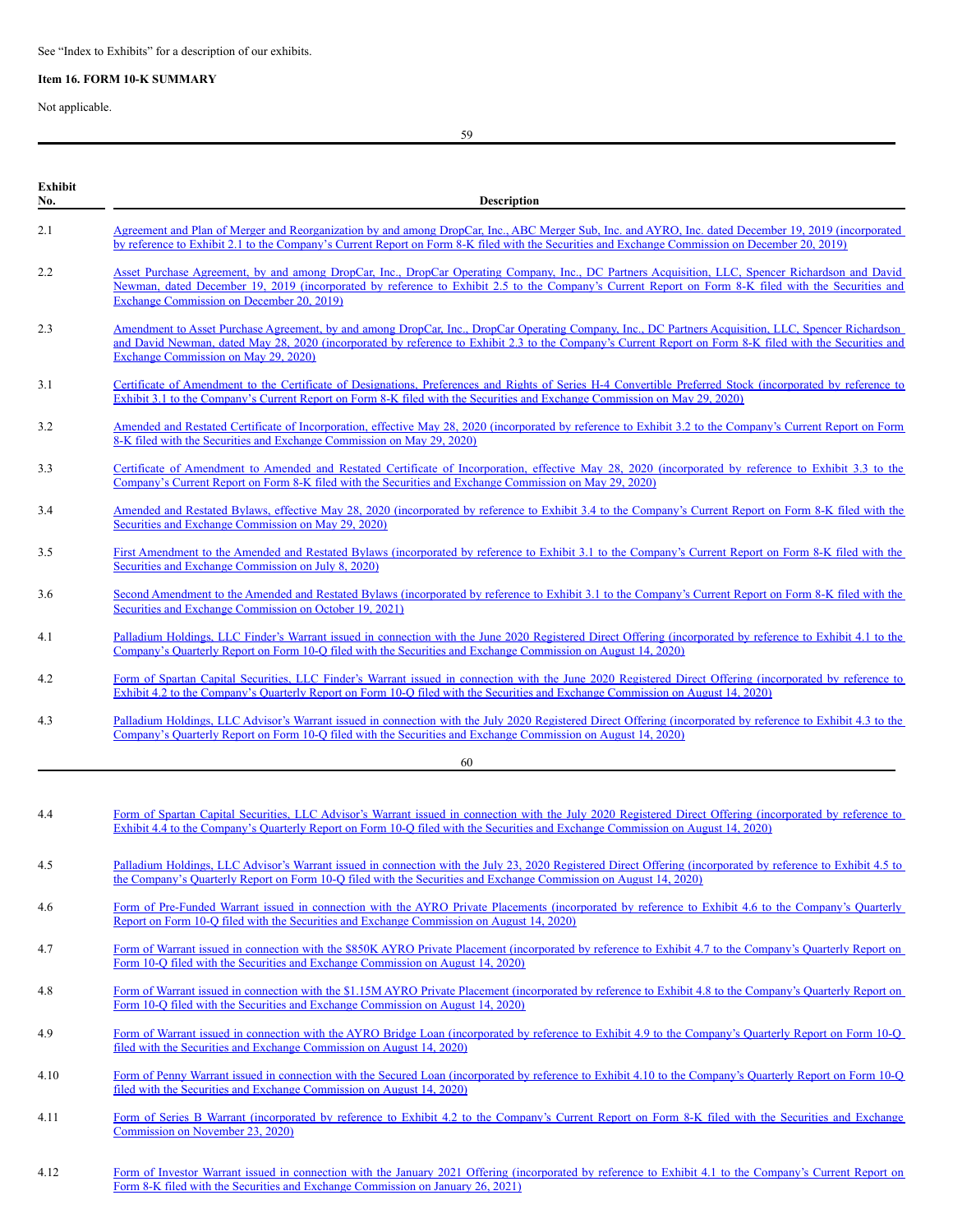|                | 61                                                                                                                                                                                                                                                                                 |
|----------------|------------------------------------------------------------------------------------------------------------------------------------------------------------------------------------------------------------------------------------------------------------------------------------|
|                |                                                                                                                                                                                                                                                                                    |
| 4.14           | Form of Placement Agent Common Stock Purchase Warrant issued in connection with the February 2021 Offering (incorporated by reference to Exhibit 4.1 to the<br>Company's Current Report on Form 8-K filed with the Securities and Exchange Commission on February 16, 2021)        |
| 4.15           | Description of Capital Stock (incorporated by reference to Exhibit 4.16 to the Company's Annual Report on Form 10-K for the year ended December 31, 2020,<br>filed with the SEC on March 31, 2020)                                                                                 |
| $4.16**$       | Form of Spartan Common Stock Purchase Warrant issued in connection with the February 2021 Offering                                                                                                                                                                                 |
| 10.1           | Mark Adams Secured Promissory Note, dated as of October 14, 2019 (incorporated by reference to Exhibit 10.1 to the Company's Current Report on Form 8-K<br>filed with the Securities and Exchange Commission on May 29, 2020)                                                      |
| 10.2           | Amendment to Mark Adams Secured Promissory Note, dated December 31, 2019 (incorporated by reference to Exhibit 10.2 to the Company's Current Report on<br>Form 8-K filed with the Securities and Exchange Commission on May 29, 2020)                                              |
| 10.3           | April Bridge Financing, by and among AYRO Operating Company, Inc. and the lenders party thereto, dated April 14, 2020 (incorporated by reference to Exhibit<br>10.3 to the Company's Current Report on Form 8-K filed with the Securities and Exchange Commission on May 29, 2020) |
| 10.4           | Form of Bridge Loan Registration Rights Agreement, dated May 28, 2020 (incorporated by reference to Exhibit 10.4 to the Company's Current Report on Form 8-<br>K filed with the Securities and Exchange Commission on May 29, 2020)                                                |
|                |                                                                                                                                                                                                                                                                                    |
| 10.5           | Form of AYRO Operating Private Placement Registration Rights Agreement, dated May 28, 2020 (incorporated by reference to Exhibit 10.5 to the Company's<br>Current Report on Form 8-K filed with the Securities and Exchange Commission on May 29, 2020)                            |
| $10.6\dagger$  | Employment Agreement, by and between the Company and Rodney Keller, dated May 28, 2020 (incorporated by reference to Exhibit 10.6 to the Company's<br>Current Report on Form 8-K filed with the Securities and Exchange Commission on May 29, 2020)                                |
|                | 62                                                                                                                                                                                                                                                                                 |
|                |                                                                                                                                                                                                                                                                                    |
| $10.7\dagger$  | Employment Agreement, by and between AYRO Operating Company, Inc. and Curtis Smith, dated March 8, 2018 (incorporated by reference to Exhibit 10.7 to<br>the Company's Quarterly Report on Form 10-Q filed with the Securities and Exchange Commission on August 14, 2020)         |
| $10.8\dagger$  | Amendment to Employment Agreement, by and between AYRO Operating Company, Inc. and Curtis Smith, dated May 28, 2020 (incorporated by reference to<br>Exhibit 10.7 to the Company's Current Report on Form 8-K filed with the Securities and Exchange Commission on May 29, 2020)   |
| $10.9\dagger$  | AYRO, Inc. 2020 Long-Term Equity Incentive Plan (incorporated by reference to Exhibit 99.1 to the Company's Registration Statement on Form S-8 filed with<br>the Securities and Exchange Commission on August 3, 2020)                                                             |
| $10.10\dagger$ | Form of ISO Award Agreement (incorporated by reference to Exhibit 10.9 to the Company's Current Report on Form 8-K filed with the Securities and Exchange<br>Commission on May 29, 2020)                                                                                           |
| $10.11\dagger$ | Form of NOSO Award Agreement (incorporated by reference to Exhibit 10.10 to the Company's Current Report on Form 8-K filed with the Securities and<br>Exchange Commission on May 29, 2020)                                                                                         |
| $10.12\dagger$ | Form of RSU Award Agreement (incorporated by reference to Exhibit 10.11 to the Company's Current Report on Form 8-K filed with the Securities and<br>Exchange Commission on May 29, 2020)                                                                                          |
| 10.13          | Form of Securities Purchase Agreement, dated June 17, 2020, by and among the Company and the purchasers thereto (incorporated by reference to Exhibit 10.1 to<br>the Company's Current Report on Form 8-K filed with the Securities and Exchange Commission on June 19, 2020)      |
| 10.14          | Form of Securities Purchase Agreement, dated July 6, 2020, by and among the Company and the purchasers thereto (incorporated by reference to Exhibit 10.1 to<br>the Company's Current Report on Form 8-K filed with the Securities and Exchange Commission on July 8, 2020)        |
| 10.15          | Form of Securities Purchase Agreement, dated July 21, 2020, by and among the Company and the purchasers thereto (incorporated by reference to Exhibit 10.1 to<br>the Company's Current Report on Form 8-K filed with the Securities and Exchange Commission on July 23, 2020)      |
| $10.16+$       | Master Procurement Agreement, dated March 5, 2019, by and among the Company and Club Car LLC (incorporated by reference to Exhibit 10.16 to the<br>Company's Quarterly Report on Form 10-Q filed with the Securities and Exchange Commission on August 14, 2020)                   |
| $10.17\dagger$ | AYRO Operating, Inc. 2017 Long-Term Incentive Plan (incorporated by reference to Exhibit 10.17 to the Company's Quarterly Report on Form 10-Q filed with<br>the Securities and Exchange Commission on August 14, 2020)                                                             |
| $10.18\dagger$ | Form of NOSO Award Agreement under the AYRO Operating, Inc. 2017 Long-Term Incentive Plan (incorporated by reference to Exhibit 10.18 to the Company's<br>Ouarterly Report on Form 10-O filed with the Securities and Exchange Commission on August 14, 2020)                      |
| 10.19          | Advisory Agreement, dated January 1, 2019, by and among the Company and Sustainability Consultants, LLC (incorporated by reference to Exhibit 10.19 to the<br>Company's Quarterly Report on Form 10-Q filed with the Securities and Exchange Commission on August 14, 2020)        |
|                | 63                                                                                                                                                                                                                                                                                 |

Form 8-K filed with the Securities and Exchange Commission on October 16, 2020)

<sup>10.22†</sup> First Amendment to Employment Agreement, by and between AYRO, Inc. and Rodney C. Keller, Jr., dated September 29, 2020 [\(incorporated](https://www.sec.gov/Archives/edgar/data/1086745/000149315220018686/ex10-1.htm) by reference to Exhibit 10.1 to the Company's Current Report on Form 8-K filed with the Securities and Exchange Commission on October 1, 2020)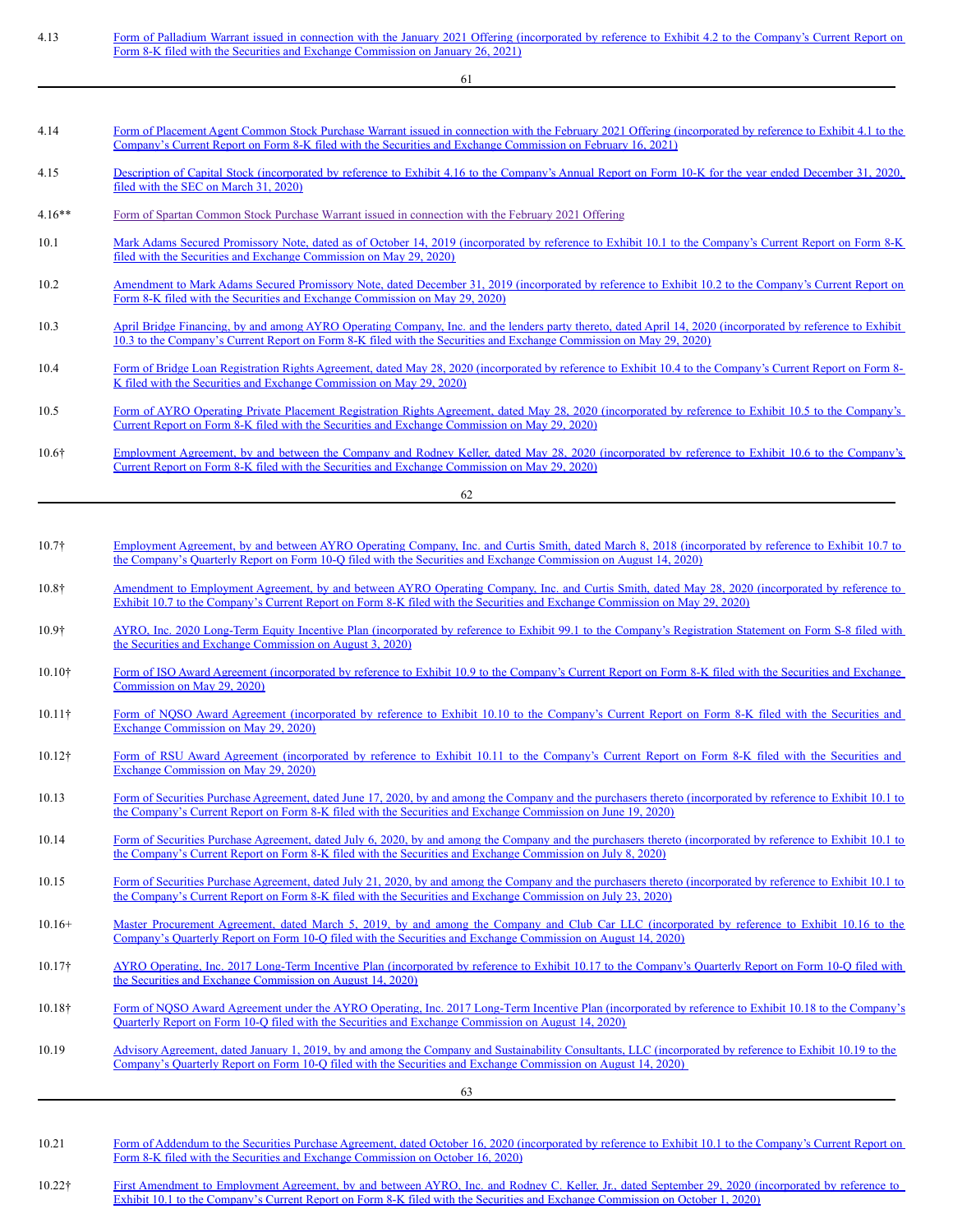| 10.23 | Form of Securities Purchase Agreement, dated November 22, 2020, by and among the Company and the purchasers thereto (incorporated by reference to Exhibit |  |  |  |
|-------|-----------------------------------------------------------------------------------------------------------------------------------------------------------|--|--|--|
|       | 10.1 to the Company's Current Report on Form 8-K filed with the Securities and Exchange Commission on November 23, 2020                                   |  |  |  |

- 10.24† First Amendment to the AYRO, Inc. 2020 Long-Term Incentive Plan, dated December 17, 2020 [\(incorporated](https://www.sec.gov/Archives/edgar/data/1086745/000149315220024090/ex10-1.htm) by reference to Exhibit 10.1 to the Company's Current Report on Form 8-K filed with the Securities and Exchange Commission on December 22, 2020)
- 10.25 Form of Securities Purchase Agreement, dated January 25, 2021, by and among the Company and the purchasers thereto [\(incorporated](https://www.sec.gov/Archives/edgar/data/1086745/000149315221001785/ex10-1.htm) by reference to Exhibit 10.1 to the Company's Current Report on Form 8-K filed with the Securities and Exchange Commission on January 26, 2021)
- 10.26 Form of Securities Purchase Agreement, dated February 11, 2021, by and among the Company and the purchasers thereto [\(incorporated](https://www.sec.gov/Archives/edgar/data/1086745/000149315221003757/ex10-1.htm) by reference to Exhibit 10.1 to the Company's Current Report on Form 8-K filed with the Securities and Exchange Commission on February 16, 2021)
- 10.27† Voluntary Separation Agreement, Release and Consulting Agreement, by and between the Company and Rodney Keller, Jr., dated as of September 20, 2021 [\(incorporated](https://www.sec.gov/Archives/edgar/data/1086745/000149315221023617/ex10-1.htm) by reference to Exhibit 10.1 to the Company's Current Report on Form 8-K filed with the Securities and Exchange Commission on September 24, 2021)
- 10.28† Restricted Stock Award Agreement, by and between the Company and Thomas M. [Wittenschlaeger,](https://www.sec.gov/Archives/edgar/data/1086745/000149315221023617/ex10-2.htm) dated as of September 23, 2021 (incorporated by reference to Exhibit 10.2 to the Company's Current Report on Form 8-K filed with the Securities and Exchange Commission on September 24, 2021)
- 10.29† Employment Agreement, by and between the Company and Thomas M. [Wittenschlaeger,](https://www.sec.gov/Archives/edgar/data/1086745/000149315221023617/ex10-3.htm) effective as of September 23, 2021 (incorporated by reference to Exhibit 10.3 to the Company's Current Report on Form 8-K filed with the Securities and Exchange Commission on September 24, 2021)
- 10.30† General Release and Severance Agreement, by and between the Company and Curtis Smith, dated as of January 14, 2022 [\(incorporated](https://www.sec.gov/Archives/edgar/data/1086745/000149315222001316/ex10-1.htm) by reference to Exhibit 10.1 to the Company's Current Report on Form 8-K filed with the Securities and Exchange Commission on January 14, 2022)
- 10.31† General Release Agreement, by and between the Company and Brian Groh, dated as of January 14, 2022 [\(incorporated](https://www.sec.gov/Archives/edgar/data/1086745/000149315222001316/ex10-2.htm) by reference to Exhibit 10.2 to the Company's Current Report on Form 8-K filed with the Securities and Exchange Commission on January 14, 2022)
- 10.32† General Release Agreement, by and between the Company and Richard Perley, dated as of January 14, 2022 [\(incorporated](https://www.sec.gov/Archives/edgar/data/1086745/000149315222001316/ex10-3.htm) by reference to Exhibit 10.3 to the Company's Current Report on Form 8-K filed with the Securities and Exchange Commission on January 14, 2022)
- 23.1\*\* Consent of [Friedman](#page-64-0) LLP
- 31.1\*\* Certification of the Principal Executive Officer pursuant to Section 302 of the [Sarbanes-Oxley](#page-65-0) Act of 2002.
- 31.2\*\* Certification of the Principal Financial Officer pursuant to Section 302 of the [Sarbanes-Oxley](#page-66-0) Act of 2002.
- 32.1\*\*\* Certification of Principal Executive Officer and Principal Financial Officer pursuant to Section 906 of the [Sarbanes-Oxley](#page-67-0) Act of 2002.
- 101 INS\*\* Inline XBRL Instance Document
- 101 SCH\*\* Inline XBRL Taxonomy Extension Schema Document
- 101 CAL\*\* Inline XBRL Taxonomy Calculation Linkbase Document
- 101 DEF\*\* Inline XBRL Taxonomy Extension Definition Linkbase Document
- 101 LAB\*\* Inline XBRL Taxonomy Extension Label Linkbase Document
- 101 PRE\*\* Inline XBRL Taxonomy Presentation Linkbase Document
- 104 Cover Page Interactive Data File The cover page iXBRL tags are embedded within the inline XBRL document.
- Filed herewith.
- \*\*\* Furnished herewith.
- Certain portions of this exhibit have been redacted pursuant to Item  $601(b)(10)(iv)$  of Regulation S-K. The omitted information is (i) not material and (ii) would likely cause competitive harm to the Company if publicly disclosed. The Company agrees to furnish supplementally an unredacted copy of the exhibit to the SEC upon its request.
- † Management or compensatory plan or arrangement.

64

# **SIGNATURES**

Pursuant to the requirements of the Securities Exchange Act of 1934, the registrant has duly caused this report to be signed on its behalf by the undersigned thereunto duly authorized.

# **AYRO, INC.**

Dated: March 23, 2022 By: */s/ Thomas M. Wittenschlaeger*

Thomas M. Wittenschlaeger President, Chief Executive Officer, and Director (Principal Executive Officer)

Pursuant to the requirements of the Securities and Exchange Act of 1934, this report has been signed by the following persons in the capacities and on the dates indicated below.

| Name                                                       | Title                                                                                             | Date           |
|------------------------------------------------------------|---------------------------------------------------------------------------------------------------|----------------|
| /s/ Thomas M. Wittenschlaeger<br>Thomas M. Wittenschlaeger | President, Chief Executive Officer and Director<br>(Principal Executive Officer)                  | March 23, 2022 |
| /s/ David E. Hollingsworth<br>David E. Hollingsworth       | Interim Chief Financial Officer<br>(Principal Financial Officer and Principal Accounting Officer) | March 23, 2022 |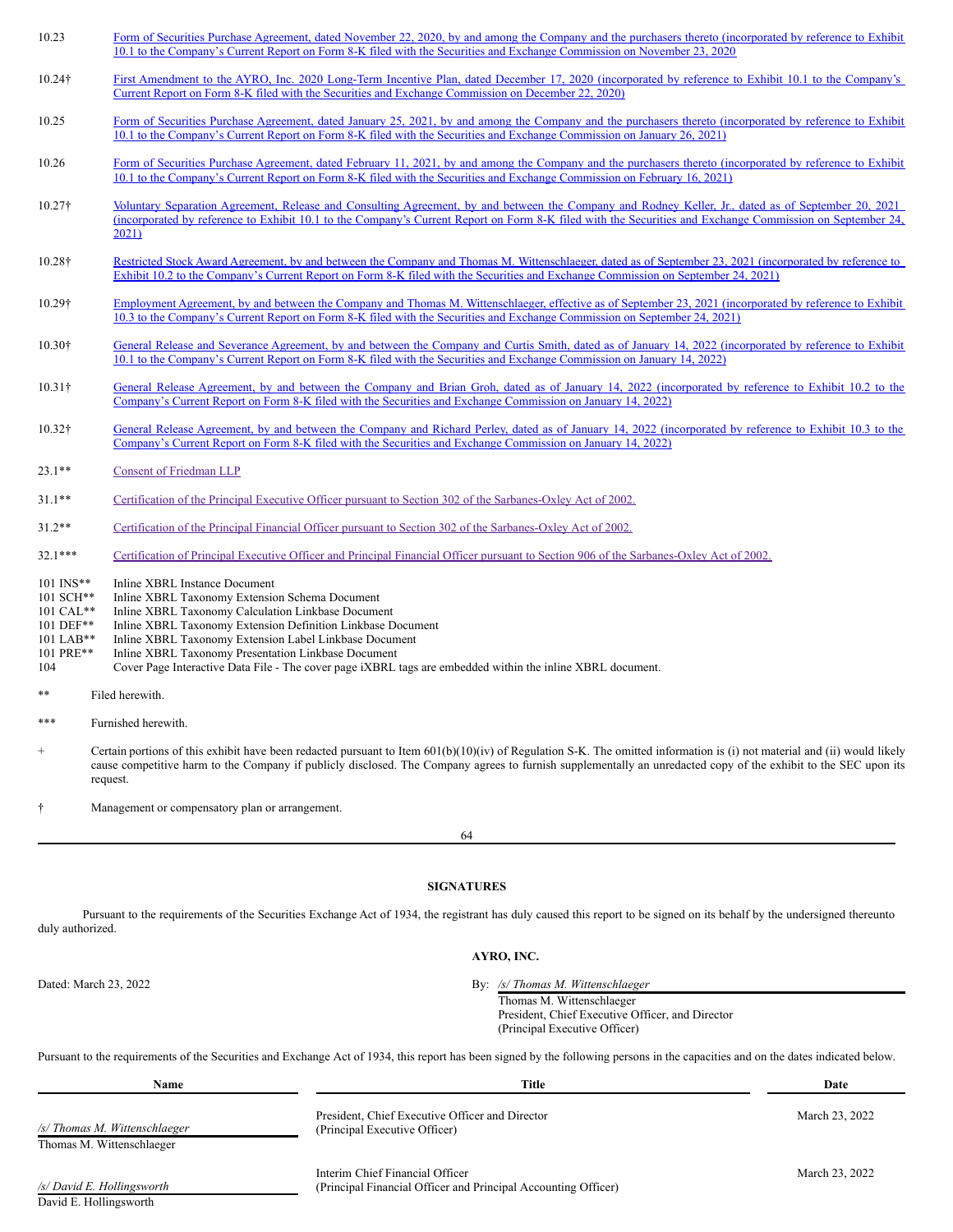| /s/ Joshua Silverman<br>Joshua Silverman     | Chairman of the Board of Directors | March 23, 2022 |
|----------------------------------------------|------------------------------------|----------------|
| /s/ George Devlin<br>George Devlin           | Director                           | March 23, 2022 |
| /s/ Sebastian Giordano<br>Sebastian Giordano | Director                           | March 23, 2022 |
| /s/ Zvi Joseph<br>Zvi Joseph                 | Director                           | March 23, 2022 |
| /s/ Greg Schiffman<br>Greg Schiffman         | Director                           | March 23, 2022 |
| /s/ Wayne R. Walker<br>Wayne R. Walker       | Director                           | March 23, 2022 |
|                                              | 65                                 |                |

#### **AYRO, INC. AND SUBSIDIARIES CONSOLIDATED FINANCIAL STATEMENTS Table of Contents**

| Report of Independent Registered Public Accounting Firm (PCAOB Firm ID no. 711)                | $F-1$ |
|------------------------------------------------------------------------------------------------|-------|
|                                                                                                |       |
| Consolidated Balance Sheets as of December 31, 2021 and 2020                                   | $F-2$ |
|                                                                                                |       |
| Consolidated Statements of Operations for the years ended December 31, 2021 and 2020           | $F-3$ |
|                                                                                                |       |
| Consolidated Statements of Stockholders' Equity for the years ended December 31, 2021 and 2020 | $F-4$ |
|                                                                                                |       |
| Consolidated Statements of Cash Flows for the years ended December 31, 2021 and 2020           | $F-5$ |
|                                                                                                |       |
| <b>Notes to Consolidated Financial Statements</b>                                              | $F-6$ |
|                                                                                                |       |

# **REPORT OF INDEPENDENT REGISTERED PUBLIC ACCOUNTING FIRM**

To the Board of Directors and Stockholders of AYRO, Inc.

# **Opinion on the Financial Statements**

We have audited the accompanying consolidated balance sheets of AYRO, Inc. (the Company) as of December 31, 2021 and 2020, and the related consolidated statements of operations, stockholders' equity, and cash flows for each of the years in the two-year period ended December 31, 2021, and the related notes (collectively referred to as the "financial statements"). In our opinion, the financial statements present fairly, in all material respects, the financial position of the Company as of December 31, 2021 and 2020, and the results of its operations and its cash flows for each of the years in the two-year period ended December 31, 2021, in conformity with accounting principles generally accepted in the United States of America.

#### **Basis for Opinion**

These financial statements are the responsibility of the Company's management. Our responsibility is to express an opinion on the Company's financial statements based on our audits. We are a public accounting firm registered with the Public Company Accounting Oversight Board (United States) (PCAOB) and are required to be independent with respect to the Company in accordance with the U.S. federal securities laws and the applicable rules and regulations of the Securities and Exchange Commission and the PCAOB.

We conducted our audits in accordance with the standards of the PCAOB. Those standards require that we plan and perform the audit to obtain reasonable assurance about whether the financial statements are free of material misstatement, whether due to error or fraud. The Company is not required to have, nor were we engaged to perform, an audit of its internal control over financial reporting. As part of our audits, we are required to obtain an understanding of internal control over financial reporting, but not for the purpose of expressing an opinion on the effectiveness of the Company's internal control over financial reporting. Accordingly, we express no such opinion.

Our audits included performing procedures to assess the risks of material misstatement of the financial statements, whether due to error or fraud, and performing procedures that respond to those risks. Such procedures included examining, on a test basis, evidence regarding the amounts and disclosures in the financial statements. Our audits also included evaluating the accounting principles used and significant estimates made by management, as well as evaluating the overall presentation of the financial statements. We believe that our audits provide a reasonable basis for our opinion.

# **Critical Audit Matter**

The critical audit matter communicated below is a matter arising from the current period audit of the financial statements that were communicated or required to be communicated to the audit committee and that: (1) relate to accounts or disclosures that are material to the financial statements and (2) involved especially challenging, subjective, or complex judgments. The communication of the critical audit matter does not alter in any way our opinion on the financial statements, taken as a whole, and we are not, by communicating the critical audit matter below, providing separate opinions on the critical audit matter or on the accounts or disclosures to which it relates.

#### **Valuation of Inventory**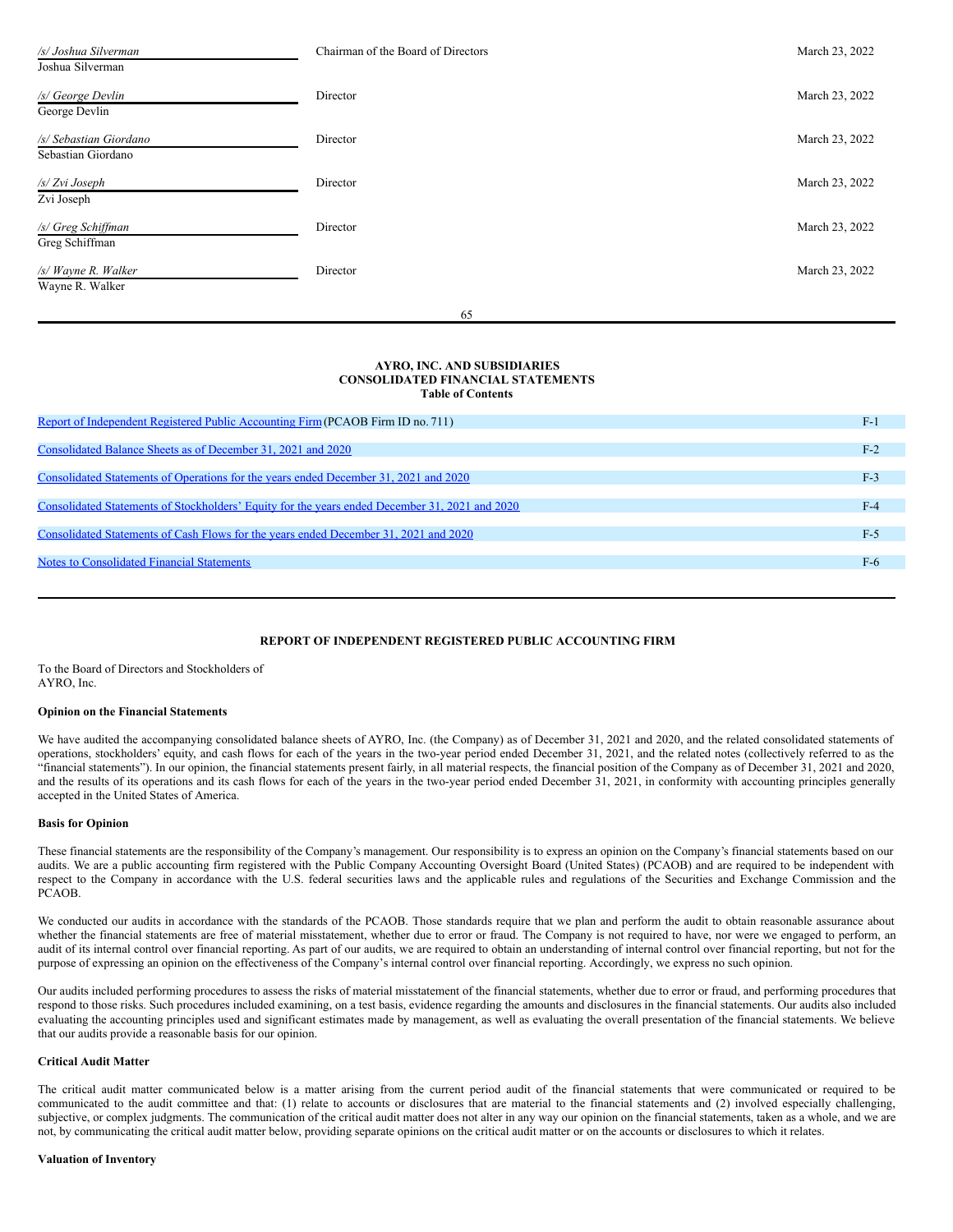*Critical Audit Matter Description* and market conditions. As discussed in Notes 3 and 6 to the financial statements, the Company states inventory at the lower of cost or net realizable value. Management compares the cost of inventory with the net realizable value and, if applicable, a direct write off is made for writing down the inventory to its net realizable value, if lower than cost. On an ongoing basis, inventory is reviewed for potential write-down for estimated obsolescence or unmarketable inventory based upon forecasts for future demand

Given the inherent uncertainty in forecasting product demand, auditing the reasonableness of management's estimates and assumptions required a high degree of auditor judgment and an increased extent of effort.

*How We Addressed the Matter in Our Audit* To test the accounting and valuation estimates, our audit procedures included, among others, evaluating management's ability to accurately forecast product demand by comparing actual results to management's historical estimates, testing the mathematical accuracy of management's calculations and selecting a sample of products and verifying that the product demand forecasts were supported by historical sales data and other current information to support that the net realizable value exceeds carrying value. Our audit procedures also included performing corroborative inquiries with the personnel responsible for product development and sales forecasting to evaluate the reasonableness of the product demand forecasts.

# */s/ Friedman LLP*

We have served as the Company's auditor since 2020.

East Hanover, New Jersey

March 23, 2022

F-1

# **AYRO, INC. AND SUBSIDIARIES CONSOLIDATED BALANCE SHEETS**

|                                             | As of December 31, |              |            |  |
|---------------------------------------------|--------------------|--------------|------------|--|
|                                             | 2021               |              | 2020       |  |
| <b>ASSETS</b>                               |                    |              |            |  |
| Current assets:                             |                    |              |            |  |
| Cash                                        | \$<br>69,160,466   | $\mathbb{S}$ | 36,537,097 |  |
| Accounts receivable, net                    | 969,429            |              | 765,850    |  |
| Inventory, net                              | 3,744,037          |              | 1,173,254  |  |
| Prepaid expenses and other current assets   | 2,276,178          |              | 1,608,762  |  |
| Total current assets                        | 76,150,110         |              | 40,084,963 |  |
|                                             |                    |              |            |  |
| Property and equipment, net                 | 835,160            |              | 611,312    |  |
| Intangible assets, net                      | 88,322             |              | 143,845    |  |
| Operating lease – right-of-use asset        | 1,012,884          |              | 1,098,819  |  |
| Deposits and other assets                   | 41,288             |              | 22,491     |  |
| <b>Total assets</b>                         | 78,127,764         |              | 41,961,430 |  |
| <b>LIABILITIES AND STOCKHOLDERS' EQUITY</b> |                    |              |            |  |

| Current liabilities:                                       |                          |           |
|------------------------------------------------------------|--------------------------|-----------|
| Accounts payable                                           | 647,050                  | 767,205   |
| Accrued expenses                                           | 2,990,513                | 665,068   |
| Contract liability                                         |                          | 24,000    |
| Current portion long-term debt, net                        | $\overline{\phantom{0}}$ | 7,548     |
| Current portion lease obligation – operating lease         | 206,426                  | 123,139   |
| Total current liabilities                                  | 3,843,989                | 1,586,960 |
|                                                            |                          |           |
| Long-term debt, net                                        |                          | 14,060    |
| Lease obligation - operating lease, net of current portion | 859,543                  | 1,002,794 |
| <b>Total liabilities</b>                                   | 4,703,532                | 2,603,814 |

Commitments and contingencies

| Communicins and contingencies                                                                                         |                |                |
|-----------------------------------------------------------------------------------------------------------------------|----------------|----------------|
|                                                                                                                       |                |                |
| Stockholders' equity:                                                                                                 |                |                |
| Preferred Stock, (authorized $-20,000,000$ shares)                                                                    |                |                |
| Convertible Preferred Stock Series H, $(\$0.0001$ par value; authorized $-8,500$ shares; issued and outstanding $-8$  |                |                |
| shares as of December 31, 2021 and 2020, respectively                                                                 |                |                |
|                                                                                                                       |                |                |
| Convertible Preferred Stock Series H-3, (\$.0001 par value; authorized $-8,461$ shares; issued and outstanding $-$    |                |                |
| 1,234 as of December 31, 2021 and 2020, respectively)                                                                 |                |                |
| Convertible Preferred Stock Series H-6, (\$.0001 par value; authorized $-50,000$ shares; issued and outstanding $-50$ |                |                |
| as of December 31, 2021 and 2020, respectively)                                                                       |                |                |
| Common Stock, $(\$0.0001$ par value; authorized $-100,000,000$ shares; issued and outstanding $-36,866,956$ and       |                |                |
| $27,088,584$ as of December 31, 2021 and 2020, respectively                                                           | 3,687          | 2.709          |
| Additional paid-in capital                                                                                            | 131,654,776    | 64,509,724     |
| Accumulated deficit                                                                                                   | (58, 234, 231) | (25, 154, 817) |
| Total stockholders' equity                                                                                            | 73,424,232     | 39, 357, 616   |
| Total liabilities and stockholders' equity                                                                            | 78,127,764     | 41,961,430     |

*The accompanying notes are an integral part of these consolidated financial statements.*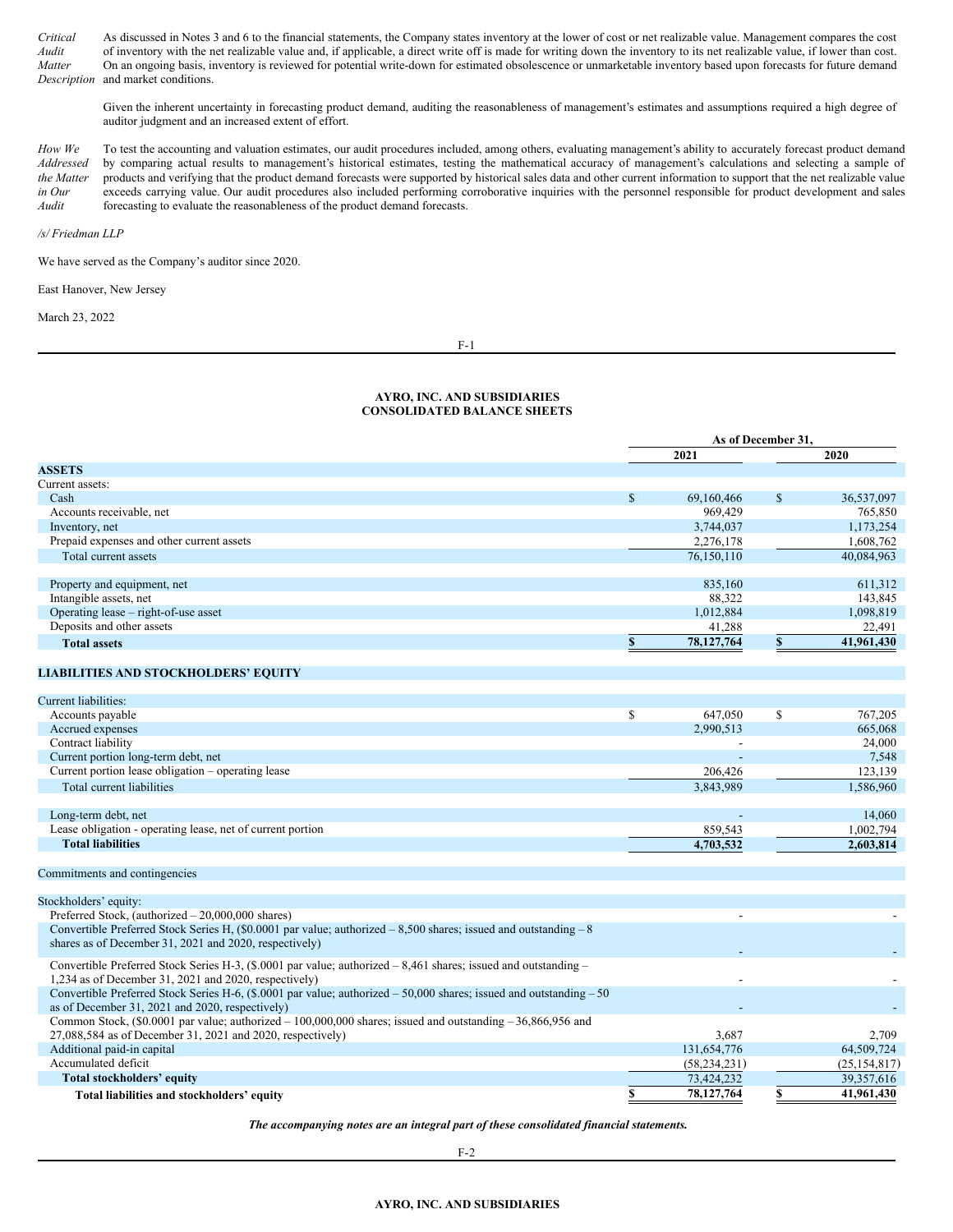# **CONSOLIDATED STATEMENTS OF OPERATIONS**

|                                                             | For the years ended December 31, |              |                |  |
|-------------------------------------------------------------|----------------------------------|--------------|----------------|--|
|                                                             | 2021                             |              | 2020           |  |
| Revenue                                                     | \$<br>2,683,597                  | $\mathbb{S}$ | 1,604,069      |  |
| Cost of goods sold                                          | 4,774,784                        |              | 1,770,552      |  |
| Gross loss                                                  | (2,091,187)                      |              | (166, 483)     |  |
| Operating expenses:                                         |                                  |              |                |  |
| Research and development                                    | 11,449,617                       |              | 1,920,548      |  |
| Sales and marketing                                         | 2,419,168                        |              | 1,415,282      |  |
| General and administrative                                  | 17,168,898                       |              | 6,603,935      |  |
| Total operating expenses                                    | 31,037,683                       |              | 9,939,765      |  |
| Loss from operations                                        | (33, 128, 870)                   |              | (10, 106, 248) |  |
| Other income (expense):                                     |                                  |              |                |  |
| Other income, net                                           | 51,768                           |              | 236,923        |  |
| Interest expense                                            | (2,312)                          |              | (327, 196)     |  |
| Loss on extinguishment of debt                              |                                  |              | (566, 925)     |  |
| Total other income (expense), net                           | 49.456                           |              | (657, 198)     |  |
| Net loss                                                    | (33,079,414)                     |              | (10,763,446)   |  |
| Provision for income taxes                                  |                                  |              |                |  |
| Deemed dividend on modification of Series H-5 warrants      |                                  |              | (432, 727)     |  |
| Net loss Attributable to Common Stockholders                | (33,079,414)                     |              | (11, 196, 173) |  |
| Net loss per share, basic and diluted                       | (0.94)                           | S            | (0.73)         |  |
| Basic and diluted weighted average Common Stock outstanding | 35,171,935                       |              | 15,336,617     |  |

*The accompanying notes are an integral part of these consolidated financial statements.*

F-3

# **AYRO, INC. AND SUBSIDIARIES CONSOLIDATED STATEMENTS OF CHANGES IN STOCKHOLDERS' EQUITY**

|                                                                                           |   | <b>Series H</b><br><b>Preferred Stock</b> |        | Series H-3<br><b>Preferred Stock</b>             |          | Series H-6<br><b>Preferred Stock</b> |               | <b>AYRO Series Seed</b><br><b>Preferred Stock</b> | <b>Common Stock</b> |         | <b>Additional</b><br>Paid-in | Accumulated                  |              |
|-------------------------------------------------------------------------------------------|---|-------------------------------------------|--------|--------------------------------------------------|----------|--------------------------------------|---------------|---------------------------------------------------|---------------------|---------|------------------------------|------------------------------|--------------|
|                                                                                           |   |                                           |        | <b>Shares Amount Shares Amount Shares Amount</b> |          |                                      | <b>Shares</b> | Amount                                            | <b>Shares</b>       | Amount  | Capital                      | (Deficit)                    | <b>Total</b> |
| Balance, January 1,<br>2020                                                               |   | $-$ \$                                    | $\sim$ | $\mathcal{S}$                                    |          | $-$ \$                               |               | 7,360,985 \$9,025,245                             | 3,948,078 \$        | 395 $$$ |                              | 5,001,947 \$ (13,958,644) \$ | 68,943       |
| Conversion of<br><b>AYRO</b> Preferred<br>Stock to common<br>stock                        |   |                                           |        |                                                  |          |                                      | (7,360,985)   | (9,025,245)                                       | 2,007,193           | 201     | 9,025,044                    |                              |              |
| <b>Issuance of Series H</b><br>Preferred Stock in<br>connection with the<br>2020 Merger   | 8 |                                           |        |                                                  |          |                                      |               |                                                   |                     |         |                              |                              |              |
| <b>Issuance of Series</b><br>H-3 Preferred Stock<br>in connection with<br>the 2020 Merger |   |                                           | 2,189  |                                                  |          |                                      |               |                                                   |                     |         |                              |                              |              |
| <b>Issuance of Series</b><br>H-6 Preferred Stock<br>in connection with<br>the 2020 Merger |   |                                           |        |                                                  | 7,883    |                                      |               |                                                   |                     |         |                              |                              |              |
| Conversion of Series<br>H-6 Preferred Stock                                               |   |                                           |        |                                                  | (7, 833) |                                      |               |                                                   | 225,590             | 23      | (23)                         |                              |              |
| Issuance of<br>Common Stock in<br>connection with the<br>2020 Merger, net of<br>fees      |   |                                           |        |                                                  |          |                                      |               |                                                   | 4,948,377           | 495     | 4,451,235                    |                              | 4,451,730    |
| Exchange of debt for<br>common stock in<br>connection with the<br>2020 Merger             |   |                                           |        |                                                  |          |                                      |               |                                                   | 1,030,585           | 103     | 999,897                      |                              | 1,000,000    |
| Issuance of common<br>stock in connection<br>with debt offering                           |   |                                           |        |                                                  |          |                                      |               |                                                   | 553,330             | 56      | 461,957                      |                              | 462,013      |
| Sale of common<br>stock, net of fees                                                      |   |                                           |        |                                                  |          |                                      |               |                                                   | 9,278,059           | 928     | 38,409,253                   |                              | 38,410,181   |
| <b>Conversion of Series</b><br>H-3 Preferred Stock                                        |   |                                           | (955)  |                                                  |          |                                      |               |                                                   | 795                 |         |                              |                              |              |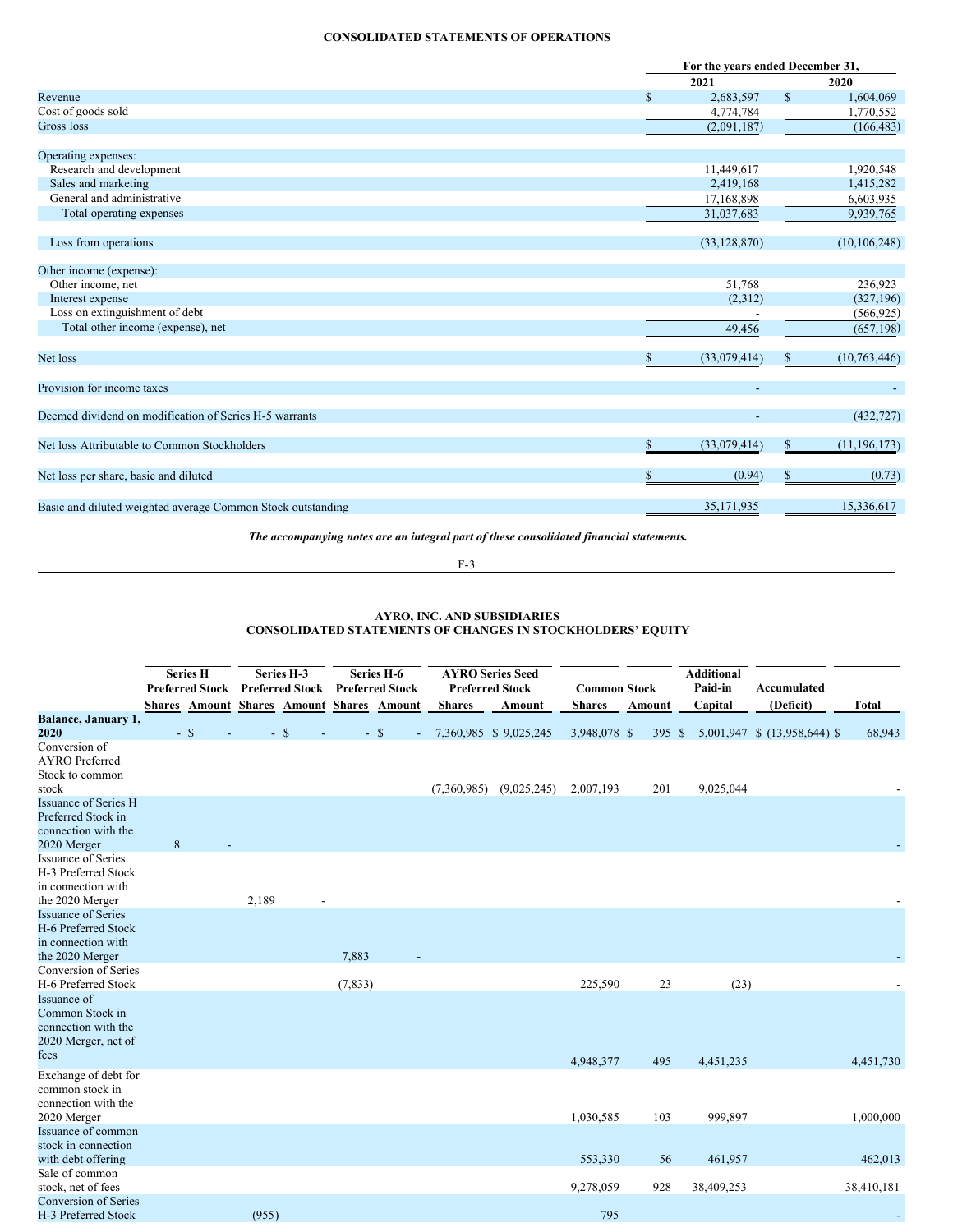| Exercise of warrants,                    |   |                          |       |                          |    |  |                          |            |                          |             |                |                |
|------------------------------------------|---|--------------------------|-------|--------------------------|----|--|--------------------------|------------|--------------------------|-------------|----------------|----------------|
| net of fees                              |   |                          |       |                          |    |  |                          | 5,074,645  | 507                      | 3,926,311   |                | 3,926,818      |
| Exercise of stock                        |   |                          |       |                          |    |  |                          | 6,817      |                          | 16,669      |                | 16,669         |
| options<br>Stock based                   |   |                          |       |                          |    |  |                          |            | $\overline{\phantom{a}}$ |             |                |                |
| compensation                             |   |                          |       |                          |    |  |                          |            |                          | 1,736,791   |                | 1,736,791      |
| <b>Vested Restricted</b>                 |   |                          |       |                          |    |  |                          |            |                          |             |                |                |
| <b>Stock</b>                             |   |                          |       |                          |    |  |                          | 15,115     | $\mathbf{1}$             | 47,916      |                | 47,917         |
| Deemed divided on<br>modification of H-5 |   |                          |       |                          |    |  |                          |            |                          |             |                |                |
| warrants                                 |   |                          |       |                          |    |  |                          |            |                          | 432,727     | (432, 727)     |                |
| Net Loss                                 |   |                          |       |                          |    |  |                          |            |                          |             | (10, 763, 446) | (10, 763, 446) |
| December 31, 2020                        | 8 | $\overline{\phantom{a}}$ | 1,234 | $\overline{\phantom{a}}$ | 50 |  | $\overline{\phantom{a}}$ | 27,088,584 | 2,709                    | 64,509,724  | (25, 154, 817) | 39,357,616     |
| Issuance of common                       |   |                          |       |                          |    |  |                          |            |                          |             |                |                |
| stock for services                       |   |                          |       |                          |    |  |                          | 15,000     | 2                        | 42,298      |                | 42,300         |
| Sale of common                           |   |                          |       |                          |    |  |                          |            |                          |             |                |                |
| stock, net of fees                       |   |                          |       |                          |    |  |                          | 8,035,835  | 804                      | 58,269,025  |                | 58,269,829     |
| Exercise of warrants,<br>net of fees     |   |                          |       |                          |    |  |                          | 13,642     | $\mathbf{1}$             | 99,999      |                | 100,000        |
| Exercise of stock                        |   |                          |       |                          |    |  |                          |            |                          |             |                |                |
| options                                  |   |                          |       |                          |    |  |                          | 555,004    | 55                       | 1,506,944   |                | 1,506,999      |
| Stock based<br>compensation              |   |                          |       |                          |    |  |                          |            |                          | 7,226,902   |                | 7,226,902      |
| Vested Restricted                        |   |                          |       |                          |    |  |                          |            |                          |             |                |                |
| Stock                                    |   |                          |       |                          |    |  |                          | 1,158,891  | 116                      | (116)       |                |                |
| Net Loss                                 |   |                          |       |                          |    |  |                          |            |                          |             | (33,079,414)   | (33,079,414)   |
| <b>Balance, December</b>                 |   |                          |       |                          |    |  |                          |            |                          |             |                |                |
| 31, 2021                                 | 8 | $\overline{\phantom{a}}$ | 1,234 | $\overline{\phantom{a}}$ | 50 |  | $\overline{\phantom{a}}$ | 36,866,956 | 3,687                    | 131,654,776 | (58, 234, 231) | 73,424,232     |

*The accompanying notes are an integral part of these consolidated financial statements.*

F-4

#### **AYRO, INC. AND SUBSIDIARIES CONSOLIDATED STATEMENTS OF CASH FLOWS**

|                                                                             | For the years ended<br>December 31, |                |    |                |
|-----------------------------------------------------------------------------|-------------------------------------|----------------|----|----------------|
|                                                                             |                                     | 2021           |    | 2020           |
| <b>CASH FLOWS FROM OPERATING ACTIVITIES:</b>                                |                                     |                |    |                |
| Net loss                                                                    | \$                                  | (33,079,414)   | S. | (10, 763, 446) |
| Adjustments to reconcile net loss to net cash used in operating activities: |                                     |                |    |                |
| Depreciation and amortization                                               |                                     | 527,584        |    | 447,283        |
| Stock-based compensation                                                    |                                     | 7,556,282      |    | 1,827,008      |
| Amortization of debt discount                                               |                                     |                |    | 236,398        |
| Loss on extinguishment of debt                                              |                                     |                |    | 566,925        |
| Amortization of right-of-use asset                                          |                                     | 206,375        |    | 111,861        |
| Provision for bad debt expense                                              |                                     | 99,309         |    | 37,745         |
| Debt Forgiveness (PPP loan)                                                 |                                     |                |    | (218,000)      |
| Change in operating assets and liabilities:                                 |                                     |                |    |                |
| Accounts receivable                                                         |                                     | (302, 887)     |    | (732, 449)     |
| Inventory                                                                   |                                     | (2,666,327)    |    | (4,967)        |
| Prepaid expenses and other current assets                                   |                                     | (667, 416)     |    | (1,444,363)    |
| Deposits                                                                    |                                     | (18, 797)      |    | 26,265         |
| Accounts payable                                                            |                                     | (120, 155)     |    | (59, 489)      |
| Accrued expenses                                                            |                                     | 2,038,365      |    | 10,632         |
| Contract liability                                                          |                                     | (24,000)       |    | 24,000         |
| Lease obligations - operating leases                                        |                                     | (180, 404)     |    | (84, 747)      |
| Net cash used in operating activities                                       |                                     | (26, 631, 485) |    | (10,019,344)   |
| <b>CASH FLOWS FROM INVESTING ACTIVITIES:</b>                                |                                     |                |    |                |
| Purchase of property and equipment                                          |                                     | (538, 012)     |    | (504, 332)     |
| Purchase of intangible assets                                               |                                     | (62, 351)      |    | (14,388)       |
| Proceeds from merger with ABC Merger Sub, Inc.                              |                                     |                |    | 3,060,740      |
| Net cash (used in) provided by investing activities                         |                                     | (600, 363)     |    | 2,542,020      |
| <b>CASH FLOWS FROM FINANCING ACTIVITIES:</b>                                |                                     |                |    |                |
| Proceeds from issuance debt                                                 |                                     |                |    | 1,318,000      |
| Repayments of debt                                                          |                                     | (21, 611)      |    | (1,744,676)    |
| Proceeds from exercise of warrants, net of fees                             |                                     | 100,000        |    | 3,926,818      |
| Proceeds from exercise of stock options                                     |                                     | 1,506,999      |    | 16,669         |
| Proceeds from issuance of Common Stock, net of fees and expenses            |                                     | 58,269,829     |    | 39,855,788     |
| Net cash provided by financing activities                                   |                                     | 59,855,217     |    | 43,372,599     |
|                                                                             |                                     |                |    |                |
| Net change in cash                                                          |                                     | 32,623,369     |    | 35,895,275     |
| Cash, beginning of year                                                     |                                     | 36,537,097     |    | 641,822        |
| Cash, end of year                                                           | \$                                  | 69,160,466     | \$ | 36,537,097     |
|                                                                             |                                     |                |    |                |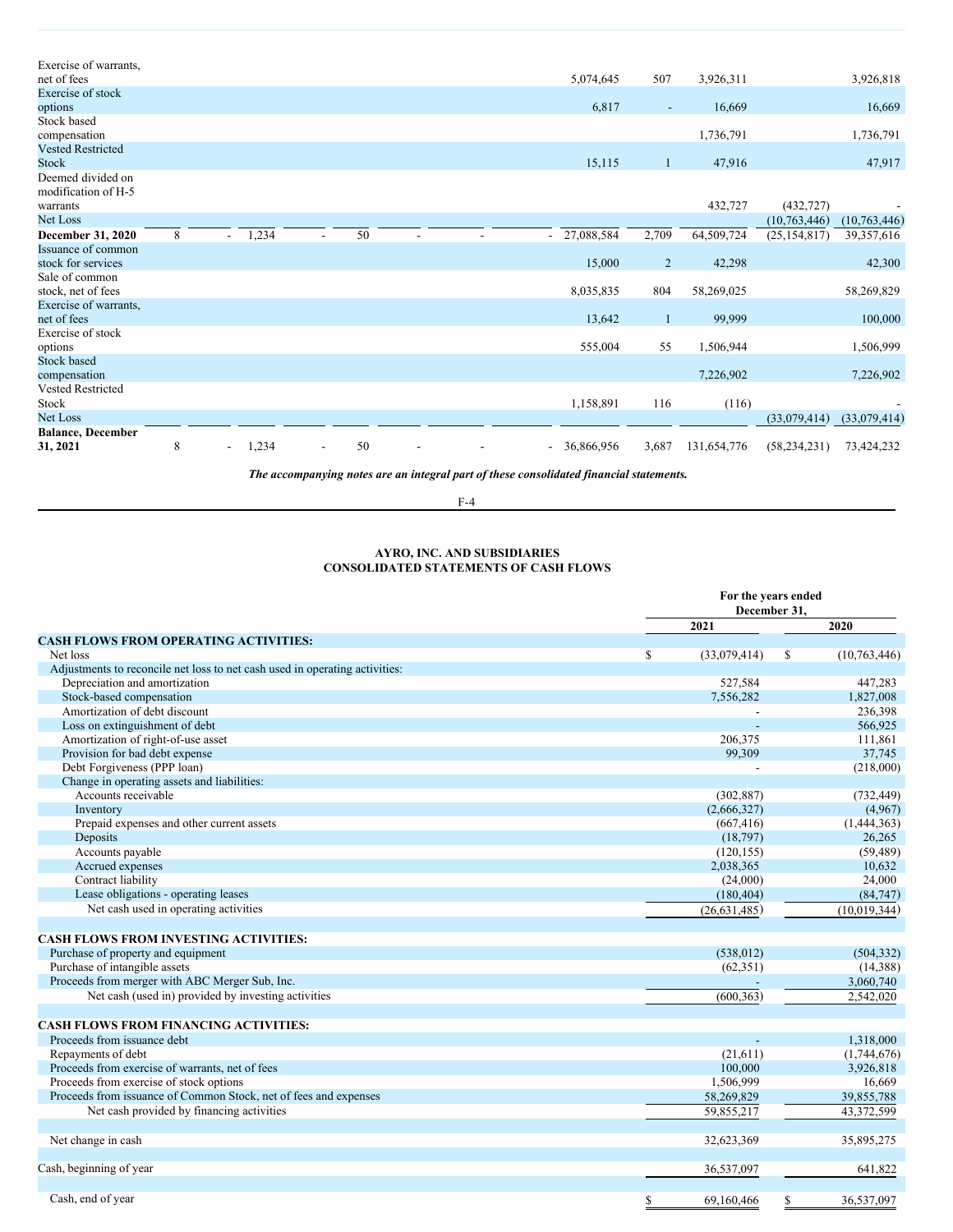| Supplemental disclosure of cash and non-cash transactions:                                    |                          |           |
|-----------------------------------------------------------------------------------------------|--------------------------|-----------|
| Cash paid for interest                                                                        | 1.971                    | 102.911   |
| Interest forgiven on PPP loan                                                                 | -                        | 1,363     |
| Conversion of debt to Common Stock                                                            | $\overline{\phantom{a}}$ | 1,000,000 |
| Conversion of Preferred Stock to Common Stock                                                 |                          | 9,025,245 |
| Cashless exercise of 76,999 H-5 warrants                                                      |                          | 192,500   |
| Discount on debt with related party                                                           |                          | 462,013   |
| Deemed dividend on modification of Series H-5 warrants                                        |                          | 432.727   |
| Restricted Stock for service, vested not issued                                               | 329,380                  | 42,300    |
| Offering costs included in accounts payable, not paid                                         | -                        | 54.617    |
| Supplemental non-cash amounts of lease liabilities arising from obtaining right of use assets | 120,440                  | 1,210,680 |

*The accompanying notes are an integral part of these consolidated financial statements.*

F-5

# **AYRO, INC. AND SUBSIDIARIES NOTES TO CONSOLIDATED FINANCIAL STATEMENTS**

# **NOTE 1. ORGANIZATION AND NATURE OF OPERATIONS**

AYRO, Inc. ("AYRO" or the "Company"), a Delaware corporation formerly known as DropCar, Inc. ("DropCar"), a corporation headquartered outside Austin, Texas, is the merger successor discussed below of AYRO Operating Company, Inc., which was formed under the laws of the State of Texas on May 17, 2016 as Austin PRT Vehicle, Inc. and subsequently changed its name to Austin EV, Inc. under an Amended and Restated Certificate of Formation filed with the State of Texas on March 9, 2017. On July 24, 2019, the Company changed its name to AYRO, Inc. and converted its corporate domicile to Delaware. The Company was founded on the basis of promoting resource sustainability. The Company, and its wholly-owned subsidiaries, are principally engaged in manufacturing and sales of environmentally-conscious, minimal-footprint electric vehicles. The all-electric vehicles are typically sold both directly and to dealers in the United States.

# *Merger*

On May 28, 2020, pursuant to the previously announced Agreement and Plan of Merger, dated December 19, 2019 (the "Merger Agreement"), by and among AYRO, Inc., a Delaware corporation previously known as DropCar, Inc., ABC Merger Sub, Inc., a Delaware corporation and a wholly owned subsidiary of the Company ("Merger Sub"), and AYRO Operating Company ("AYRO Operating"), a Delaware corporation previously known as AYRO, Inc., Merger Sub was merged with and into AYRO Operating, with AYRO Operating continuing after the merger as the surviving entity and a wholly owned subsidiary of the Company (the "Merger"). At the effective time of the Merger, without any action on the part of any stockholder, each issued and outstanding share of AYRO Operating's common stock, par value \$ 0.001 per share ("AYRO Operating Common Stock"), including shares underlying AYRO Operating's outstanding equity awards and warrants, was converted into the right to receive 1.3634 pre-split and pre-stock dividend shares (the "Exchange Ratio") of the Company's common stock, par value \$0.0001 per share ("Company Common Stock"). Immediately following the effective time of the Merger, the Company effected a 1-for-10 reverse stock split of the issued and outstanding Company Common Stock (the "Reverse Stock Split"), and immediately following the Reverse Stock Split, the Company issued a stock dividend of one share of Company Common Stock for each outstanding share of Common Stock to all holders of record immediately following the effective time of the Reverse Stock Split (the "Stock Dividend"). The net result of the Reverse Stock Split and the Stock Dividend was a 1 for-5 reverse stock split. As part of the Merger, the Company received cash of \$3.06 million in consideration for 2,337,663 shares of common stock. Upon completion of the Merger and the transactions contemplated in the Merger Agreement and assuming the exercise in full of all pre-funded warrants issued pursuant thereto, (i) the former AYRO Operating equity holders (including the investors in a bridge financing and private placements that closed prior to closing of the Merger) owned approximately 79% of the outstanding equity of the Company; (ii) former DropCar stockholders owned approximately 18% of the outstanding equity of the Company; and (iii) a financial advisor to DropCar and AYRO owned approximately 3% of the outstanding equity of the Company.

The Merger was treated as a reverse recapitalization effected by a share exchange for financial accounting and reporting purposes because substantially all of DropCar, Inc.'s operations were disposed of as part of the consummation of the Merger and therefore no goodwill or other intangible assets were recorded by the Company as a result of the Merger. AYRO Operating was treated as the accounting acquirer as its stockholders controlled the Company after the Merger, even though DropCar, Inc. was the legal acquirer. As a result, the assets and liabilities and the historical operations that are reflected in our consolidated financial statements are those of AYRO Operating as if AYRO Operating had always been the reporting company.

F-6

# **AYRO, INC. AND SUBSIDIARIES NOTES TO CONSOLIDATED FINANCIAL STATEMENTS**

# *Asset Purchase Agreement*

On December 19, 2019, DropCar entered into an asset purchase agreement (the "Asset Purchase Agreement") with DC Partners Acquisition, LLC ("DC Partners"), Spencer Richardson and David Newman, pursuant to which DropCar agreed to sell substantially all of the assets associated with its business of providing vehicle support, fleet logistics and concierge services for both consumers and the automotive industry to an entity controlled by Messrs. Richardson and Newman, the Company's Chief Executive Officer and Chief Business Development Officer at the time, respectively. The aggregate purchase price for the purchased assets consisted of the cancellation of certain liabilities pursuant to those certain employment agreements by and between DropCar and each of Messrs. Richardson and Newman, plus the assumption of certain liabilities relating to, or arising out of, workers' compensation claims that occurred prior to the closing date of the Asset Purchase Agreement.

On May 28, 2020, the parties to the Asset Purchase Agreement entered into Amendment No. 1 to the Asset Purchase Agreement (the "Asset Purchase Agreement Amendment"), which Asset Purchase Agreement Amendment (i) provides for the inclusion of up to \$30,000 in refunds associated with certain insurance premiums as assets being purchased by DC Partners, (ii) amends the covenant associated with the funding of the DropCar business, such that DropCar provided the DropCar business with additional funding of \$175,000 at the closing of the transactions contemplated by the Asset Purchase Agreement and (iii) provides for a current employee of the Company being transferred to DC Partners to provide transition services to the Company for a period of three months after the closing of the transactions contemplated by the Asset Purchase Agreement . The Asset Purchase Agreement closed on May 28, 2020, immediately following the consummation of the Merger.

# *Strategic Review*

Following the hiring of the Company's new Chief Executive Officer in the third quarter of 2021, the Company initiated a strategic review of their product development strategy, as they focus on creating value within the electric vehicle, last-mile delivery, and smart payload and enabling infrastructure markets. While the Company completes their strategic review, they have paused all material research and development activity and expenditures, associated with their planned next-generation three-wheeled high speed vehicle.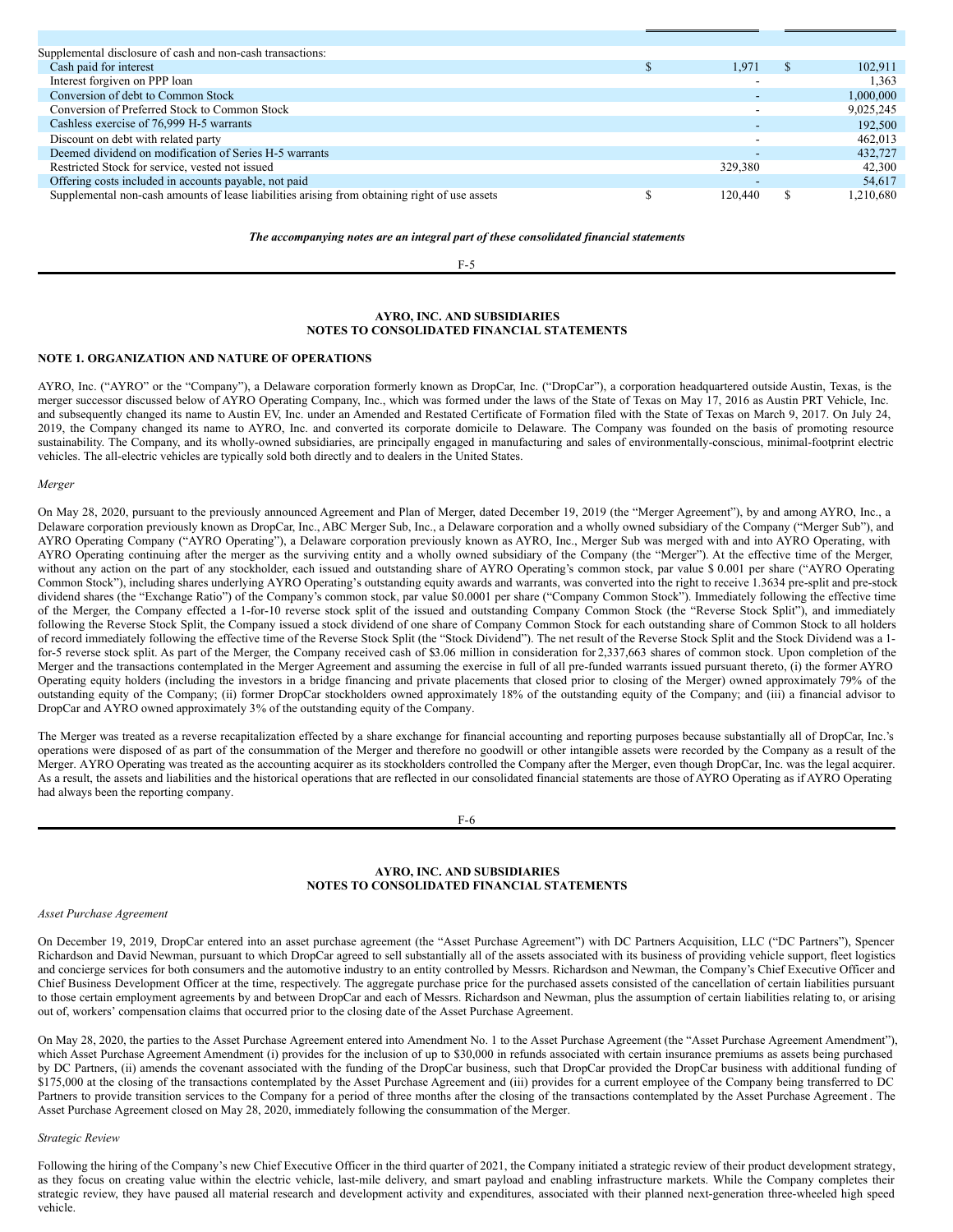In December of 2021 the Company began research and development on the new 411 fleet vehicle model refresh the AYRO Z, including updates on their supply chain evolution, offshoring/onshoring mix, manufacturing strategy, and annual model year refresh program.

# **NOTE 2. LIQUIDITY AND OTHER UNCERTAINTIES**

# *Liquidity and Other Uncertainties*

The consolidated financial statements have been prepared in conformity with generally accepted accounting principles in the United States ("GAAP"), which contemplates continuation of the Company as a going concern. The Company is subject to a number of risks similar to those of earlier stage commercial companies, including dependence on key individuals and products, the difficulties inherent in the development of a commercial market, the potential need to obtain additional capital, competition from larger companies, other technology companies and other technologies. The Company has a limited operating history and the sales and income potential of its business and market are unproven. The Company incurred net losses of \$33,079,414 for the year ended December 31, 2021, and negative cash flows from operations of \$6,631,485 for the year ended December 31, 2021. At December 31, 2021, the Company had cash balances totaling \$69,160,466. In addition, overall working capital increased by \$38,808,118 during the year ended December 31, 2021. Management believes that the existing cash at December 31, 2021 will be sufficient to fund operations for at least the next twelve months following the issuance of these consolidated financial statements.

Since early 2020, when the World Health Organization declared the spread of the transmissible and pathogenic coronavirus a global pandemic, there have been business slowdowns and decreased demand for AYRO products. The outbreak of such a communicable disease has resulted in a widespread health crisis which has adversely affected general commercial activity and the economies and financial markets of many countries, including the United States. As the outbreak of the disease has continued through 2020 and into 2021, the measures taken by the governments of countries affected has adversely affected the Company's business, financial condition, and results of operations. The pandemic had an adverse impact on AYRO's sales and the demand for AYRO products in 2020 and in 2021, resulting in sales that were less than expected through 2021.

The Company relies on foreign suppliers, including Cenntro Automotive Group ("Cenntro"), its largest supplier, for a number of raw materials, instruments and technologies that the Company purchases. The Company's success is dependent on the ability to import or transport such products from Cenntro and other overseas vendors in a timely and cost-effective manner. The Company relies heavily on third parties, including ocean carriers and truckers, in that process. The global shipping industry is experiencing ocean shipping disruptions, trucking shortages, increased ocean shipping rates and increased trucking and fuel costs, and the Company cannot predict when these disruptions will end.

# F-7

# **AYRO, INC. AND SUBSIDIARIES NOTES TO CONSOLIDATED FINANCIAL STATEMENTS**

There is currently a shortage of shipping capacity from China and other parts of Asia, and as a result, receipt of imported products may be disrupted or delayed. The shipping industry is also experiencing issues with port congestion and pandemic-related port closures and ship diversions. Labor disputes among freight carriers and at ports of entry are common, and the Company expects labor unrest and its effects on shipping products to be a challenge for it. A port worker strike, work slow-down or other transportation disruption in the port of Long Beach, California could significantly disrupt the Company's business. The Company is currently experiencing such disruption at the port due to multiple factors brought about by the COVID-19 pandemic, such as supply and demand imbalance, a shortage of warehouse workers, truck drivers, transport equipment (tractors and trailers) and other causes, which have resulted in heightened congestion, bottlenecks and gridlock, leading to abnormally high transportation delays. This has materially and adversely affected the Company's business and could continue to materially and adversely affect our business and financial results. If significant disruptions along these lines continue, this could lead to further significant disruptions in the Company's business, delays in shipments, and revenue and profitability shortfalls, which could adversely affect the business, prospects, financial condition and operating results.

The global shipping industry is also experiencing unprecedented increases in shipping rates from the trans-Pacific ocean carriers due to various factors, including limited availability of shipping capacity. For example, the cost of shipping products by ocean freight has recently increased to at least three times historical levels and will have a corresponding impact on profitability. The Company may find it necessary to rely on an increasingly expensive spot market and other alternative sources to make up any shortfall in shipping needs. Additionally, if increases in fuel prices occur, transportation costs would likely further increase. Similarly, supply chain disruptions such as those described in the preceding paragraphs may lead to an increase in transportation costs. Such cost increases have adversely affected the Company's business and could have additional adverse effects on the business, prospects, financial condition and operating results.

The Company may experience increases in the cost or a sustained interruption in the supply or shortage of raw materials, including lithium-ion battery cells, semiconductors, and integrated circuits. Any such increase or supply interruption could materially negatively impact the business, prospects, financial condition and operating results. Currently, the Company is experiencing supply chain shortages, including with respect to lithium-ion battery cells, integrated circuits, vehicle control chips, and displays. Certain production-ready components may be delayed in shipment to company facilities which has and may continue to cause delays in validation and testing for these components, which would in turn create a delay in the availability of saleable vehicles.

The Company uses various raw materials, including aluminum, steel, carbon fiber, non-ferrous metals (such as copper), and cobalt. The prices for these raw materials fluctuate depending on market conditions, and global demand and could adversely affect business and operating results. For instance, the Company is exposed to multiple risks relating to price fluctuations for lithium-ion cells. These risks include:

- the inability or unwillingness of current battery manufacturers to build or operate battery cell manufacturing plants to supply the numbers of lithium-ion cells required to support the growth of the electric vehicle industry as demand for such cells increases;
- disruption in the supply of cells due to quality issues or recalls by the battery cell manufacturers; and
- an increase in the cost of raw materials, such as cobalt, used in lithium-ion cells.

Any disruption in the supply of lithium-ion battery cells, semiconductors, or integrated circuits could temporarily disrupt production of the Company's vehicles until a different supplier is fully qualified. Moreover, battery cell manufacturers may refuse to supply electric vehicle manufacturers if they determine that the vehicles are not sufficiently safe. Furthermore, fluctuations or shortages in petroleum and other economic conditions may cause the Company to experience significant increases in freight charges and raw material costs. Substantial increases in the prices for our raw materials would increase operating costs and could reduce our margins if the increased costs cannot be recouped through increased electric vehicle prices. There can be no assurance that the Company will be able to recoup increasing costs of raw materials by increasing vehicle prices.

We have made certain indemnities, under which we may be required to make payments to an indemnified party, in relation to certain transactions. We indemnify our directors and officers to the maximum extent permitted under the laws of the State of Delaware. In connection with our facility leases, we have indemnified our lessors for certain claims arising from the use of the facilities. The duration of the indemnities vary and, in many cases, are indefinite. These indemnities do not provide for any limitation of the maximum potential future payments we could be obligated to make. Historically, we have not been obligated to make any payments for these obligations and no liabilities have been recorded for these indemnities.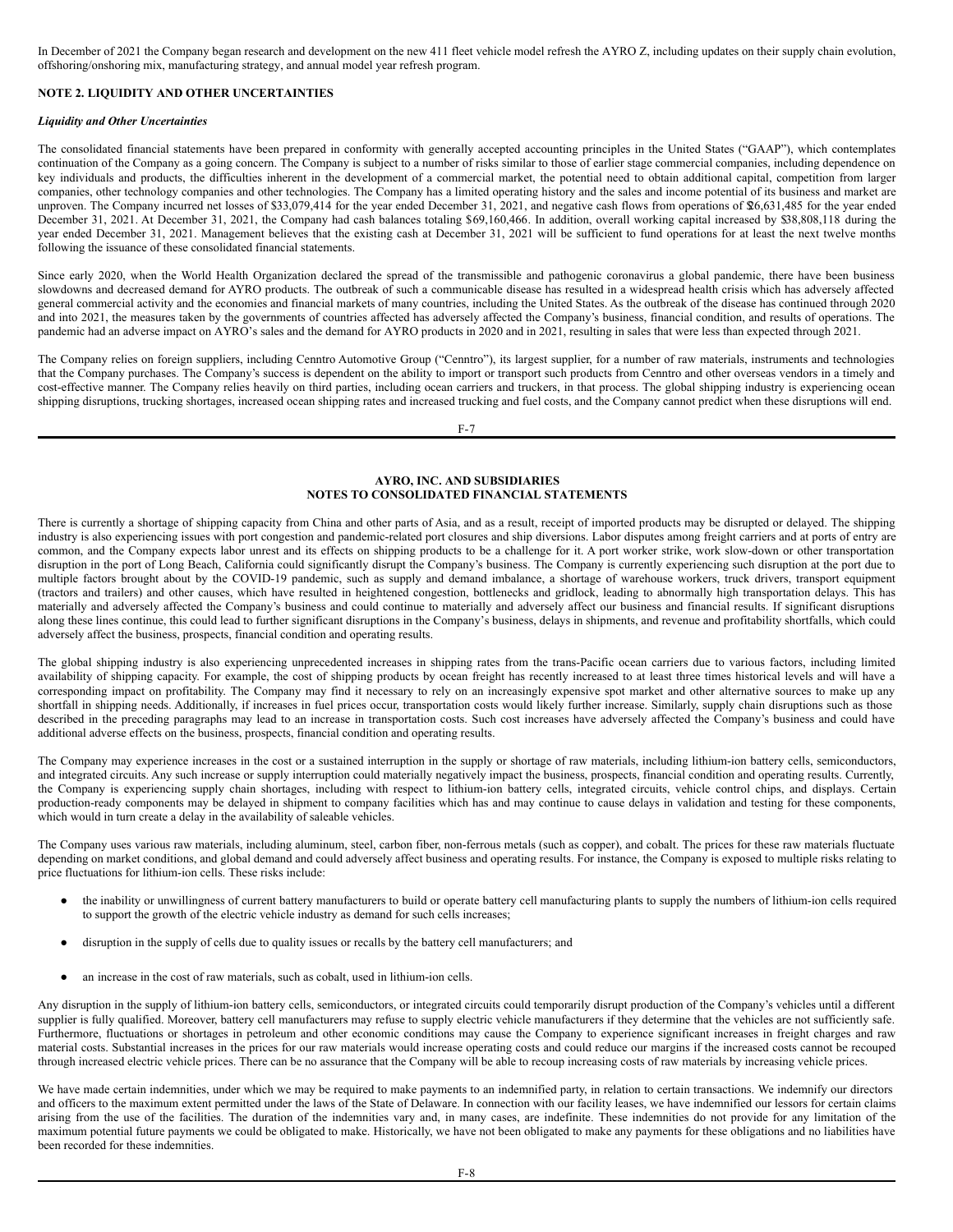# **AYRO, INC. AND SUBSIDIARIES NOTES TO CONSOLIDATED FINANCIAL STATEMENTS**

# **NOTE 3. SUMMARY OF SIGNIFICANT ACCOUNTING POLICIES**

#### *Basis of Presentation and Principles of Consolidation*

The consolidated financial statements represent the consolidation of the accounts of the Company and its subsidiary in conformity with GAAP. All intercompany accounts and transactions have been eliminated in consolidation.

# *Use of Estimates*

The preparation of the consolidated financial statements, in conformity with GAAP, requires management to make estimates and assumptions that affect the reported amounts of assets and liabilities, the disclosure of contingent assets and liabilities at the date of the consolidated financial statements, and the reported amounts of revenue and expenses during the reporting period.

The Company's most significant estimates include allowance for doubtful accounts, valuation of inventory reserve, valuation of deferred tax asset allowance, valuation of long lived assets, and the measurement of stock-based compensation expenses. Actual results could differ from these estimates.

# *Cash and Cash Equivalents*

The Company considers all highly-liquid investments purchased with a maturity of three months or less at the time of purchase to be cash equivalents. The Company maintains total cash balances in one account which exceeds the federally insured limits. Management does not believe this results in any significant credit risk. The Company has no cash equivalents as of December 31, 2021 and 2020.

#### *Fair Value Measurements*

The Company applies Accounting Standards Codification ("ASC") 820, *Fair Value Measurement* ("ASC 820"), which establishes a framework for measuring fair value and clarifies the definition of fair value within that framework. ASC 820 defines fair value as an exit price, which is the price that would be received for an asset or paid to transfer a liability in the Company's principal or most advantageous market in an orderly transaction between market participants on the measurement date. The fair value hierarchy established in ASC 820 generally requires an entity to maximize the use of observable inputs and minimize the use of unobservable inputs when measuring fair value. Observable inputs reflect the assumptions that market participants would use in pricing the asset or liability and are developed based on market data obtained from sources independent of the reporting entity. Unobservable inputs reflect the entity's own assumptions based on market data and the entity's judgments about the assumptions that market participants would use in pricing the asset or liability and are to be developed based on the best information available in the circumstances.

The carrying amounts of financial instruments reported in the accompanying consolidated financial statements for current assets and current liabilities approximate the fair value because of the immediate or short-term maturities of the financial instruments.

$$
F-9
$$

# **AYRO, INC. AND SUBSIDIARIES NOTES TO CONSOLIDATED FINANCIAL STATEMENTS**

The valuation hierarchy is composed of three levels. The classification within the valuation hierarchy is based on the lowest level of input that is significant to the fair value measurement. The levels within the valuation hierarchy are described below:

Level 1 — Assets and liabilities with unadjusted, quoted prices listed on active market exchanges. Inputs to the fair value measurement are observable inputs, such as quoted prices in active markets for identical assets or liabilities.

Level 2 — Inputs to the fair value measurement are determined using prices for recently traded assets and liabilities with similar underlying terms, as well as direct or indirect observable inputs, such as interest rates and yield curves that are observable at commonly quoted intervals.

Level 3 — Inputs to the fair value measurement are unobservable inputs, such as estimates, assumptions, and valuation techniques when little or no market data exists for the assets or liabilities.

As of December 31, 2021 and 2020, the Company did not have any level 1, level 2, or level 3 instruments.

# *Accounts Receivable, Net*

In the normal course of business, the Company extends credit to customers. Accounts receivable, less the allowance for doubtful accounts, reflect the net realizable value of receivables and approximate fair value. An allowance for doubtful accounts is maintained and reflects the best estimate of probable losses determined principally on the basis of historical experience and specific allowances for known troubled accounts. All accounts or portions thereof that are deemed to be uncollectible or that require an excessive collection cost are written off to the allowance for doubtful accounts. As of December 31, 2021 and 2020, the Company had reserved an allowance for doubtful accounts of \$173,138 and \$73,829, respectively. All account receivables are made on an unsecured basis.

#### *Inventory, Net*

Inventory consists of purchased chassis, cabs, batteries, truck beds and component parts which includes cost of raw materials, freight, direct labor, and related production overhead and are stated at the lower of cost or net realizable value, as determined using a first-in, first-out method. Inventory also includes a fleet of internally manufactured vehicles that serve demonstration and other purposes, the balance of which is being depreciated over their useful lives. Management compares the cost of inventory with the net realizable value and, if applicable, an allowance is made for writing down the inventory to its net realizable value, if lower than cost. On an ongoing basis, inventory is reviewed for potential write-down for estimated obsolescence or unmarketable inventory based upon forecasts for future demand and market conditions.

# *Property and Equipment, Net*

Property and equipment, net, are stated at cost, less accumulated depreciation. Depreciation is recorded over the shorter of the estimated useful life, of one to ten years, or the lease term of the applicable assets using the straight-line method beginning on the date an asset is placed in service. The Company regularly evaluates the estimated remaining useful lives of the Company's property and equipment, net, to determine whether events or changes in circumstances warrant a revision to the remaining period of depreciation. Maintenance and repairs are charged to expense when incurred.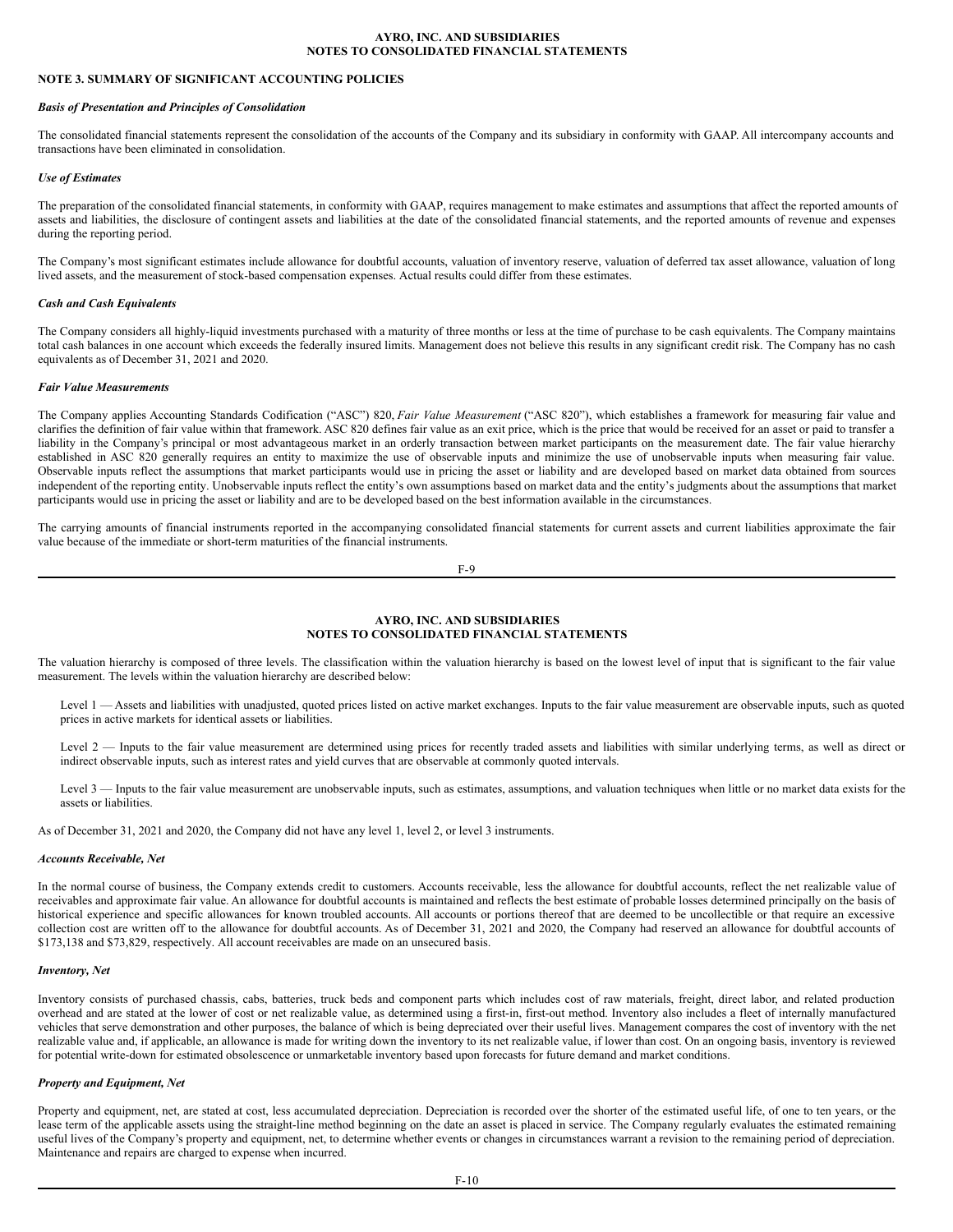# **AYRO, INC. AND SUBSIDIARIES NOTES TO CONSOLIDATED FINANCIAL STATEMENTS**

The estimated useful lives for significant property and equipment categories are as follows: Computer Equipment and Software 1 – 3 years 1 – 3 years 1 – 3 years 1 – 3 years 1 – 3 years 1 – 3 years 1 – 3 years 1 – 3 years 1 – 3 years 1 – 3 years 1 – 3 years 1 – 3 years 1 – 3 years 1 – 3 years 1 – 3 years 1 – 3 year Furniture and Fixtures 2 – 7 years 2 – 7 years 2 – 7 years 2 – 7 years 2 – 7 years 2 – 7 years 2 – 7 years 2 – 7 years 2 – 7 years 2 – 7 years 2 – 7 years 2 – 7 years 2 – 7 years 2 – 7 years 2 – 7 years 2 – 7 years 2 – 7 y Machinery and Equipment 5 – 10 years 5 – 10 years 5 – 10 years 5 – 10 years 5 – 10 years 5 – 10 years 5 – 10 years 5 – 10 years 5 – 10 years 5 – 10 years 5 – 10 years 5 – 10 years 5 – 10 years 5 – 10 years 5 – 10 years 5 – Leasehold Improvements Shorter of useful or lease life

# *Long-Lived Assets, Including Definite-Lived Intangible Assets*

Intangible assets are stated at cost less accumulated amortization. Amortization is generally recorded on a straight-line basis over estimated useful life of -10 years. The Company periodically reviews the estimated useful lives of intangible assets and makes adjustments when events indicate that a shorter life is appropriate.

Long-lived assets are evaluated for impairment whenever events or changes in circumstances indicate that the carrying amount of the assets may not be recoverable through the estimated undiscounted future cash flows derived from such assets.

Factors that the Company considers in deciding when to perform an impairment review include significant changes in the Company's forecasted projections for the asset or asset group for reasons including, but not limited to, significant under-performance of a product in relation to expectations, significant changes, or planned changes in the Company's use of the assets, significant negative industry or economic trends, and new or competing products that enter the marketplace. The impairment test is based on a comparison of the undiscounted cash flows expected to be generated from the use of the asset group. If impairment is indicated, the asset is written down by the amount by which the carrying value of the asset exceeds the related fair value of the asset with the related impairment charge recognized within the statements of operations. All tooling related to the AYRO 411x Fleet has been accelerated to the end date of the 2022 vehicle life.

#### *Leases*

Operating lease assets are included within operating lease right-of-use assets, and the corresponding operating lease obligation on the consolidated balance sheets as of December 31, 2021 and 2020. The Company has elected not to present short-term leases as these leases have a lease term of 12 months or less at lease inception and do not contain purchase options or renewal terms that the Company is reasonably certain to exercise. All other lease assets and lease liabilities are recognized based on the present value of lease payments over the lease term at commencement date. Because most of the Company's leases do not provide an implicit rate of return, the Company used an incremental borrowing rate based on the information available at adoption date in determining the present value of lease payments.

# *Revenue Recognition*

The Company recognizes revenue in accordance with ASC 606, *Revenue from Contracts with Customers*, the core principle of which is that an entity should recognize revenue to depict the transfer of promised goods or services to customers in an amount that reflects the consideration to which the entity expects to be entitled to receive in exchange for those goods or services.

To achieve this core principle, five basic criteria must be met before revenue can be recognized: (1) identify the contract with a customer; (2) identify the performance obligations in the contract; (3) determine the transaction price; (4) allocate the transaction price to performance obligations in the contract; and (5) recognize revenue when or as the Company satisfies a performance obligation.

# *Nature of goods and services*

The following is a description of the Company's products and services from which the Company generates revenue, as well as the nature, timing of satisfaction of performance obligations, and significant payment terms for each:

#### *Product revenue*

Product revenue from customer contracts is recognized on the sale of each electric vehicle as vehicles are shipped to customers. The majority of the Company's vehicle sales orders generally have only one performance obligation: sale and delivery of complete vehicles. Ownership and risk of loss transfers to the customer based on FOB shipping point and freight charges are the responsibility of the customer. Revenue is typically recognized at the point control transfers or in accordance with payment terms customary to the business. The Company provides product warranties to assure that the product assembly complies with agreed upon specifications. The Company's product warranty is similar in all material respects to the product warranties provided by the Company's suppliers, therefore minimizing the warranty liability to the standard labor rates associated with the defective part replacement. Customers do not have the option to purchase a warranty separately; as such, warranty is not accounted for as a separate performance obligation. The Company's policy is to exclude taxes collected from a customer from the transaction price of automotive contracts.

#### *Shipping revenue*

Amounts billed to customers related to shipping and handling are classified as shipping revenue. The Company has elected to recognize the cost for freight and shipping when control over vehicles has transferred to the customer as an operating expense. The Company has reported shipping expenses of \$393,231 and \$134,310 for years ended December 31, 2021 and 2020, respectively, included in General and Administrative Expenses.

#### *Subscription revenue*

Subscription revenue from revenue sharing with Destination Fleet Operators ("DFO") and other vehicle rental agreements is recorded in the month the vehicles in the Company's fleet is rented. The Company established its rental fleet in late March 2019, which is recorded in the property and equipment section of the accompanying consolidated balance sheets. For the rental fleet, the Company retains title and ownership to the vehicles and places them in DFO's in resort communities that typically rent golf cars for use in those communities. In August 2020, the Company phased out the production of its 311 line, which were the vehicles used in the rental offering. The change in production did not represent a strategic shift that will have a major effect on the Company's operations or financial results.

#### *Services and other revenue*

Services and other revenue consist of non-warranty after-sales vehicle services. Revenue is typically recognized at a point in time when services and replacement parts are provided.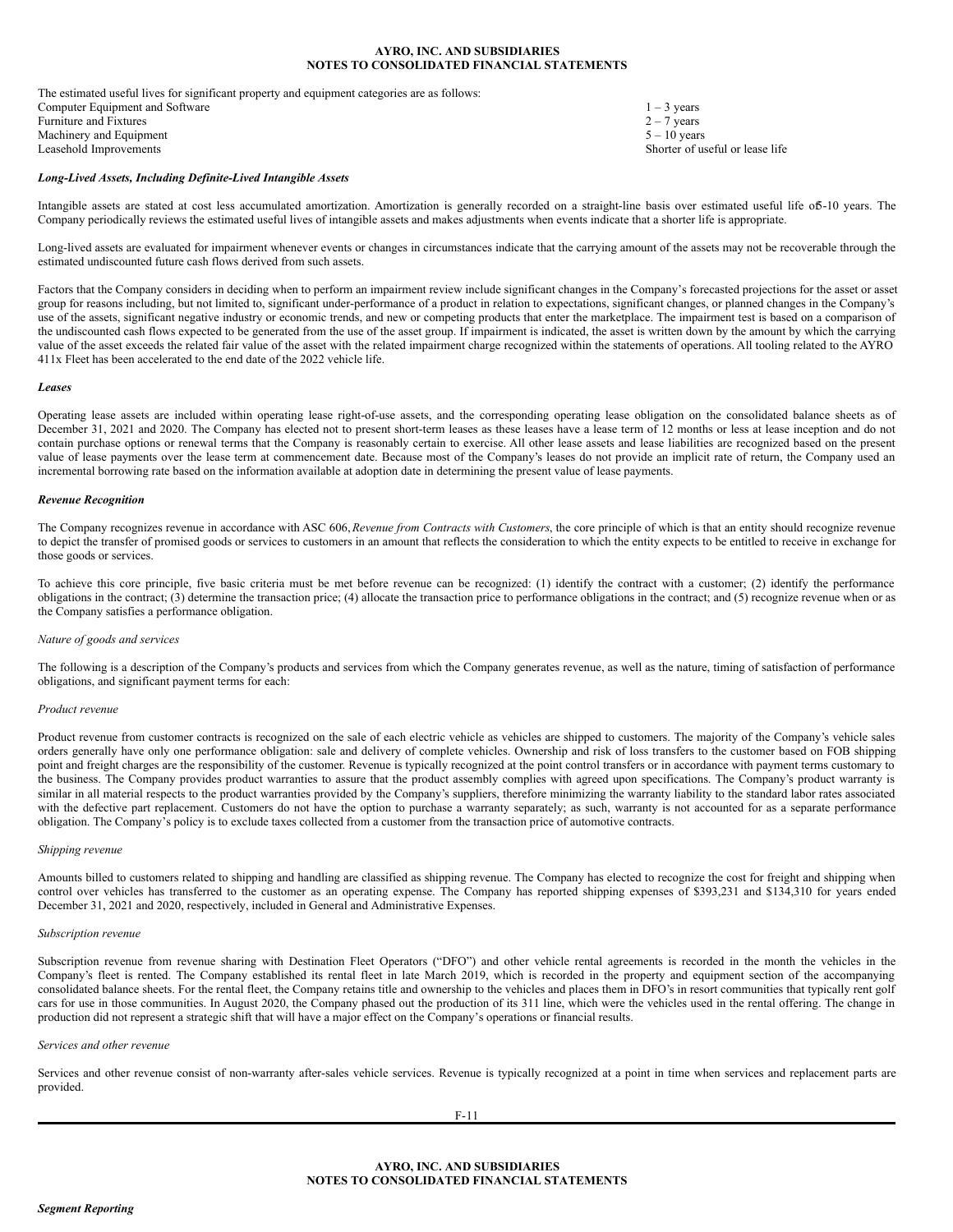The Company operates in one business segment which focuses on the manufacturing and sales of environmentally-conscious, minimal-footprint electric vehicles. The Company's business offerings have similar economic and other characteristics, including the nature of products, manufacturing, types of customers, and distribution methods. The chief operating decision maker (CODM) reviews profit and loss information on a consolidated basis to assess performance and make overall operating decisions. The consolidated financial statements reflect the financial results of the Company's one reportable operating segment. The Company has no significant revenues or tangible assets outside of the United States.

# *Income Taxes*

The Company accounts for income tax using an asset and liability approach, which allows for the recognition of deferred tax benefits in future years. Under the asset and liability approach, deferred taxes are provided for the net tax effects of temporary differences between the carrying amounts of assets and liabilities for financial reporting purposes and the amounts used for income tax purposes. The accounting for deferred income tax calculation represents management's best estimate on the most likely future tax consequences of events that have been recognized in the consolidated financial statements or tax returns and related future anticipation. A valuation allowance is provided for deferred tax assets if it is more likely than not these items will either expire before the Company is able to realize their benefits, or that future realization is uncertain. As of December 31, 2021 and 2020, there were no accruals for uncertain tax positions.

#### *Warrants and Preferred Shares*

The accounting treatment of warrants and preferred share series issued is determined pursuant to the guidance provided by ASC 470,*Debt*, ASC 480, *Distinguishing Liabilities from Equity*, and ASC 815, *Derivatives and Hedging*, as applicable. Each feature of a freestanding financial instruments including, without limitation, any rights relating to subsequent dilutive issuances, dividend issuances, equity sales, rights offerings, forced conversions, optional redemptions, automatic monthly conversions, dividends and exercise are assessed with determinations made regarding the proper classification in the Company's consolidated financial statements.

#### *Stock-Based Compensation*

The Company accounts for stock-based compensation in accordance with ASC 718, Compensation-Stock Compensation ("ASC 718"). The Company recognizes all employee and non-employee share-based compensation as an expense in the financial statements on a straight-line basis over the requisite service period, based on the terms of the awards. Equity-classified awards principally related to stock options, restricted stock awards ("RSAs") and equity-based compensation, are measured at the grant date fair value of the award. The Company determines grant date fair value of stock option awards using the Black-Scholes option-pricing model. The fair value of RSAs is determined using the closing price of the Company's common stock on the grant date. For service based vesting grants, expense is recognized ratably over the requisite service period based on the number of options or shares. For value-based vesting grants, expense is recognized via straight line expense over the expected period per grant as determined by outside valuation experts. Stock-based compensation is reversed for forfeitures in the period of forfeiture.

We estimate the fair value of stock-based and cash unit awards containing a market condition using a Monte Carlo simulation model. Key inputs and assumptions used in the Monte Carlo simulation model include the stock price of the award on the grant date, the expected term, the risk-free interest rate over the expected term, the expected annual dividend yield and the expected stock price volatility. The expected volatility is based on a combination of the historical and implied volatility of the Company's publicly traded, near-the-money stock options, and the valuation period is based on the vesting period of the awards. The risk-free interest rate is derived from the U.S. Treasury yield curve in effect at the time of grant and, since the Company does not currently pay or plan to pay a dividend on its common stock, the expected dividend yield was zero.

In June 2018, the Financial Accounting Standards Board ("FASB") issued Accounting Standard Update ("ASU") 2018-07, Compensation - Stock Compensation (Topic 718): Improvements to Nonemployee Share-Based Payment Accounting ("ASU 2018-07"). ASU 2018-07 expands the guidance in ASC 718 to include share-based payments for goods and services to non-employees and generally aligns it with the guidance for share-based payments to employees. In accordance with ASU 2018-07, these stock options and warrants issued as compensation for services provided to the Company are accounted for based upon the fair value of the underlying equity instrument. The attribution of the fair value of the equity instrument is charged directly to compensation expense over the period during which services are rendered.

F-12

# **AYRO, INC. AND SUBSIDIARIES NOTES TO CONSOLIDATED FINANCIAL STATEMENTS**

#### *Basic and Diluted Loss Per Share*

Basic and diluted net loss per share is determined by dividing net loss by the weighted average ordinary shares outstanding during the period. For all periods presented with a net loss, the shares underlying the ordinary share options and warrants have been excluded from the calculation because their effect would be anti-dilutive. Therefore, the weighted-average shares outstanding used to calculate both basic and diluted loss per share are the same for periods with a net loss.

On May 28, 2020, pursuant to the previously announced Merger Agreement, dated December 19, 2019, the Company issued prefunded common stock warrants to purchase 1,193,391 shares of the Company's common stock to certain investors ("Penny Warrants"). Penny warrants were included in the calculation of outstanding shares for purposes of basic earnings per share.

The following potentially dilutive securities have been excluded from the computation of diluted weighted average shares outstanding as they would be anti-dilutive:

|                                    | For the Years Ended December 31, |           |  |
|------------------------------------|----------------------------------|-----------|--|
|                                    | 2021                             | 2020      |  |
| Options to purchase common stock   | 1,338,675                        | 1,920,269 |  |
| Restricted stock unvested          | 450,000                          | 1,072,503 |  |
| Restricted stock vested - unissued | 43,000                           |           |  |
| Warrants outstanding               | 6,108,823                        | 3,501,014 |  |
| Preferred stock outstanding        | 2,475                            | 2,475     |  |
| Totals                             | 7,942,973                        | 6,496,261 |  |

#### *Research and development costs*

Costs are incurred in connection with research and development programs that are expected to contribute to future earnings. Such costs include labor, stock-based compensation, training, software subscriptions, and consulting. These amounts are charged to the consolidated statement of operations as incurred. Total research and development expenses included were \$11,449,617 and \$1,920,548 for the years ended December 31, 2021 and 2020, respectively.

#### *Recent Accounting Pronouncements*

In October 2020, the FASB issued *ASU 2020-10, Codification Improvements*. The guidance contains improvements to the Codification by ensuring that all guidance that requires or provides an option for an entity to provide information in the notes to financial statements is codified in the Disclosure Section of the Codification. The guidance also contains Codifications that are varied in nature and may affect the application of the guidance in cases in which the original guidance may have been unclear. For public business entities, the amendments in the ASU are effective for fiscal years beginning after December 15, 2020. For all other entities, the amendments are effective for annual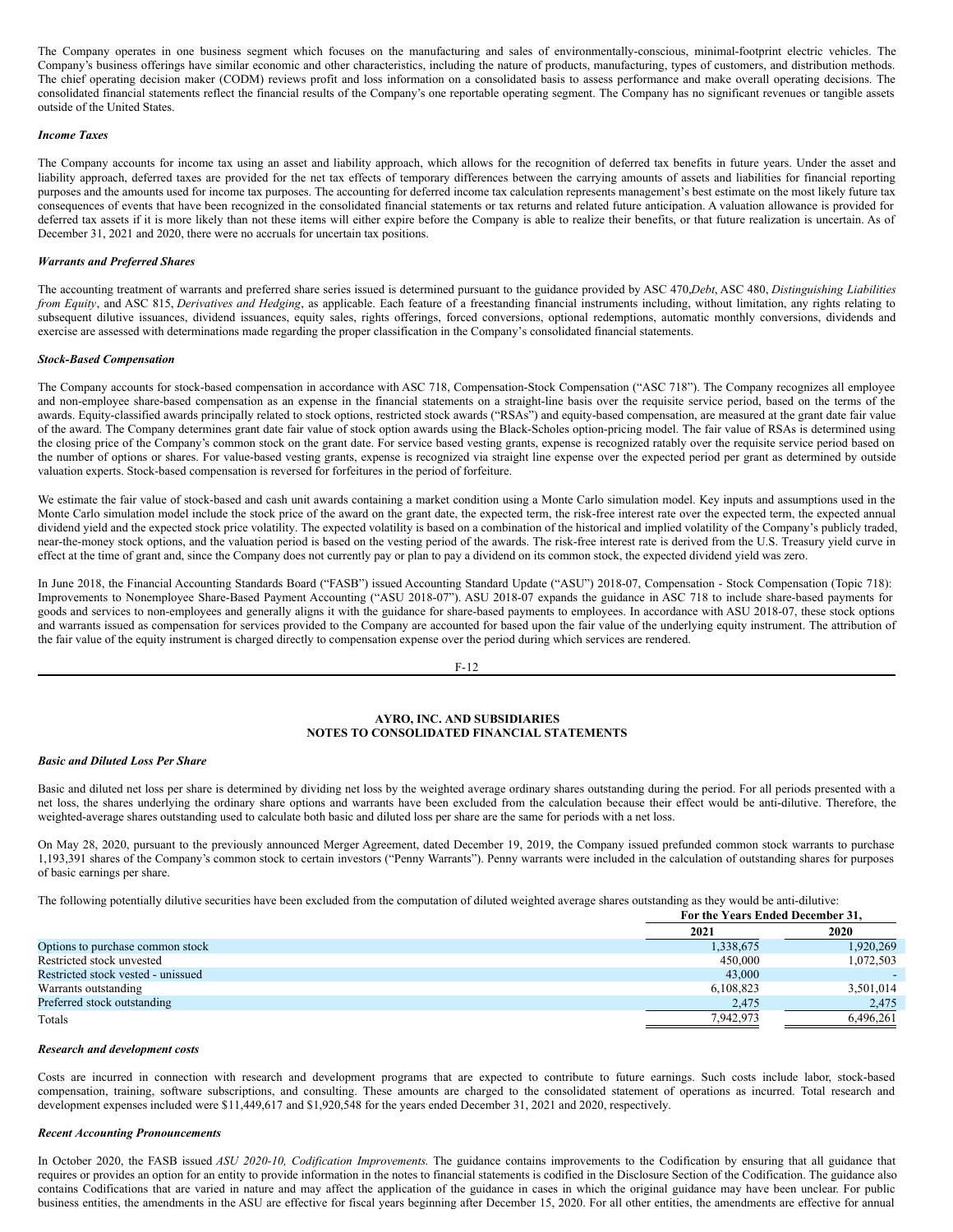periods beginning after December 15, 2021, and interim periods within annual periods beginning after December 15, 2022. Early adoption is permitted. The Company has not seen a material impact in the adoption of ASU 2020-10 on its consolidated financial statements.

F-13

# **AYRO, INC. AND SUBSIDIARIES NOTES TO CONSOLIDATED FINANCIAL STATEMENTS**

In June 2016, the FASB issued ASU 2016-13 - Financial Instruments-Credit Losses-Measurement of Credit Losses on Financial Instruments. Codification Improvements to Topic 326, Financial Instruments - Credit Losses, have been released in November 2018 (2018-19), November 2019 (2019-10 and 2019-11) and a January 2020 Update (*2020*-*02*) that provided additional guidance on this Topic. This guidance replaces the current incurred loss impairment methodology with a methodology that reflects expected credit losses and requires consideration of a broader range of reasonable and supportable information to inform credit loss estimates. For SEC filers meeting certain criteria, the amendments in this ASU are effective for fiscal years, and interim periods within those fiscal years, beginning after December 15, 2019. For SEC filers that meet the criteria of a smaller reporting company (including this Company) and for non-SEC registrant public companies and other organizations, the amendments in this ASU are effective for fiscal years, and interim periods within those fiscal years, beginning after December 15, 2022. Early adoption will be permitted for all organizations for fiscal years, and interim periods within those fiscal years, beginning after December 15, 2019. The Company is currently in the process of its analysis of the impact of this guidance on its consolidated financial statements and does not expect the adoption of this guidance to have a material impact on the Company's consolidated financial statements.

# **NOTE 4. REVENUES**

*Disaggregation of Revenue*

Revenue by type consists of the following:

|                      | <b>Years Ended December 31.</b> |  |          |  |
|----------------------|---------------------------------|--|----------|--|
|                      | 2021                            |  | 2020     |  |
| Revenue type         |                                 |  |          |  |
| Product revenue      | 2,419,822                       |  | ,506,055 |  |
| Shipping revenue     | 227,089                         |  | 94,099   |  |
| Subscription revenue | -                               |  | 1,786    |  |
| Service income       | 36,686                          |  | 2,129    |  |
|                      | 2,683,597                       |  | .604,069 |  |

# *Contract Liabilities*

The Company recognizes a contract liability when a consideration is received, or if the Company has the unconditional right to receive consideration, in advance of satisfying the performance obligation. A contract liability is the Company's obligation to transfer goods or services to a customer for which the Company has received consideration, or an amount of consideration is due from the customer. The table below details the activity in the Company's contract liabilities as of December 31, 2021 and 2020. The balance at the end of each period is reported as contract liability in the Company's consolidated balance sheet.

|                              | December 31,             |  | December 31, |  |
|------------------------------|--------------------------|--|--------------|--|
|                              | 2021                     |  | 2020         |  |
| Balance, beginning of period | 24,000                   |  |              |  |
| Additions                    |                          |  | 183,319      |  |
| Transfer to revenue          | (24.000)                 |  | (159, 319)   |  |
| Balance, end of period       | $\overline{\phantom{0}}$ |  | 24,000       |  |

#### *Warranty Reserve*

The Company records a reserve for warranty repairs upon the initial delivery of vehicles to its dealer network. The Company provides a product warranty on each vehicle including powertrain, battery pack and electronics package. Such warranty matches the product warranty provided by its supply chain for warranty parts for all unaltered vehicles and is not considered a separate performance obligation. The supply chain warranty does not cover warranty-based labor needed to replace a part under warranty. Warranty reserves include management's best estimate of the projected cost of labor to repair/replace all items under warranty. The Company reserves a percentage of all dealer-based sales to cover an industry-standard warranty fund to support dealer labor warranty repairs. Such percentage is recorded as a component of cost of revenues in the statement of operations. As of December 31, 2021 and 2020, warranty reserves were recorded within accrued expenses of \$240,517 and \$43,278, respectively.

F-14

# **AYRO, INC. AND SUBSIDIARIES NOTES TO CONSOLIDATED FINANCIAL STATEMENTS**

# **NOTE 5. ACCOUNTS RECEIVABLE, NET**

Accounts receivable, net consists of amounts due from invoiced customers and product deliveries and were as follows:

|                                       | December 31, |  | December 31, |  |
|---------------------------------------|--------------|--|--------------|--|
|                                       | 2021         |  | 2020         |  |
| Trade receivables                     | 1,142,567    |  | 839,679      |  |
| Less: Allowance for doubtful accounts | (173.138)    |  | (73.829)     |  |
|                                       | 969,429      |  | 765,850      |  |

# **NOTE 6. INVENTORY, NET**

Inventory, net consisted of the following:

|                  | December 31,<br>2021 | December 31,<br>2020     |  |
|------------------|----------------------|--------------------------|--|
| Raw materials    | 3,481,614            | 634,085                  |  |
| Work-in-progress | 51,441               | $\overline{\phantom{a}}$ |  |
|                  | 210,982              | 539,169                  |  |
| Finished goods   |                      |                          |  |
|                  | 3,744,037            | 1,173,254                |  |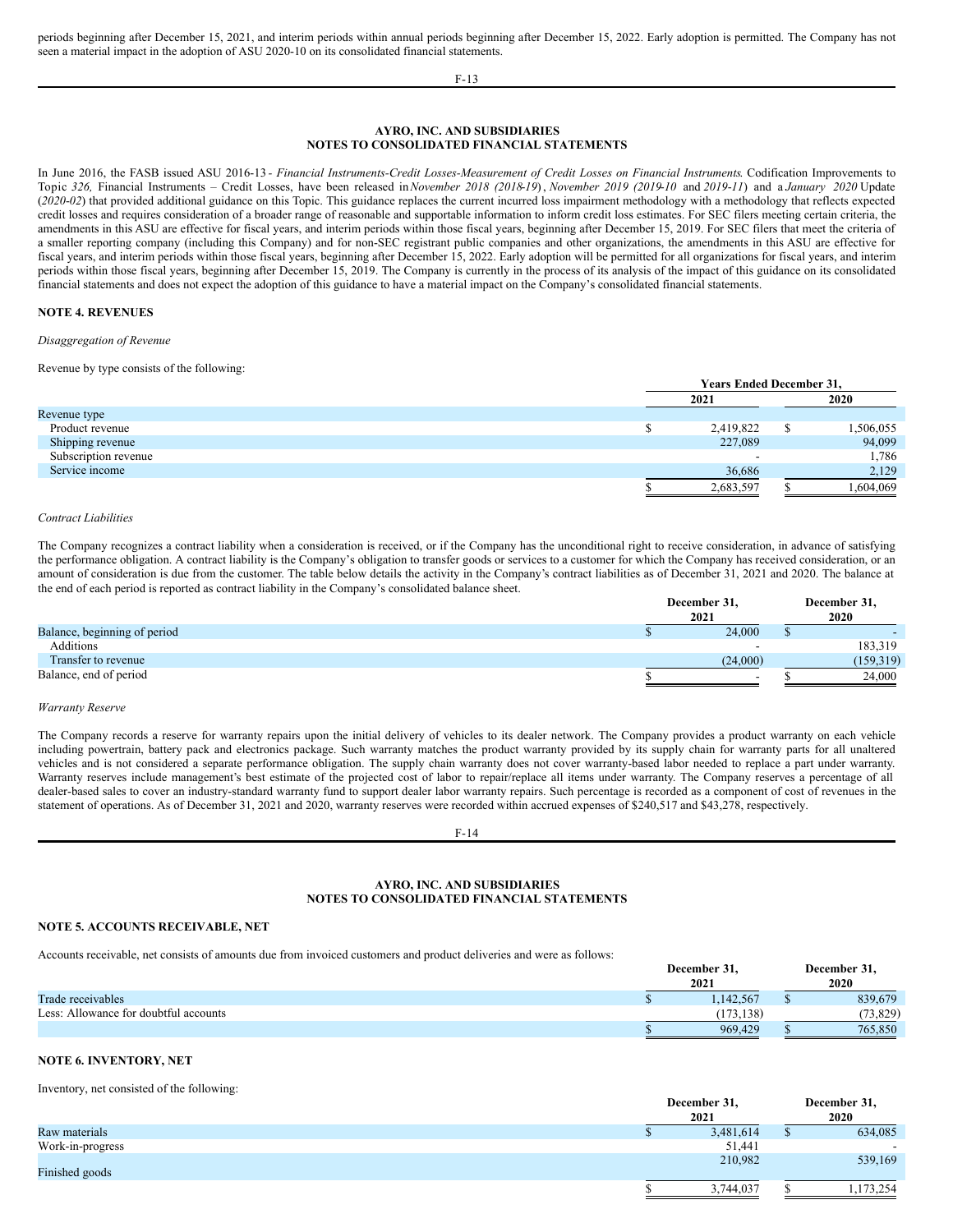Management has determined that the 411x selling price didn't support increased freight in costs associated with increased costs of shipments from China, and as a result \$1,080,583 was written down as of the year ended December 31, 2021, and \$388,735 of obsolete 411 finished goods inventory was written of in the third quarter of 2021. Depreciation expense for fleet inventory for the years ended December 31, 2021 and 2020 was \$95,544 and \$123,121, respectively.

# **NOTE 7. PREPAID EXPENSES AND OTHER CURRENT ASSETS**

|                                 | Detenner 31, |           | December 31, |          |
|---------------------------------|--------------|-----------|--------------|----------|
|                                 |              | 2021      |              | 2020     |
| Prepaid final assembly services |              | 439,660   |              | 520,000  |
| Prepayments for inventory       |              | .622,617  |              | 976,512  |
| Prepaid other                   |              | 213.901   |              | 112.250  |
|                                 |              | 2,276,178 |              | ,608,762 |

**December 31, December 31,**

F-15

# **AYRO, INC. AND SUBSIDIARIES NOTES TO CONSOLIDATED FINANCIAL STATEMENTS**

# **NOTE 8. PROPERTY AND EQUIPMENT, NET**

Property and equipment, net consisted of the following:

|                                | December 31,<br>2021 |  | December 31,<br>2020 |  |
|--------------------------------|----------------------|--|----------------------|--|
| Computer and equipment         | 853,695              |  | 815,704              |  |
| Furniture and fixtures         | 173.155              |  | 127,401              |  |
| Lease improvements             | 282,271              |  | 221,802              |  |
| Prototypes                     | 300,376              |  | 300,376              |  |
| Computer software              | 455,875              |  | 62,077               |  |
|                                | 2,065,372            |  | 1,527,360            |  |
| Less: Accumulated depreciation | (1,230,212)          |  | (916, 048)           |  |
|                                | 835,160              |  | 611,312              |  |

Depreciation expense for the years ended December 31, 2021 and 2020 was \$314,164 and \$209,494, respectively.

# **NOTE 9. INTANGIBLE ASSETS, NET**

Intangible assets, net consisted of the following:

|                          |     | December 31, 2021      |  |                             |  |                                  |                                                       |
|--------------------------|-----|------------------------|--|-----------------------------|--|----------------------------------|-------------------------------------------------------|
|                          |     | <b>Gross</b><br>Amount |  | Accumulated<br>Amortization |  | <b>Net</b><br>Carrying<br>Amount | Weighted-<br>Average<br>Amortization<br>Period        |
| Supply chain development | \$  | 404,622                |  | (385,710)                   |  | 18,912                           | $0.19$ yrs.                                           |
| Patents and trademarks   |     | 123,414                |  | (54,004)                    |  | 69,410                           | 2.25 yrs.                                             |
|                          |     | 528,036                |  | (439, 714)                  |  | 88,322                           |                                                       |
|                          |     | December 31, 2020      |  |                             |  |                                  |                                                       |
|                          |     | <b>Gross</b><br>Amount |  | Accumulated<br>Amortization |  | <b>Net</b><br>Carrying<br>Amount | Weighted-<br>Average<br><b>Amortization</b><br>Period |
| Supply chain development | \$. | 395,248                |  | (291, 937)                  |  | 103,311                          | $1.05$ yrs.                                           |
| Patents                  |     | 70,435                 |  | (29,901)                    |  | 40,534                           | 2.45 yrs.                                             |
|                          |     | 465,683                |  | (321, 838)                  |  | 143,845                          |                                                       |

Amortization expense for the years ended December 31, 2021 and 2020, was \$117,876 and \$114,668, respectively. The definite lived intangible assets have no residual value at the end of their useful lives.

F-16

# **AYRO, INC. AND SUBSIDIARIES NOTES TO CONSOLIDATED FINANCIAL STATEMENTS**

As of December 31, 2021, the intangible assets amortization expense to be recognized for each of the succeeding four years are as follows:

| Period ending December 31, | <b>Future</b><br>Amortization<br><b>Expense</b> |
|----------------------------|-------------------------------------------------|
| 2022                       | 39,465                                          |
| 2023                       | 24,156                                          |
| 2024                       | 17,339                                          |
| 2025                       | 7,362                                           |
|                            | 88,322                                          |

# **NOTE 10. FINANCING ARRANGEMENTS**

In August of 2018, the Company entered into an auto financing arrangement with an auto lender ("Auto Financing Note") in the amount of \$36,962. The Auto Financing Note carries a maturity date of August 31, 2023, at a 8.34% interest rate. Interest expense for the years ended December 31, 2021 and 2020 was \$1,971 and \$2,119, respectively.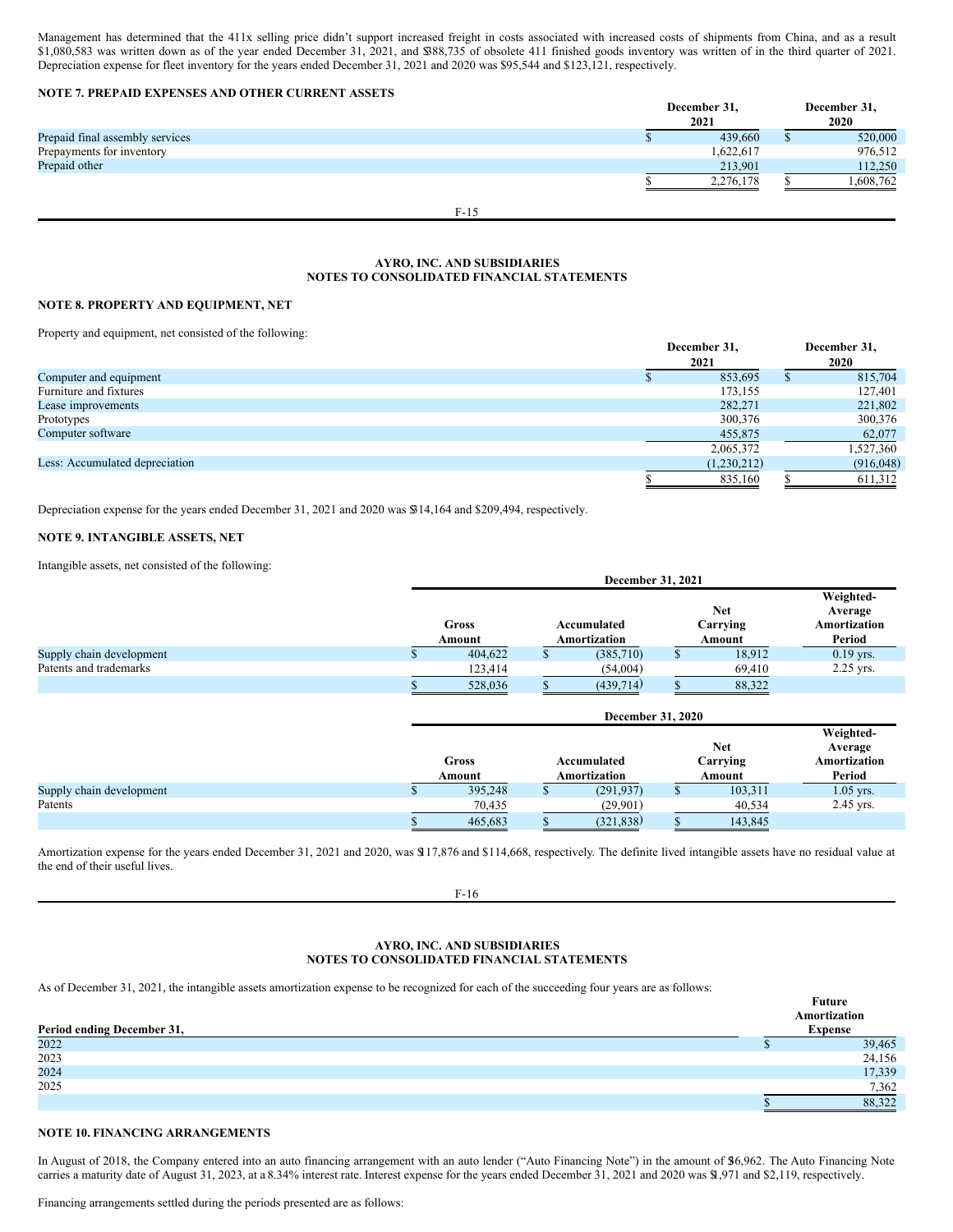#### *2019 \$500,000 Founder Bridge Note*

In October 2019, the Company received \$500,000 under a 120-day bridge term loan (the "Founder Bridge Note"), bearing interest at the rate of14% per annum, payable quarterly, from Mark Adams, a founding board member. As an inducement for the bridge loan, the Company granted Mr. Adams 143,975 shares of common stock. On December 13, 2019, Mr. Adams agreed to modify the terms of the note and extend the maturity date until April 30, 2021 in exchange for the issuance of 136,340 shares of common stock. A discount on debt of \$ 398,017 was recorded and amortized over the life of the loan as a component of interest expense on the accompanying consolidated statements of operations. The discount was calculated by allocating the relative fair value of the underlying equity grant, determined using the relative fair market value method to ascribe the value of the common stock at the time of the grant, relative to the face value of the loan to arrive at the total debt discount. On September 30, 2020, the Company repaid the Founder Bridge Note in full. The final amount paid was \$517,405 consisting of \$500,000 in principal and \$17,405 in accrued interest. Interest expense for the years ended December 31, 2021 and 2020, was \$0 and \$52,500, respectively. Amortization expense on the discount on debt for the years ended December 31, 2021 and 2020, was \$0 and \$103,602, respectively. The Company reported a loss on the debt extinguishment related to the unamortized discount on debt of \$193,693 during the year ended December 31, 2020.

#### *2019 Vendor Payable Conversion Note*

In December 2019, a marketing firm agreed to convert90% of trade accounts payable the Company owed that firm to a term loan with a principal amount of \$137,729 and bearing interest at the rate of 15% per annum, payable quarterly, with a maturity date of May 31, 2021. The Company also issued the marketing firm 17,997 shares of common stock in conjunction with this term loan. A discount on debt of \$ 46,683 was recorded and amortized over the life of the loan as a component of interest expense on the accompanying consolidated statements of operations. The discount was calculated by allocating the relative fair value of the underlying equity issuance, determined using the relative fair market value method to ascribe the value of the common stock at the time of the issuance, relative to the face value of the loan to arrive at the total debt discount. On September 30, 2020, the Company repaid the conversion loan in full. The final amount paid was \$143,454 consisting of \$137,729 in principal and \$5,725 in accrued interest. Interest expense for the years ended December 31, 2021 and 2020 was \$0 and \$15,494, respectively. Amortization expense on the discount on debt for the years ended December 31, 2021 and 2020 was \$0 and \$24,008, respectively. The Company reported a loss on the debt extinguishment related to the unamortized discount on debt of \$20,007 during the year ended December 31, 2020.

# *2019 \$1,000,000 Convertible Bridge Notes*

In December of 2019, the Company received cash in exchange for convertible promissory notes from five institutional lenders totaling \$,000,000. The maturity date of the notes was the earlier of (1) the closing of the Merger, (2) May 31, 2020, and (3) ninety (90) days if the Company determined not to proceed with the Merger. The notes accrued interest at five percent (5%). Immediately prior to the consummation of the Merger, the outstanding principal was converted into1,030,585 shares of common stock. Interest expense for the years ended December 31, 2021 and 2020, was \$0 and \$20,833, respectively.

#### *2020 \$500,000 Bridge Notes*

In February 2020, the Company received cash in exchange for promissory notes from three institutional lenders totaling \$500,000. The maturity date of the notes was the earlier of (1) the closing of the Merger, (2) May 31, 2020, and (3) ninety (90) days the Company determines not to proceed with the Merger. The notes accrued interest at seven percent (7%). Immediately after the consummation of the Merger, the notes were redeemed for cash.Interest expense for the years ended December 31, 2021 and 2020 was \$0 and \$9,373, respectively.

#### F-17

# **AYRO, INC. AND SUBSIDIARIES NOTES TO CONSOLIDATED FINANCIAL STATEMENTS**

# *2020 \$600,000 Bridge Notes*

In April 2020, the Company issued a secured promissory note payable to an individual investor providing \$600,000 of short-term financing. The notes carried an interest rate of fifteen percent (15%) and were to be repaid upon the earlier of (1) closing date of the pending the Merger and (2) July 14, 2020. Fifty percent (50%) of the principal amount was personally guaranteed by Mark Adams, a former director of AYRO Operating and AYRO. In conjunction with the notes, 553,330 shares of common stock (276,665 shares of common stock representing two percent (2%) of the combined company's post-merger outstanding common stock each) were issued to the lender and to Mr. Adams as compensation for his personal guarantee. A discount on debt of \$462,013 was recorded in the transaction and was being amortized over the life of the note as a component of interest expense on the accompanying consolidated statements of operations. The discount was calculated by allocating the relative fair value of the underlying equity issuance, determined using the relative fair market value method to ascribe the value of the common stock at the time of the issuance, relative to the face value of the loan to arrive at the total debt discount. Interest expense for the years ended December 31, 2021 and 2020 was \$0 and \$10,233, respectively. Amortization expense for the discount on debt for the years ended December 31, 2021 and 2020 was \$0 and \$108,788, respectively. The note was fully repaid upon closing of the Merger. The Company reported a loss on the debt extinguishment related to the unamortized discount on debt of \$353,225 during the year ended December 31, 2020.

#### *2020 Paycheck Protection Program Term Note*

In May 2020, the Company entered into a Paycheck Protection Program Term Note (the "PPP Note") with Pacific Western Bank, NA in the amount of \$218,000. The PPP Note was issued to the Company pursuant to the Coronavirus, Aid, Relief, and Economic Security Act's (the "CARES Act") (P.L. 116-136) Paycheck Protection Program (the "Program"). The PPP Note carries a maturity date of May 20, 2022, at a 1% interest rate. On December 29, 2020, notice of the PPP Note forgiveness was granted to the Company. The forgiveness amount of \$218,000 in principal and \$1,363 in interest was recorded in theother income line item on the statement of operationsfor the year ended December 31, 2020.

# **NOTE 11. STOCKHOLDERS' EQUITY**

#### *Common Stock*

In April 2020, the Company issued553,330 shares of common stock in connection with the issuance of the 2020 \$600,000 Bridge Note.

On June 17, 2020, the Company entered into a Securities Purchase Agreement with certain existing investors, pursuant to which the Company sold, in a registered public offering by the Company directly to the investors an aggregate of 2,200,000 shares of common stock, par value \$0.0001 per share, at an offering price of \$2.50 per share for gross proceeds of \$5,500,000 before offering expenses of \$435,000.

On July 6, 2020, the Company entered into a Securities Purchase Agreement with certain existing investors, pursuant to which the Company sold, in a registered public offering by the Company directly to the investors an aggregate of 3,157,895 shares of common stock, par value \$0.0001 per share, at an offering price of \$4.75 per share for gross proceeds of \$15,000,000 before offering expenses of \$1,249,200.

On July 21, 2020, the Company entered into a Securities Purchase Agreement with certain existing investors, pursuant to which the Company sold, in a registered public offering by the Company directly to the investors an aggregate of 1,850,000 shares of common stock, par value \$0.0001 per share, at an offering price of \$5.00 per share for gross proceeds of \$9,250,000 before offering expenses of \$740,000. Each purchaser also had the right to purchase, on or before October 19, 2020, additional shares of common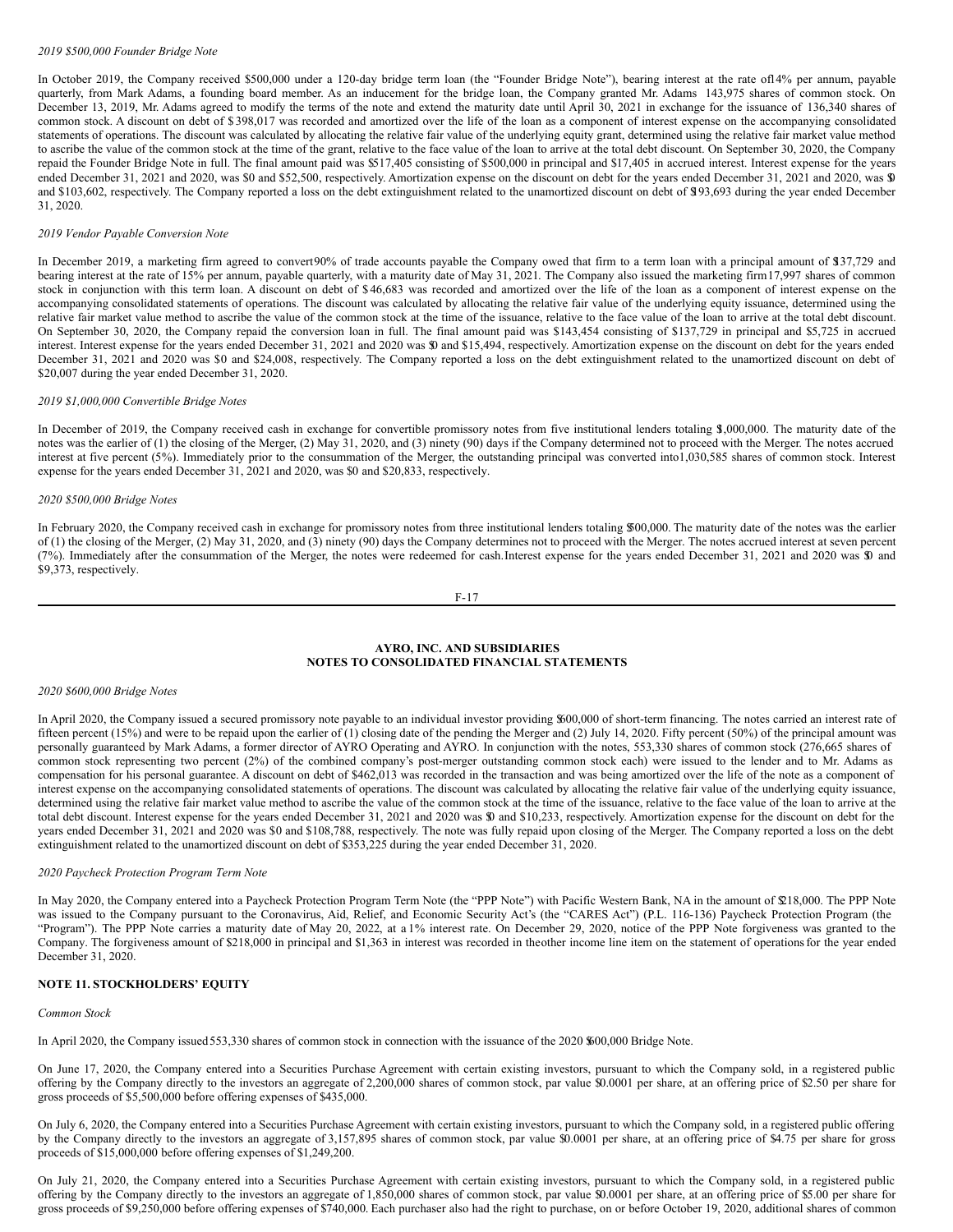stock (the "Additional Shares") equal to the full amount of 75% of the common stock it purchased at the initial closing, or an aggregate of 1,387,500 shares, at an offering price of \$5.00 per share. On October 16, 2020, the Company entered into an addendum to the Agreement (the "Addendum"), which extended the deadline for each purchaser to exercise the right to purchase the Additional Shares by one year, to October 19, 2021. As of December 31, 2020, investors had elected to purchase 420,000 of the Additional Shares of common stock of AYRO, par value \$0.0001 per share, at an offering price of \$5.00 per share, for gross proceeds of approximately \$2,100,000 before offering expenses of \$168,000.

During July 2020, the Company issued 225,590 shares of common stock upon the conversion of7,833 shares of Series H-6 Preferred Stock.

On November 22, 2020, the Company entered into a Securities Purchase Agreement with certain institutional and accredited investors, pursuant to which such stockholders agreed to purchase an aggregate of 1,650,164 shares of AYRO common stock, par value \$0.0001 per share, at an offering price of \$6.06 per share, for gross proceeds of approximately \$10,000,000 before the deduction of fees and offering expenses of \$847,619.

During the year ended December 31, 2020, the Company issued5,074,645 shares of common stock upon the exercise of5,092,806 warrants and received net cash proceeds of \$3,926,818.

During the year ended December 31, 2020, the Company issued1,030,585 shares of common stock upon the conversion of the 2019 \$1,000,000 Convertible Bridge Notes.

During the year ended December 31, 2020, the Company issued2,337,663 shares of common stock from the closing of the Merger in consideration for \$3,060,740 of cash and equity of Merger Sub.

During the year ended December 31, 2020, the Company issued1,573,218 shares of common stock, par value \$0.0001 per share, for proceeds of \$2,000,000 net of offering fees and expenses of \$609,010, pursuant to Stock Purchase Agreements entered into on December 19, 2019, as a component of the Merger Agreement and contingent upon closing of the Merger.

F-18

# **AYRO, INC. AND SUBSIDIARIES NOTES TO CONSOLIDATED FINANCIAL STATEMENTS**

During the year ended December 31, 2020, the Company issued1,037,496 shares of common stock to advisors in connection with the Merger.

In December 2020, based on its contract, the Company agreed to issue15,000 shares of common stock to COR Prominence LLC, the Company's investor relations firm. The shares were immediately vested and were issued in April 2021. An expense of \$42,300 was recorded for the year ended December 31, 2020.

During the year ended December 31, 2020, the Company issued2,007,193 shares of the common stock from the conversion of7,360,985 shares of AYRO Seed Preferred Stock.

During the year ended December 31, 2020, the Company issued6,817 shares of common stock upon the exercise of stock options and received cash proceeds of \$16,669.

During the year ended December 31, 2020, the Company issued795 shares of common stock upon the conversion of955 shares of H-3 Preferred Stock.

On January 25, 2021, AYRO entered into a Securities Purchase Agreement with certain institutional and accredited investors, pursuant to which AYRO agreed to issue and sell in a registered direct offering (the "January 2021 Offering") an aggregate of 3,333,334 shares of common stock of AYRO, par value \$0.0001 per share, at an offering price of \$6.00 per share, for gross proceeds of \$20,000,004 before the deduction of fees and offering expenses of \$1,648,608.

On February 11, 2021, AYRO entered into a Securities Purchase Agreement with certain institutional and accredited investors, pursuant to which AYRO agreed to issue and sell in a registered direct offering (the "February 2021 Offering") an aggregate of 4,400,001 shares of common stock of AYRO, par value \$0.0001 per share, at an offering price of \$9.50 per share, for gross proceeds of \$41,800,008 before the deduction of fees and offering expenses of \$3,394,054. Each purchaser was also granted an option to purchase, on or before February 16, 2022, additional shares of common stock equal to the full amount of 75% of the common stock it purchased at the initial closing, or an aggregate of 3,300,001 shares, at an exercise price of \$11.50 per share.

On March 17, 2021, in connection with that certain Agreement and Plan of Merger dated December 19, 2019, whereby certain former stockholders of AYRO Operating entered into lock-up agreements (collectively, the "May Lock-Up Agreements") pursuant to which they agreed to certain restrictions on the transfer or sale of shares of the Company's common stock for the one-year period following the Merger, AYRO modified the May Lock-Up Agreements to allow each stockholder party to a May Lock-Up Agreement to (i) sell up to 5% of such stockholder's holdings in the Company's common stock on any trading day (with such 5% limitation to be measured as of the date of each sale) and (ii) allow for unlimited sales of the Company's common stock for any sales made at \$10.00 per share or greater. As of May 28, 2021, all of the May Lock-up Agreements were expired.

Pursuant to the Securities Purchase Agreement dated July 21, 2020, during the year ended December 31, 2021 investors purchased302,500 of the Additional Shares of common stock of AYRO, par value \$0.0001 per share, at an offering price of \$5.00 per share, for gross proceeds of \$1,512,500.

During February 2021, the Company issued 13,642 shares of common stock upon the exercise of warrants and received cash proceeds of \$100,000.

During the year ended December 31, 2021, the Company issued555,004 shares of common stock upon the exercise of stock options and received cash proceeds of \$1,506,999.

During the year ended December 31, 2021, the Company issued1,158,891 shares of common stock upon the vesting of restricted stock.

# *Restricted Stock*

During the year ended December 31, 2020, the Company issued1,087,618 shares of restricted common stock valued based on the stock price at the date of issuance with a weighted average price of \$5.27 per share, pursuant to the AYRO, Inc. 2020 Long-Term Incentive Plan, of which 15,115 shares were vested during the year ended December 31, 2020. See Note 12. On February 24, 2021, pursuant to the AYRO, Inc. 2020 Long-Term Incentive Plan, the Company issued 172,000 shares of restricted stock to nonexecutive directors at a value of \$7.66 per share, 43,000 shares remain unissued as of December 31, 2021. During the year ended December 31, 2021,1,201,891 additional shares vested, of which 434,166 shares were accelerated vesting upon the resignation of the Company's former chief executive officer. The Company recognized stock-based compensation expense during the year ended December 31, 2021 of \$6,323,880. \$2,684,371 of expense was incurred from the one time accelerated vesting of434,166 restricted stock shares related to the separation agreement of the Company's former chief executive officer.

#### *Preferred Stock*

Upon closing of the Merger, the Company assumed the Series H, H-3 and H-6 preferred stock of DropCar, Inc., which respective conversion prices have been adjusted to reflect the May 2020 one-for-five reverse split.

#### *Series H Convertible Preferred Stock*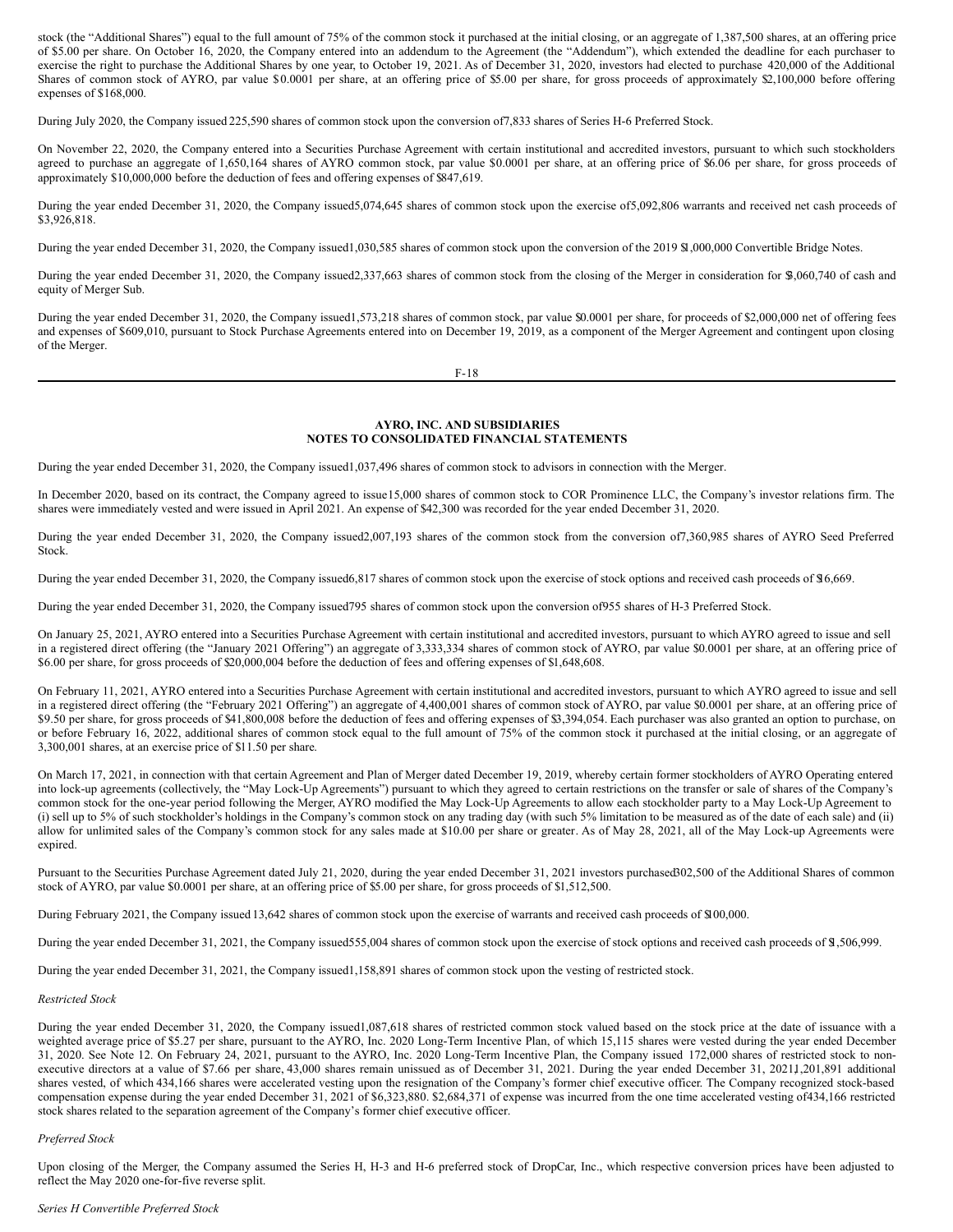Under the terms of the Series H Certificate of Designation, each share of the Company's Series H Convertible Preferred Stock (the "Series H Preferred Stock") has a stated value of \$154.00 and is convertible into shares of the Company's Common Stock, equal to the stated value divided by the conversion price of \$184.80 per share (subject to adjustment in the event of stock splits or dividends). The Company is prohibited from effecting the conversion of the Series H Preferred Stock to the extent that, as a result of such conversion, the holder would beneficially own more than 9.99%, in the aggregate, of the issued and outstanding shares of the Company's common stock calculated immediately after giving effect to the issuance of shares of common stock upon such conversion. In the event of liquidation, the holders of the Series H Preferred Stock are entitled, pari passu with the holders of common stock, to receive a payment in the amount the holder would receive if such holder converted the Series H Preferred Stock into common stock immediately prior to the date of such payment. As of December 31, 2021, such payment would be calculated as follows:

| Number of Series H Preferred Stock outstanding as of December 31, 2021              |       |
|-------------------------------------------------------------------------------------|-------|
| Multiplied by the stated value                                                      | 154   |
| Equals the gross stated value                                                       | 1.232 |
| Divided by the conversion price                                                     | 184.8 |
| Equals the convertible shares of Company Common Stock                               |       |
| Multiplied by the fair market value of Company Common Stock as of December 31, 2021 |       |
| Equals the payment                                                                  |       |

F-19

# **AYRO, INC. AND SUBSIDIARIES NOTES TO CONSOLIDATED FINANCIAL STATEMENTS**

# *Series H-3 Convertible Preferred Stock*

Pursuant to the Series H-3 Certificate of Designation (as defined below), the holders of the Company's Series H-3 Convertible Preferred Stock (the "Series H-3 Preferred Stock") are entitled to elect up to two members of a seven-member Board, subject to certain step downs; pursuant to the Series H-3 securities purchase agreement, the Company agreed to effectuate the appointment of the designees specified by the Series H-3 investors as directors of the Company.

Under the terms of the Series H-3 Certificate of Designation, each share of the Series H-3 Preferred Stock has a stated value of \$138.00 and is convertible into shares of common stock, equal to the stated value divided by the conversion price of \$165.60 per share (subject to adjustment in the event of stock splits and dividends). The Company is prohibited from effecting the conversion of the Series H-3 Preferred Stock to the extent that, as a result of such conversion, the holder or any of its affiliates would beneficially own more than 9.99%, in the aggregate, of the issued and outstanding shares of common stock calculated immediately after giving effect to the issuance of shares of common stock upon the conversion of the Series H-3 Preferred Stock.

In the event of liquidation, the holders of the Series H-3 Preferred Stock are entitled, pari passu with the holders of common stock, to receive a payment in the amount the holder would receive if such holder converted the Series H-3 Preferred Stock into common stock immediately prior to the date of such payment. As of December 31, 2021, such payment would be calculated as follows:

| Number of Series H-3 Preferred Stock outstanding as of December 31, 2021            | 1.234   |
|-------------------------------------------------------------------------------------|---------|
| Multiplied by the stated value                                                      | 138     |
| Equals the gross stated value                                                       | 170.292 |
| Divided by the conversion price                                                     | 165.6   |
| Equals the convertible shares of Company Common Stock                               | 1.028   |
| Multiplied by the fair market value of Company Common Stock as of December 31, 2021 | l.61    |
| Equals the payment                                                                  | 1.655   |

# *Series H-6 Convertible Preferred Stock*

On February 5, 2020, the Company filed the Certificate of Designations, Preferences and Rights of the Series H-6 Preferred Stock (the "Series H-6 Certificate of Designation") with the Secretary of State of the State of Delaware, establishing and designating the rights, powers and preferences of the Series H-6 Preferred Stock. The Company designated up to 50,000 shares of Series H-6 Preferred Stock and each share has a stated value of \$72.00 (the "H-6 Stated Value"). Each share of Series H-6 Preferred Stock is convertible at any time at the option of the holder thereof, into a number of shares of common stock of the Company determined by dividing the H-6 Stated Value by the initial conversion price of \$3.60 per share, which was then further reduced to \$2.50 under the anti-dilution adjustment provision, subject to a 9.99% blocker provision. The Series H-6 Preferred Stock has the same dividend rights as the common stock, except as provided for in the Series H-6 Certificate of Designation or as otherwise required by law. The Series H-6 Preferred Stock also has the same voting rights as the common stock, except that in no event shall a holder of Series H-6 Preferred Stock be permitted to exercise a greater number of votes than such holder would have been entitled to cast if the Series H-6 Preferred Stock had immediately been converted into shares of common stock at a conversion price equal to \$3.60. In addition, a holder (together with its affiliates) may not be permitted to vote Series H-6 Preferred Stock held by such holder to the extent that such holder would beneficially own more than 9.99% of our common stock. In the event of any liquidation or dissolution, the Series H-6 Preferred Stock ranks senior to the common stock in the distribution of assets, to the extent legally available for distribution.

F-20

# **AYRO, INC. AND SUBSIDIARIES NOTES TO CONSOLIDATED FINANCIAL STATEMENTS**

The holders of Series H-6 Preferred Stock are entitled to certain anti-dilution adjustments if the Company issues shares of its common stock at a lower price per share than the applicable conversion price of the Series H-6 Preferred Stock. If any such dilutive issuance occurs prior to the conversion of the Series H-6 Preferred Stock, the conversion price will be adjusted downward to a price that cannot be less than 20% of the exercise price of \$3.60.

In the event of liquidation, the holders of the Series H-6 Preferred Stock are entitled, pari passu with the holders of common stock, to receive a payment in the amount the holder would receive if such holder converted the Series H-6 Preferred Stock into common stock immediately prior to the date of such payment. As of December 31, 2021, such payment would be calculated as follows:

| Number of Series H-6 Preferred Stock outstanding as of December 31, 2021            | 50    |
|-------------------------------------------------------------------------------------|-------|
| Multiplied by the stated value                                                      |       |
| Equals the gross stated value                                                       | 3.600 |
| Divided by the conversion price                                                     | 2.5   |
| Equals the convertible shares of Company Common Stock                               | 1,440 |
| Multiplied by the fair market value of Company Common Stock as of December 31, 2021 | 1.61  |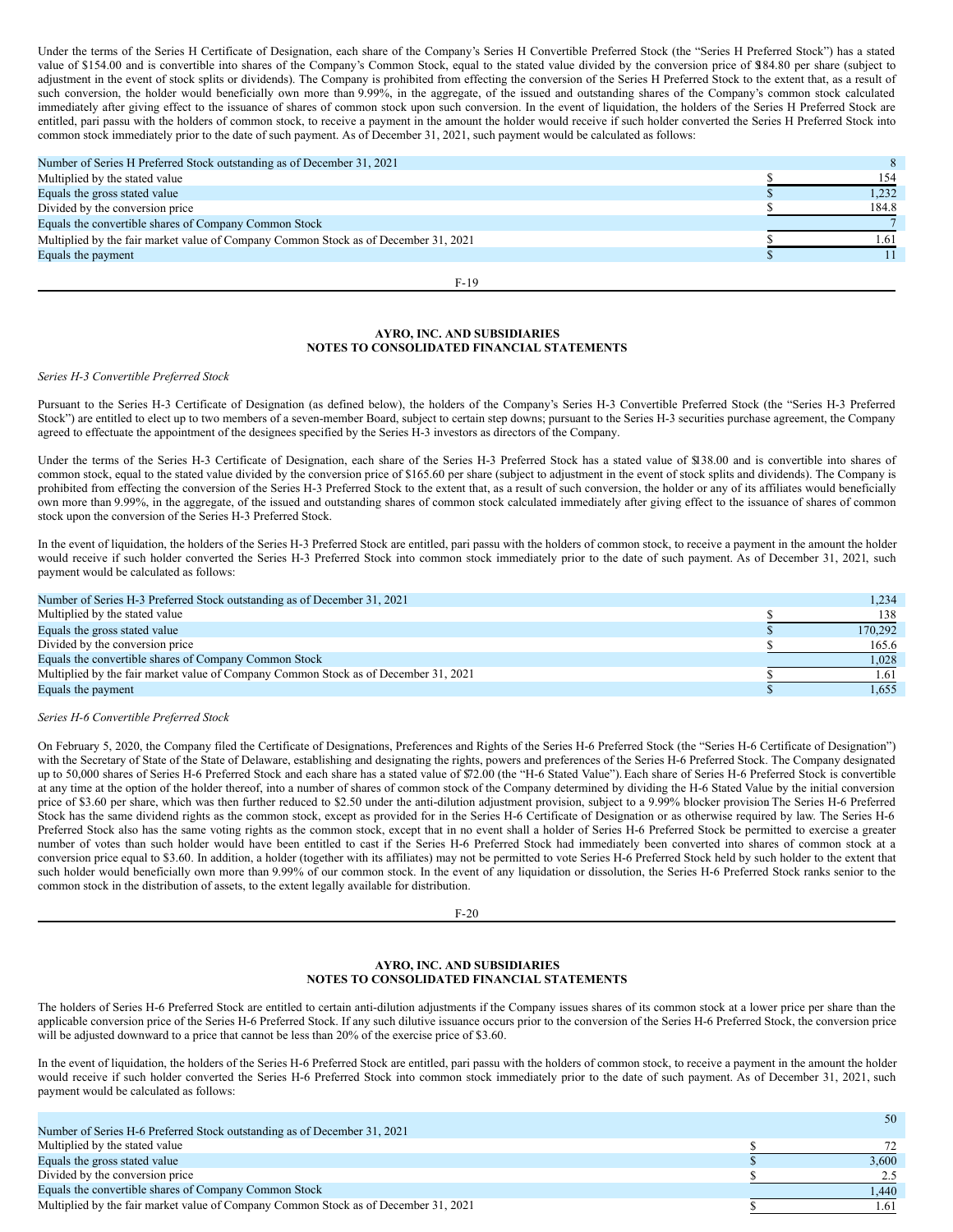# *AYRO Series Seed Preferred Stock*

Prior to the Merger, the Company was authorized to issue 8,472,500 shares of preferred stock, no par value, of which all were designated as Series Seed Preferred Stock. As of December 31, 2021 and 2020, no shares of Series Seed Preferred Stock were issued and outstanding. In conjunction with the Merger, all7,360,985 shares of AYRO Series Seed Preferred Stock were converted into approximately 2,007,193 shares of the Company Common Stock after taking into account the Exchange Ratio, Reverse Stock Split and Stock Dividend.

F-21

# **AYRO, INC. AND SUBSIDIARIES NOTES TO CONSOLIDATED FINANCIAL STATEMENTS**

#### **Warrants**

# *AYRO Seed Warrants*

Prior to the Merger, the Company issued 461,647 warrants (the "AYRO Seed Warrants") with an exercise price \$7.33. The AYRO Seed Warrants terminate five years from the grant date. As of December 31, 2021, there were448,005 AYRO Seed Warrants outstanding. For the years ended December 31, 2021 and 2020, the Company recorded warrant expense related to the AYRO Seed Warrants of \$0 and \$36,760, respectively.

Series I, J, H, H-1, H-3, H-4 and H-5 warrants transferred to AYRO common stock pursuant to the Merger.

#### *Series I Warrants*

As a result of the Merger, 14,636 Series I Warrants transferred to AYRO and have an exercise price of \$69.00 per share. If at any time (i) the volume weighted average price ("VWAP") of the Common Stock exceeds \$138.00 for not less than the mandatory exercise measuring period; (ii) the daily average number of shares of Common Stock traded during the mandatory exercise measuring period equals or exceeds 25,000; and (iii) no equity conditions failure has occurred as of such date, then the Company shall have the right to require the holder to exercise all or any portion of the Series I Warrants still unexercised for a cash exercise. During the year ended December 31, 2021, all 14,636 Series I Warrants expired.

#### *Series H-3 Warrants*

As a result of the Merger, 2,800 Series H-3 Warrants transferred to AYRO and have an exercise price of \$ 165.60 per share, subject to adjustments (the "Series H-3 Warrants"). Subject to certain ownership limitations, the Series H-3 Warrants are immediately exercisable from the issuance date and will be exercisable for a period of five (5) years from the issuance date. As of December 31, 2021, there were2,800 Series H-3 Warrants outstanding.

#### *Exercise of Series H-4 Warrants and Issuance of Series J Warrants*

#### *Series H-4 Warrants*

As a result of the Merger, 37,453 Series H-4 Warrants transferred to AYRO and have an exercise price of \$ 15.60. The Series H-4 Warrants contain an anti-dilution price protection and the warrants cannot be less than \$15.60 per share. As of December 31, 2021, there were37,453 Series H-4 Warrants outstanding.

F-22

# **AYRO, INC. AND SUBSIDIARIES NOTES TO CONSOLIDATED FINANCIAL STATEMENTS**

As a result of the Merger, 52,023 Series J Warrants transferred to AYRO. The terms of the Series J Warrants are substantially identical to the terms of the Series H-4 Warrants except that (i) the exercise price is equal to \$30.00 per share, (ii) the Series J Warrants may be exercised at all times beginning on the 6-month anniversary of the issuance date on a cash basis and also on a cashless basis, (iii) the Series J Warrants do not contain any provisions for anti-dilution adjustment and (iv) the Company has the right to require the Holders to exercise all or any portion of the Series J Warrants still unexercised for a cash exercise if the volume-weighted average price (VWAP) (as defined in the Series J Warrant) for the Company's common stock equals or exceeds \$45.00 for not less than ten consecutive trading days.

If at any time (i) the VWAP of the Common Stock exceeds \$9.00 for not less than the mandatory exercise measuring period; (ii) the daily average number of shares of Common Stock traded during the mandatory exercise measuring period equals or exceeds 25,000; and (iii) no equity conditions failure has occurred as of such date, then the Company shall have the right to require the holder to exercise all or any portion of the Series J Warrants still unexercised for a cash exercise. As of December 31, 2021, there were52,023 Series J Warrants outstanding.

#### *Series H-5 Warrants*

As a result of the Merger, 296,389 Series H-5 Warrants were transferred to AYRO and have an exercise price of \$ 2.50 per share. Subject tocertain ownership limitations, the H-5 Warrants will be exercisable beginning six months from the issuance date and will be exercisable for a period of five yearsfrom the initial issuance date.

The H-5 Warrants are entitled to certain anti-dilution adjustments if the Company issues shares of its common stock at a lower price per share than the applicable exercise price (subject to a floor of \$0.792 per share). An anti-dilution adjustment was triggered resulting in an adjusted exercise price per share from \$3.96 to \$2.50, resulting in an issuance of an additional 173,091 warrants that are exercisable at \$2.50 per share. As of December 31, 2021, there were348,476 Series H-5 Warrants outstanding.

The Company considers the change in exercise price due to the anti-dilution trigger related to the Series H-5 Warrants to be of an equity nature, as the issuance allowed the warrant holders to exercise warrants in exchange for common stock, which represents an equity for equity exchange. Therefore, the change in the fair value before and after the effect of the anti-dilution triggering event and the fair value of the Series H-5 warrants will be treated as a deemed dividend in the amount of \$432,727 during the year ended December 31, 2020. Cash received upon exercise in excess of par value is accounted for through additional paid in capital. The Company valued the deemed dividend as the difference between: (a) the modified fair value of the Series H-5 Warrants in the amount of \$967,143 and (b) the fair value of the original award prior to the modification of \$534,416.

The warrants were valued using the Black-Scholes option pricing model on the date of the modification and issuance using the following assumptions: (a) fair value of common stock of \$2.77 per share, (b) expected volatility of 89.96%, (c) dividend yield of0%, (d) risk-free interest rate of0.24%, and (e) expected life of5 years. The Series H-5 Warrants were exercisable beginning June 6, 2020.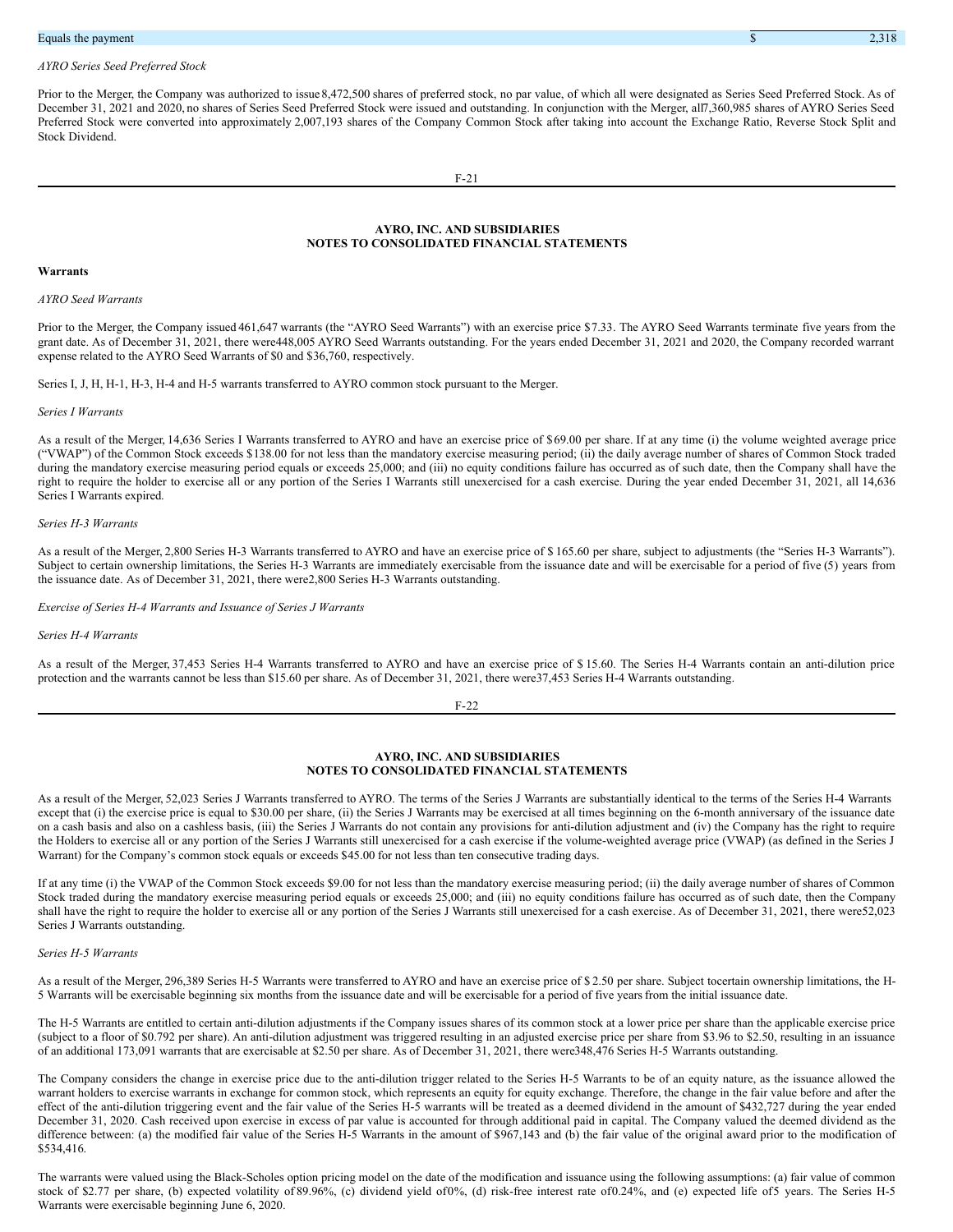# **AYRO, INC. AND SUBSIDIARIES NOTES TO CONSOLIDATED FINANCIAL STATEMENTS**

# *Other AYRO Warrants*

On June 19, 2020, the Company agreed to issue finder warrants (the "June Finder Warrants") to purchase27,273 shares of the Company's common stock at an exercise price of \$2.75 per share to a finder or its designees, and the Company agreed to issue warrants to Palladium (the "June Placement Agent Warrants") to purchase 126,000 shares of the Company's common stock at an exercise price of \$2.875 per share. The June Finder Warrants and June Placement Agent Warrants terminate after a period of 5 years on June 19, 2025. As of December 31, 2020, 126,000 of the June Placement Agent Warrants had been exercised. As of December 31, 2021, the 27,273 June Finder Warrants were outstanding.

On July 8, 2020, the Company agreed to issue finder warrants (the "July 8 Finder Warrants") to purchase71,770 shares of the Company's common stock at an exercise price of \$5.225 per share to a finder or its designees, and the Company agreed to issue warrants to Palladium (the "July 8 Placement Agent Warrants") to purchase 147,368 shares of the Company's common stock at an exercise price of \$5.4625 per share.

The July 8 Finder Warrants and July 8 Placement Agent Warrants terminate after a period of 5 years on July 8, 2025. As of December 31, 2021, there were71,770 July 8 Finder Warrants and 147,368 July 8 Placement Agent Warrants were outstanding.

On July 22, 2020, the Company agreed to issue warrants to Palladium (the "July 22 Placement Agent Warrants") to purchase129,500 shares of the Company's common stock at an exercise price of \$5.750 per share. The July 22 Placement Agent Warrants terminate after a period of 5 years on July 22, 2025. As of December 31, 2021, there were129,500 July 22 Placement Agent Warrants outstanding.

F-24

# **AYRO, INC. AND SUBSIDIARIES NOTES TO CONSOLIDATED FINANCIAL STATEMENTS**

On September 25, 2020, the Company issued a warrant (the "September Warrant") to purchase31,348 shares of the Company's common stock at an exercise price of \$3.19 per share to a vendor for facilitating a manufacturing agreement. The September Warrant is immediately exercisable and expires on September 25, 2025. The September Warrant was classified as equity and the estimated fair value of \$2.13 per share was computed as of September 25, 2020, using the Black-Scholes model. The Company recorded \$66,845 as stock-based compensation expense during the fourth quarter of 2020 for the total fair value of the September Warrant. As of December 31, 2021, there were31,348 September Warrants outstanding.

The following assumptions were used to determine the fair value of the September Warrants:

|                       |    | As of                     |
|-----------------------|----|---------------------------|
|                       |    | <b>September 25, 2020</b> |
| Dividend              |    | $-1/2$                    |
| <b>Risk Free Rate</b> |    | $0.30\%$                  |
| <b>Exercise Price</b> | л۰ | 2.90                      |
| Strike Price          |    | 3.19                      |
| Term                  |    | 5.00                      |
| Volatility            |    | 102%                      |

On November 22, 2020, the Company entered into a Securities Purchase Agreement with new and current stockholders of the Company, pursuant to which such stockholders agreed to purchase shares of AYRO's Common Stock, Series A Warrants and Series B Warrants to purchase AYRO's Common Stock for an aggregate purchase price of \$9,999,997. Each purchaser additionally purchased and received Series A Warrants and Series B Warrants equal to 75% and 50% of the purchased shares, for a total of 1,237,624 Series A Warrants and 825,084 Series B Warrants. The Series A Warrants were immediately exercisable, in whole or in part at a strike price of \$8.09 and expired on May 24, 2021. The Series B Warrants are immediately exercisable, in whole or in part, at a strike price of \$8.90, and terminate five years from the date issuance on November 24, 2025. As of December 31, 2021, there were no Series A Warrants and825,084 Series B Warrants outstanding.

On November 22, 2020, the Company agreed to issue finder warrants (the "November Finder Warrants") to purchase 56,256 shares of the Company's common stock at an exercise price of \$6.6660 per share to a finder or its designees, and the Company agreed to issue warrants to Palladium (the "November Placement Agent Warrants") to purchase 57,756 shares of the Company's common stock at an exercise price of \$6.9690 per share.

The November Finder Warrants and November Placement Agent Warrants terminate after a period of 5 years on November 22, 2025. As of December 31, 2021, there were 56,256 November Finder Warrants and 57,756 November Placement Agent Warrants outstanding.

On January 25, 2021, AYRO entered into a Securities Purchase Agreement with certain institutional and accredited investors, pursuant to which AYRO agreed to issue and sell in the January 2021 Offering an aggregate of 3,333,334 shares of common stock of AYRO, par value \$0.0001 per share, at an offering price of \$6.00 per share, for gross proceeds of approximately \$20.0 million before the deduction of fees and offering expenses.

Each purchaser was also granted a warrant to purchase, between July 26, 2021 and July 26, 2023, additional shares of common stock equal to the full amount of the common stock it purchased at the initial closing, or an aggregate of 3,333,334 shares at an exercise price of \$6.93 per share.

On January 25, 2021, the Company agreed to issue warrants to Palladium, the placement agent for the January 2021 offering to purchase233,334 shares of the Company's common stock at an exercise price of \$6.93 per share. The warrants are exercisable six months following issuance and terminate on July 23, 2023. As of December 31, 2021 all 3,566,668 warrants are outstanding.

On February 11, 2021, the Company agreed to issue warrants to Spartan Capital Securities, LLC and its affiliates (the "February Finder Warrants") to purchase15,574 shares of the Company's common stock at an exercise price of \$10.925 per share and to purchase 35,885 shares of the Company's common stock at an exercise price of \$10.45 per share to a finder or its designees. In addition, the Company agreed to issue warrants to Palladium (the "February Placement Agent Warrants") to purchase 255,584 shares of the Company's common stock at an exercise price of \$10.925 per share. The February Finder Warrants and February Placement Agent Warrants terminate after a period of 5 years on February 26, 2026. As of December 31, 2021, there were 51,459 February Finder Warrants and 255,584 February Placement Agent Warrants were outstanding.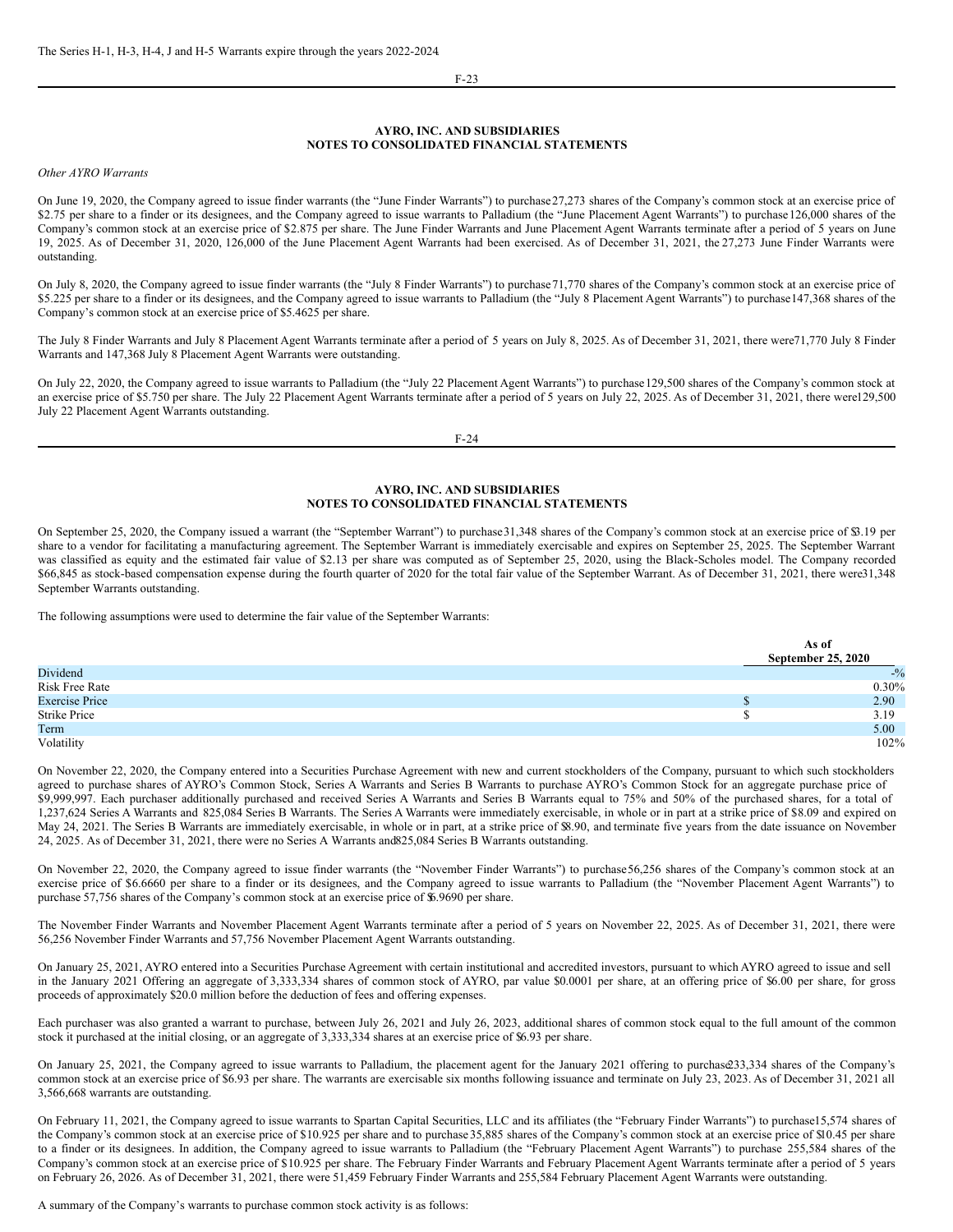|                                  | <b>Shares Underlying</b><br>Warrants |    | Weighted<br><b>Average Exercise</b><br>Price | Average<br>Remaining<br>Contractual<br>Term (in years) |
|----------------------------------|--------------------------------------|----|----------------------------------------------|--------------------------------------------------------|
| Outstanding at December 31, 2019 | 461,647                              |    | 7.33                                         | 4.22                                                   |
| Assumed as part of the Merger    | 413,450                              |    | 14.11                                        |                                                        |
| Granted                          | 7,728,872                            | S. | 3.20                                         |                                                        |
| Exercised                        | (5,092,806)                          | D  | 0.86                                         |                                                        |
| Expired                          | (10, 149)                            | ъ. | 145.2                                        |                                                        |
| Outstanding at December 31, 2020 | 3,501,014                            |    | 8.03                                         | 2.87                                                   |
| Granted                          | 3.873.711                            |    | 7.24                                         |                                                        |
| Exercised                        | (13, 642)                            | S  | 7.33                                         |                                                        |
| Expired                          | (1,252,260)                          |    | 8.80                                         |                                                        |
| Outstanding at December 31, 2021 | 6,108,823                            |    | 7.37                                         | 2.31                                                   |

**Weighted**

F-25

# **AYRO, INC. AND SUBSIDIARIES NOTES TO CONSOLIDATED FINANCIAL STATEMENTS**

# **NOTE 12. STOCK BASED COMPENSATION**

# *AYRO 2020 Long Term Incentive Plan*

On May 28, 2020, the Company's shareholders approved the AYRO, Inc. 2020 Long Term Incentive Plan for future grants of incentive stock options, nonqualified stock, stock appreciation rights, restricted stock, restricted stock units, performance and other awards.

The Company has reserved a total of 4,089,650 shares of its common stock pursuant to the AYRO, Inc. 2020 Long-Term Incentive Plan, including shares of restricted stock that have been issued. The Company has 1,498,740 stock options, restricted stock and warrants remaining under this plan as of December 31, 2021.

# *AYRO 2017 Long Term Incentive Plan*

Prior to the Merger, the Company granted stock options and warrants pursuant to the 2017 Long Term Incentive Plan effective January 1, 2017. As of December 31, 2021, the 2017 Long Term Incentive Plan remains active, but no additional awards may be granted.

# *DropCar Amended and Restated 2014 Equity Incentive Plan*

The DropCar Amended and Restated 2014 Equity Incentive Plan was amended in 2018 to increase the number of shares of Company common stock available for issuance. Pursuant to the 2014 Equity Incentive Plan (the "2014 Plan"), 141,326 shares of common stock were reserved for issuance and there are options to purchase61,440 shares outstanding as of December 31, 2021. As of December 31, 2021, there were zero shares available for grant under the 2014 Plan.

Stock-based compensation, including stock options, warrants and restricted stock, expense is included in the consolidated statement of operations as follows:

|                            | <b>Years Ended December 31.</b> |  |          |
|----------------------------|---------------------------------|--|----------|
|                            | 2021                            |  | 2020     |
| Research and development   | 73,447                          |  | 65,433   |
| Sales and marketing        | 224,076                         |  | 160,480  |
| General and administrative | 7,258,759                       |  | .601,095 |
| Total                      | 1,556,282                       |  | ,827,008 |
|                            |                                 |  |          |

F-26

# **AYRO, INC. AND SUBSIDIARIES NOTES TO CONSOLIDATED FINANCIAL STATEMENTS**

*Options*

The following table reflects the stock option activity:

|                                  | Number of<br><b>Shares</b> |     | Weighted<br>Average<br><b>Exercise</b><br>Price | Contractual<br>Life (Years) |
|----------------------------------|----------------------------|-----|-------------------------------------------------|-----------------------------|
| Outstanding at December 31, 2019 | 996,645                    |     | 2.92                                            | 5.73                        |
| Assumed as part of the Merger    | 61.440                     |     | 46.95                                           |                             |
| Granted                          | 896,269                    | Ъ.  | 3.06                                            |                             |
| Exercised                        | (6, 817)                   | аħ. | (2.45)                                          |                             |
| Forfeitures                      | (27,268)                   |     | (2.86)                                          |                             |
| Outstanding at December 31, 2020 | .920,269                   |     | 4.40                                            | 8.66                        |
| Exercised                        | (555,004)                  |     | (2.72)                                          |                             |
| Forfeitures                      | (26,590)                   | S   | (2.52)                                          |                             |
| Outstanding at December 31, 2021 | 1,338,675                  |     | 5.14                                            | 8.26                        |

Of the outstanding options, 1,062,294 were vested and exercisable as of December 31, 2021. At December 31, 2021 the aggregate intrinsic value of stock options vested and exercisable was \$0.

The Company recognized \$1,232,402 and \$908,533 of stock option expense for the years ended December 31, 2021 and 2020, respectively. Total compensation cost related to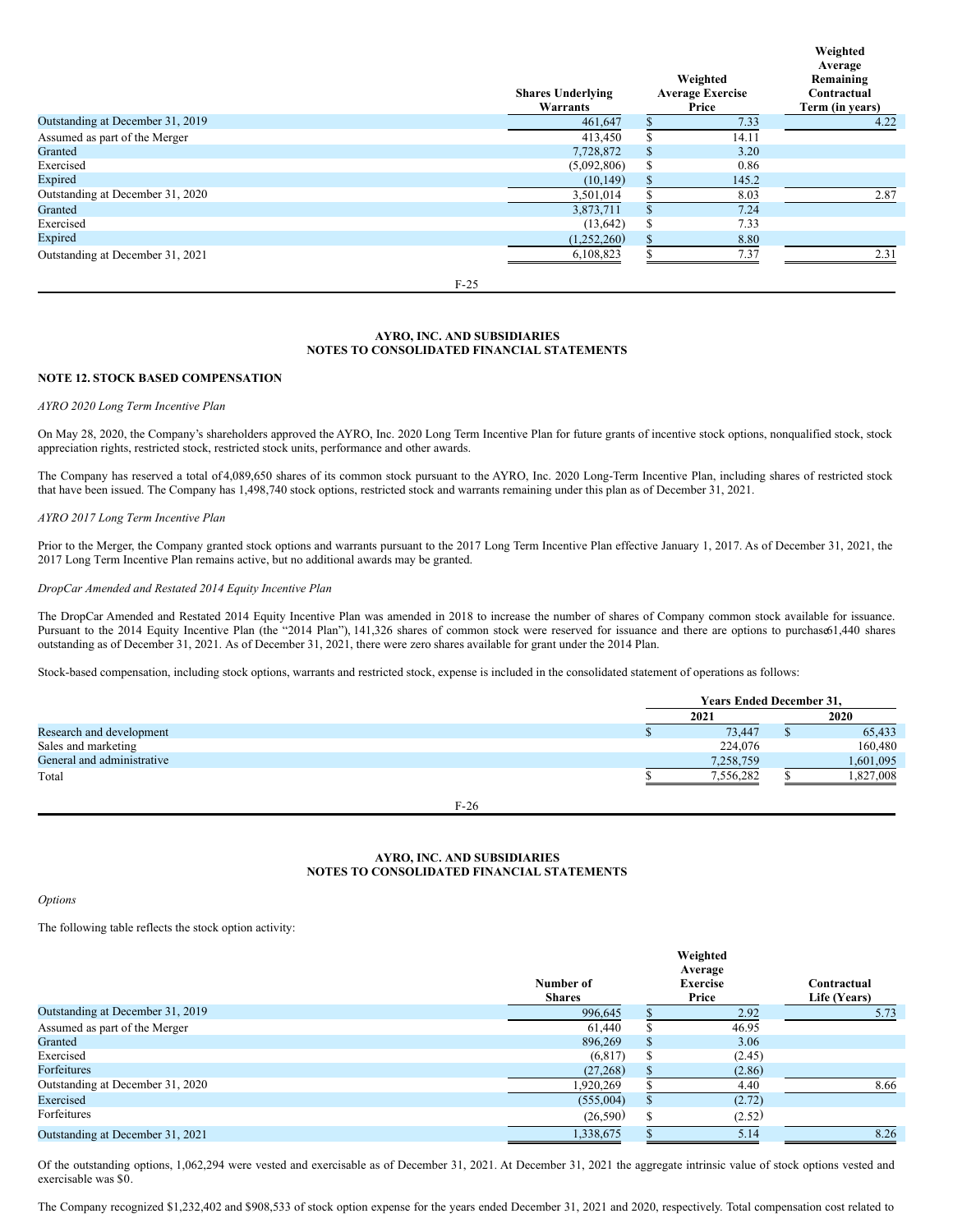non-vested stock option awards not yet recognized as of December 31, 2021 was \$637,576 and will be recognized on a straight-line basis through the end of the vesting periods through October 2023. The amount of future stock option compensation expense could be affected by any future option grants or by any forfeitures.

Determining the appropriate fair value of the stock-based awards requires the input of subjective assumptions, including the fair value of the Company's common stock, and for stock options, the expected life of the option, and the expected stock price volatility. The Company uses the Black-Scholes option pricing model to value its stock option awards. The assumptions used in calculating the fair value of stock-based awards represent management's best estimates and involve inherent uncertainties and the application of management's judgment. As a result, if factors change and management uses different assumptions, stock-based compensation expense could be materially different for future awards.

F-27

# **AYRO, INC. AND SUBSIDIARIES NOTES TO CONSOLIDATED FINANCIAL STATEMENTS**

The Company uses the following inputs when valuing stock-based awards.

|                             | For the Years Ended December 31. |                |
|-----------------------------|----------------------------------|----------------|
|                             | 2021                             | 2020           |
| Expected life (years)       | n/a                              | 5.0            |
| Risk-free interest rate     | n/a                              | 0.38%          |
| Expected volatility         | n/a                              | 89.76%         |
| Total grant date fair value | n/a                              | 1.83 to \$2.81 |

The expected life of the employee stock options was estimated using the "simplified method," as the Company has no historical information to develop reasonable expectations about future exercise patterns and employment duration for its stock option grants. The simplified method is based on the average of the vesting tranches and the contractual life of each grant. The expected life of awards that vest immediately use the contractual maturity since they are vested when issued. For stock price volatility, the Company uses public company comparable data and in periods prior to the Merger historical private placement data as a basis for its expected volatility to calculate the fair value of option grants. The risk-free interest rate is based on U.S. Treasury notes with a term approximating the expected life of the option at the grant-date.

#### *Restricted Stock*

The following table reflects the restricted stock activity:

|             |                         | Weighted<br><b>Average Grant</b><br>Price |
|-------------|-------------------------|-------------------------------------------|
|             |                         |                                           |
| 1,087,618   |                         | 5.27                                      |
| (15, 115)   |                         | (3.17)                                    |
| 1,072,503   |                         | 5.30                                      |
| 622,000     |                         | 3.91                                      |
| (1,201,891) |                         | 5.71                                      |
| (42,612)    |                         | 3.17                                      |
| 450,000     |                         | 2.48                                      |
|             | <b>Number of Shares</b> |                                           |

In September 2020, the Company issued 436,368 shares of restricted stock to current directors, of which15,115 immediately vested and the remainder to vest in December 2020, which was subsequently modified to vest in full in May 2021. The Company recognized compensation expense during the year endedDecember 31, 2021 and 2020 of \$699,527 and \$548,679, respectively.

In December 2020, based on objectives achieved, the Company issued651,250 shares of restricted stock to Rodney C. Keller, Jr. that vest according tothe following vesting schedule: one-third vested on May 28, 2021, one-third was to vest on December 4, 2021 and one-third was to vest on December 4, 2022. In September 2021 all 434,166 unvested shares of Keller Restricted Stock vested pursuant to Mr. Keller's separation agreement. Compensation expense recognized for the Keller Restricted Stock for the years ended December 31, 2021 and 2020 was \$4,126,618 and \$233,732, respectively.

On February 24, 2021, pursuant to the AYRO, Inc. 2020 Long-Term Incentive Plan, the Company issued 172,000 shares of restricted stock to non-executive directors at a value of \$7.66 per share. All awards vested during the year ended December 31, 2021. The Company recognized compensation expense during the year ended December 31, 2021 of \$1,317,520, of which \$329,380 was held in accrual for shares unissued at December 31, 2021. As of December 31, 20214, 3,000 shares remained unissued.

In September 2021, pursuant to the employment agreement with Thomas M. Wittenschlaeger, the Company issued 450,000 shares of restricted stock at a value of \$2.48 per share. Vesting will occur as predetermined value-based targets are met. We estimate the fair value of stock-based and cash unit awards containing a market condition using a Monte Carlo simulation model. Key inputs and assumptions used in the Monte Carlo simulation model include the stock price of the award on the grant date, the expected term, the risk-free interest rate over the expected term, the expected annual dividend yield and the expected stock price volatility. The Company does not currently pay or plan to pay a dividend on its common stock, the expected dividend yield was zero. Volatility was determined using a three-year lookback with a 110% determination. The expected term is December 27, 2023 for the fifth and final tranche. The Company recognized \$180,215 of expense in the year ended December 31, 2021. Total compensation cost related to nonvested restricted stock not yet recognized as of December 31, 2021 was \$936,877 and will be recognized on a straight-line basis per target through the end of each vesting period through December 2023.

# **AYRO, INC. AND SUBSIDIARIES NOTES TO CONSOLIDATED FINANCIAL STATEMENTS**

*Other Share-Based Payments*

The Company grants stock warrants pursuant to the 2017 Long Term Incentive Plan ("LTIP") effective January 1, 2017. The Company measured consultant stock-based awards at grant-date fair value and recognizes contractor consulting expense for contractor warrants on a straight-line method basis over the vesting period of the award. Grants to consultants are expensed at the earlier of (i) the date at which a commitment for performance by the service provider to earn the equity instrument is reached and (ii) the date at which the service provider's performance is complete.

The Company recognized \$0 and \$103,764 of warrant expense related to consulting services for the years ended December 31, 2021 and 2020, respectively.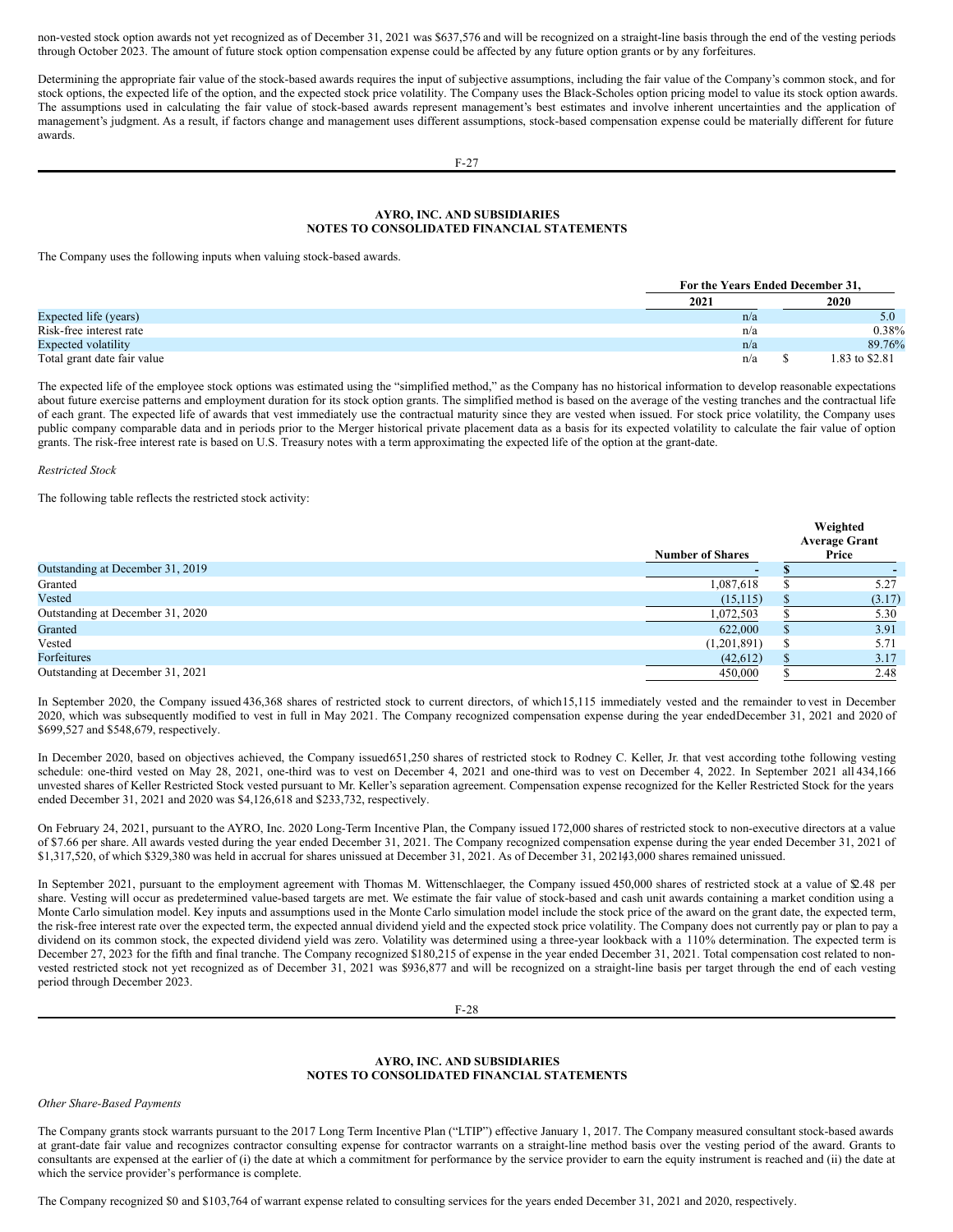# **NOTE 13. CONCENTRATIONS AND CREDIT RISK**

#### *Revenues*

In March 2019, the Company entered into a five-year Master Procurement Agreement, or the MPA, with Club Car for the sale of AYRO's four-wheeled vehicle. The MPA grants Club Car the exclusive right to sell AYRO's four-wheeled vehicle in North America, provided that Club Car orders at least 500 vehicles per year. The MPA has an initial term of five (5) years commencing January 1, 2019 and may be renewed by Club Car for successive one-year periods upon 60 days' prior written notice. Two customers accounted for approximately 79% and 20%, respectively, of the Company's revenues for the year ended December 31, 2021 and for68% and 18%, respectively, for the year ended December 31, 2020.

#### *Accounts Receivable*

As of December 31, 2021 and 2020, two customers accounted for more than 10% of the Company's gross accounts receivable. One customer accounted for approximately87% and 74% as of December 31, 2021 and 2020, respectively. A second customer accounted for approximately10% and 14% as of December 31, 2021 and 2020, respectively.

#### *Purchasing*

The Company places orders with various suppliers. During the years ended December 31, 2021 and 2020, two suppliers accounted for more than 10% of the Company's raw materials. One supplier, Cenntro Automotive Group ("Cenntro"), a related party – see Note 14 – accounted for approximately 62% and 54%, respectively, of the Company's purchases of raw materials during the years ended December 31, 2021 and 2020. The second supplier accounted for 9% and 11%, respectively, of the Company's purchases of raw materials during the years ended December 31, 2021 and 2020. Any disruption in the operation of either of these suppliers could adversely affect the Company's operations.

#### *Manufacturing*

Cenntro owns the design of the AYRO 411x model and has granted the Company an exclusive license to manufacture AYRO 411x model for sale in North America. The Company's business is dependent on such license, and if it fails to comply with its obligations to maintain that license, the Company's business will be substantially harmed. Under the Manufacturing License Agreement, dated April 27, 2017, between Cenntro and the Company, the Company is granted an exclusive license to manufacture and sell AYRO 411x in the United States, and the Company required to purchase the minimum volume of product units from Cenntro, among other obligations.

F-29

# **AYRO, INC. AND SUBSIDIARIES NOTES TO CONSOLIDATED FINANCIAL STATEMENTS**

# **NOTE 14. RELATED PARTY TRANSACTIONS**

The Company had received short-term expense advances from its founders. For the years ended December 31, 2021 and 2020, the amounts outstanding were \$5,000 for each year and recorded as a component of accounts payable on the accompanying consolidated balance sheets.

In October 2019, the Company received \$500,000 and issued a term loan from a founding board member. Furthermore, the Company granted143,975 shares of the Company's common stock as of December 2019. During the year ended December 31, 2020, the Company granted an additional 136,340 shares of the Company's common stock to as consideration for extending the term date of the loan to April 30, 2021. This note and accrued interest were paid in full in September 2020; see*2019 \$500,000 Founder Bridge Note –* Note 10.

# **NOTE 15. COMMITMENTS AND CONTINGENCIES**

#### *Lease Agreements*

In 2019 the Company entered into a new lease agreement for office and manufacturing space. The lease commencement date was January 16, 2020. Prior to the commencement date of the new lease agreement, the Company leased other office and manufacturing space on a short-term basis. The Company determined if an arrangement is a lease at inception of the contract and whether a contract is or contains a lease by determining whether it conveys the right to control the use of identified asset for a period of time. The contact provides the right to substantially all the economic benefits from the use of the identified asset and the right to direct use of the identified asset, as such, the contract is, or contains, a lease. In connection with the adoption of ASC 842, *Leases*, the Company has elected to treat the lease and non-lease components as a single component.

During March 2021, the Company subleased additional office space to support the Company's expansion plan. The term is for16 months with a total lease obligation of \$131,408. In connection with the adoption of ASC 842,*Leases*, the Company has elected to treat the lease and non-lease components as a single component.

Leases were classified as an operating lease at inception. An operating lease results in the recognition of a Right-of-Use ("ROU") assets and lease liability on the balance sheet. ROU assets and operating lease liabilities are recognized based on the present value of lease payments over the lease term as of the commencement date. Because the lease does not provide an explicit or implicit rate of return, the Company determines an incremental borrowing rate based on the information available at the commencement date in determining the present value of lease payments on an individual lease basis.

The incremental borrowing rate for a lease is the rate of interest the Company would have to pay on a collateralized basis to borrow an amount equal to the lease payments for the asset under similar term, which is 10.41%. Lease expense for the lease is recognized on a straight-line basis over the lease term.

F-30

# **AYRO, INC. AND SUBSIDIARIES NOTES TO CONSOLIDATED FINANCIAL STATEMENTS**

The Company's leases do not contain any residual value guarantees or material restrictive covenants. Leases with a lease term of 12 months or less are not recorded on the balance sheet and lease expense is recognized on a straight-line basis over the lease term. The remaining terms for the Company's leases as of December 31, 2021 are 5.25 and 0.5 years, respectively. The Company currently has no finance leases.

During the years ended December 31, 2021 and 2020, cash paid for amounts included in the measurement of lease liabilities- operating cash flows from operating lease was \$180,404 and \$87,747 respectively.

The components of lease expense consist of the following: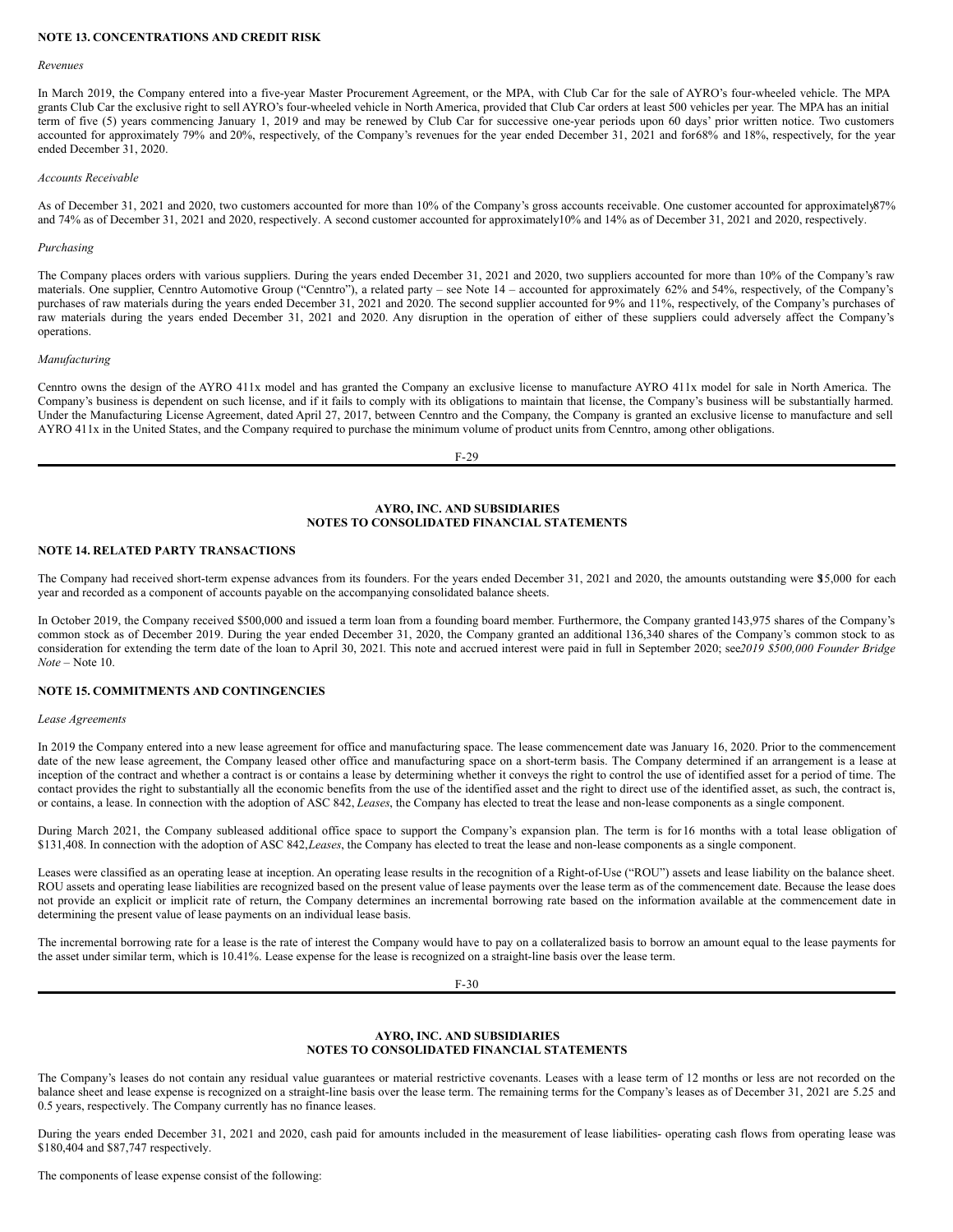|                          | rears Ended December 31. |      |         |
|--------------------------|--------------------------|------|---------|
|                          | 2021                     | 2020 |         |
| Operating lease expense  | 462,105                  |      | 229,457 |
| Short-term lease expense | 8.296                    |      | 87.848  |
| Total lease cost         | 470,401                  |      | 317,305 |

**Years Ended December 31,**

Balance sheet information related to leases consists of the following:

|                                                            | December 31, 2021 |    | <b>December 31, 2020</b> |
|------------------------------------------------------------|-------------------|----|--------------------------|
| <b>Assets</b>                                              |                   |    |                          |
| Operating lease – right-of-use asset                       | 1,012,884         |    | 1,098,819                |
| Total lease assets                                         | 1,012,884         |    | 1,098,819                |
|                                                            |                   |    |                          |
| <b>Liabilities</b>                                         |                   |    |                          |
| Current liabilities:                                       |                   |    |                          |
| Lease obligation – operating lease                         | 206,426           | S. | 123,139                  |
| Noncurrent liabilities:                                    |                   |    |                          |
| Lease obligation - operating lease, net of current portion | 859,543           |    | 1,002,794                |
| Total lease liability                                      | 1,065,969         |    | 1,125,933                |
|                                                            |                   |    |                          |

The weighted-average remaining lease term and discount rate is as follows:

| Weighted average remaining lease term (in years) – operating lease | 5.25   |
|--------------------------------------------------------------------|--------|
| Weighted average discount rate – operating lease                   | 10.41% |
|                                                                    |        |
| $F-31$                                                             |        |

# **AYRO, INC. AND SUBSIDIARIES NOTES TO CONSOLIDATED FINANCIAL STATEMENTS**

Cash flow information related to leases consists of the following:

|                                                                                               | December 31, 2021 |
|-----------------------------------------------------------------------------------------------|-------------------|
| Operating cash flows for operating leases                                                     | 180,404           |
| Supplemental non-cash amounts of lease liabilities arising from obtaining right of use assets | 120,440           |

Future minimum lease payment under non-cancellable lease as of December 31, 2021 are as follows:

| As of December 31, 2021                        | <b>Operating Leases</b> |
|------------------------------------------------|-------------------------|
| 2022                                           | 306,691                 |
| 2023                                           | 247,533                 |
| 2024                                           | 254,277                 |
| 2025                                           | 261,223                 |
| 2026 and thereafter                            | 313,307                 |
| Total minimum lease payments                   | 1,383,031               |
| Less effects of discounting                    | (317,062)               |
| Present value of future minimum lease payments | 1,065,969               |

*Manufacturing Agreements*

On September 25, 2020, AYRO entered into a Master Manufacturing Services Agreement (the "Karma Agreement") with Karma Automotive, LLC ("Karma"). The term of the contract is for 12 months. Pursuant to the agreement Karma will provide certain manufacturing services, starting in 2021, under an attached statement of work including final assembly, raw material storage and logistical support of our vehicles in return for compensation of \$1,160,800.

The Company paid Karma an amount of \$440,000 for the first production level builds and \$80,000 for setup costs. In addition, the Company issued warrants to an advisor to the transaction with a fair value of \$66,845 due at signing of the contract, which amount was expensed in the prior year. The payment was recorded as prepaid expense as of December 31, 2020. For the year ended December 31, 2021, the Company recorded expense of \$641,140 related to the Karma Agreement for the assembly of the AYRO 411 and 411x vehicles, of which \$468,480 was recorded to reduce the total remain prepaid to match the expected number of 411x vehicles to be built in 2022. This amount was recorded against cost of goods for direct labor as part of the first production level builds, and \$73,333 was recorded for pre-production costs.

#### *Litigation*

The Company is subject to various legal proceedings and claims, either asserted or unasserted, which arise in the ordinary course of business, that it believes are incidental to the operation of its business. While the outcome of these claims cannot be predicted with certainty, management does not believe that the outcome of any of these legal matters will have a material adverse effect on its results of operations, financial positions or cash flows.

F-32

# **AYRO, INC. AND SUBSIDIARIES NOTES TO CONSOLIDATED FINANCIAL STATEMENTS**

*Supply Chain Agreements*

In 2017, the Company executed a supply chain contract with Cenntro, the Company's primary supplier, a manufacturer located in the People's Republic of China. Prior to the Merger, Cenntro was a significant shareholder in AYRO Operating. Cenntro owns the design of the AYRO 411 Fleet vehicles and has granted the Company an exclusive license to purchase the AYRO 411 Fleet vehicles for sale in North America. Currently, the Company purchases 100% of its vehicle chassis, cabs and wheels through this supply chain relationship with Cenntro. The Company must sell a minimum number of units in order to maintain its exclusive supply chain contract upon availability of the 411x. See Note 13 for concentration amounts.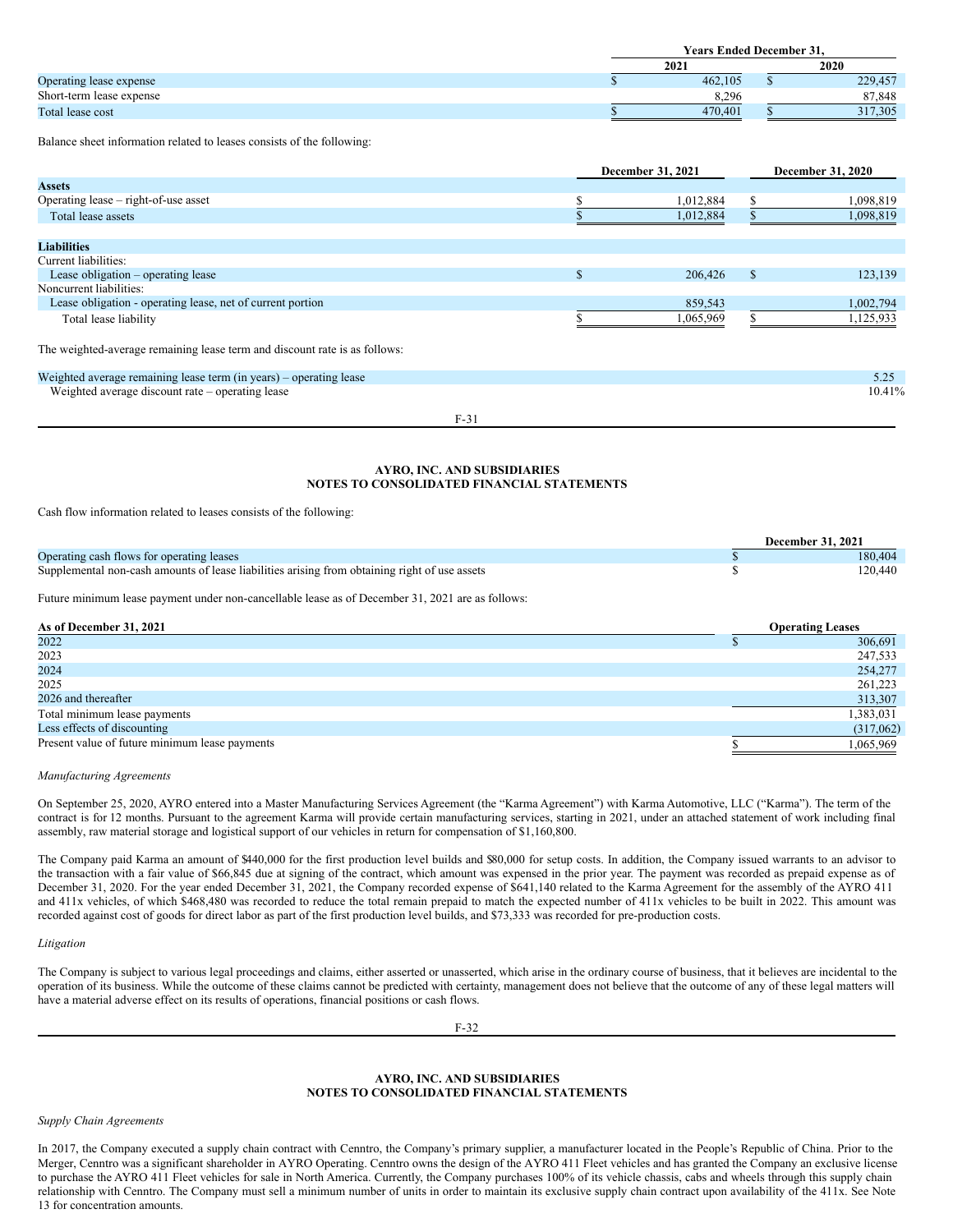Under a memo of understanding signed between the Company and Cenntro on March 22, 2020, the Company agreed to purchase 300 units within the following twelve months of signing the memo of understanding, and 500 and 800 in each of the following respective twelve-month periods, however, these minimums were waived by Cenntro in 2021. As of December 31, 2021 and 2020, the total prepaid expenses were \$1,469,743 and \$976,512, respectively. As of December 31, 2021 and 2020 the Company's total accrued expense balance was \$867,727 and \$44,592, respectively.

# *Other*

On February 12, 2021, the Company entered into an agreement with Arcimoto, Inc. to settle certain patent infringement claims (the "Arcimoto Settlement") for a de minimis amount, pursuant to which the Company agreed to cease the production, importation and sale of the AYRO 311, among other things. Accordingly, the Company would not be contractually permitted to resume production of the AYRO 311.

As of January 1, 2019, DropCar had accrued approximately \$232,000 for the settlement of multiple employment disputes. As of December 31, 2021 and 2020, approximately \$3,500 remained accrued as accounts payable and accrued expenses for the settlement of the final remaining employment dispute.

On March 23, 2018, DropCar was made aware of an audit being conducted by the New York State Department of Labor ("DOL") regarding a claim filed by an employee. The DOL is investigating whether DropCar properly paid overtime for which DropCar has raised several defenses. In addition, the DOL is conducting its audit to determine whether the Company owes spread of hours pay (an hour's pay for each day an employee worked or was scheduled for a period over ten hours in a day). Management believes the case has no merit.

DropCar was a defendant in a class action lawsuit which resulted in a judgement entered into whereby the Company is required to pay legal fees in the amount of \$5,000 to the plaintiff's counsel. As of December 31, 2021 and 2020, the balance due remains \$45,000, recorded as a component of accounts payable on the accompanying consolidated balance sheet. In addition, this amount was included in the \$186,000 of prefunded liabilities assumed by AYRO in the Merger – See Note 1.

DropCar was audited by the New York State Department of Taxation and Finance ("DOTF") for its sales tax paid over the period of 2017 – 2020. The DOTF believes DropCar owes additional sales tax plus interest. Management is investigating the details this audit. As of December 31, 2021, the Company has accrued \$476,280 in expense for such additional sales tax and interest.

# F-33

# **AYRO, INC. AND SUBSIDIARIES NOTES TO CONSOLIDATED FINANCIAL STATEMENTS**

# **NOTE 16. INCOME TAXES**

The following is a reconciliation of the statutory federal income tax rate applied to pre-tax net loss compared to the income taxes in the statement of operations as of December 31, 2021 and 2020.

|                                                    | December 31, 2021 | <b>December 31, 2020</b> |
|----------------------------------------------------|-------------------|--------------------------|
| Income tax benefit at statutory U.S. federal rate  | (6,946,677)       | (2,260,323)              |
| Permanent differences - equity based compensation  | 310.384           | (101, 870)               |
| Permanent difference - non-deductible compensation | 765,339           |                          |
| Income tax benefit attributable to U.S. states     | (965,708)         | (379, 115)               |
| Basis adjustments                                  | 70,544            |                          |
| Change in valuation allowance                      | 6.766.118         | 2.741.308                |
|                                                    |                   |                          |

Deferred income taxes reflect the net effects of temporary differences between the carrying amounts of assets and liabilities for financial reporting purposes and the amounts used for income tax purposes. The following table sets forth deferred income tax assets and liabilities as of the date shown:

|                                    |   | December 31, 2021        |    | December 31, 2020 |  |
|------------------------------------|---|--------------------------|----|-------------------|--|
| Deferred tax assets:               |   |                          |    |                   |  |
| Net operating losses               | S | 11,733,274               | \$ | 4,346,179         |  |
| Intangible assets                  |   | 85,758                   |    | 65,759            |  |
| Equity based compensation          |   | 569,350                  |    | 1,435,982         |  |
| Warrants                           |   | 156,851                  |    |                   |  |
| Accrued compensation               |   | 33,147                   |    |                   |  |
| Property and equipment             |   | 73,646                   |    | 108,918           |  |
| Lease liability                    |   | 260,674                  |    | 275,339           |  |
| Other                              |   | 93,268                   |    | 28,686            |  |
| Deferred tax assets                |   | 13,005,968               |    | 6,260,863         |  |
| Deferred tax liabilities           |   |                          |    |                   |  |
| ROU asset                          |   | (247, 695)               |    | (268, 708)        |  |
|                                    |   |                          |    |                   |  |
| Deferred tax liabilities           |   | (247, 695)               |    | (268, 708)        |  |
|                                    |   |                          |    |                   |  |
| Valuation allowance                |   | 12,758,273               |    | 5,992,155         |  |
| Net deferred tax asset/(liability) | Ф | $\overline{\phantom{0}}$ | æ  |                   |  |

In assessing the realizability of deferred tax assets, management considers whether it is more likely than not that some portion or all of the deferred tax assets will not be realized. The ultimate realization of deferred tax assets is dependent upon the generation of future taxable income during the periods in which those temporary differences become deductible. Management considers the scheduled reversal of deferred tax liabilities, projected future taxable income, and projections for future taxable income over periods in which the deferred tax assets are deductible. Management believes it is more likely than not that the Company will not realize the benefits of these deductible differences. A valuation allowance has been applied to the amount of deferred tax assets Management expects will be unrealized.

Management does not believe that there are significant uncertain tax positions in 2021. There are no interest and penalties related to uncertain tax positions in 2021. The Company has federal net operating loss carryforwards of \$48,152,539 and \$17,840,842 as of December 31, 2021 and 2020, respectively. \$995,801 of the federal net operating loss is subject to a 20-year carry forward, with a portion beginning to expire in 2036. \$47,156,738 of the federal net operating loss has an indefinite carry forward period. The Company had state net operating loss carryforwards totaling \$34,824,332 and \$12,757,935 at December 31, 2021 and 2020, which have indefinite lives. The Company has various state net operating loss carryforwards. The determination of the state net operating loss carryforwards is dependent upon apportionment percentages and state laws that can change from year to year and impact the amount of such carryforwards. If such net operating loss carryforwards are not utilized, they will begin to expire in 2031.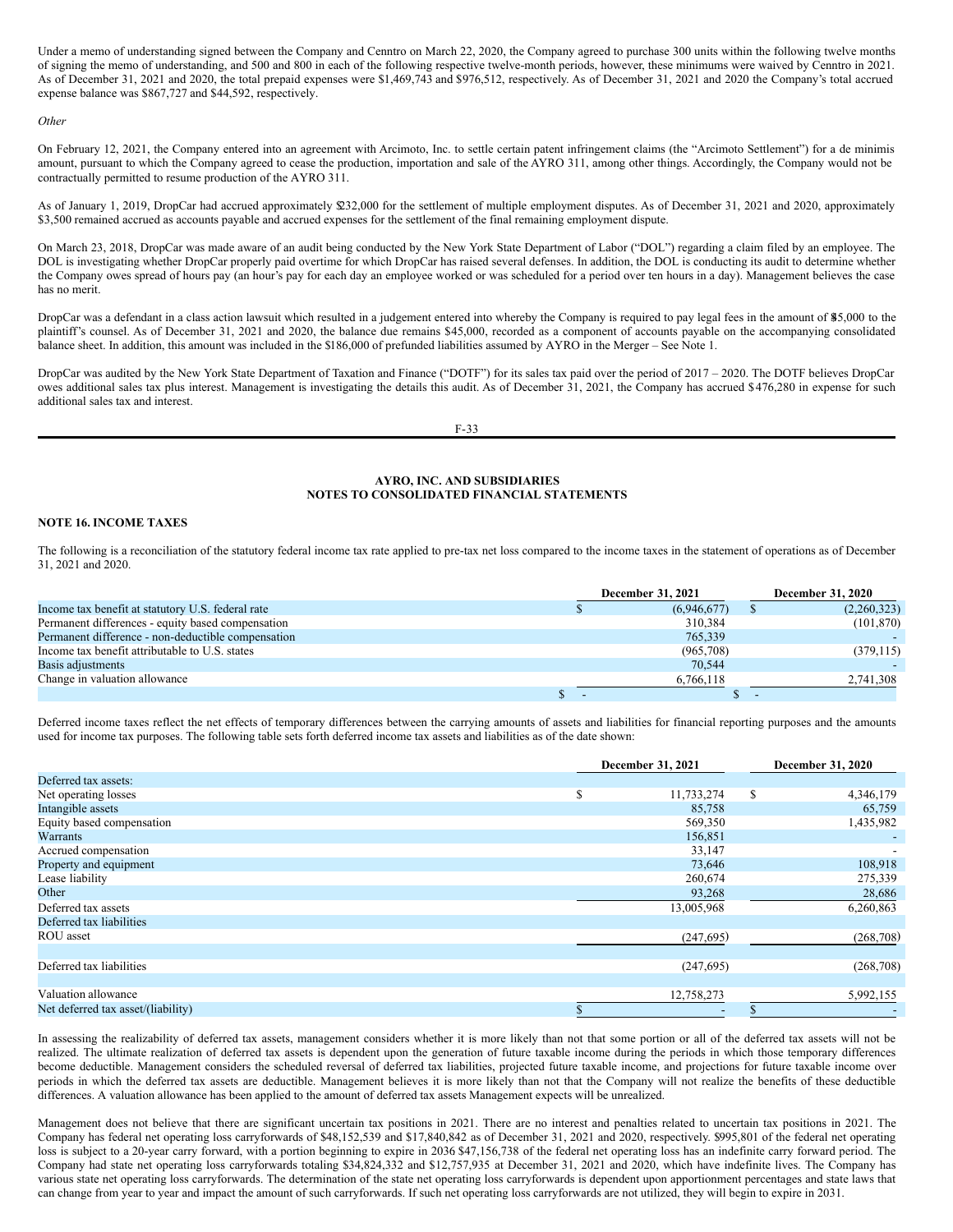Federal and state laws impose substantial restrictions on the utilization of NOL carryforwards in the event of an ownership change for income tax purposes, as defined in Section 382 of the Internal Revenue Code ("IRC"). Pursuant to IRC Section 382, annual use of the Company's NOL carryforwards may be limited in the event a cumulative change in ownership of more than 50% occurs within a three-year period. The Company has not completed an IRC Section 382 analysis regarding the limitation of NOL carryforwards.

However, it is possible that past ownership changes will result in the inability to utilize a significant portion of the Company's NOL carryforward that was generated prior to any change of control. The Company's ability to use its remaining NOL carryforwards may be further limited if the Company experiences an IRC Section 382 ownership change in connection with future changes in the Company's stock ownership.

Certain deferred tax assets from DropCar, such as NOL carryforwards and capital loss carryforwards are not included in the Company's deferred tax assets as they are expected to be fully limited under IRC Section 382 as a result of the merger.

F-34

# **AYRO, INC. AND SUBSIDIARIES NOTES TO CONSOLIDATED FINANCIAL STATEMENTS**

# **NOTE 17. SUBSEQUENT EVENTS**

On January 14, 2022, Curtis Smith, who served as the Chief Financial Officer of AYRO, Inc., resigned from his role as an officer and employee of the Company. The Company and Mr. Smith entered into a General Release and Severance Agreement. Pursuant to the Smith Severance Agreement, Mr. Smith received a cash separation payment in the amount of \$237,500. The Smith Severance Agreement also provides for certain customary mutual covenants regarding confidentiality, indemnification and non-disparagement. Under the Smith Severance Agreement, the treatment of any outstanding equity awards to Mr. Smith shall be determined in accordance with the terms of the Company's 2017 Long Term Incentive Plan and the applicable award agreement.

On January 14, 2022, Brian Groh, who served as the Company's Chief of Business Development, terminated his engagement with the Company. As such, the independent contractor agreement between the Company and 2196005 Ontario, Inc., an Ontario corporation owned and controlled by Mr. Groh, dated September 16, 2019 was terminated. The Company and Mr. Groh entered into a General Release Agreement. Pursuant to the Groh Release Agreement, Mr. Groh received a cash separation payment in the amount of \$237,500. The Groh Release Agreement also provides for certain customary mutual covenants regarding confidentiality, indemnification and non-disparagement. Under the Groh Release Agreement, the treatment of any outstanding equity awards to Mr. Groh shall be determined in accordance with the terms of the Company's 2017 Long Term Incentive Plan and the applicable award agreement.

On January 14, 2022, Richard Perley, who served as the Company's Chief Marketing Officer, terminated his engagement with the Company. As such, the independent contractor agreement between the Company and PerlTek, a corporation owned and controlled by Mr. Perley, dated August 27, 2018, was terminated. Pursuant to the Perley Release Agreement, Mr. Perley received a cash separation payment in the amount of \$ 237,500. The Perley Release Agreement also provides for certain customary mutual covenants regarding confidentiality, indemnification and non-disparagement. Under the Perley Release Agreement, the treatment of any outstanding equity awards to Mr. Perley shall be determined in accordance with the terms of the Company's 2017 Long Term Incentive Plan and the applicable award agreement.

On January 14, 2022, the Board appointed David E. Hollingsworth as Interim Chief Financial Officer of the Company, effective as of January 14, 2022, to serve until a successor is chosen and qualified, or until his earlier resignation or removal. Mr. Hollingsworth will also serve as the Company's principal accounting officer and principal financial officer.

F-35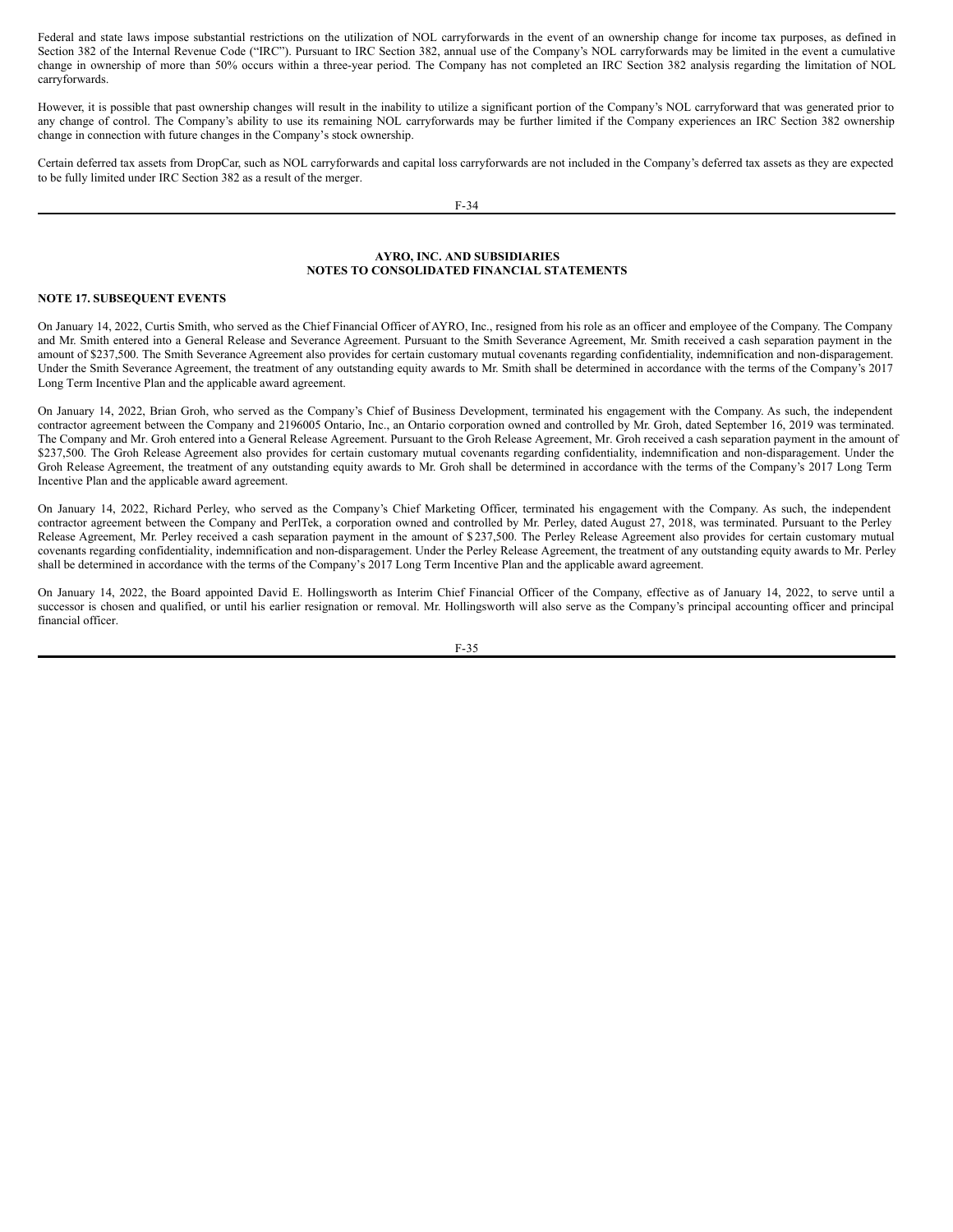THIS WARRANT MAY NOT BE TRANSFERRED WITHOUT THE CONSENT OF THE COMPANY, WHICH CONSENT MAY BE WITHHELD IN THE COMPANY'S SOLE DISCRETION. NEITHER THIS SECURITY NOR THE SECURITIES FOR WHICH THIS SECURITY IS EXERCISABLE HAVE BEEN REGISTERED WITH THE SECURITIES AND EXCHANGE COMMISSION OR THE SECURITIES COMMISSION OF ANY STATE IN RELIANCE UPON AN EXEMPTION FROM REGISTRATION UNDER THE SECURITIES ACT OF 1933, AS AMENDED (THE "SECURITIES ACT"), AND, ACCORDINGLY, MAY NOT BE OFFERED OR SOLD EXCEPT PURSUANT TO AN EFFECTIVE REGISTRATION STATEMENT UNDER THE SECURITIES ACT OR PURSUANT TO AN AVAILABLE EXEMPTION FROM, OR IN A TRANSACTION NOT SUBJECT TO, THE REGISTRATION REQUIREMENTS OF THE SECURITIES ACT AND IN ACCORDANCE WITH APPLICABLE STATE SECURITIES LAWS. THIS SECURITY AND THE SECURITIES ISSUABLE UPON EXERCISE OF THIS SECURITY MAY BE PLEDGED IN CONNECTION WITH A BONA FIDE MARGIN ACCOUNT OR OTHER LOAN SECURED BY SUCH SECURITIES.

# **PLACEMENT AGENT COMMON STOCK PURCHASE WARRANT**

#### **AYRO, INC.**

Warrant Shares: 11,842 Initial Exercise Date: February 16, 2021

1

THIS PLACEMENT AGENT COMMON STOCK PURCHASE WARRANT (the "Warrant") certifies that, for value received, Spartan Capital Securities, LLC, or its assigns (the "Holder") is entitled, upon the terms and subject to the limitations on exercise and the conditions hereinafter set forth, at any time on or after the date hereof (the "Initial Exercise Date") and on or prior to 5:00 p.m. (New York City time) on February 16, 2026 (the Termination Date") but not thereafter, to subscribe for and purchase from AYRO, Inc., a Delaware corporation (the "Company"), up to 11,842 shares (as subject to adjustment hereunder, the 'Warrant Shares'') of Common Stock. The purchase price of one share of Common Stock under this Warrant shall be equal to the Exercise Price, as defined in Section 2(b). This Warrant is issued pursuant to that certain engagement letter (the "Engagement Agreement"), dated March 6, 2020, among AYRO Operating Company, Inc. and Spartan Capital Securities, LLC.

Section 1. Definitions. In addition to the terms defined elsewhere in this Warrant, the following terms have the meanings indicated in this Section 1:

"Affiliate" means any Person that, directly or indirectly through one or more intermediaries, controls or is controlled by or is under common control with a Person, as such terms are used in and construed under Rule 405 under the Securities Act.

"Common Stock" means the common stock of the Company, par value \$0.0001 per share, and any other class of securities into which such securities may hereafter be reclassified or changed.

"Common Stock Equivalents" means any securities of the Company or the Subsidiaries which would entitle the holder thereof to acquire at any time Common Stock, including, without limitation, any debt, preferred stock, right, option, warrant or other instrument that is at any time convertible into or exercisable or exchangeable for, or otherwise entitles the holder thereof to receive, Common Stock.

"Commission" means the United States Securities and Exchange Commission.

"Person" means an individual or corporation, partnership, trust, incorporated or unincorporated association, joint venture, limited liability company, joint stock company, government (or an agency or subdivision thereof) or other entity of any kind.

"Registrable Securities" means (a) the Warrant Shares and (b) any shares of Common Stock issued or issuable with respect to any shares described in subsection (a) above by way of a stock dividend or stock split or in exchange for or upon conversion of such shares or otherwise in connection with a combination of shares, distribution, recapitalization, merger, consolidation, other reorganization or other similar event with respect to the Common Stock (it being understood that, for purposes of this Warrant, a Person shall be deemed to be a holder of Registrable Securities whenever such Person has the right to then acquire or obtain from the Company any Registrable Securities, whether or not such acquisition has actually been effected). As to any particular Registrable Securities, such securities shall cease to be Registrable Securities when (i) the Commission has declared a Registration Statement covering such securities effective and such securities have been disposed of pursuant to such effective Registration Statement, (ii) such securities are sold under circumstances in which all of the applicable conditions of Rule 144 under the Securities Act are met, (iii) such securities become eligible for sale pursuant to Rule 144 without volume or manner-of-sale restrictions and without the requirement for the Company to be in compliance with the current public information requirement under Rule  $144(c)(1)$ , (iv) such securities are otherwise transferred, or (v) such securities have ceased to be outstanding.

"Securities Act" means the Securities Act of 1933, as amended, and the rules and regulations promulgated thereunder.

"Subsidiary" means any subsidiary of the Company required to be listed pursuant to Item 601(b)(21) of Regulation S-K.

"Trading Market" means any of the following markets or exchanges on which the Common Stock is listed or quoted for trading on the date in question: the NYSE American, the Nasdaq Capital Market, the Nasdaq Global Market, the Nasdaq Global Select Market, the New York Stock Exchange, OTCQB or OTCQX (or any successors to any of the foregoing).

2

Section 2. Exercise.

a) Exercise of Warrant. Exercise of the purchase rights represented by this Warrant may be made, in whole or in part, at any time or times on or after the Initial Exercise Date and on or before the Termination Date by delivery to the Company of a duly executed facsimile copy or PDF copy submitted by e-mail (or e-mail attachment) of the Notice of Exercise in the form annexed hereto (the "Notice of Exercise"). Within the earlier of (i) two (2) Trading Days (a day on which the principal Trading Market, as defined herein, is open for trading, also referred to herein as a "Business Day") and (ii) the number of Trading Days comprising the Standard Settlement Period (as defined in Section 2(d)(i) herein) following the date of exercise as aforesaid, the Holder shall deliver the aggregate Exercise Price (as defined herein) for the shares specified in the applicable Notice of Exercise by wire transfer unless the cashless exercise procedure specified in Section 2(c) below is specified in the applicable Notice of Exercise. No ink-original Notice of Exercise shall be required, nor shall any medallion guarantee (or other type of guarantee or notarization) of any Notice of Exercise be required. Notwithstanding anything herein to the contrary, the Holder shall not be required to physically surrender this Warrant to the Company until the Holder has purchased all of the Warrant Shares available hereunder and the Warrant has been exercised in full, in which case, the Holder shall surrender this Warrant to the Company for cancellation within three (3) Trading Days of the date on which the final Notice of Exercise is delivered to the Company. Partial exercises of this Warrant resulting in purchases of a portion of the total number of Warrant Shares available hereunder shall have the effect of lowering the outstanding number of Warrant Shares purchasable hereunder in an amount equal to the applicable number of Warrant Shares purchased. The Holder and the Company shall maintain records showing the number of Warrant Shares purchased and the date of such purchases. The Company shall deliver any objection to any Notice of Exercise within one (1) Trading Day of receipt of such notice. The Holder and any assignee, by acceptance of this Warrant, acknowledge and agree that, by reason of the provisions of this paragraph, following the purchase of a portion of the Warrant Shares hereunder, the number of Warrant Shares available for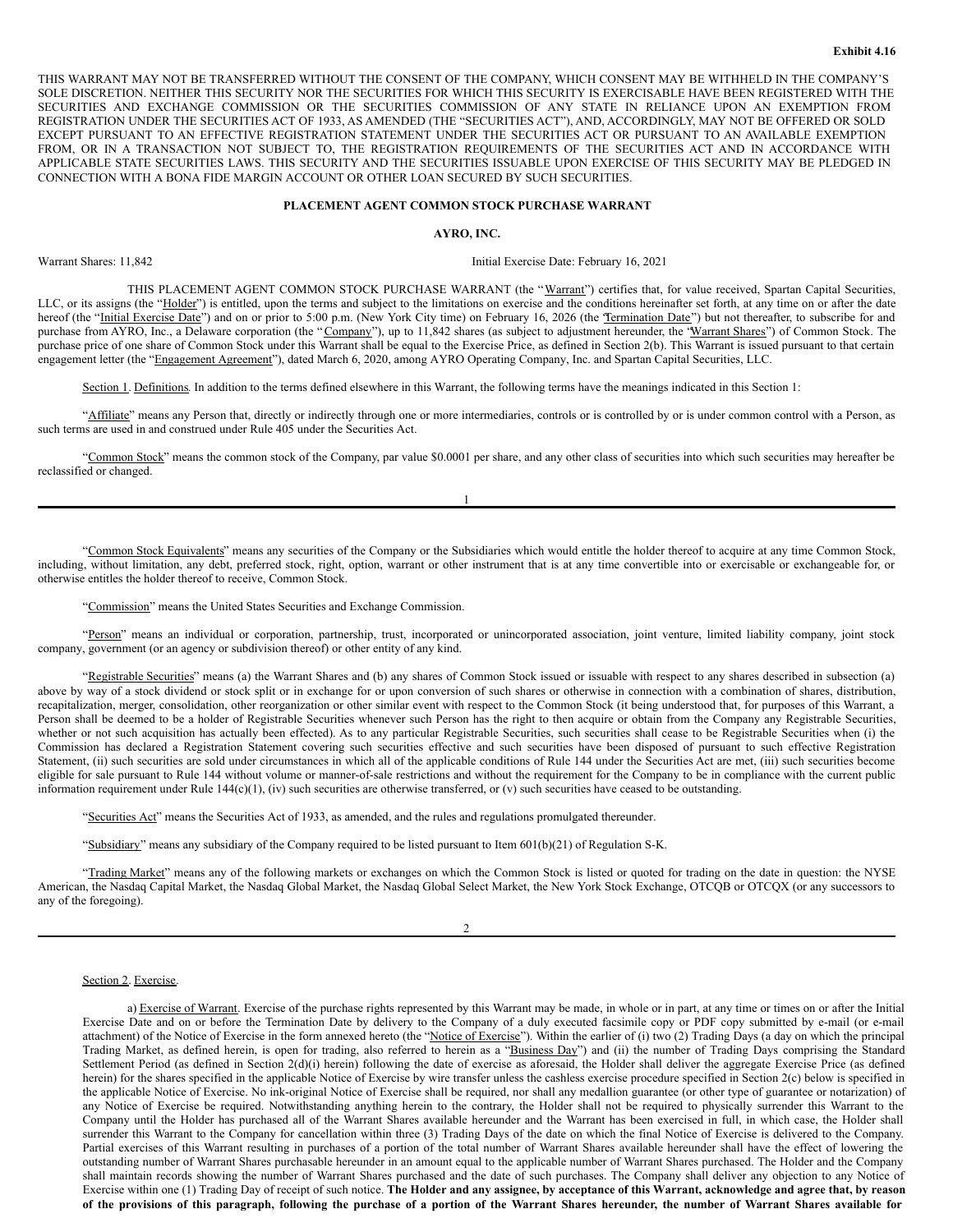#### **purchase hereunder at any given time may be less than the amount stated on the face hereof.**

b) Exercise Price. The exercise price per share of Common Stock under this Warrant shall be \$10.45 (the 'Exercise Price'').

c) Cashless Exercise. If at any time following the six-month anniversary of the Closing Date (as such term is defined in that certain Securities Purchase Agreement, dated February 11, 2021, among the Company and the purchasers signatory thereto), there is no effective registration statement registering, or the prospectus contained therein is not available for the resale of the Warrant Shares by the Holder, then this Warrant may also be exercised, in whole or in part, at such time by means of a "cashless exercise" in which the Holder shall be entitled to receive a number of Warrant Shares equal to the quotient obtained by dividing [(A-B) (X)] by (A), where:

- (A) = as applicable: (i) the VWAP (as defined below) on the Trading Day immediately preceding the date of the applicable Notice of Exercise if such Notice of Exercise is (1) both executed and delivered pursuant to Section 2(a) hereof on a day that is not a Trading Day or (2) both executed and delivered pursuant to Section 2(a) hereof on a Trading Day prior to the opening of "regular trading hours" (as defined in Rule 600(b)(68) of Regulation NMS promulgated under the federal securities laws) on such Trading Day, (ii) at the option of the Holder, either (y) the VWAP on the Trading Day immediately preceding the date of the applicable Notice of Exercise or (z) the Bid Price (as defined below) of the Common Stock on the principal Trading Market as reported by Bloomberg L.P. as of the time of the Holder's execution of the applicable Notice of Exercise if such Notice of Exercise is executed during "regular trading hours" on a Trading Day and is delivered within two (2) hours thereafter (including until two (2) hours after the close of "regular trading hours" on a Trading Day) pursuant to Section 2(a) hereof or (iii) the VWAP on the date of the applicable Notice of Exercise if the date of such Notice of Exercise is a Trading Day and such Notice of Exercise is both executed and delivered pursuant to Section 2(a) hereof after the close of "regular trading hours" on such Trading Day;
- (B) = the Exercise Price of this Warrant, as adjusted hereunder; and
- (X) = the number of Warrant Shares that would be issuable upon exercise of this Warrant in accordance with the terms of this Warrant if such exercise were by means of a cash exercise rather than a cashless exercise.

If Warrant Shares are issued in such a cashless exercise, the parties acknowledge and agree that in accordance with Section 3(a)(9) of the Securities Act, the Warrant Shares shall take on the characteristics of the Warrants being exercised, and the holding period of the Warrant Shares being issued may be tacked on to the holding period of this Warrant. The Company agrees not to take any position contrary to this Section 2(c).

3

"Bid Price" means, for any date, the price determined by the first of the following clauses that applies: (a) if the Common Stock is then listed or quoted on a Trading Market, the bid price of the Common Stock for the time in question (or the nearest preceding date) on the Trading Market on which the Common Stock is then listed or quoted as reported by Bloomberg L.P. (based on a Trading Day from 9:30 a.m. (New York City time) to 4:02 p.m. (New York City time)), (b) if OTCQB or OTCQX is not a Trading Market, the volume weighted average price of the Common Stock for such date (or the nearest preceding date) on OTCQB or OTCQX as applicable, (c) if the Common Stock is not then listed or quoted for trading on OTCQB or OTCQX and if prices for the Common Stock are then reported on The Pink Open Market (or a similar organization or agency succeeding to its functions of reporting prices), the most recent bid price per share of the Common Stock so reported, or (d) in all other cases, the fair market value of a share of Common Stock as determined by an independent appraiser selected in good faith by the Purchasers of a majority in interest of the Securities then outstanding and reasonably acceptable to the Company, the fees and expenses of which shall be paid by the Company.

"VWAP" means, for any date, the price determined by the first of the following clauses that applies: (a) if the Common Stock is then listed or quoted on a Trading Market, the daily volume weighted average price of the Common Stock for such date (or the nearest preceding date) on the Trading Market on which the Common Stock is then listed or quoted as reported by Bloomberg L.P. (based on a Trading Day from 9:30 a.m. (New York City time) to 4:02 p.m. (New York City time)), (b) if OTCQB or OTCQX is not a Trading Market, the volume weighted average price of the Common Stock for such date (or the nearest preceding date) on OTCQB or OTCQX as applicable, (c) if the Common Stock is not then listed or quoted for trading on OTCQB or OTCQX and if prices for the Common Stock are then reported in The Pink Open Market (or a similar organization or agency succeeding to its functions of reporting prices), the most recent bid price per share of the Common Stock so reported, or (d) in all other cases, the fair market value of a share of Common Stock as determined by an independent appraiser selected in good faith by the Purchasers of a majority in interest of the Securities then outstanding and reasonably acceptable to the Company, the fees and expenses of which shall be paid by the Company.

#### d) Mechanics of Exercise.

i. Delivery of Warrant Shares Upon Exercise. The Company shall cause the Warrant Shares purchased hereunder to be transmitted by the Company's transfer agent ("Transfer Agent") to the Holder by crediting the account of the Holder's or its designee's balance account with The Depository Trust Company through its Deposit or Withdrawal at Custodian system ("DWAC") if the Company is then a participant in such system and either (A) there is an effective registration statement permitting the issuance of the Warrant Shares to or resale of the Warrant Shares by the Holder or (B) the Warrant Shares are eligible for resale by the Holder without volume or manner-of-sale limitations pursuant to Rule 144 (assuming cashless exercise of the Warrants), and otherwise by physical delivery of a certificate, registered in the Company's share register in the name of the Holder or its designee, for the number of Warrant Shares to which the Holder is entitled pursuant to such exercise to the address specified by the Holder in the Notice of Exercise by the date that is the later of (i) two (2) Trading Days after the delivery to the Company of the Notice of Exercise and (ii) one (1) Trading Day after delivery of the aggregate Exercise Price to the Company (such date, the "Warrant Share Delivery Date"). Upon delivery of the Notice of Exercise, the Holder shall be deemed for all corporate purposes to have become the holder of record of the Warrant Shares with respect to which this Warrant has been exercised, irrespective of the date of delivery of the Warrant Shares, provided that payment of the aggregate Exercise Price (other than in the case of a cashless exercise) is received within two (2) Trading Days following delivery of the Notice of Exercise. If the Company fails for any reason to deliver to the Holder the Warrant Shares subject to a Notice of Exercise by the Warrant Share Delivery Date, the Company shall pay to the Holder, in cash, as liquidated damages and not as a penalty, for each \$1,000 of Warrant Shares subject to such exercise (based on the VWAP of the Common Stock on the date of the applicable Notice of Exercise), \$10 per Trading Day (increasing to \$20 per Trading Day on the fifth Trading Day after such liquidated damages begin to accrue) for each Trading Day after such Warrant Share Delivery Date until such Warrant Shares are delivered or Holder rescinds such exercise.

ii. Delivery of New Warrants Upon Exercise. If this Warrant shall have been exercised in part, the Company shall, at the request of a Holder and upon surrender of this Warrant certificate, at the time of delivery of the Warrant Shares, deliver to the Holder a new Warrant evidencing the rights of the Holder to purchase the unpurchased Warrant Shares called for by this Warrant, which new Warrant shall in all other respects be identical with this Warrant.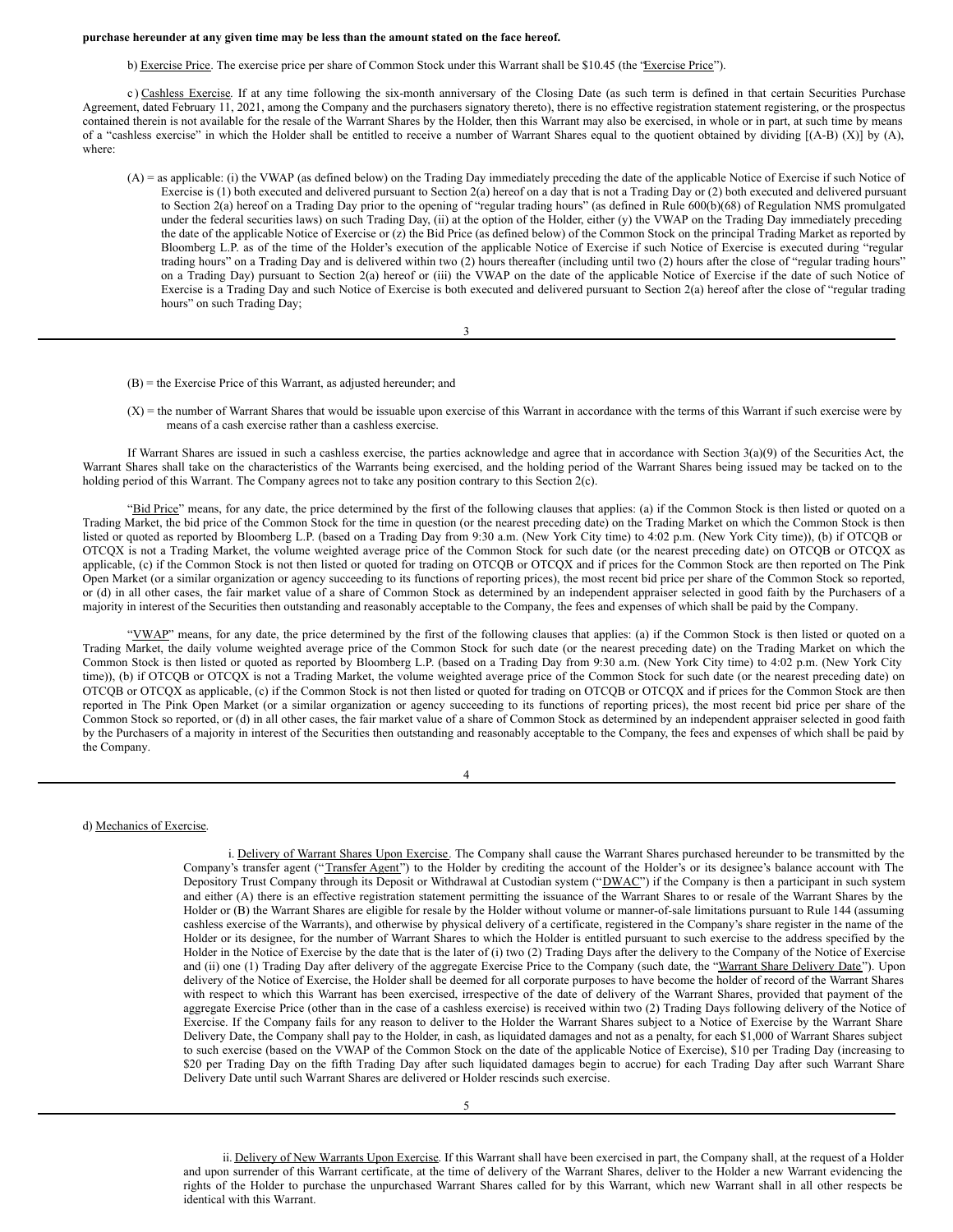iii. Rescission Rights. If the Company fails to cause the Transfer Agent to transmit to the Holder the Warrant Shares pursuant to Section  $2(d)(i)$  by the Warrant Share Delivery Date, then the Holder will have the right to rescind such exercise.

iv. No Fractional Shares or Scrip. No fractional shares or scrip representing fractional shares shall be issued upon the exercise of this Warrant. As to any fraction of a share which the Holder would otherwise be entitled to purchase upon such exercise, the Company shall, at its election, either pay a cash adjustment in respect of such final fraction in an amount equal to such fraction multiplied by the Exercise Price or round up to the next whole share.

v. Charges, Taxes and Expenses. Issuance of Warrant Shares shall be made without charge to the Holder for any issue or transfer tax or other incidental expense in respect of the issuance of such Warrant Shares, all of which taxes and expenses shall be paid by the Company, and such Warrant Shares shall be issued in the name of the Holder or in such name or names as may be directed by the Holder; provided, however, that, in the event that Warrant Shares are to be issued in a name other than the name of the Holder, this Warrant when surrendered for exercise shall be accompanied by the Assignment Form attached hereto duly executed by the Holder and the Company may require, as a condition thereto, the payment of a sum sufficient to reimburse it for any transfer tax incidental thereto. The Company shall pay all Transfer Agent fees required for sameday processing of any Notice of Exercise and all fees to the Depository Trust Company (or another established clearing corporation performing similar functions) required for same-day electronic delivery of the Warrant Shares.

vi. Closing of Books. The Company will not close its stockholder books or records in any manner which prevents the timely exercise of this Warrant, pursuant to the terms hereof.

6

e) Holder's Exercise Limitations. The Company shall not effect any exercise of this Warrant, and a Holder shall not have the right to exercise any portion of this Warrant, pursuant to Section 2 or otherwise, to the extent that after giving effect to such issuance after exercise as set forth on the applicable Notice of Exercise, the Holder (together with the Holder's Affiliates, and any other Persons acting as a group together with the Holder or any of the Holder's Affiliates (such Persons, "Attribution Parties")), would beneficially own in excess of the Beneficial Ownership Limitation (as defined below). For purposes of the foregoing sentence, the number of shares of Common Stock beneficially owned by the Holder and its Affiliates and Attribution Parties shall include the number of shares of Common Stock issuable upon exercise of this Warrant with respect to which such determination is being made, but shall exclude the number of shares of Common Stock which would be issuable upon (i) exercise of the remaining, nonexercised portion of this Warrant beneficially owned by the Holder or any of its Affiliates or Attribution Parties and (ii) exercise or conversion of the unexercised or nonconverted portion of any other securities of the Company (including, without limitation, any other Common Stock Equivalents) subject to a limitation on conversion or exercise analogous to the limitation contained herein beneficially owned by the Holder or any of its Affiliates or Attribution Parties. Except as set forth in the preceding sentence, for purposes of this Section 2(e), beneficial ownership shall be calculated in accordance with Section 13(d) of the Exchange Act and the rules and regulations promulgated thereunder, it being acknowledged by the Holder that the Company is not representing to the Holder that such calculation is in compliance with Section 13(d) of the Exchange Act and the Holder is solely responsible for any schedules required to be filed in accordance therewith. To the extent that the limitation contained in this Section 2(e) applies, the determination of whether this Warrant is exercisable (in relation to other securities owned by the Holder together with any Affiliates and Attribution Parties) and of which portion of this Warrant is exercisable shall be in the sole discretion of the Holder, and the submission of a Notice of Exercise shall be deemed to be the Holder's determination of whether this Warrant is exercisable (in relation to other securities owned by the Holder together with any Affiliates and Attribution Parties) and of which portion of this Warrant is exercisable, in each case subject to the Beneficial Ownership Limitation, and the Company shall have no obligation to verify or confirm the accuracy of such determination. In addition, a determination as to any group status as contemplated above shall be determined in accordance with Section 13(d) of the Exchange Act and the rules and regulations promulgated thereunder. For purposes of this Section 2(e), in determining the number of outstanding shares of Common Stock, a Holder may rely on the number of outstanding shares of Common Stock as reflected in (A) the Company's most recent periodic or annual report filed with the Commission, as the case may be, (B) a more recent public announcement by the Company or (C) a more recent written notice by the Company or the Transfer Agent setting forth the number of shares of Common Stock outstanding. Upon the written or oral request of a Holder, the Company shall within one Trading Day confirm orally and in writing to the Holder the number of shares of Common Stock then outstanding. In any case, the number of outstanding shares of Common Stock shall be determined after giving effect to the conversion or exercise of securities of the Company, including this Warrant, by the Holder or its Affiliates or Attribution Parties since the date as of which such number of outstanding shares of Common Stock was reported. The "Beneficial Ownership Limitation" shall be 4.99% of the number of shares of the Common Stock outstanding immediately after giving effect to the issuance of shares of Common Stock issuable upon exercise of this Warrant. The Holder, upon notice to the Company, may increase or decrease the Beneficial Ownership Limitation provisions of this Section 2(e), provided that the Beneficial Ownership Limitation in no event exceeds 9.99% of the number of shares of the Common Stock outstanding immediately after giving effect to the issuance of shares of Common Stock upon exercise of this Warrant held by the Holder and the provisions of this Section 2(e) shall continue to apply. Any increase in the Beneficial Ownership Limitation will not be effective until the 61<sup>st</sup> day after such notice is delivered to the Company. The provisions of this paragraph shall be construed and implemented in a manner otherwise than in strict conformity with the terms of this Section 2(e) to correct this paragraph (or any portion hereof) which may be defective or inconsistent with the intended Beneficial Ownership Limitation herein contained or to make changes or supplements necessary or desirable to properly give effect to such limitation. The limitations contained in this paragraph shall apply to a successor holder of this Warrant.

#### 7

# Section 3. Certain Adjustments.

a) Stock Dividends and Splits. If the Company, at any time while this Warrant is outstanding: (i) pays a stock dividend or otherwise makes a distribution or distributions on shares of its Common Stock or any other equity or equity equivalent securities payable in shares of Common Stock (which, for avoidance of doubt, shall not include any shares of Common Stock issued by the Company upon exercise of this Warrant), (ii) subdivides outstanding shares of Common Stock into a larger number of shares, (iii) combines (including by way of reverse stock split) outstanding shares of Common Stock into a smaller number of shares, or (iv) issues by reclassification of shares of the Common Stock any shares of capital stock of the Company, then in each case the Exercise Price shall be multiplied by a fraction of which the numerator shall be the number of shares of Common Stock (excluding treasury shares, if any) outstanding immediately before such event and of which the denominator shall be the number of shares of Common Stock outstanding immediately after such event, and the number of shares issuable upon exercise of this Warrant shall be proportionately adjusted such that the aggregate Exercise Price of this Warrant shall remain unchanged. Any adjustment made pursuant to this Section 3(a) shall become effective immediately after the record date for the determination of stockholders entitled to receive such dividend or distribution and shall become effective immediately after the effective date in the case of a subdivision, combination or re-classification.

#### b) [RESERVED]

c) Subsequent Rights Offering. If the Company, at any time while the Warrant is outstanding, shall issue rights, options or warrants to all holders of Common Stock entitling them to subscribe for or purchase shares of Common Stock (the "Purchase Rights"), then, upon any exercise of this Warrant, the Holder will be entitled to acquire, upon the terms applicable to such Purchase Rights, the aggregate Purchase Rights that the Holder could have acquired if the Holder had held the number of Warrant Shares issued upon such exercise of this Warrant immediately before the date on which a record is taken for the grant, issuance or sale of such Purchase Rights, or, if no such record is taken, the date as of which the record holders of shares of Common Stock are to be determined for the grant, issue or sale of such Purchase Rights (provided, however, to the extent that the Holder's right to participate in any such Purchase Right would result in the Holder exceeding the Beneficial Ownership Limitation, then the Holder shall not be entitled to participate in such Purchase Right to such extent (or beneficial ownership of such shares of Common Stock as a result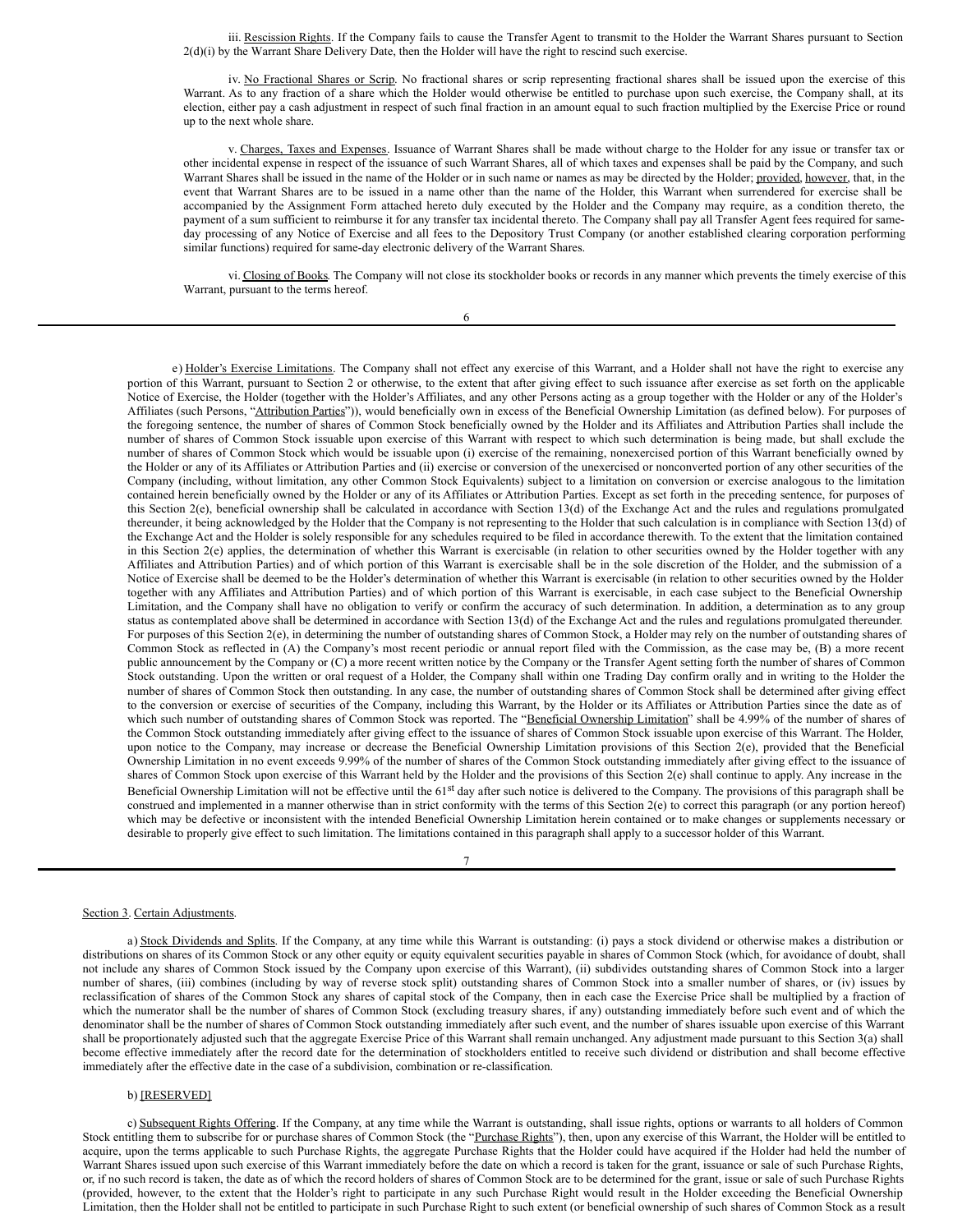<span id="page-60-0"></span>of such Purchase Right to such extent) and such Purchase Right to such extent shall be held in abeyance for the Holder until such time, if ever, as its right thereto would not result in the Holder exceeding the Beneficial Ownership Limitation). For the term of the Warrant, the Company shall hold such Purchase Rights for the benefit of the Holder until the Holder exercises this Warrant or any portion thereof.

8

d) Pro Rata Distributions. If the Company, at any time while this Warrant is outstanding, shall distribute to all holders of Common Stock evidences of its indebtedness or assets (including cash and cash dividends) or rights or warrants to subscribe for or purchase any security other than the Common Stock (a "Distribution"), then, upon any exercise of this Warrant, the Holder shall be entitled to participate in such Distribution to the same extent that the Holder would have participated therein if the Holder had held the number of Warrant Shares issued upon such exercise of this Warrant immediately before the date on which a record is taken for such Warrant, or, if no such record is taken, the date as of which the record holders of shares of Common Stock are to be determined for the participation in such Distribution. For the term of the Warrant, the Company shall hold such Distribution for the benefit of the Holder until the Holder exercises this Warrant or any portion thereof.

e) Fundamental Transaction. If, at any time while this Warrant is outstanding, (i) the Company, directly or indirectly, in one or more related transactions effects any merger or consolidation of the Company with or into another Person, (ii) the Company (and all of its Subsidiaries, taken as a whole), directly or indirectly, effects any sale, lease, license, assignment, transfer, conveyance or other disposition of all or substantially all of its assets in one or a series of related transactions, (iii) any, direct or indirect, purchase offer, tender offer or exchange offer (whether by the Company or another Person) is completed pursuant to which holders of Common Stock are permitted to sell, tender or exchange their shares for other securities, cash or property and has been accepted by the holders of 50% or more of the outstanding Common Stock, (iv) the Company, directly or indirectly, in one or more related transactions effects any reclassification, reorganization or recapitalization of the Common Stock or any compulsory share exchange pursuant to which the Common Stock is effectively converted into or exchanged for other securities, cash or property, or (v) the Company, directly or indirectly, in one or more related transactions consummates a stock or share purchase agreement or other business combination (including, without limitation, a reorganization, recapitalization, spin-off, merger or scheme of arrangement) with another Person or group of Persons whereby such other Person or group acquires more than 50% of the outstanding shares of Common Stock (not including any shares of Common Stock held by the other Person or other Persons making or party to, or associated or affiliated with the other Persons making or party to, such stock or share purchase agreement or other business combination) (each a "Fundamental Transaction"), then, upon any subsequent exercise of this Warrant, the Holder shall have the right to receive, for each Warrant Share that would have been issuable upon such exercise immediately prior to the occurrence of such Fundamental Transaction, at the option of the Holder (without regard to any limitation in Section 2(e) on the exercise of this Warrant), the number of shares of Common Stock of the successor or acquiring corporation or of the Company, if it is the surviving corporation, and any additional consideration (the "Alternate Consideration") receivable as a result of such Fundamental Transaction by a holder of the number of shares of Common Stock for which this Warrant is exercisable immediately prior to such Fundamental Transaction (without regard to any limitation in Section 2(e) on the exercise of this Warrant). For purposes of any such exercise, the determination of the Exercise Price shall be appropriately adjusted to apply to such Alternate Consideration based on the amount of Alternate Consideration issuable in respect of one share of Common Stock in such Fundamental Transaction, and the Company shall apportion the Exercise Price among the Alternate Consideration in a reasonable manner reflecting the relative value of any different components of the Alternate Consideration. If holders of Common Stock are given any choice as to the securities, cash or property to be received in a Fundamental Transaction, then the Holder shall be given the same choice as to the Alternate Consideration it receives upon any exercise of this Warrant following such Fundamental Transaction. The Company shall cause any successor entity in a Fundamental Transaction in which the Company is not the survivor (the "Successor Entity") to assume in writing all of the obligations of the Company under this Warrant and the other Transaction Documents in accordance with the provisions of this Section 3(e) pursuant to written agreements in form and substance reasonably satisfactory to the Holder and approved by the Holder (without unreasonable delay) prior to such Fundamental Transaction and shall, at the option of the Holder, deliver to the Holder in exchange for this Warrant a security of the Successor Entity evidenced by a written instrument substantially similar in form and substance to this Warrant which is exercisable for a corresponding number of shares of capital stock of such Successor Entity (or its parent entity) equivalent to the shares of Common Stock acquirable and receivable upon exercise of this Warrant (without regard to any limitations on the exercise of this Warrant) prior to such Fundamental Transaction, and with an exercise price which applies the exercise price hereunder to such shares of capital stock (but taking into account the relative value of the shares of Common Stock pursuant to such Fundamental Transaction and the value of such shares of capital stock, such number of shares of capital stock and such exercise price being for the purpose of protecting the economic value of this Warrant immediately prior to the consummation of such Fundamental Transaction), and which is reasonably satisfactory in form and substance to the Holder. Upon the occurrence of any such Fundamental Transaction, the Successor Entity shall succeed to, and be substituted for (so that from and after the date of such Fundamental Transaction, the provisions of this Warrant and the other Transaction Documents referring to the "Company" shall refer instead to the Successor Entity), and may exercise every right and power of the Company and shall assume all of the obligations of the Company under this Warrant and the other Transaction Documents with the same effect as if such Successor Entity had been named as the Company herein.

f) Calculations. All calculations under this Section 3 shall be made to the nearest cent or the nearest 1/100th of a share, as the case may be. For purposes of this Section 3, the number of shares of Common Stock deemed to be issued and outstanding as of a given date shall be the sum of the number of shares of Common Stock (excluding treasury shares, if any) issued and outstanding.

9

# g) Notice to Holder.

i. Adjustment to Exercise Price. Whenever the Exercise Price is adjusted pursuant to any provision of this Section 3, the Company shall promptly deliver to the Holder by facsimile or email a notice setting forth the Exercise Price after such adjustment and any resulting adjustment to the number of Warrant Shares and setting forth a brief statement of the facts requiring such adjustment.

ii. Notice to Allow Exercise by Holder. If (A) the Company shall declare a dividend (or any other distribution in whatever form) on the Common Stock, (B) the Company shall declare a special nonrecurring cash dividend on or a redemption of the Common Stock, (C) the Company shall authorize the granting to all holders of the Common Stock rights or warrants to subscribe for or purchase any shares of capital stock of any class or of any rights, (D) the approval of any stockholders of the Company shall be required in connection with any reclassification of the Common Stock, any consolidation or merger to which the Company (and all of its Subsidiaries, taken as a whole) is a party, any sale or transfer of all or substantially all of the assets of the Company, or any compulsory share exchange whereby the Common Stock is converted into other securities, cash or property, or (E) the Company shall authorize the voluntary or involuntary dissolution, liquidation or winding up of the affairs of the Company, then, in each case, the Company shall cause to be delivered by facsimile or email to the Holder at its last facsimile number or email address as it shall appear upon the Warrant Register of the Company, at least 20 calendar days prior to the applicable record or effective date hereinafter specified, a notice stating (x) the date on which a record is to be taken for the purpose of such dividend, distribution, redemption, rights or warrants, or if a record is not to be taken, the date as of which the holders of the Common Stock of record to be entitled to such dividend, distributions, redemption, rights or warrants are to be determined or (y) the date on which such reclassification, consolidation, merger, sale, transfer or share exchange is expected to become effective or close, and the date as of which it is expected that holders of the Common Stock of record shall be entitled to exchange their shares of the Common Stock for securities, cash or other property deliverable upon such reclassification, consolidation, merger, sale, transfer or share exchange; provided that the failure to deliver such notice or any defect therein or in the delivery thereof shall not affect the validity of the corporate action required to be specified in such notice. To the extent that any notice provided in this Warrant constitutes, or contains, material, non-public information regarding the Company or any of the Subsidiaries, the Company shall simultaneously file such notice with the Commission pursuant to a Current Report on Form 8-K. The Holder shall remain entitled to exercise this Warrant during the period commencing on the date of such notice to the effective date of the event triggering such notice except as may otherwise be expressly set forth herein.

h) Voluntary Adjustment By Company. Subject to the rules and regulations of the Trading Market, the Company, at its sole option and in its sole discretion, may at any time during the term of this Warrant reduce the then current Exercise Price to any amount and for any period of time deemed appropriate by the board of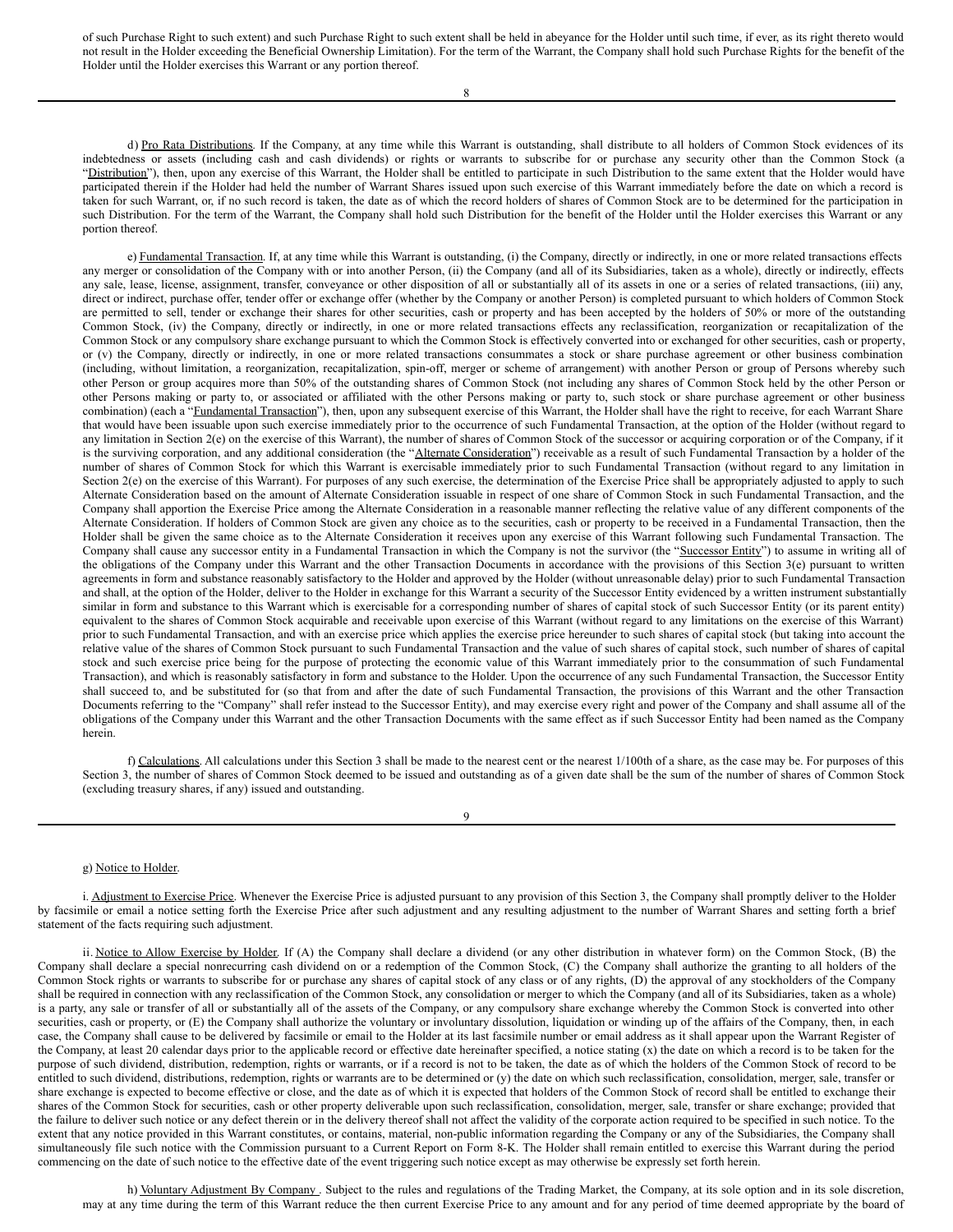a) Transferability. Subject to compliance with any applicable securities laws and the conditions set forth in Section 4(d) hereof, this Warrant and all rights hereunder (including, without limitation, any registration rights) are transferable, in whole or in part, upon surrender of this Warrant at the principal office of the Company or its designated agent, together with a written assignment of this Warrant substantially in the form attached hereto duly executed by the Holder or its agent or attorney and funds sufficient to pay any transfer taxes payable upon the making of such transfer. Upon such surrender and, if required, such payment, the Company shall execute and deliver a new Warrant or Warrants in the name of the assignee or assignees, as applicable, and in the denomination or denominations specified in such instrument of assignment, and shall issue to the assignor a new Warrant evidencing the portion of this Warrant not so assigned, and this Warrant shall promptly be cancelled. Notwithstanding anything herein to the contrary, the Holder shall not be required to physically surrender this Warrant to the Company unless the Holder has assigned this Warrant in full, in which case, the Holder shall surrender this Warrant to the Company within three (3) Trading Days of the date on which the Holder delivers an assignment form to the Company assigning this Warrant in full. The Warrant, if properly assigned in accordance herewith, may be exercised by a new holder for the purchase of Warrant Shares without having a new Warrant issued.

b) New Warrants. This Warrant may be divided or combined with other Warrants upon presentation hereof at the aforesaid office of the Company, together with a written notice specifying the names and denominations in which new Warrants are to be issued, signed by the Holder or its agent or attorney. Subject to compliance with Section 4(a), as to any transfer which may be involved in such division or combination, the Company shall execute and deliver a new Warrant or Warrants in exchange for the Warrant or Warrants to be divided or combined in accordance with such notice. All Warrants issued on transfers or exchanges shall be dated the Initial Exercise Date and shall be identical with this Warrant except as to the number of Warrant Shares issuable pursuant thereto.

c) Warrant Register. The Company shall register this Warrant, upon records to be maintained by the Company for that purpose (the 'Warrant Register'), in the name of the record Holder hereof from time to time. The Company may deem and treat the registered Holder of this Warrant as the absolute owner hereof for the purpose of any exercise hereof or any distribution to the Holder, and for all other purposes, absent actual notice to the contrary.

d) Transfer Restrictions. This warrant may not be transferred without the consent of the Company, which consent may be withheld in the Company's sole discretion. If, at the time of the surrender of this Warrant in connection with any transfer of this Warrant, the transfer of this Warrant shall not be either (i) registered pursuant to an effective registration statement under the Securities Act and under applicable state securities or blue sky laws or (ii) eligible for resale without volume or manner-of-sale restrictions or current public information requirements pursuant to Rule 144, the Company may require, as a condition of allowing such transfer, that the Holder or transferee of this Warrant, as the case may be, the form and substance of which opinion shall be reasonably satisfactory to the Company to the effect that the transfer of this Warrant does not require registration under the Securities Act.

$$
11\phantom{.0}
$$

e) Representation by the Holder. The Holder, by the acceptance hereof, represents and warrants that it is acquiring this Warrant and, upon any exercise hereof, will acquire the Warrant Shares issuable upon such exercise, for its own account and not with a view to or for distributing or reselling such Warrant Shares or any part thereof in violation of the Securities Act or any applicable state securities law, except pursuant to sales registered or exempted under the Securities Act, and the Holder further represents and warrants that it is an "accredited investor" as defined in Regulation D promulgated under the Securities Act.

#### Section 5. Piggyback Registration.

(a) Whenever the Company proposes to register the offer and sale of any shares of its Common Stock under the Securities Act (other than a registration (i) pursuant to a Registration Statement on Form S-8 (or other registration solely relating to an offering or sale to employees or directors of the Company pursuant to any employee stock plan or other employee benefit arrangement), (ii) pursuant to a Registration Statement on Form S-4 (or similar form that relates to a transaction subject to Rule 145 under the Securities Act or any successor rule thereto), or (iii) in connection with any dividend or distribution reinvestment or similar plan), whether for its own account or for the account of one or more stockholders of the Company and the form of registration statement (a "**Piggyback Registration Statement**") to be used may be used for any registration of Registrable Securities (a "**Piggyback Registration**"), the Company shall give prompt written notice to the holder of Registrable Securities of its intention to effect such a registration and, subject to Section 5(b), shall include in such registration all Registrable Securities with respect to which the Company has received written requests for inclusion from the holders of Registrable Securities within 5 days after the Company's notice has been given to each such holder. The Company may postpone or withdraw the filing or the effectiveness of a Piggyback Registration at any time in its sole discretion.

(b) If a Piggyback Registration is initiated as a best efforts or underwritten offering, the Company shall have the right, in its sole discretion, to omit any or all of the Registrable Securities from such Piggyback Registration.

# Section 6. Miscellaneous.

a) No Rights as Stockholder Until Exercise; No Settlement in Cash. This Warrant does not entitle the Holder to any voting rights, dividends or other rights as a stockholder of the Company prior to the exercise hereof as set forth in Section 2(d)(i), except as expressly set forth in Section 3. Without limiting any rights of a Holder to receive Warrant Shares on a "cashless exercise" pursuant to Section 2(c) or to receive cash payments pursuant to Section 2(d)(i) herein, in no event shall the Company be required to net cash settle an exercise of this Warrant.

12

b) Loss, Theft, Destruction or Mutilation of Warrant. The Company covenants that upon receipt by the Company of evidence reasonably satisfactory to it of the loss, theft, destruction or mutilation of this Warrant or any stock certificate relating to the Warrant Shares, and in case of loss, theft or destruction, of indemnity or security reasonably satisfactory to it (which, in the case of the Warrant, shall not include the posting of any bond), and upon surrender and cancellation of such Warrant or stock certificate, if mutilated, the Company will make and deliver a new Warrant or stock certificate of like tenor and dated as of such cancellation, in lieu of such Warrant or stock certificate.

c) Saturdays, Sundays, Holidays, etc. If the last or appointed day for the taking of any action or the expiration of any right required or granted herein shall not be a Business Day, then such action may be taken or such right may be exercised on the next succeeding Business Day.

#### d) Authorized Shares.

The Company covenants that, during the period the Warrant is outstanding, it will reserve from its authorized and unissued Common Stock a sufficient number of shares to provide for the issuance of the Warrant Shares upon the exercise of any purchase rights under this Warrant. The Company further covenants that its issuance of this Warrant shall constitute full authority to its officers who are charged with the duty of issuing the necessary Warrant Shares upon the exercise of the purchase rights under this Warrant. The Company will take all such reasonable action as may be necessary to assure that such Warrant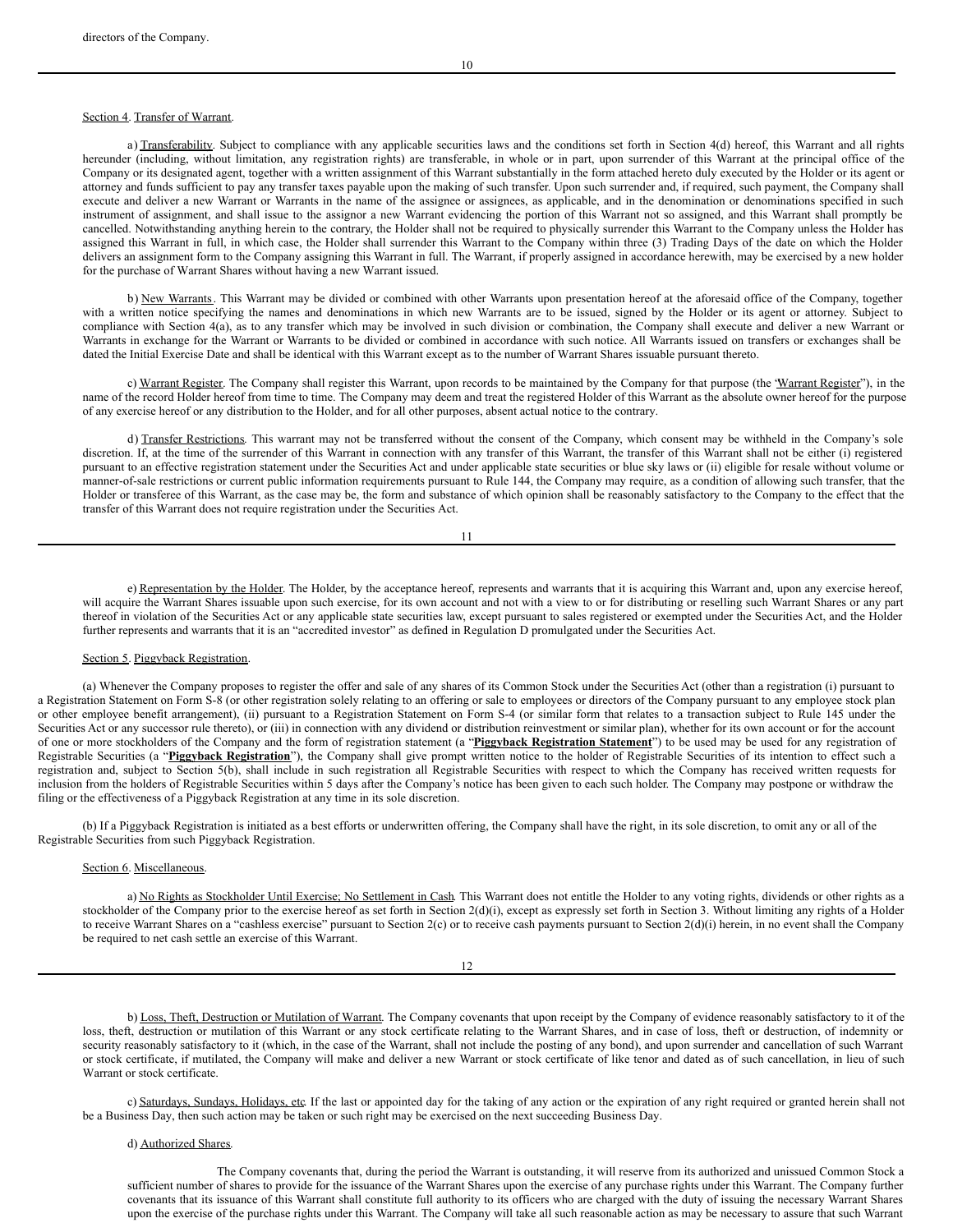Shares may be issued as provided herein without violation of any applicable law or regulation, or of any requirements of the Trading Market upon which the Common Stock may be listed. The Company covenants that all Warrant Shares which may be issued upon the exercise of the purchase rights represented by this Warrant will, upon exercise of the purchase rights represented by this Warrant and payment for such Warrant Shares in accordance herewith, be duly authorized, validly issued, fully paid and nonassessable and free from all taxes, liens and charges created by the Company in respect of the issue thereof (other than taxes in respect of any transfer occurring contemporaneously with such issue).

Except and to the extent as waived or consented to by the Holder, the Company shall not by any action, including, without limitation, amending its certificate of incorporation or through any reorganization, transfer of assets, consolidation, merger, dissolution, issue or sale of securities or any other voluntary action, avoid or seek to avoid the observance or performance of any of the terms of this Warrant, but will at all times in good faith assist in the carrying out of all such terms and in the taking of all such actions as may be necessary or appropriate to protect the rights of Holder as set forth in this Warrant against impairment. Without limiting the generality of the foregoing, the Company will (i) not increase the par value of any Warrant Shares above the amount payable therefor upon such exercise immediately prior to such increase in par value, (ii) take all such action as may be necessary or appropriate in order that the Company may validly and legally issue fully paid and nonassessable Warrant Shares upon the exercise of this Warrant and (iii) use commercially reasonable efforts to obtain all such authorizations, exemptions or consents from any public regulatory body having jurisdiction thereof, as may be, necessary to enable the Company to perform its obligations under this Warrant.

13

Before taking any action which would result in an adjustment in the number of Warrant Shares for which this Warrant is exercisable or in the Exercise Price, the Company shall obtain all such authorizations or exemptions thereof, or consents thereto, as may be necessary from any public regulatory body or bodies having jurisdiction thereof.

e) Jurisdiction. All questions concerning the construction, validity, enforcement and interpretation of this Warrant shall be determined in accordance with the provisions of the Engagement Agreement.

f) Restrictions. The Holder acknowledges that the Warrant Shares acquired upon the exercise of this Warrant, if not registered, and the Holder does not utilize cashless exercise, will have restrictions upon resale imposed by state and federal securities laws.

g) Nonwaiver and Expenses. No course of dealing or any delay or failure to exercise any right hereunder on the part of Holder shall operate as a waiver of such right or otherwise prejudice the Holder's rights, powers or remedies. Without limiting any other provision of this Warrant or the Engagement Agreement, if the Company willfully and knowingly fails to comply with any provision of this Warrant, which results in any material damages to the Holder, the Company shall pay to the Holder such amounts as shall be sufficient to cover any costs and expenses including, but not limited to, reasonable attorneys' fees, including those of appellate proceedings, incurred by the Holder in collecting any amounts due pursuant hereto or in otherwise enforcing any of its rights, powers or remedies hereunder.

h) Notices. Any notice, request or other document required or permitted to be given or delivered to the Holder by the Company shall be delivered in accordance with the notice provisions of the Engagement Agreement.

i) Limitation of Liability. No provision hereof, in the absence of any affirmative action by the Holder to exercise this Warrant to purchase Warrant Shares, and no enumeration herein of the rights or privileges of the Holder, shall give rise to any liability of the Holder for the purchase price of any Common Stock or as a stockholder of the Company, whether such liability is asserted by the Company or by creditors of the Company.

j) Remedies. The Holder, in addition to being entitled to exercise all rights granted by law, including recovery of damages, will be entitled to specific performance of its rights under this Warrant. The Company agrees that monetary damages would not be adequate compensation for any loss incurred by reason of a breach by it of the provisions of this Warrant and hereby agrees to waive and not to assert the defense in any action for specific performance that a remedy at law would be adequate.

k) Successors and Assigns. Subject to applicable securities laws, this Warrant and the rights and obligations evidenced hereby shall inure to the benefit of and be binding upon the successors and permitted assigns of the Company and the successors and permitted assigns of Holder. The provisions of this Warrant are intended to be for the benefit of any Holder from time to time of this Warrant and shall be enforceable by the Holder or holder of Warrant Shares.

l) Amendment. This Warrant may be modified or amended or the provisions hereof waived with the written consent of the Company and the Holder.

m) Severability. Wherever possible, each provision of this Warrant shall be interpreted in such manner as to be effective and valid under applicable law, but if any provision of this Warrant shall be prohibited by or invalid under applicable law, such provision shall be ineffective to the extent of such prohibition or invalidity, without invalidating the remainder of such provisions or the remaining provisions of this Warrant.

n) Headings. The headings used in this Warrant are for the convenience of reference only and shall not, for any purpose, be deemed a part of this Warrant.

# \*\*\*\*\*\*\*\*\*\*\*\*\*\*\*\*\*\*\*\*

*(Signature Page Follows)*

14

IN WITNESS WHEREOF, the Company has caused this Warrant to be executed by its officer thereunto duly authorized as of the date first above indicated.

# **AYRO, INC.**

By: Name:

Title:

[Signature Page to Spartan February 2021 RD Warrant]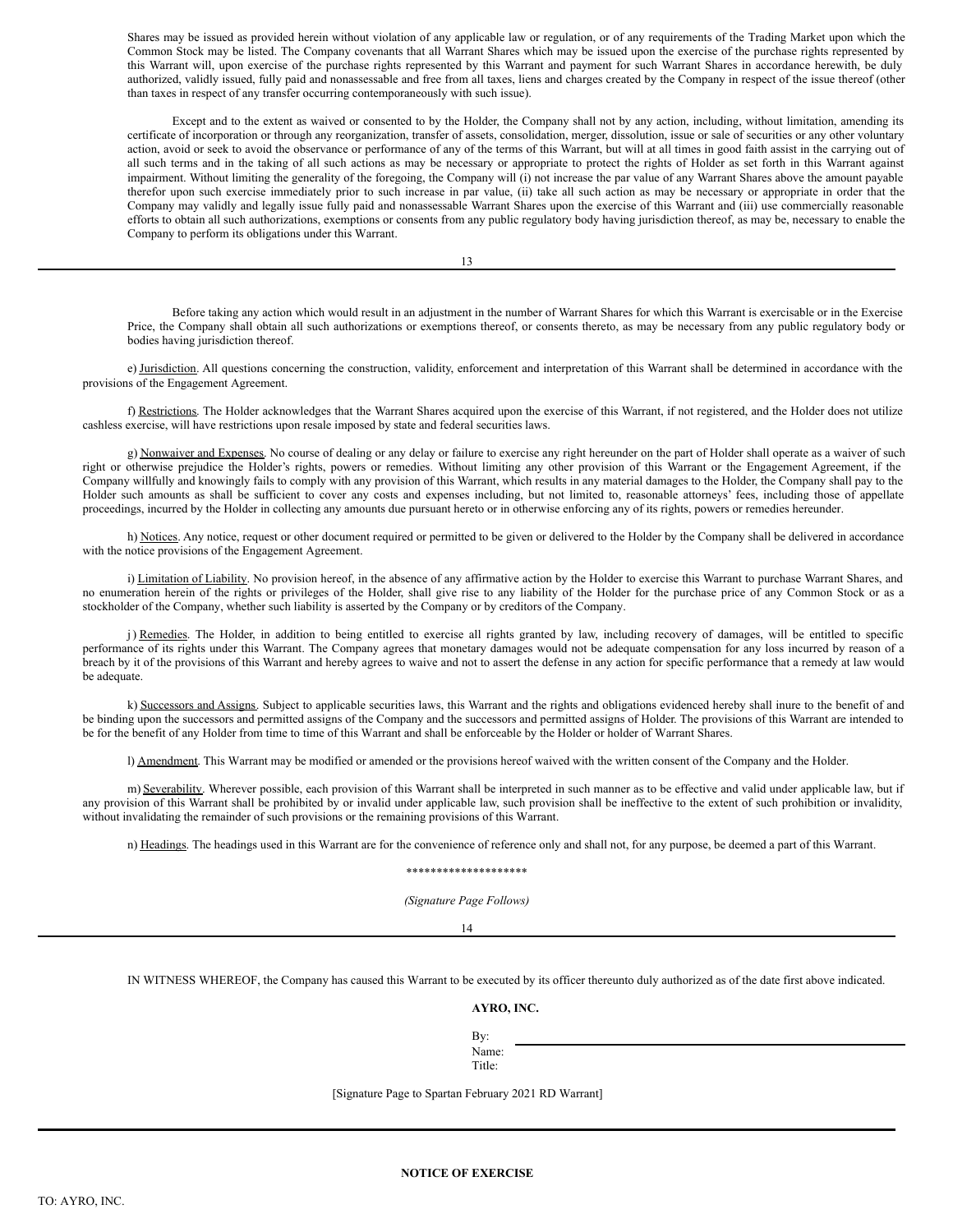| (1) The undersigned hereby elects to purchase                                                                           | Warrant Shares of the Company pursuant to the terms of the attached Warrant (only if exercised in |
|-------------------------------------------------------------------------------------------------------------------------|---------------------------------------------------------------------------------------------------|
| full), and tenders herewith payment of the exercise price in full, together with all applicable transfer taxes, if any. |                                                                                                   |

(2) Payment shall take the form of (check applicable box):

[ ] in lawful money of the United States; or

\_\_\_\_\_\_\_\_\_\_\_\_\_\_\_\_\_\_\_\_\_\_\_\_\_\_\_\_\_\_\_

\_\_\_\_\_\_\_\_\_\_\_\_\_\_\_\_\_\_\_\_\_\_\_\_\_\_\_\_\_\_\_ \_\_\_\_\_\_\_\_\_\_\_\_\_\_\_\_\_\_\_\_\_\_\_\_\_\_\_\_\_\_\_ \_\_\_\_\_\_\_\_\_\_\_\_\_\_\_\_\_\_\_\_\_\_\_\_\_\_\_\_\_\_\_

[ ] if permitted the cancellation of such number of Warrant Shares as is necessary, in accordance with the formula set forth in subsection 2(c), to exercise this Warrant with respect to the maximum number of Warrant Shares purchasable pursuant to the cashless exercise procedure set forth in subsection 2(c).

(3) Please issue said Warrant Shares in the name of the undersigned or in such other name as is specified below:

The Warrant Shares shall be delivered to the following DWAC Account Number:

(4) Accredited Investor. The undersigned is an "accredited investor" as defined in Regulation D promulgated under the Securities Act of 1933, as amended.

# [SIGNATURE OF HOLDER]

| Name of Investing Entity:                              |
|--------------------------------------------------------|
| Signature of Authorized Signatory of Investing Entity: |
| Name of Authorized Signatory:                          |
| Title of Authorized Signatory:                         |
| Date:                                                  |

ASSIGNMENT FORM

(To assign the foregoing Warrant, execute this form and supply required information. Do not use this form to purchase shares.)

FOR VALUE RECEIVED, the foregoing Warrant and all rights evidenced thereby are hereby assigned to

Name:  $\Box$ 

Address:

(Please Print)

(Please Print)

Phone Number:

Email Address: Dated: Holder's Signature: Holder's Address:

\_\_\_\_\_\_\_\_\_\_\_\_\_\_\_\_\_\_\_\_\_\_\_\_\_\_\_\_\_\_\_\_\_\_\_\_\_\_

\_\_\_\_\_\_\_\_\_\_\_\_\_\_\_\_\_\_\_\_\_\_\_\_\_\_\_\_\_\_\_\_\_\_\_\_\_\_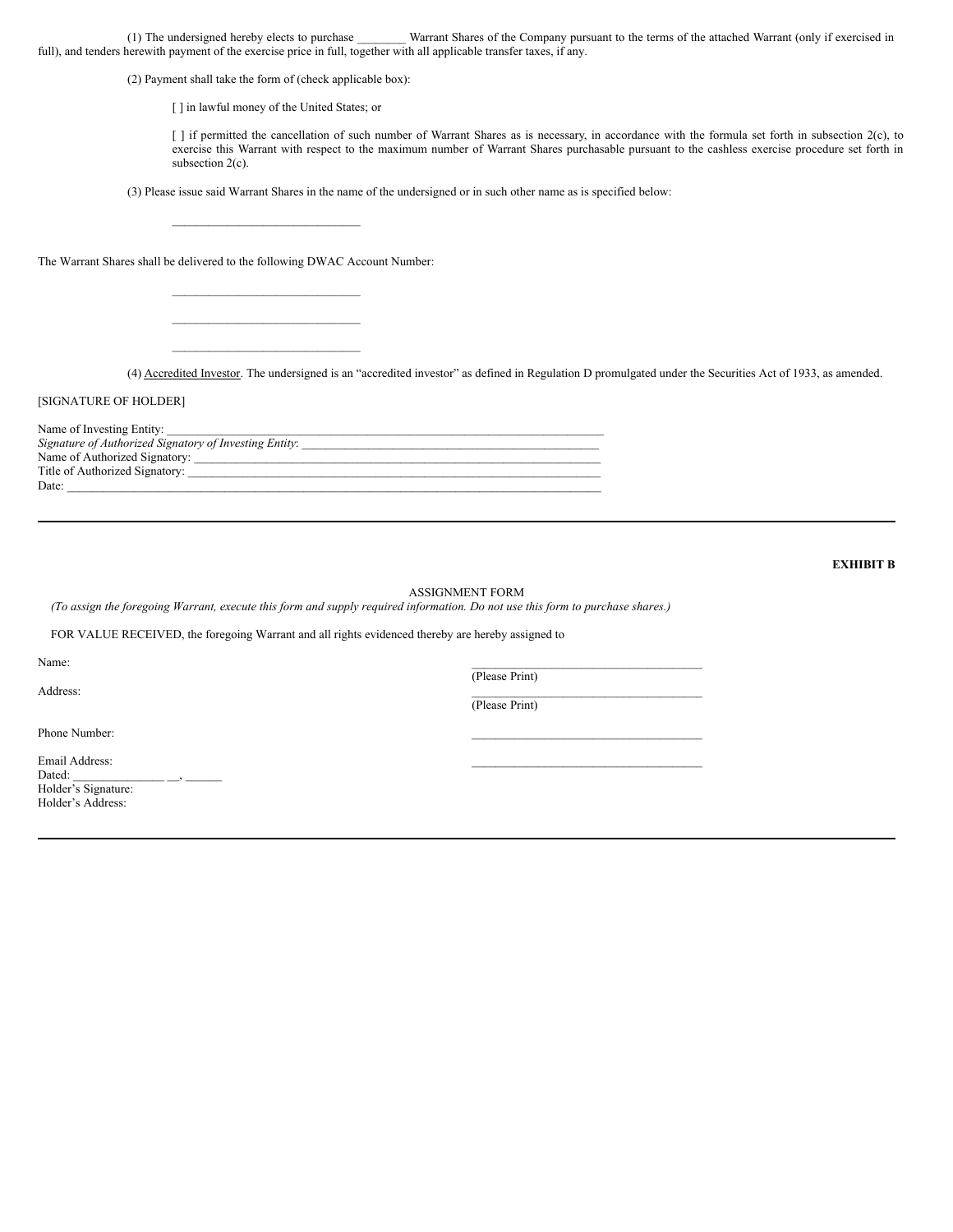# **CONSENT OF INDEPENDENT REGISTERED PUBLIC ACCOUNTING FIRM**

<span id="page-64-0"></span>We hereby consent to the incorporation by reference in the Registration Statements of AYRO, Inc. on Form S-3 (File No.'s 333-236330, 333-136618, 333-140546, 333-142846, 333-146106, 333-149788, 333-165927, 333-207205, 333-215729, 333-217768, 333-224300, 333-227858, 333-240314, 333-248543 and 333-251001) and Form S-8 (File No.'s 333-128488, 333-158232, 333-216145, 333-225790, 333-240316 and 333-251029) of our report dated March 23, 2022, with respect to our audits of the consolidated financial statements as of December 31, 2021 and 2020 and for each of the years in the two year period ended December 31, 2021 which was included in the Company's Annual Report on Form 10-K filed on March 23, 2022.

*/s/ Friedman LLP*

FRIEDMAN LLP East Hanover, NJ March 23, 2022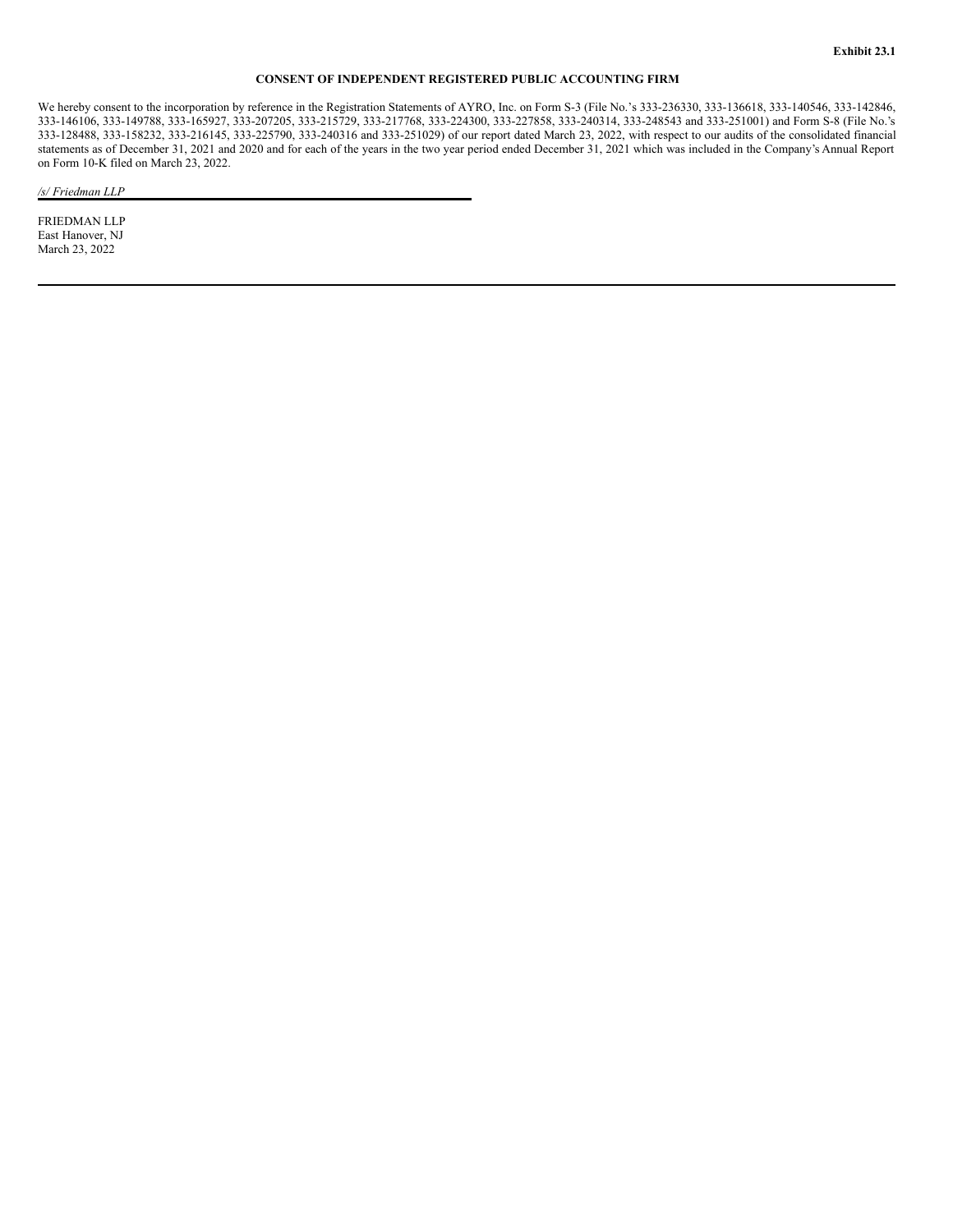# **CERTIFICATION UNDER SECTION 302**

<span id="page-65-0"></span>I, Thomas M. Wittenschlaeger, certify that:

- 1. I have reviewed this Annual Report on Form 10-K of AYRO, Inc.;
- 2. Based on my knowledge, this report does not contain any untrue statement of a material fact or omit to state a material fact necessary to make the statements made, in light of the circumstances under which such statements were made, not misleading with respect to the period covered by this report;
- 3. Based on my knowledge, the financial statements, and other financial information included in this report, fairly present in all material respects the financial condition, results of operations and cash flows of the registrant as of, and for, the periods presented in this report;
- 4. The registrant's other certifying officer(s) and I are responsible for establishing and maintaining disclosure controls and procedures (as defined in Exchange Act Rules 13a-15(e) and 15d-15(e)) and internal control over financial reporting (as defined in Exchange Act Rules 13a-15(f) and 15d-15(f)) for the registrant and have:
	- a) designed such disclosure controls and procedures, or caused such disclosure controls and procedures to be designed under our supervision, to ensure that material information relating to the registrant, including its consolidated subsidiaries, is made known to us by others within those entities, particularly during the period in which this report is being prepared;
	- b) designed such internal control over financial reporting, or caused such internal control over financial reporting to be designed under our supervision, to provide reasonable assurance regarding the reliability of financial reporting and the preparation of financial statements for external purposes in accordance with generally accepted accounting principles;
	- c) evaluated the effectiveness of the registrant's disclosure controls and procedures and presented in this report our conclusions about the effectiveness of the disclosure controls and procedures, as of the end of the period covered by this report based on such evaluation; and
	- d) disclosed in this report any change in the registrant's internal control over financial reporting that occurred during the registrant's most recent fiscal quarter (the registrant's fourth fiscal quarter in the case of an annual report) that has materially affected, or is reasonably likely to materially affect, the registrant's internal control over financial reporting; and
- 5. The registrant's other certifying officer(s) and I have disclosed, based on our most recent evaluation of internal control over financial reporting, to the registrant's auditors and the audit committee of the registrant's board of directors (or persons performing the equivalent functions):
	- a) all significant deficiencies and material weaknesses in the design or operation of internal control over financial reporting which are reasonably likely to adversely affect the registrant's ability to record, process, summarize and report financial information; and
	- b) any fraud, whether or not material, that involves management or other employees who have a significant role in the registrant's internal control over financial reporting.

Date: March 23, 2022

*/s/ Thomas M. Wittenschlaeger* Thomas M. Wittenschlaeger President and Chief Executive Officer (Principal Executive Officer)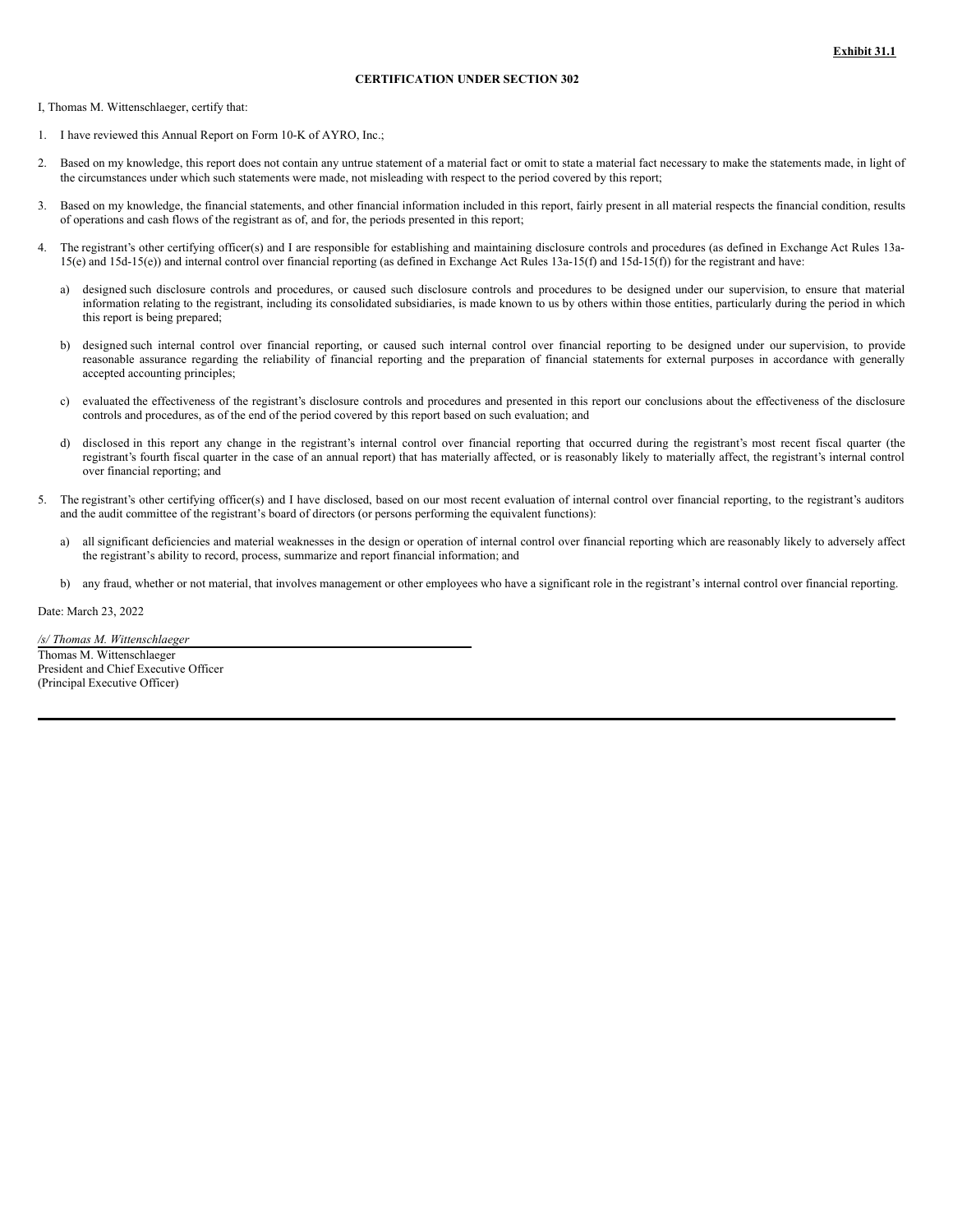# **CERTIFICATIONS UNDER SECTION 302**

<span id="page-66-0"></span>I, David E. Hollingsworth, certify that:

- 1. I have reviewed this Annual Report on Form 10-K of AYRO, Inc.;
- 2. Based on my knowledge, this report does not contain any untrue statement of a material fact or omit to state a material fact necessary to make the statements made, in light of the circumstances under which such statements were made, not misleading with respect to the period covered by this report;
- 3. Based on my knowledge, the financial statements, and other financial information included in this report, fairly present in all material respects the financial condition, results of operations and cash flows of the registrant as of, and for, the periods presented in this report;
- 4. The registrant's other certifying officer(s) and I are responsible for establishing and maintaining disclosure controls and procedures (as defined in Exchange Act Rules 13a-15(e) and 15d-15(e)) and internal control over financial reporting (as defined in Exchange Act Rules 13a-15(f) and 15d-15(f)) for the registrant and have:
	- a) designed such disclosure controls and procedures, or caused such disclosure controls and procedures to be designed under our supervision, to ensure that material information relating to the registrant, including its consolidated subsidiaries, is made known to us by others within those entities, particularly during the period in which this report is being prepared;
	- b) designed such internal control over financial reporting, or caused such internal control over financial reporting to be designed under our supervision, to provide reasonable assurance regarding the reliability of financial reporting and the preparation of financial statements for external purposes in accordance with generally accepted accounting principles;
	- c) evaluated the effectiveness of the registrant's disclosure controls and procedures and presented in this report our conclusions about the effectiveness of the disclosure controls and procedures, as of the end of the period covered by this report based on such evaluation; and
	- d) disclosed in this report any change in the registrant's internal control over financial reporting that occurred during the registrant's most recent fiscal quarter (the registrant's fourth fiscal quarter in the case of an annual report) that has materially affected, or is reasonably likely to materially affect, the registrant's internal control over financial reporting; and
- 5. The registrant's other certifying officer(s) and I have disclosed, based on our most recent evaluation of internal control over financial reporting, to the registrant's auditors and the audit committee of the registrant's board of directors (or persons performing the equivalent functions):
	- a) all significant deficiencies and material weaknesses in the design or operation of internal control over financial reporting which are reasonably likely to adversely affect the registrant's ability to record, process, summarize and report financial information; and
	- b) any fraud, whether or not material, that involves management or other employees who have a significant role in the registrant's internal control over financial reporting.

Date: March 23, 2022

*/s/ David E. Hollingsworth* David E. Hollingsworth Interim Chief Financial Officer (Principal Financial Officer and Principal Accounting Officer)